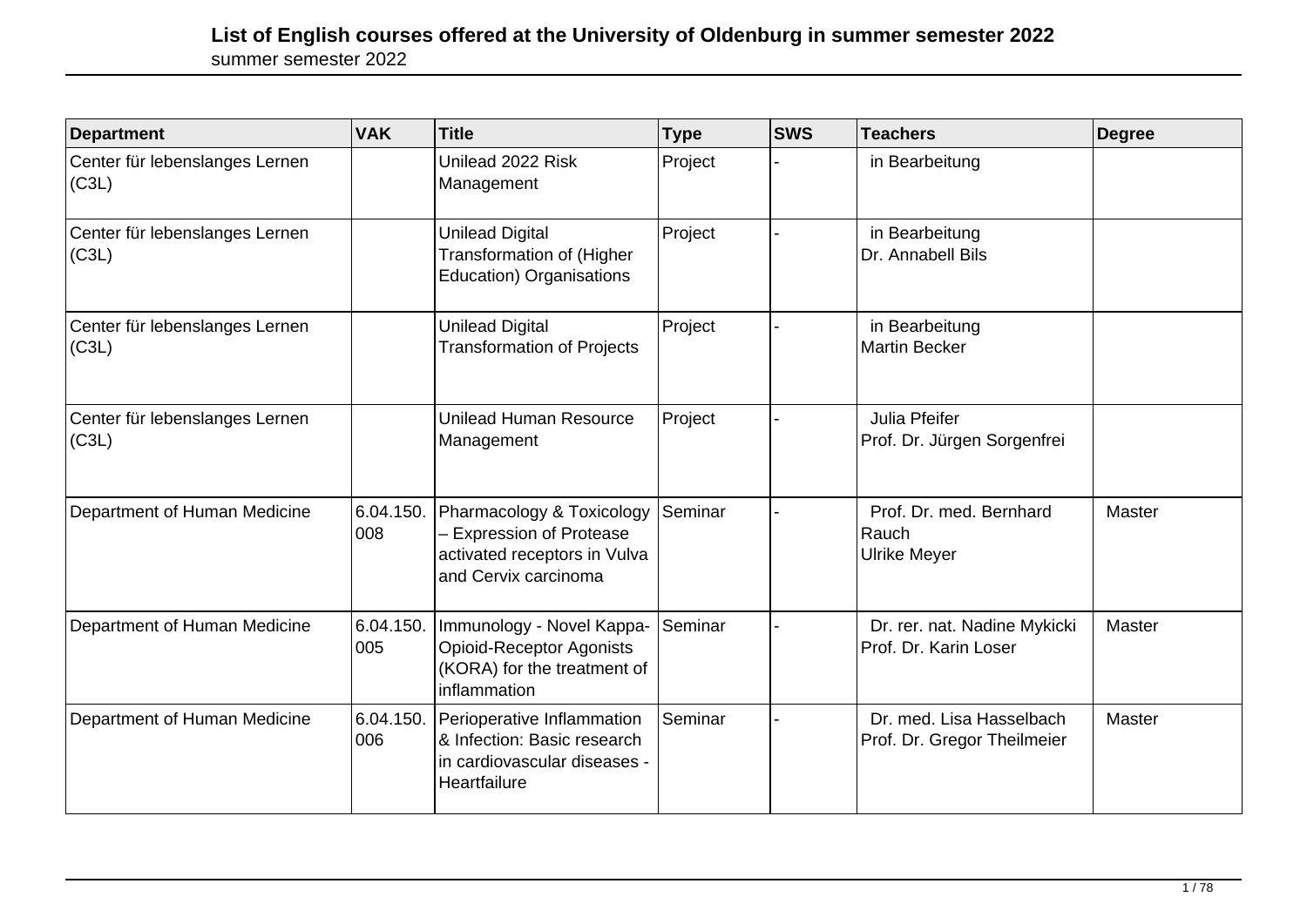| Department of Human Medicine | 6.04.150.<br>001 | Gynaecology and Obstetrics Seminar<br>- Immunological and cellular<br>mechanisms of<br>gynaecological disorders               |           | Dr. Lena Dübbel                                                | Master        |
|------------------------------|------------------|-------------------------------------------------------------------------------------------------------------------------------|-----------|----------------------------------------------------------------|---------------|
| Department of Human Medicine | 6.04.131         | Regenerative Medicine in<br>Ophthalmology -<br>Lecture/Seminar                                                                | Lecture   | Dr. rer. nat. Sonja Mertsch                                    | <b>Master</b> |
| Department of Human Medicine | 6.04.071         | Gene-based Therapies in<br>Human Diseases Lecture                                                                             | Lecture   | Prof. Dr. John Neidhardt<br>Dr. rer. nat. Christoph<br>Jüschke | Master        |
| Department of Human Medicine | 6.04.150.<br>003 | Immunology -<br>Pathomechanisms and new<br>therapeutic concepts in<br>neuroinflammatory and<br>neurodegenerative diseases     | Seminar   | Prof. Dr. Karin Loser<br>Dr. rer. nat. Nadine Mykicki          | Master        |
| Department of Human Medicine | 6.04.150.<br>007 | Perioperative Inflammation<br>& Infection: Basic research<br>in cardiovascular diseases -<br>Coronary artery disease          | Seminar   | Dr. med. Lisa Hasselbach<br>Prof. Dr. Gregor Theilmeier        | Master        |
| Department of Human Medicine | 6.04.150.<br>004 | Immunology - Anti-<br>inflammatory drugs from<br>bacteria and their potential<br>application in the treatment<br>of psoriasis | Seminar   | Prof. Dr. Karin Loser<br>Dr. rer. nat. Nadine Mykicki          | Master        |
| Department of Human Medicine | 6.04.132         | Regenerative Medicine in<br><b>Ophthalmology - Exersices</b>                                                                  | Exercises | Dr. rer. nat. Sonja Mertsch                                    | Master        |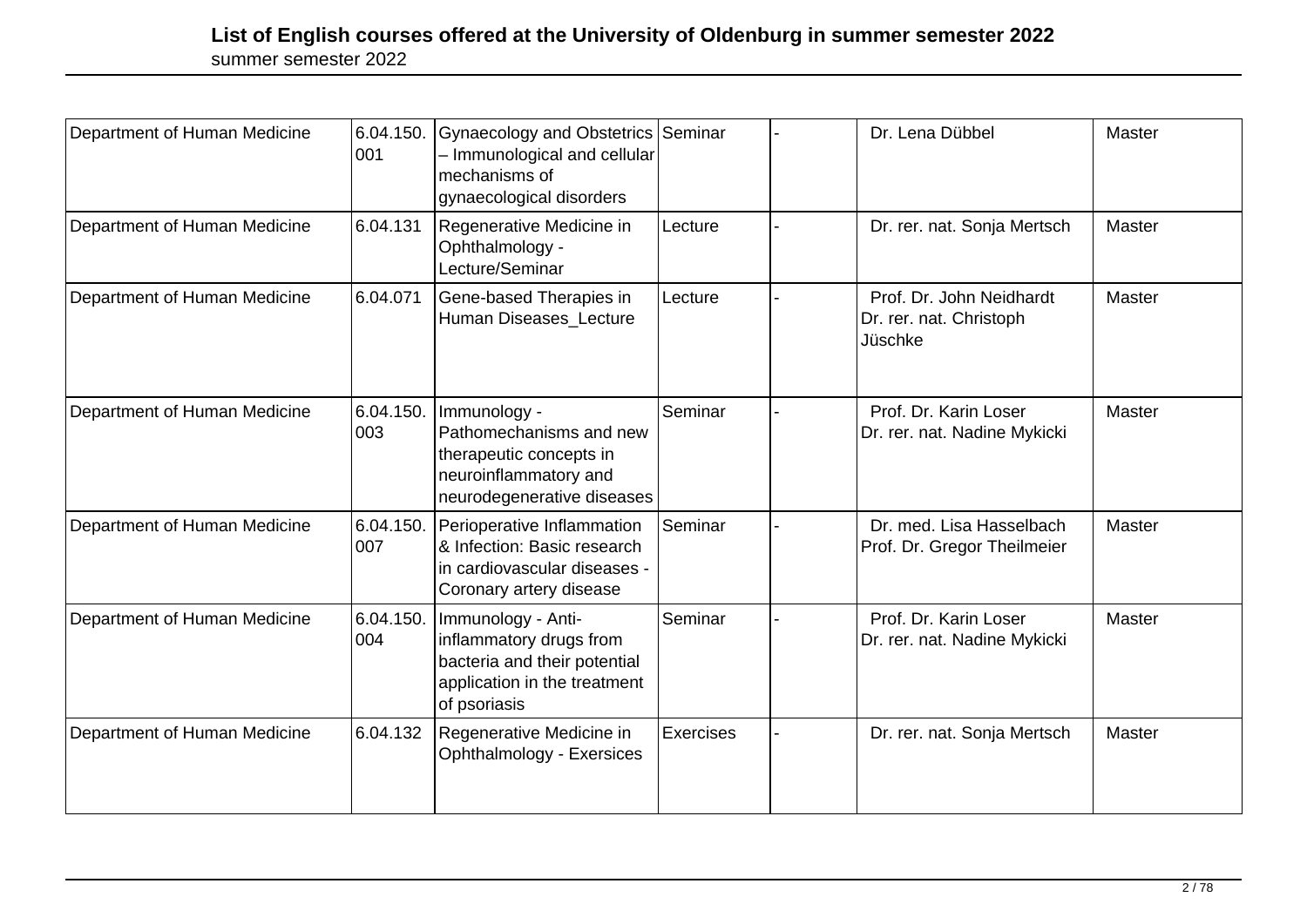| Department of Human Medicine           | 6.04.072         | Gene-based Therapies in<br>Human<br>Diseases_Laboratory<br>Exercise                                                | <b>Exercises</b>      | Prof. Dr. John Neidhardt<br>Dr. rer. nat. Christoph<br>Jüschke | Master                                              |
|----------------------------------------|------------------|--------------------------------------------------------------------------------------------------------------------|-----------------------|----------------------------------------------------------------|-----------------------------------------------------|
| Department of Human Medicine           | 6.04.150.<br>002 | Ophthalmology - Molecular<br>and cellular mechanisms in<br>regenerative Medicine -<br>Project 2                    | Seminar               | Dr. rer. nat. Sonja Mertsch                                    | Master                                              |
| Department of Computing Science        | 2.01.801-<br>A   | Forschungsseminar<br>Sicherheit und Erklärbarkeit<br>Lernender Systeme                                             | Seminar               | Prof. Dr. Daniel Neider                                        | <b>Bachelor</b>                                     |
| Department of Computing Science        | 2.01.AM-<br>A    | Oberseminar Sicherheit und<br>Erklärbarkeit Lernender<br>Systeme                                                   | <b>Seminar</b>        | Prof. Dr. Daniel Neider                                        | <b>Bachelor</b><br>Master of<br>Education<br>Master |
| <b>Department of Computing Science</b> | 2.01.810         | Designing Explainable<br>Artificial Intelligence                                                                   | Seminar               | Prof. Dr.-Ing. Daniel<br>Sonntag<br>Dipl.-Ing. Hannes Kath     | Master                                              |
| Department of Computing Science        | 2.01.494         | Applied Verification Lab:<br><b>Neural Networks</b>                                                                | Practical<br>training | Prof. Dr. Daniel Neider                                        | Master                                              |
| <b>Department of Computing Science</b> | 2.01.369-<br>n   | Selected topics in<br>nanomechanics and the<br>mechanical characterization<br>of nanomaterials using<br>microscopy | Seminar               | Dr. James Mead                                                 | Master                                              |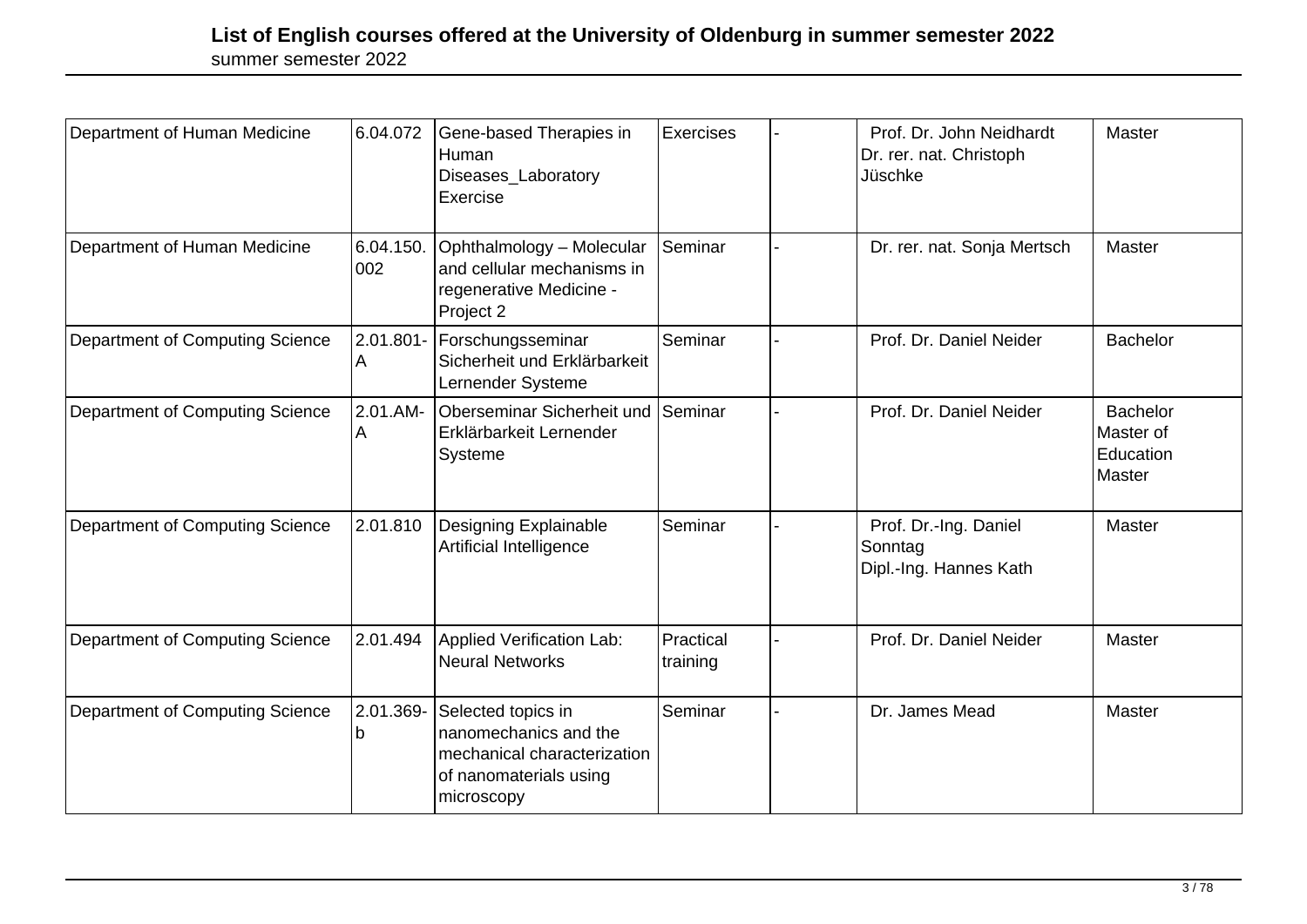| Department of Computing Science    | 2.01.495                             | Verification of Neural<br><b>Networks</b>                                                                       | Seminar          | Prof. Dr. Daniel Neider                                                         | Master              |
|------------------------------------|--------------------------------------|-----------------------------------------------------------------------------------------------------------------|------------------|---------------------------------------------------------------------------------|---------------------|
| Department of Neurosciences        | 6.03.620                             | Animal Physiology &<br><b>Behaviour: Auditory</b><br>perception studies                                         | Seminar          | Prof. Dr. Georg Martin<br>Klump                                                 | Master              |
| Department of Neurosciences        | 6.03.665                             | <b>Auditory Perception -</b><br>Physiology & Modeling                                                           | Seminar          | Prof. Dr. Mathias Dietz                                                         | Master              |
| Department of Neurosciences        | 6.03.250                             | Computational<br>Neuroscience - Statistical<br>Learning                                                         | Lecture          | Prof. Dr. Jochem Rieger<br>PD Dr. Jörn Anemüller                                | Master              |
| Department of Neurosciences        | 6.03.676                             | RM Visual Neuroscience -<br>Molecular and cellular basis<br>of regeneration in the<br>peripheral nervous system | Seminar          | Dr. Patrick Dömer                                                               | Master              |
| <b>Department of Neurosciences</b> | 6.03.752<br>$\overline{\phantom{a}}$ | Laboratory Animal Science,<br>Rodent (April/May 2022)                                                           | <b>Exercises</b> | Dr. Ulrike Langemann<br>Dr. rer. nat. Lena Ebbers<br>Apl. Prof. Dr. Karin Dedek | Promotion<br>Master |
| Department of Neurosciences        | 6.03.690                             | <b>Computational Audition -</b><br>Statistical data analysis                                                    | Seminar          | PD Dr. Jörn Anemüller                                                           | Master              |
| Department of Neurosciences        | 6.03.821                             | Journal Club: Regenerative<br>Ophthalmology                                                                     | Seminar          | Dr. rer. nat. Sonja Mertsch                                                     | Master              |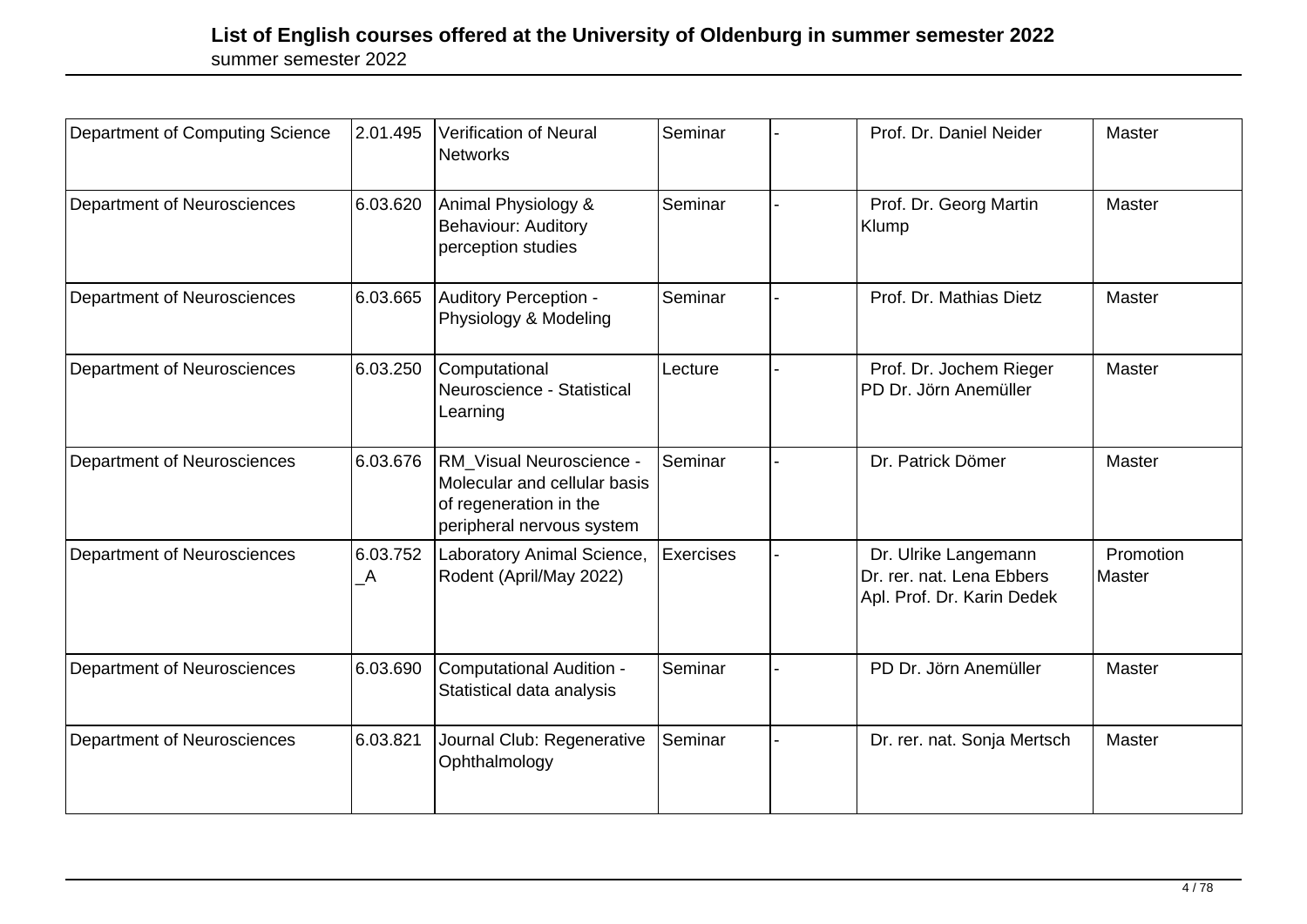| Department of Neurosciences | 6.03.671      | RM_Visual Neuroscience -<br>Physiology / Data analysis                                                                                                            | Seminar               | Dr. Malte Ahlers<br><b>Martin Greschner</b><br>Dr. Christian Puller   | <b>Master</b>   |
|-----------------------------|---------------|-------------------------------------------------------------------------------------------------------------------------------------------------------------------|-----------------------|-----------------------------------------------------------------------|-----------------|
| Department of Neurosciences | 6.03.650      | Computational<br>Neuroscience: Invertebrate<br>somatosensory system                                                                                               | Seminar               | Prof. Dr. Jutta Kretzberg                                             | <b>Master</b>   |
| Department of Neurosciences | 6.03.006<br>а | Arbeitsgruppenseminar:<br>Biochemie der<br>Signaltransduktion<br>-Praxismodul                                                                                     | Practical<br>training | Prof. Dr. Karl-Wilhelm Koch,<br>Dipl.-Chem.<br>Dr. Alexander Scholten | <b>Bachelor</b> |
| Department of Neurosciences | 6.03.613      | <b>Human Genetics -</b><br>Exploration of rare<br>monogenic brain<br>malformations in children<br>using high-throughput and<br>classical sequencing<br>techniques | Seminar               | Dr. Marta Owczarek-Lipska                                             | Master          |
| Department of Neurosciences | 6.03.686      | Anatomy-Molecular<br>pathophysiology and<br>therapeutic applications in<br>rare genetic diseases                                                                  | Seminar               | Dr. Gürkan Bal                                                        | Master          |
| Department of Neurosciences | 6.03.697      | <b>External Research Project</b>                                                                                                                                  | Seminar               | Lehrende der Neuroscience<br>Prof. Dr. Jutta Kretzberg                | Master          |
| Department of Neurosciences | 6.03.013<br>a | Abteilung "Neurobiologie<br>des Sehens" - Praxismodul                                                                                                             | Practical<br>training | <b>Martin Greschner</b><br>Dr. Christian Puller                       | <b>Bachelor</b> |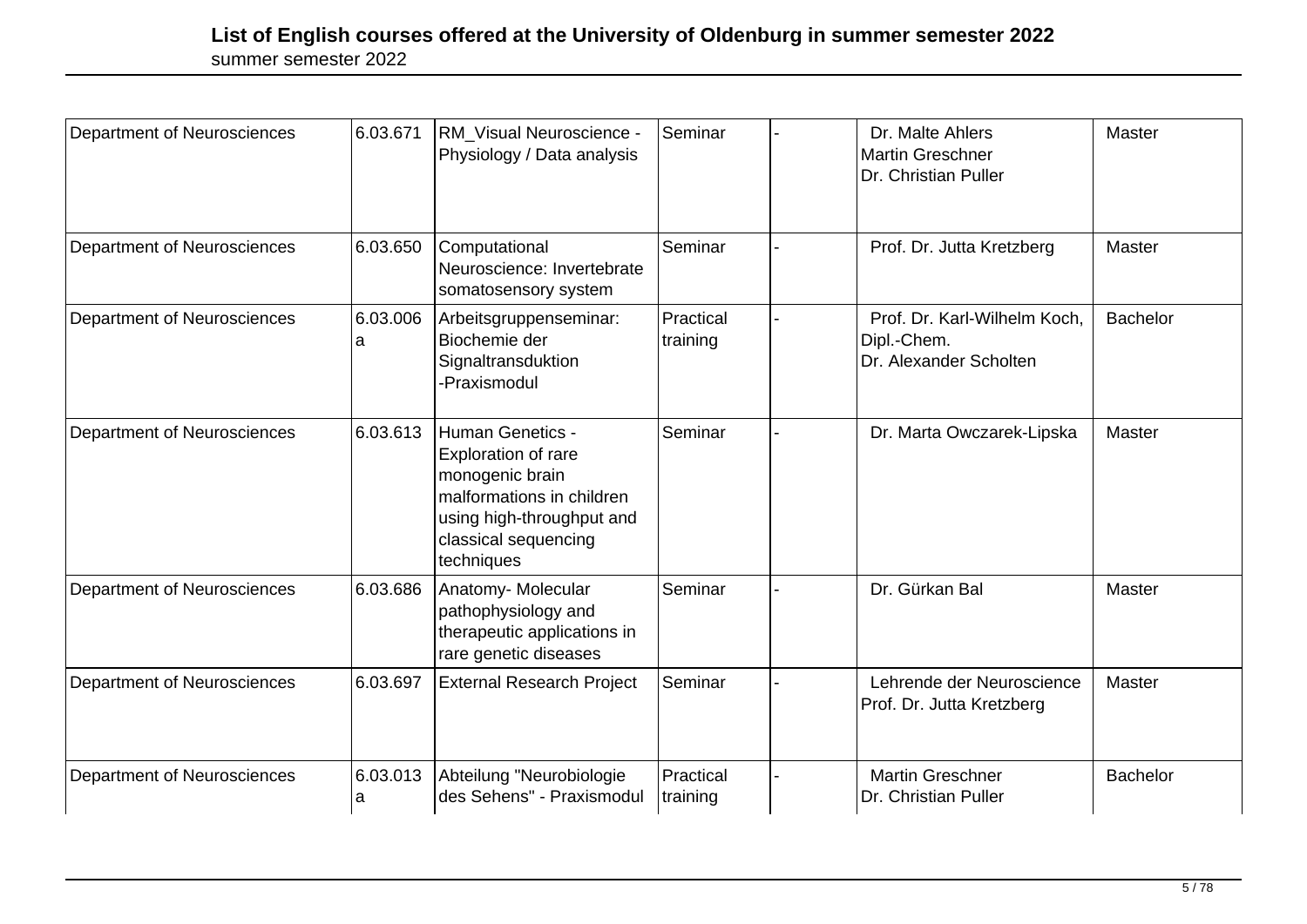| Department of Neurosciences        | 6.03.660 | Neurogenetics - Structure-<br>function analyses of the<br>potassium chloride<br>cotransporter KCC2 | Seminar |                | Dr. rer. nat. Anna-Maria<br>Hartmann                                                              | Master    |
|------------------------------------|----------|----------------------------------------------------------------------------------------------------|---------|----------------|---------------------------------------------------------------------------------------------------|-----------|
| Department of Neurosciences        | 6.03.141 | Visual Neuroscience -<br>Physiology and Anatomy<br>(seminar)                                       | Lecture |                | Apl. Prof. Dr. Karin Dedek<br><b>Martin Greschner</b><br>Dr. Christian Puller<br>Dr. Malte Ahlers | Master    |
| Department of Neurosciences        | 6.03.730 | Biosciences in the public<br>eye and in our laws                                                   | Lecture | $\overline{2}$ | Prof. Dr. Christine Köppl<br>Dr. rer. nat. Ulrike Sienknecht                                      | Master    |
| Department of Neurosciences        | 6.03.651 | Computational<br>Neuroscience: Modeling &<br>data analysis                                         | Seminar |                | Dr. Go Ashida<br>Prof. Dr. Jutta Kretzberg                                                        | Master    |
| <b>Department of Neurosciences</b> | 6.03.691 | Neurocognition and<br>functional<br>neurorehabilitation                                            | Seminar |                | Dr. Cornelia Kranczioch-<br>Debener                                                               | Master    |
| <b>Department of Neurosciences</b> | 6.03.810 | International Meeting<br>Contribution                                                              | Seminar |                | Prof. Dr. Jutta Kretzberg<br>Prof. Dr. Christine Köppl                                            | Master    |
| Department of Neurosciences        | 57.01.35 | C 4 Scientific Writing                                                                             | Seminar |                | Prof. Dr. Christiane<br>Margarete Thiel                                                           | Promotion |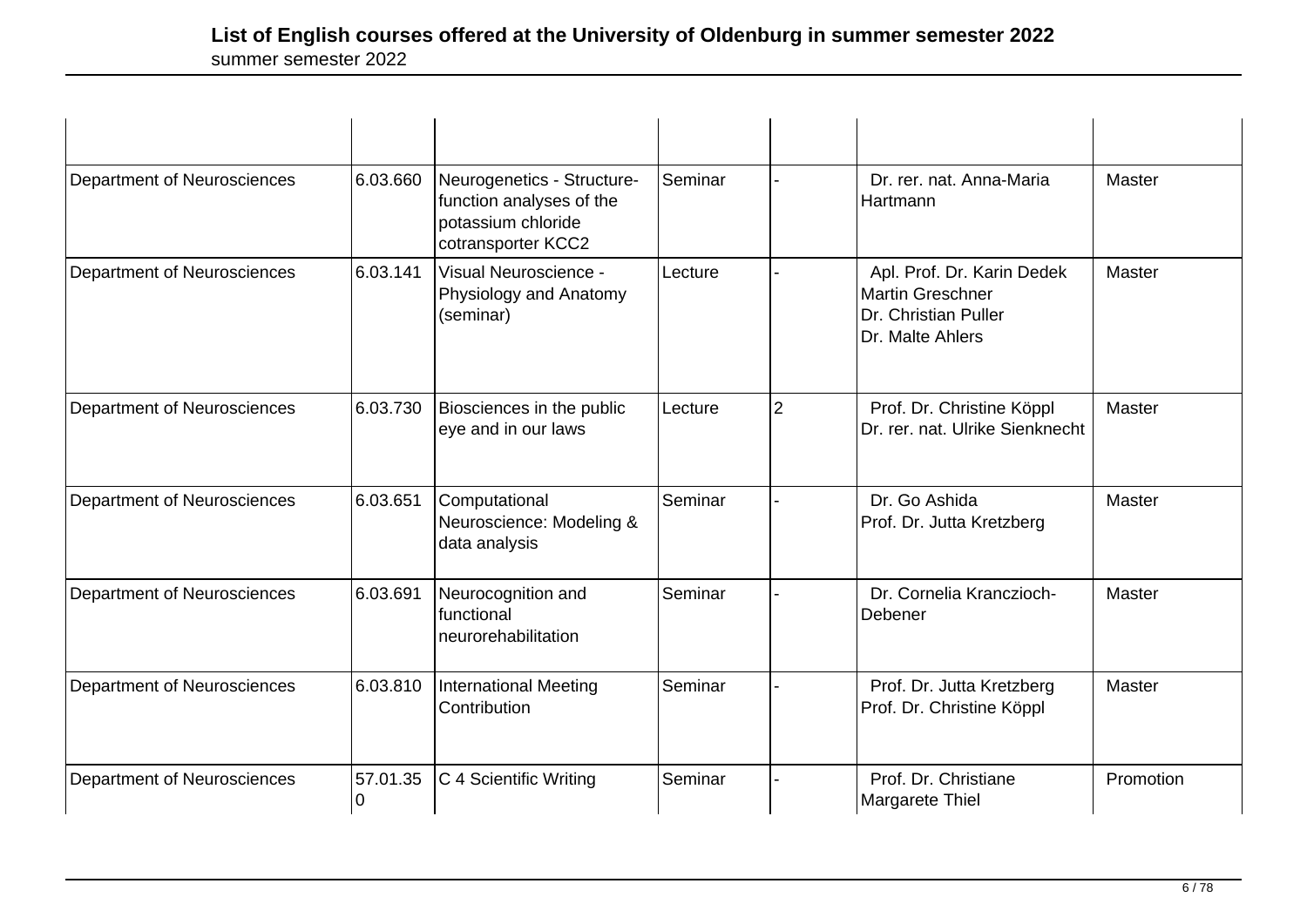|                                    |               |                                                                               |                  |                | Prof. Dr. Andrea Hildebrandt                                          |                           |
|------------------------------------|---------------|-------------------------------------------------------------------------------|------------------|----------------|-----------------------------------------------------------------------|---------------------------|
| Department of Neurosciences        | 6.03.685      | Anatomy - Molecular and<br>cellular mechanisms of<br>neuronal differentiation | Seminar          |                | Prof. Dr. Anja Bräuer                                                 | Master                    |
| Department of Neurosciences        | 6.03.800      | Introduction to MATLAB                                                        | Exercises        |                | <b>Carsten Gießing</b>                                                | Master                    |
| Department of Neurosciences        | 6.03.346      | Computation in invertebrate<br>systems - Exercises                            | Exercises        |                | Prof. Dr. Jutta Kretzberg                                             | Master                    |
| Department of Neurosciences        | 6.03.662<br>A | Neurogenetics - Analysis of<br>mouse models for deafness<br>project A         | Seminar          |                | Dr. rer. nat. Maike Claußen                                           | Master                    |
| <b>Department of Neurosciences</b> | 6.03.013      | Arbeitsgruppenseminar:<br>Neurobiologie des Sehens                            | Seminar          |                | Dr. Malte Ahlers<br><b>Martin Greschner</b><br>Dr. Christian Puller   | <b>Bachelor</b><br>Master |
| Department of Neurosciences        | 6.03.661<br>A | Neurogenetics - Evolution of Seminar<br>the auditory system - project<br>Α    |                  |                | Dr. rer. nat. Maike Claußen                                           | Master                    |
| Department of Neurosciences        | 6.03.006      | Arbeitsgruppenseminar:<br>Biochemie der<br>Signaltransduktion                 | Seminar          | $\overline{2}$ | Prof. Dr. Karl-Wilhelm Koch,<br>Dipl.-Chem.<br>Dr. Alexander Scholten | <b>Bachelor</b><br>Master |
| Department of Neurosciences        | 6.03.150      | Visual Neuroscience -                                                         | <b>Exercises</b> |                | Apl. Prof. Dr. Karin Dedek                                            | <b>Master</b>             |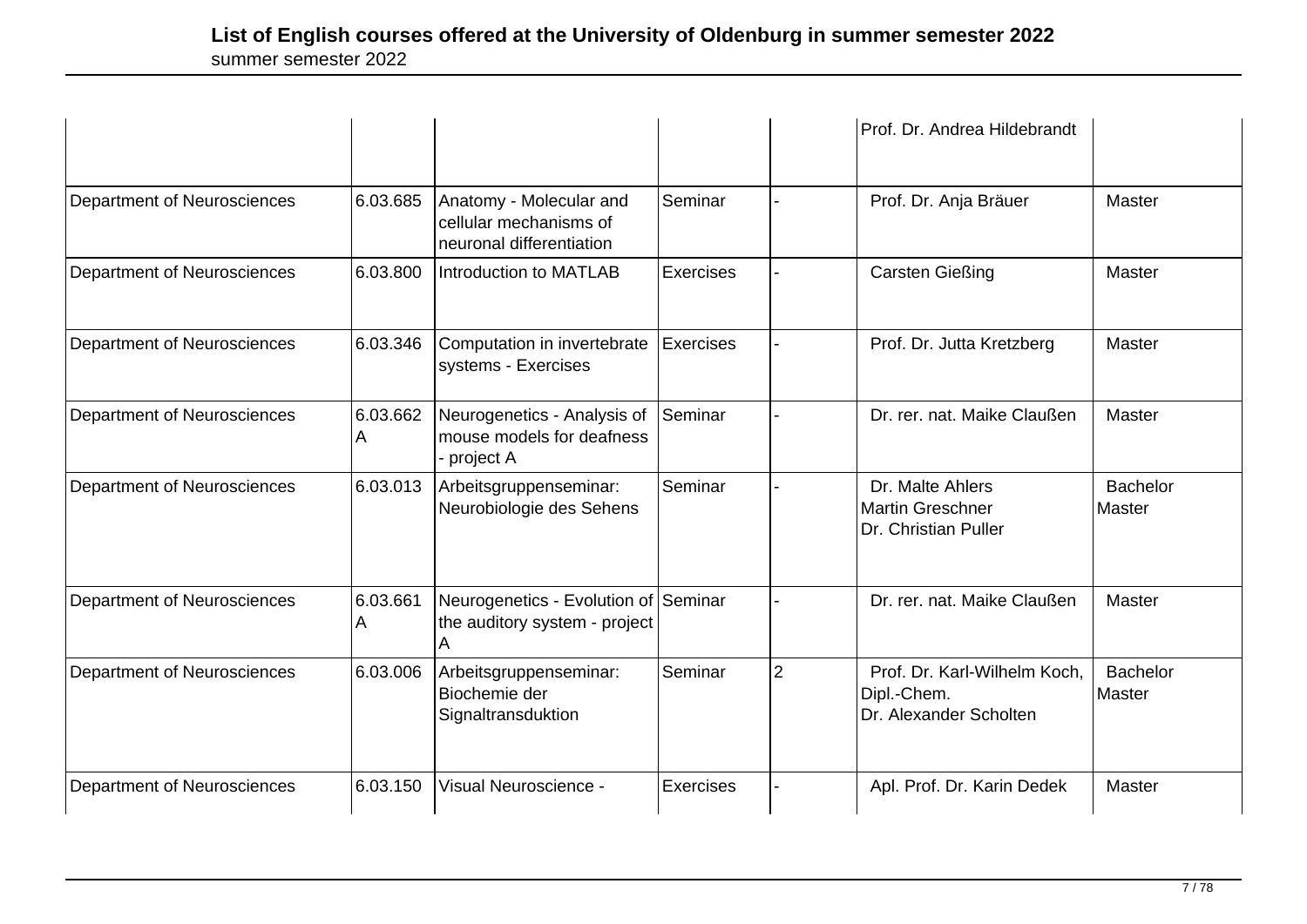|                                    |          | Anatomy                                                           |         |                | <b>Martin Greschner</b><br>Dr. Christian Puller<br>Dr. Malte Ahlers                                                                                                                                                         |                           |
|------------------------------------|----------|-------------------------------------------------------------------|---------|----------------|-----------------------------------------------------------------------------------------------------------------------------------------------------------------------------------------------------------------------------|---------------------------|
| Department of Neurosciences        | 6.03.361 | <b>Fundamentals in Auditory</b><br>Physiology                     | Lecture |                | Prof. Dr. Christine Köppl<br>Prof. Dr. Georg Martin Klump                                                                                                                                                                   | Promotion<br>Master       |
| <b>Department of Neurosciences</b> | 6.03.341 | Invertebrate Neuroscience -<br>Seminar                            | Seminar |                | Prof. Dr. Jutta Kretzberg                                                                                                                                                                                                   | Master                    |
| Department of Neurosciences        | 6.03.012 | Abteilungsseminar "Cochlea<br>und Hirnstammphysiologie"           | Seminar | $\overline{2}$ | Ph.D. Amarins Nieske<br>Heeringa<br>Prof. Dr. Christine Köppl<br>Dr. rer. nat. Ulrike Sienknecht                                                                                                                            | <b>Bachelor</b><br>Master |
| Department of Neurosciences        | 6.03.621 | Animal Physiology &<br>Behaviour: Modeling the<br>auditory system | Seminar |                | Prof. Dr. Georg Martin<br>Klump                                                                                                                                                                                             | Master                    |
| Department of Neurosciences        | 6.03.692 | Neurocognitive Psychology                                         | Seminar |                | Prof. Dr. Stefan Debener,<br>Dipl.-Psych.<br><b>Carsten Gießing</b><br>Prof. Dr. habil. Christoph<br>Siegfried Herrmann, Dipl.-Ing.<br>Prof. Dr. Andrea Hildebrandt<br>Dr. rer. nat. Jale Nur Özyurt<br>Sebastian Puschmann | Master                    |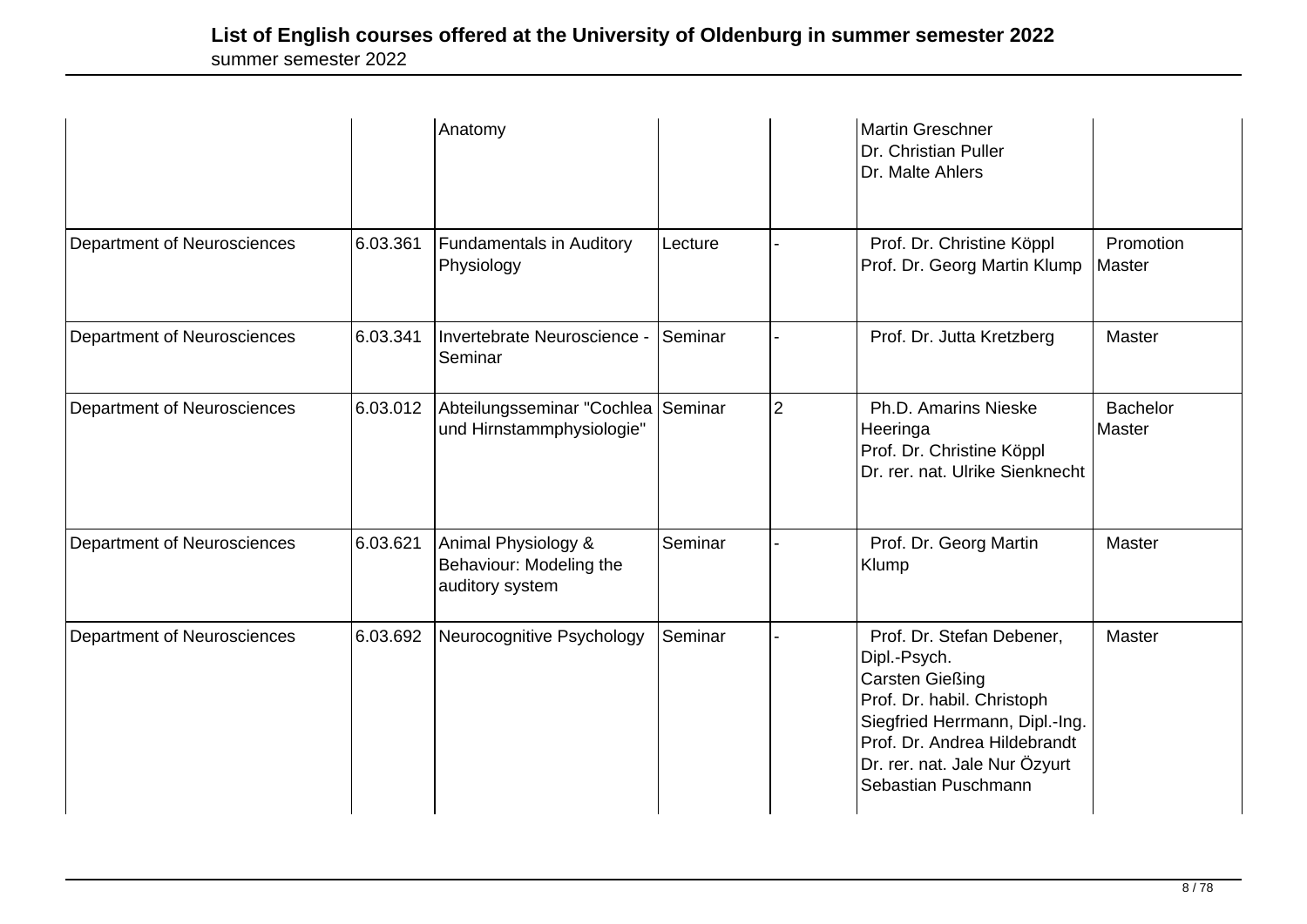|                                    |                                     |                                                                                                                                                 |           | Prof. Dr. Jochem Rieger<br>Priv.-Doz. Dr. Peter Sörös<br>Prof. Dr. Christiane Margarete<br><b>Thiel</b> |                     |
|------------------------------------|-------------------------------------|-------------------------------------------------------------------------------------------------------------------------------------------------|-----------|---------------------------------------------------------------------------------------------------------|---------------------|
| Department of Neurosciences        | 6.03.675                            | <b>RM_Visual Neuroscience -</b><br>Molecular mechanisms and<br>cellular networks involved in<br>signal transduction in the<br>vertebrate retina | Seminar   | Dr. Patrick Dömer                                                                                       | Master              |
| Department of Neurosciences        | 6.03.753                            | <b>Animal Handling Course</b><br>(April/May 2022)                                                                                               | Exercises | Prof. Dr. Christine Köppl<br>Dr. Ulrike Langemann                                                       |                     |
| Department of Neurosciences        | 6.03.661<br>B                       | Neurogenetics - Evolution of Seminar<br>the auditory system - project<br>B                                                                      |           | Dr. rer. nat. Lena Ebbers                                                                               | Master              |
| Department of Neurosciences        | 6.03.605                            | Ophthalmology - Molecular<br>and cellular mechanisms in<br>regenerative Medicine -<br>Project 1                                                 | Seminar   | Dr. rer. nat. Sonja Mertsch                                                                             | Master              |
| <b>Department of Neurosciences</b> | 6.03.752<br>B                       | Laboratory Animal Science,<br>Bird (April/May 2022)                                                                                             | Exercises | Dr. Ulrike Langemann<br>Dr. Dominik Heyers<br>Prof. Dr. Heiko Schmaljohann                              | Promotion<br>Master |
| Department of Neurosciences        | 6.03.752<br>$\overline{\mathsf{C}}$ | Laboratory Animal Science,<br>Fish (April/May 2022)                                                                                             | Exercises | Dr. Ulrike Langemann<br>Prof. Dr. Michael Winklhofer<br>Prof. Dr. Arne Nolte                            | Promotion<br>Master |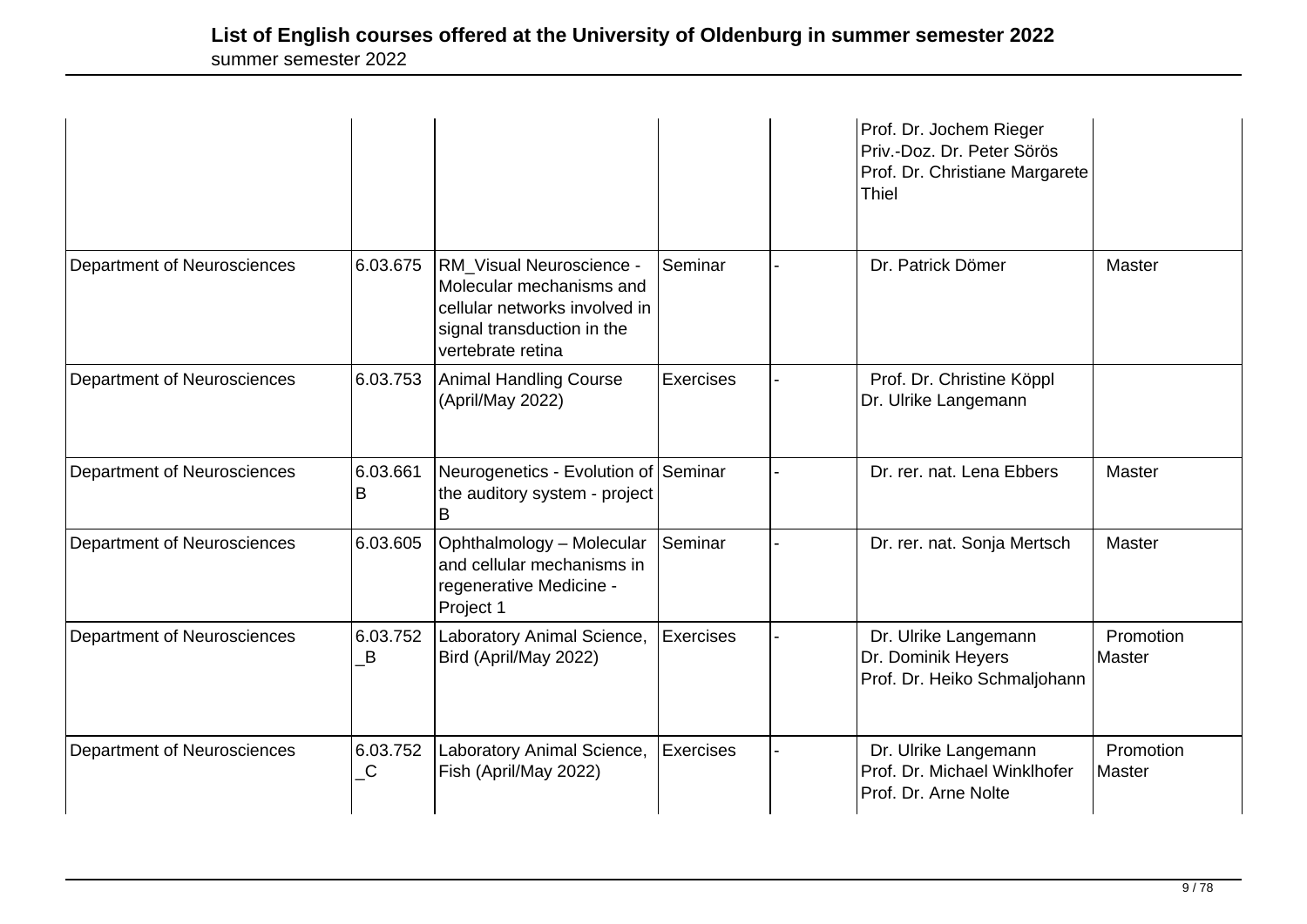|                                    |               |                                                                                               |                  | Apl. Prof. Dr. Karin Dedek<br>Prof. Dr. Gabriele Gerlach                                          |               |
|------------------------------------|---------------|-----------------------------------------------------------------------------------------------|------------------|---------------------------------------------------------------------------------------------------|---------------|
| <b>Department of Neurosciences</b> | 6.03.310      | Psychophysics of Hearing                                                                      | Seminar          | Prof. Dr. Georg Martin<br>Klump<br>Dr. Ulrike Langemann<br>Dr. Rainer Beutelmann                  | <b>Master</b> |
| Department of Neurosciences        | 6.03.640      | Cochlea and auditory<br>brainstem physiology:<br><b>Evolutionary Auditory</b><br>Neuroscience | Seminar          | Prof. Dr. Christine Köppl                                                                         | Master        |
| Department of Neurosciences        | 57.01.13<br>0 | Histological techniques in<br>Neuroanatomy and<br>Immunohistochemistry (A<br>$3-1)$           | Seminar          | Dr. Christian Puller                                                                              | Promotion     |
| Department of Neurosciences        | 6.03.695      | Linguistics in Dept. of Dutch<br>Psycholinguistics                                            | Seminar          | Prof. Dr. Esther Ruigendijk                                                                       | Master        |
| <b>Department of Neurosciences</b> | 6.03.699      | <b>External Research Project</b>                                                              | Seminar          | Lehrende der Neuroscience                                                                         | Master        |
| Department of Neurosciences        | 6.03.140      | Visual Neuroscience -<br>Physiology and Anatomy                                               | <b>Exercises</b> | Apl. Prof. Dr. Karin Dedek<br><b>Martin Greschner</b><br>Dr. Christian Puller<br>Dr. Malte Ahlers | Master        |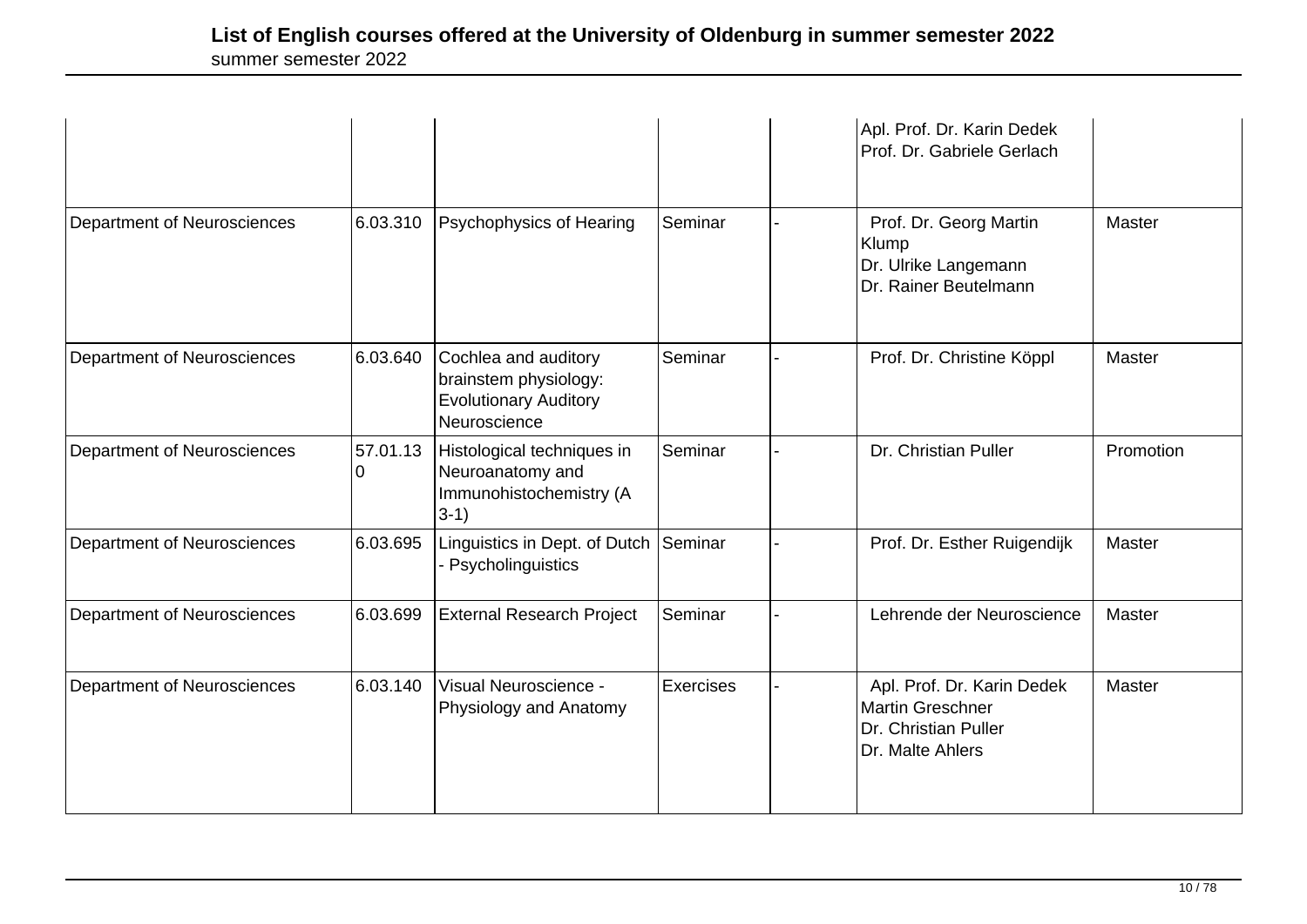| Department of Neurosciences        | 6.03.015<br>а | Abteilung "Computational<br>Neuroscience" -<br>Praxismodul | Practical<br>training | Prof. Dr. Jutta Kretzberg<br>Jens-Steffen Scherer<br><b>Fiona Teske</b>                           | Bachelor                  |
|------------------------------------|---------------|------------------------------------------------------------|-----------------------|---------------------------------------------------------------------------------------------------|---------------------------|
| Department of Neurosciences        | 6.03.345      | Computation in invertebrate<br>systems - Seminar           | ISeminar              | Prof. Dr. Jutta Kretzberg                                                                         | Master                    |
| <b>Department of Neurosciences</b> | 6.03.670      | RM Visual Neuroscience -<br><b>Retinal Anatomy</b>         | Seminar               | <b>Martin Greschner</b><br>Dr. Christian Puller                                                   | Master                    |
| Department of Neurosciences        | 6.03.342      | Invertebrate Neuroscience -<br>Exercises                   | <b>Exercises</b>      | Prof. Dr. Jutta Kretzberg<br>Jens-Steffen Scherer                                                 | Master                    |
| Department of Neurosciences        | 6.03.015      | Arbeitsgruppenseminar:<br>Computational<br>Neuroscience    | Seminar               | Prof. Dr. Jutta Kretzberg<br>Jens-Steffen Scherer<br><b>Fiona Teske</b>                           | <b>Bachelor</b><br>Master |
| Department of Neurosciences        | 6.03.151      | Visual Neuroscience -<br>Anatomy (seminar)                 | Lecture               | Apl. Prof. Dr. Karin Dedek<br><b>Martin Greschner</b><br>Dr. Christian Puller<br>Dr. Malte Ahlers | Master                    |
| Department of Neurosciences        | 6.03.362      | <b>Reflections on Auditory</b><br>Physiology               | Exercises             | Prof. Dr. Christine Köppl<br>Prof. Dr. Georg Martin Klump                                         | Master                    |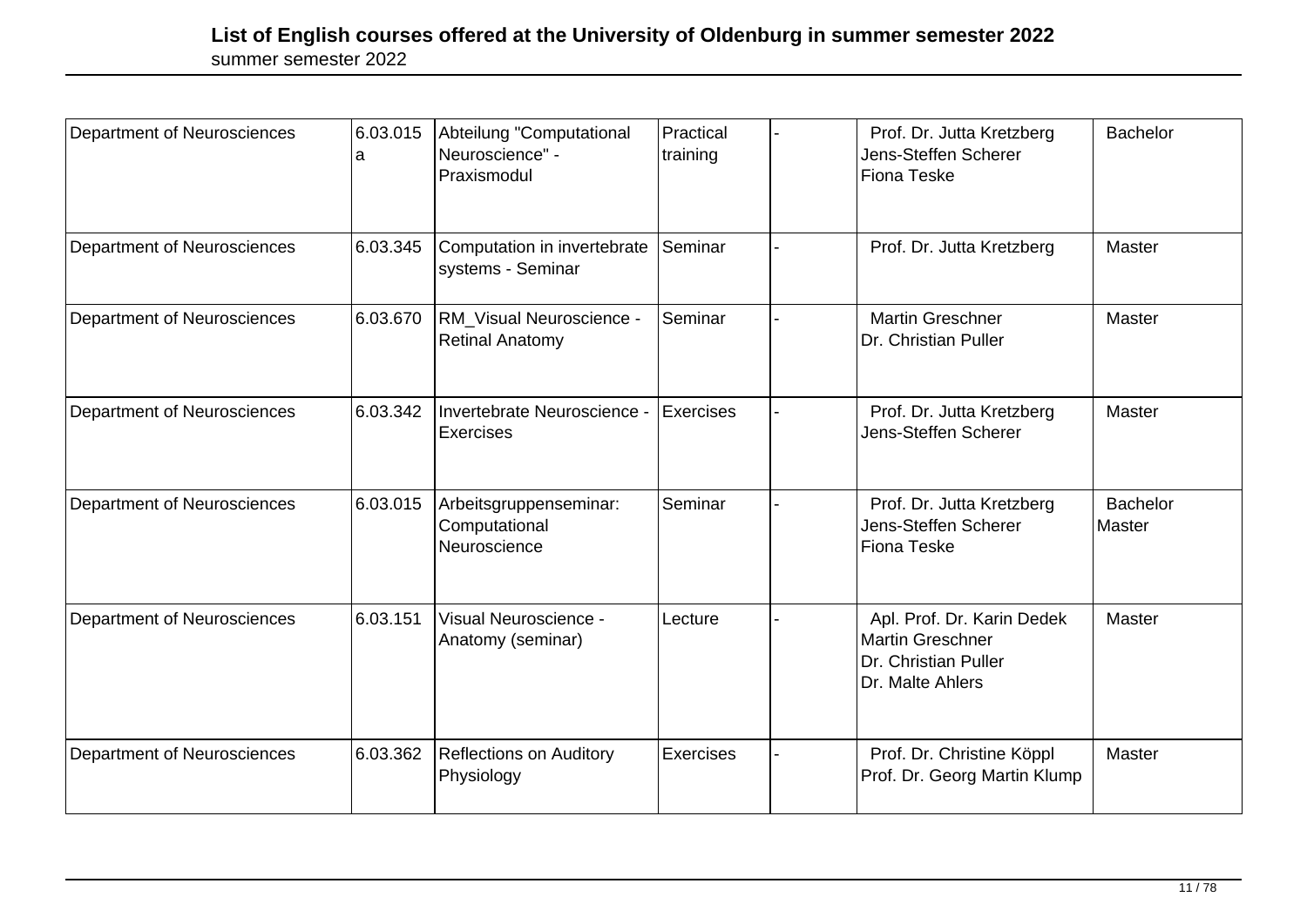| Department of Neurosciences | 6.03.698                          | <b>External Research Project</b>                                      | Seminar    |                | Lehrende der Neuroscience                                                                           | Master |
|-----------------------------|-----------------------------------|-----------------------------------------------------------------------|------------|----------------|-----------------------------------------------------------------------------------------------------|--------|
| Department of Neurosciences | 6.03.662<br>В                     | Neurogenetics - Analysis of<br>mouse models for deafness<br>project B | Seminar    |                | Dr. rer. nat. Lena Ebbers                                                                           | Master |
| Department of Psychology    | $6.02$ .ma<br>ი                   | Masters colloquium<br>m_coll_bi Biological Psychology                 | Colloquium | $\overline{2}$ | <b>Carsten Gießing</b><br>Prof. Dr. Christiane Margarete<br><b>Thiel</b><br>Katharina Grote, B. Sc. | Master |
| Department of Psychology    | $6.02$ .ma<br>m_coll_n<br>euro    | Masters colloquium<br>Neuropsychology                                 | Colloquium |                | Prof. Dr. Stefan Debener,<br>Dipl.-Psych.                                                           | Master |
| Department of Psychology    | 6.02.270                          | Functional MRI data<br>analysis                                       | Seminar    |                | <b>Carsten Gießing</b><br>Prof. Dr. Christiane Margarete<br><b>Thiel</b>                            | Master |
| Department of Psychology    |                                   | 6.02.supp Project Support                                             | Seminar    |                | <b>Merle Marek</b>                                                                                  | Master |
| Department of Psychology    | 6.02.121<br>$-4$ <sub>-</sub> Gr1 | Assessment in Clinical<br>Neuropsychology - group 1                   | Seminar    |                | Prof. Dr. Stefan Debener,<br>Dipl.-Psych.<br>Dr. Cornelia Kranczioch-<br>Debener                    | Master |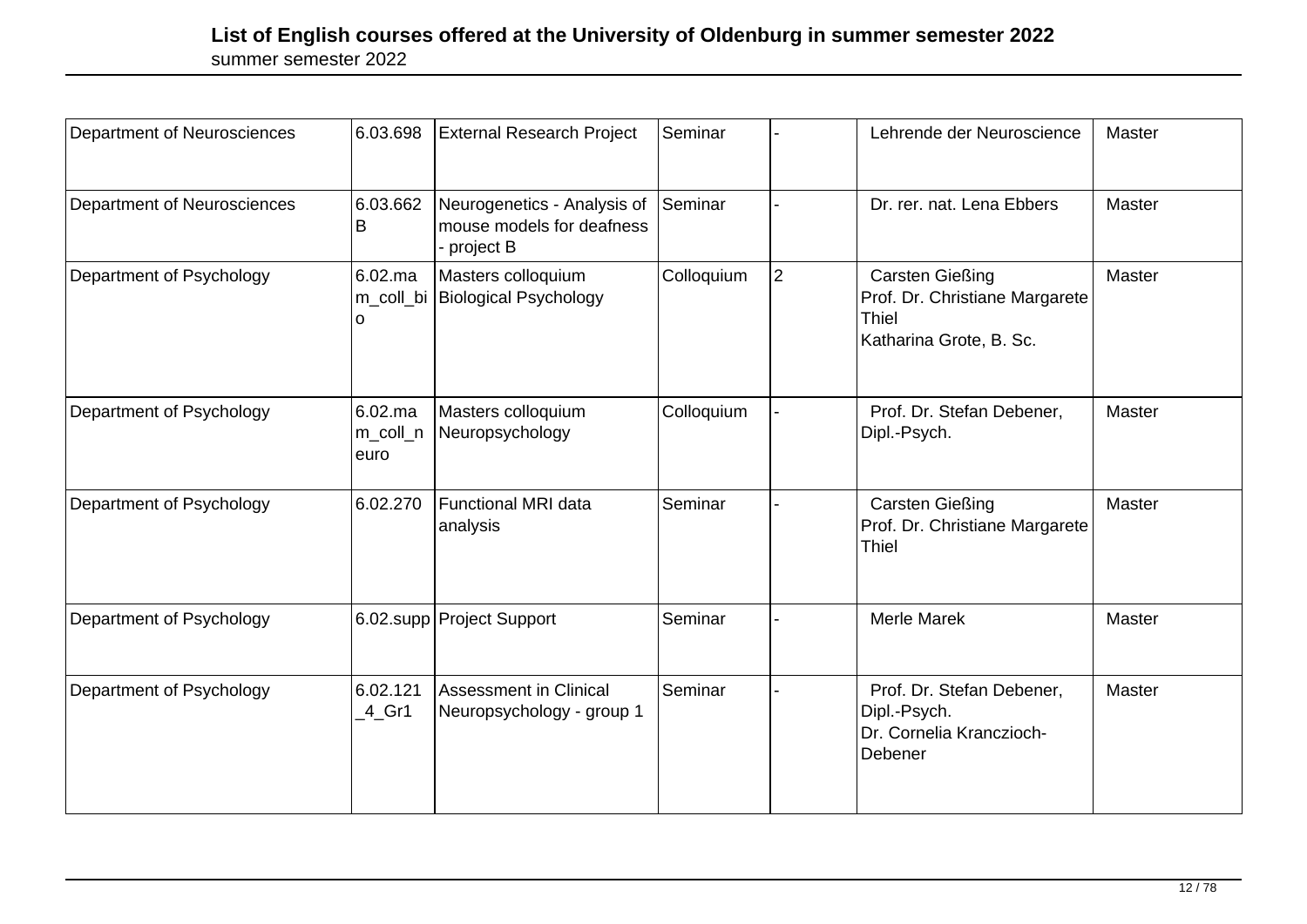| Department of Psychology | 6.02.ma<br>m_exp           | Academic Research in<br><b>Experimental Psychology</b>     | Seminar         |                | Prof. Dr. habil. Christoph<br>Siegfried Herrmann, Dipl.-Ing.                     | Master |
|--------------------------|----------------------------|------------------------------------------------------------|-----------------|----------------|----------------------------------------------------------------------------------|--------|
| Department of Psychology | 6.02.130<br>$\overline{2}$ | Psychological colloquium                                   | Colloquium      |                | apl. Prof. Dr. Daniel Strüber,<br>Dipl.-Psych.                                   | Master |
| Department of Psychology | 6.02.240<br>$\top$         | <b>Tutorium Matlab</b>                                     | <b>Tutorial</b> |                | Dr. Heiko Stecher                                                                | Master |
| Department of Psychology | 6.02.ma<br>m_coll_e<br> xp | Masters colloquium<br><b>Experimental Psychology</b>       | Colloquium      |                | Prof. Dr. habil. Christoph<br>Siegfried Herrmann, Dipl.-Ing.                     | Master |
| Department of Psychology | 6.02.210<br>$\overline{2}$ | (Neuro) Cognitive<br>Psychology in the wild II             | Seminar         | $\overline{2}$ | Prof. Dr. Jochem Rieger<br>M. Sc. Moritz Held                                    | Master |
| Department of Psychology | 6.02.121<br>2a             | The Assessment Process<br>applied                          | Seminar         | $\overline{2}$ | Dr. Andreas Hellmann<br>Nadine Schenke<br>Merle Marek                            | Master |
| Department of Psychology | 6.02.121<br>$-4$ Gr2       | <b>Assessment in Clinical</b><br>Neuropsychology - group 2 | Seminar         |                | Prof. Dr. Stefan Debener,<br>Dipl.-Psych.<br>Dr. Cornelia Kranczioch-<br>Debener | Master |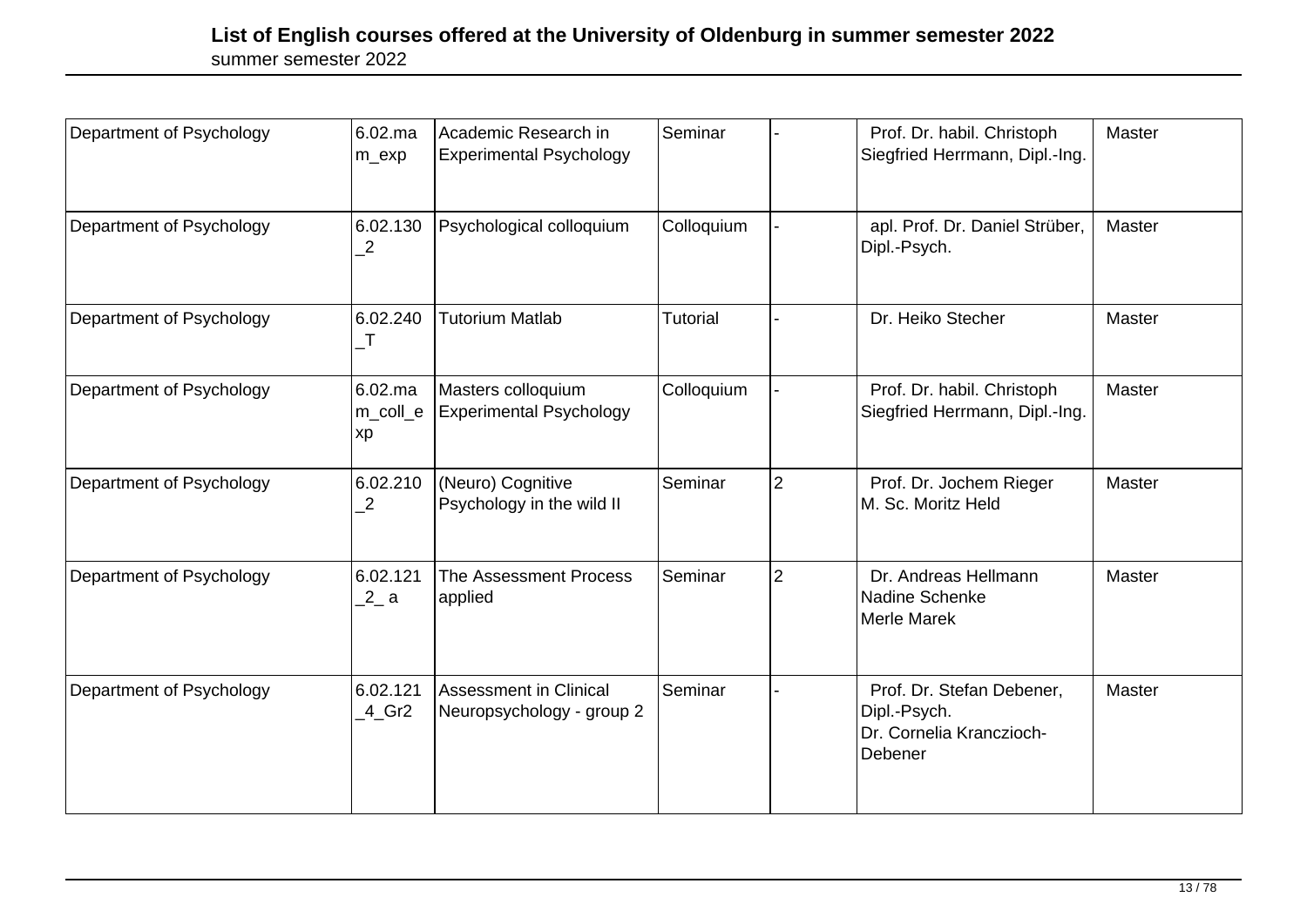| Department of Psychology | 6.02.112<br>3                                | Evaluation research - theory Seminar                    |            |                | Prof. Dr. Andrea Hildebrandt                                 | Master |
|--------------------------|----------------------------------------------|---------------------------------------------------------|------------|----------------|--------------------------------------------------------------|--------|
| Department of Psychology | 6.02.112<br>$\mathsf{T}$                     | Multivariate Statistics II<br>(Tutorial)                | Tutorial   |                | Prof. Dr. Andrea Hildebrandt                                 | Master |
| Department of Psychology | 6.02.181<br>2                                | Neurocognitive<br>Development                           | Seminar    |                | apl. Prof. Dr. Daniel Strüber,<br>Dipl.-Psych.               | Master |
| Department of Psychology | 6.02.121<br>$2$ b                            | Test construction applied                               | Seminar    | $\overline{2}$ | Prof. Dr. Andrea Hildebrandt                                 | Master |
| Department of Psychology | 6.02.170<br>$3$ <sub>C</sub> Gr <sub>2</sub> | <b>EEG</b> analysis with Matlab -<br>group 2            | Seminar    |                | Prof. Dr. Stefan Debener,<br>Dipl.-Psych.<br>Nadine Jacobsen | Master |
| Department of Psychology | 6.02.240<br>$\mathbf{2}$                     | Introduction to scientific<br>programming II            | Lecture    |                | Dr. Heiko Stecher                                            | Master |
| Department of Psychology | $6.02$ .ma<br>m_coll_a<br>ppl                | Masters colloquium Applied<br>Neurocognitive Psychology | Colloquium |                | Prof. Dr. Jochem Rieger                                      | Master |
| Department of Psychology | 6.02.112<br>$-3$ Gr1                         | Evaluation research -<br> practice                      | Seminar    |                | Juan Felipe Quinones<br>Sanchez                              | Master |
| Department of Psychology | 6.02.141                                     | <b>Experimental and operative</b>                       | Seminar    |                | PD Dr. med. Edgar Santos                                     | Master |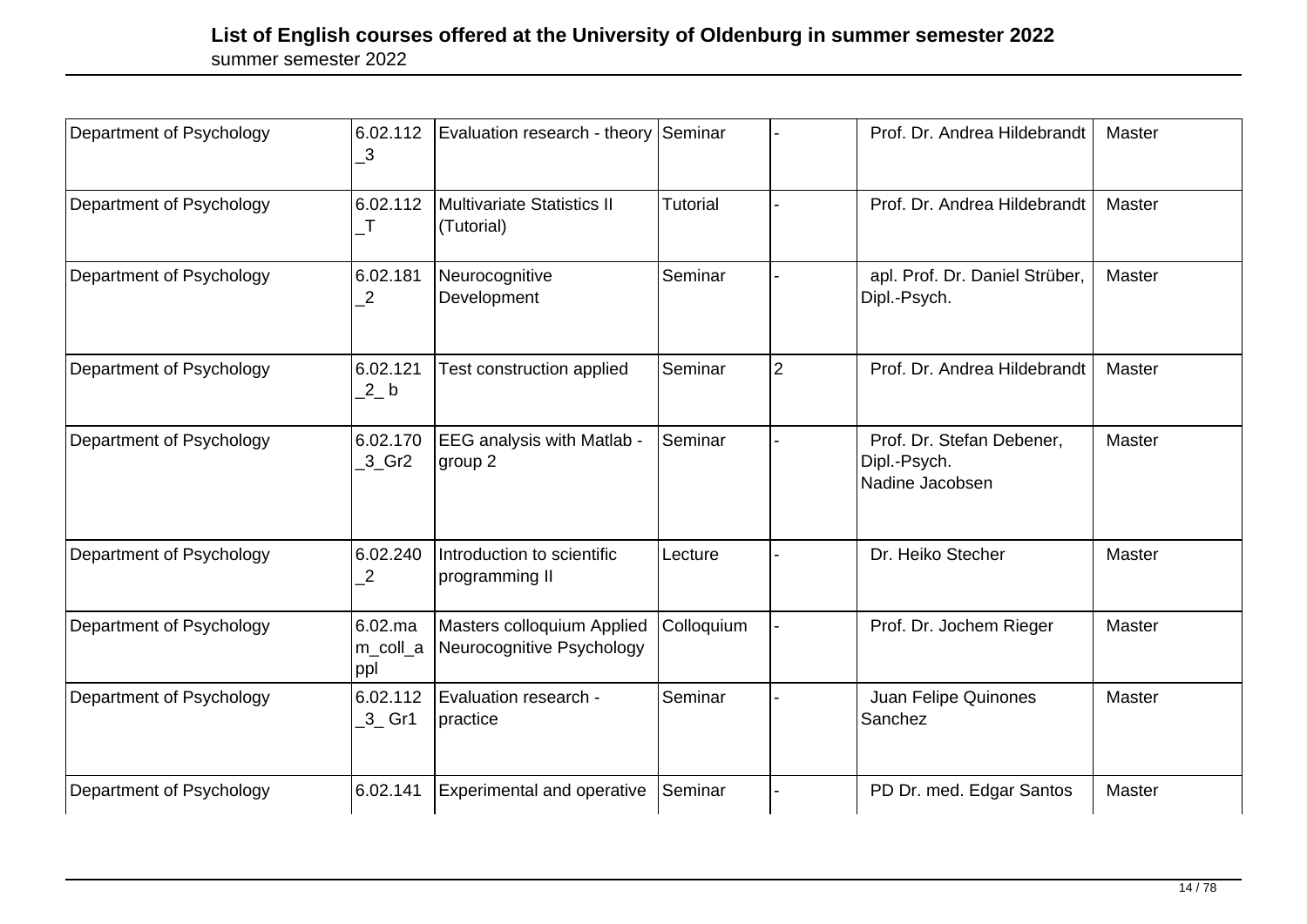|                          | $\overline{\mathbf{3}}$          | neurosurgery                                                                                                                                    |         |                                                                                                                |                     |
|--------------------------|----------------------------------|-------------------------------------------------------------------------------------------------------------------------------------------------|---------|----------------------------------------------------------------------------------------------------------------|---------------------|
| Department of Psychology | 6.02.ma<br>m_appl                | Academic Research in<br><b>Applied Neurocognitive</b><br>Psychology                                                                             | Seminar | Prof. Dr. Jochem Rieger                                                                                        | Master              |
| Department of Psychology | 6.02.150<br>2.2                  | Psychological intervention<br>within the framework of<br>evidence-based medicine -<br>treatment studies of<br>selected psychiatric<br>disorders | Seminar | Prof. Dr. Christiane<br>Margarete Thiel                                                                        | Master              |
| Department of Psychology | 6.02.ma<br>m bio                 | Academic Research in<br><b>Biological Psychology</b>                                                                                            | Seminar | Sebastian Puschmann<br>Prof. Dr. Christiane Margarete<br><b>Thiel</b><br>Melanie Spindler                      | Master              |
| Department of Psychology | 6.02.112                         | Statistical / machine<br>learning methods                                                                                                       | Lecture | Prof. Dr. Andrea Hildebrandt                                                                                   | Promotion<br>Master |
| Department of Psychology | 6.02.240<br>$5$ <sub>C</sub> Gr1 | Computer-controlled<br>experimentation - group 1                                                                                                | Seminar | Björn Holtze<br>M. Sc. Daniel Hölle                                                                            | Master              |
| Department of Psychology | 6.02.280<br>-1                   | Introduction to transcranial<br>brain stimulation                                                                                               | Lecture | Prof. Dr. habil. Christoph<br>Siegfried Herrmann, Dipl.-Ing.<br>apl. Prof. Dr. Daniel Strüber,<br>Dipl.-Psych. | Master              |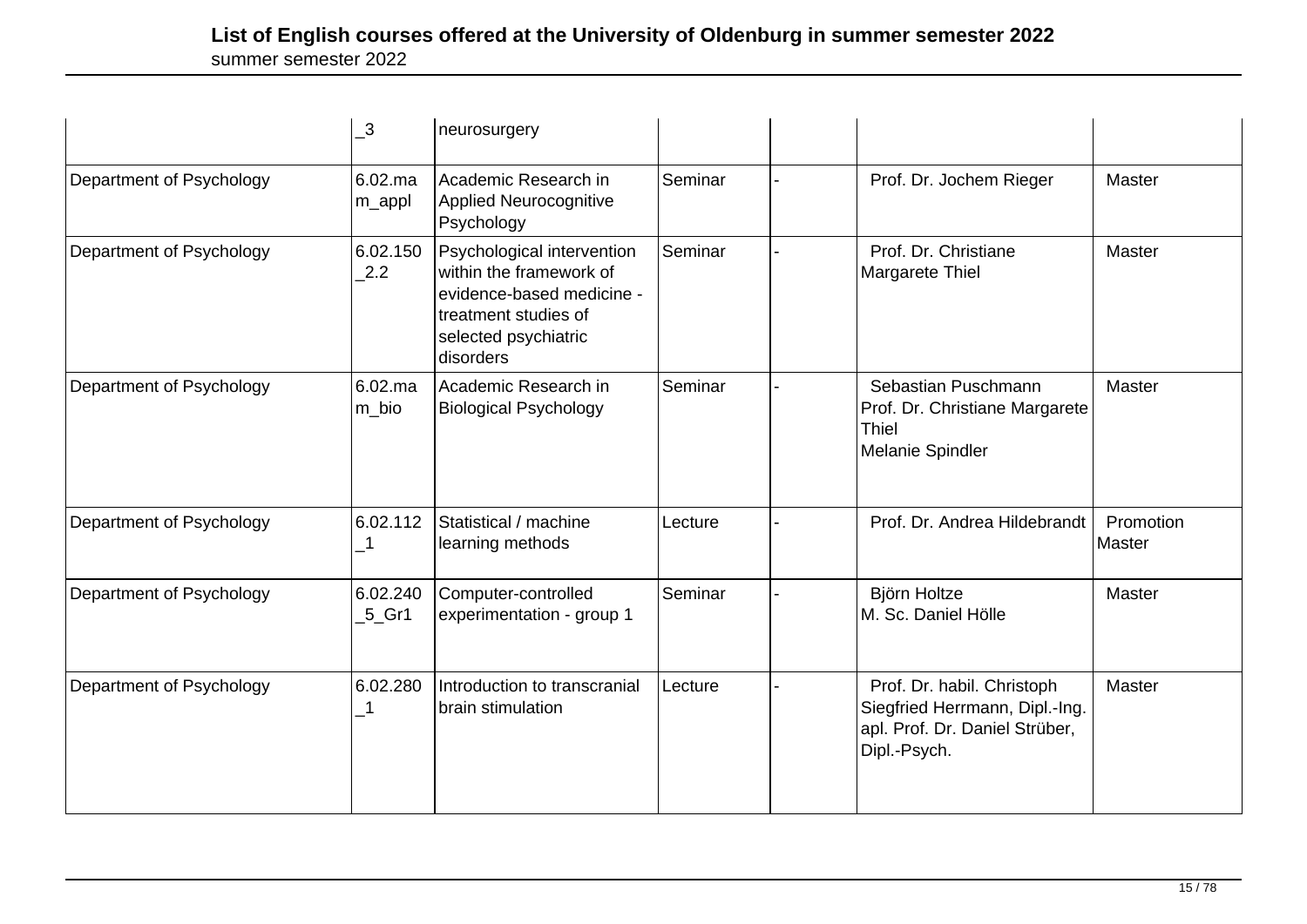| Department of Psychology | 6.02.220<br>2              | Hands- on BCI<br>implementation                  | Seminar |                | Prof. Dr. Jochem Rieger                                                                                                | Master    |
|--------------------------|----------------------------|--------------------------------------------------|---------|----------------|------------------------------------------------------------------------------------------------------------------------|-----------|
| Department of Psychology | 6.02.280<br>$\overline{2}$ | Effects of tACS on<br>physiology and cognition   | Seminar |                | Prof. Dr. habil. Christoph<br>Siegfried Herrmann, Dipl.-Ing.<br>apl. Prof. Dr. Daniel Strüber,<br>Dipl.-Psych.         | Master    |
| Department of Psychology | 6.02.112<br>2              | Statistical / machine<br>learning methods with R | Seminar |                | Juan Felipe Quinones<br>Sanchez                                                                                        | Master    |
| Department of Psychology | $6.02$ .ma<br>m_neuro      | Academic Research in<br>Neurosychology           | Seminar |                | Prof. Dr. Stefan Debener,<br>Dipl.-Psych.<br>Nadine Jacobsen<br>Franziska Klein<br>Dr. Cornelia Kranczioch-<br>Debener | Master    |
| Department of Psychology | 6.02.210<br>-1             | (Neuro) Cognitive<br>Psychology in the wild I    | Lecture |                | Prof. Dr. Jochem Rieger<br>M. Sc. Moritz Held                                                                          | Master    |
| Department of Psychology | 6.02.112<br>$3$ Gr2        | Evaluation research -<br>practice                | Seminar |                | Juan Felipe Quinones<br>Sanchez                                                                                        | Master    |
| Department of Psychology | 6.02.141                   | Auditory perception and                          | Lecture | $\overline{2}$ | Sebastian Puschmann                                                                                                    | Promotion |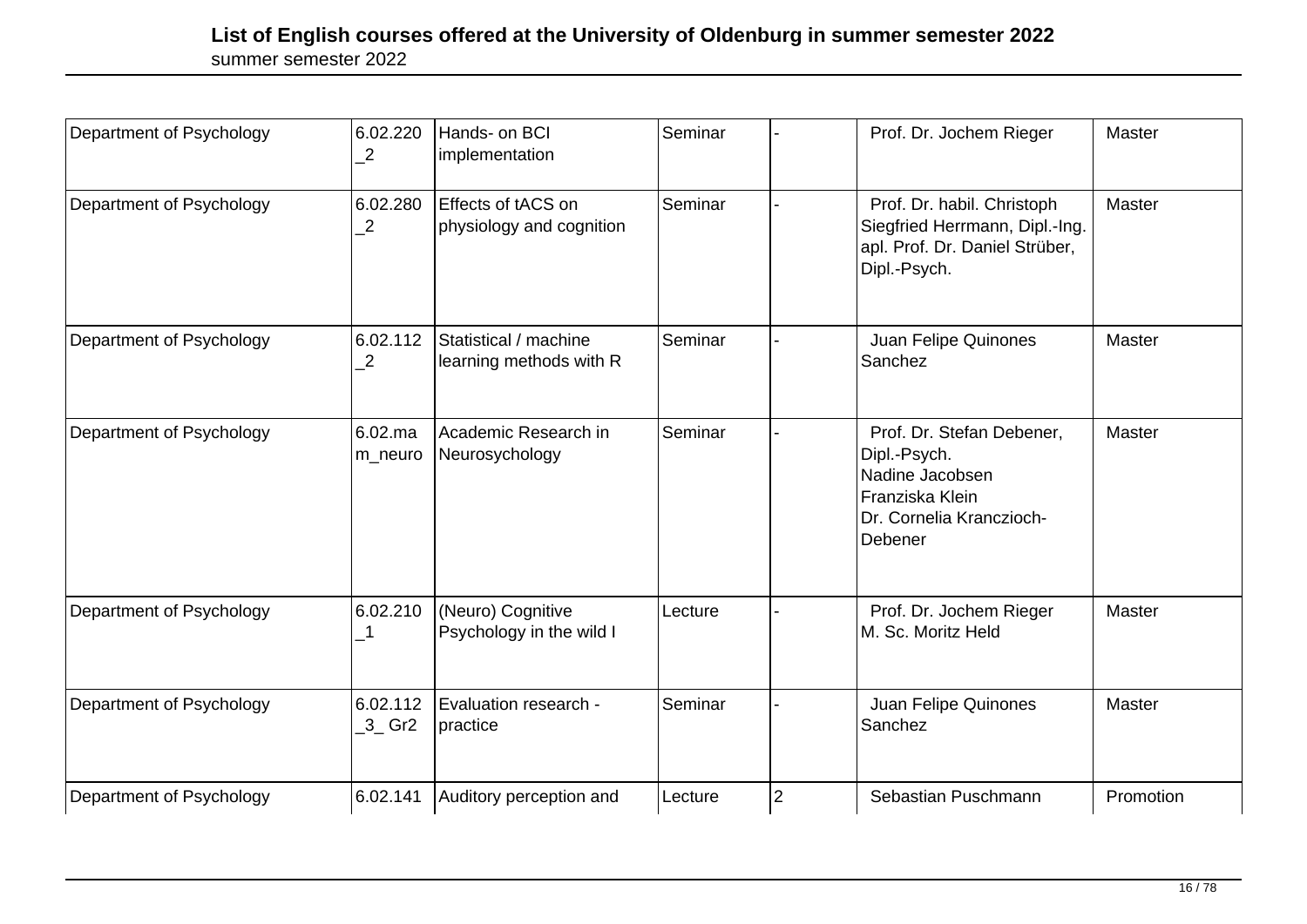|                          | $\overline{c}$                   | cognition                                                              |                  |                                                                                                            | Master        |
|--------------------------|----------------------------------|------------------------------------------------------------------------|------------------|------------------------------------------------------------------------------------------------------------|---------------|
| Department of Psychology | $6.02$ .ma<br>m_coll_st<br>at    | Masters colloquium<br>Psychological Methods and<br><b>Statistics</b>   | Colloquium       | Prof. Dr. Andrea Hildebrandt                                                                               | Master        |
| Department of Psychology | 6.02.201<br>$\overline{2}$       | Cognitive<br>Neurorehabilitation                                       | Seminar          | Martin Georg Bleichner<br>Prof. Dr. Stefan Debener,<br>Dipl.-Psych.<br>Dr. Cornelia Kranczioch-<br>Debener | Master        |
| Department of Psychology | 6.02.240<br>$5$ <sub>C</sub> Gr2 | Computer-controlled<br>experimentation - group 2                       | Seminar          | Björn Holtze                                                                                               | Master        |
| Department of Psychology | 6.02.240<br>$^{\_4}$             | Scientific Programming II                                              | <b>Exercises</b> | Dr. Heiko Stecher                                                                                          | <b>Master</b> |
| Department of Psychology | 6.02.009                         | Academic Writing workshop<br>for Neurocognitive<br>Psychology students | Workshop         | Dr. Uta Protz                                                                                              |               |
| Department of Psychology | 6.02.170<br>$3$ <sub>C</sub> Gr1 | EEG analysis with Matlab -<br>group 1                                  | Seminar          | Prof. Dr. Stefan Debener,<br>Dipl.-Psych.<br>Nadine Jacobsen                                               | <b>Master</b> |
| Department of Psychology | 6.02.220                         | Methodological foundations<br>of BCI                                   | Lecture          | Prof. Dr. Jochem Rieger                                                                                    | <b>Master</b> |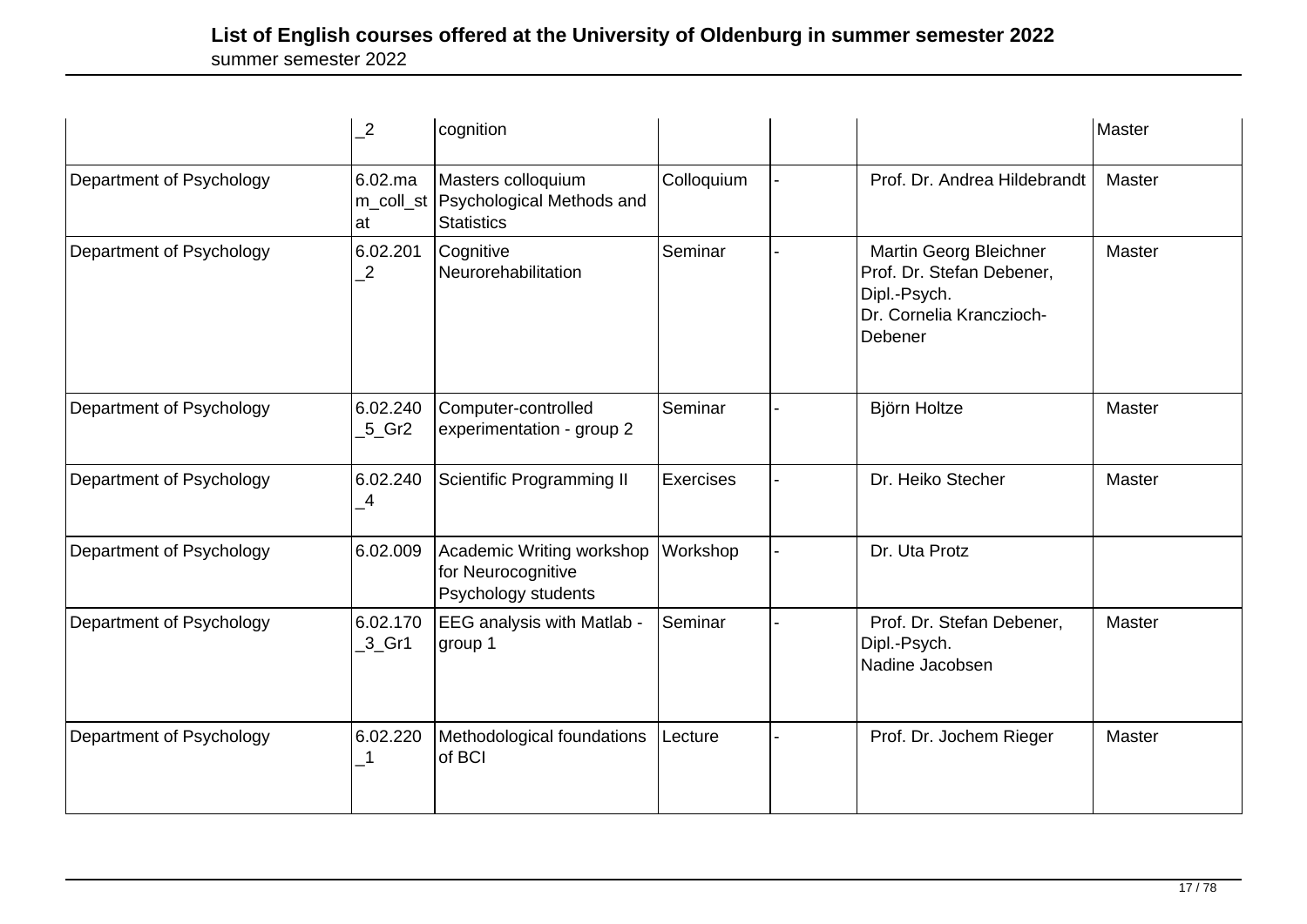| Department of Psychology                                           | 6.02.170<br>$2$ Gr1  | <b>EEG</b> recording and analysis Seminar<br>concepts (group 1)        |                  |                | Prof. Dr. Stefan Debener,<br>Dipl.-Psych.<br>Joanna Elizabeth Mary<br>Scanlon                    | Master                           |
|--------------------------------------------------------------------|----------------------|------------------------------------------------------------------------|------------------|----------------|--------------------------------------------------------------------------------------------------|----------------------------------|
| Department of Psychology                                           | $6.02$ .ma<br>m_stat | Academic Research in<br>Psychological Statistics and<br><b>Methods</b> | Seminar          |                | Prof. Dr. Andrea Hildebrandt                                                                     | Master                           |
| <b>Department of Business</b><br>Administration, Economics and Law | 2.02.030             | <b>Energy Markets and Policy</b>                                       | Lecture          |                | Prof. Dr. Emmanuel Asane-<br>Otoo<br>Laura Schürer                                               | Master                           |
| <b>Department of Business</b><br>Administration, Economics and Law | 2.02.157             | Übung zu Corporate<br><b>Financial Statements</b>                      | <b>Exercises</b> | $\overline{2}$ | <b>Thomas Meyer</b>                                                                              | Master of<br>Education<br>Master |
| <b>Department of Business</b><br>Administration, Economics and Law | 2.02.915             | Introduction to Social-<br>ecological Resilience                       | Seminar          |                | Prof. Dr. Stefanie Sievers-<br>Glotzbach<br><b>Hendrik Wolter</b><br>Prof. Dr. Bernd Siebenhüner | Master                           |
| <b>Department of Business</b><br>Administration, Economics and Law | 2.02.384             | Economic Growth                                                        | Seminar          |                | Prof. Dr. Jürgen Bitzer                                                                          | <b>Bachelor</b>                  |
| <b>Department of Business</b><br>Administration, Economics and Law | 2.13.052             | <b>MSP Spring School</b>                                               | Lecture          |                | Malena Ripken, M. Sc.                                                                            | Master                           |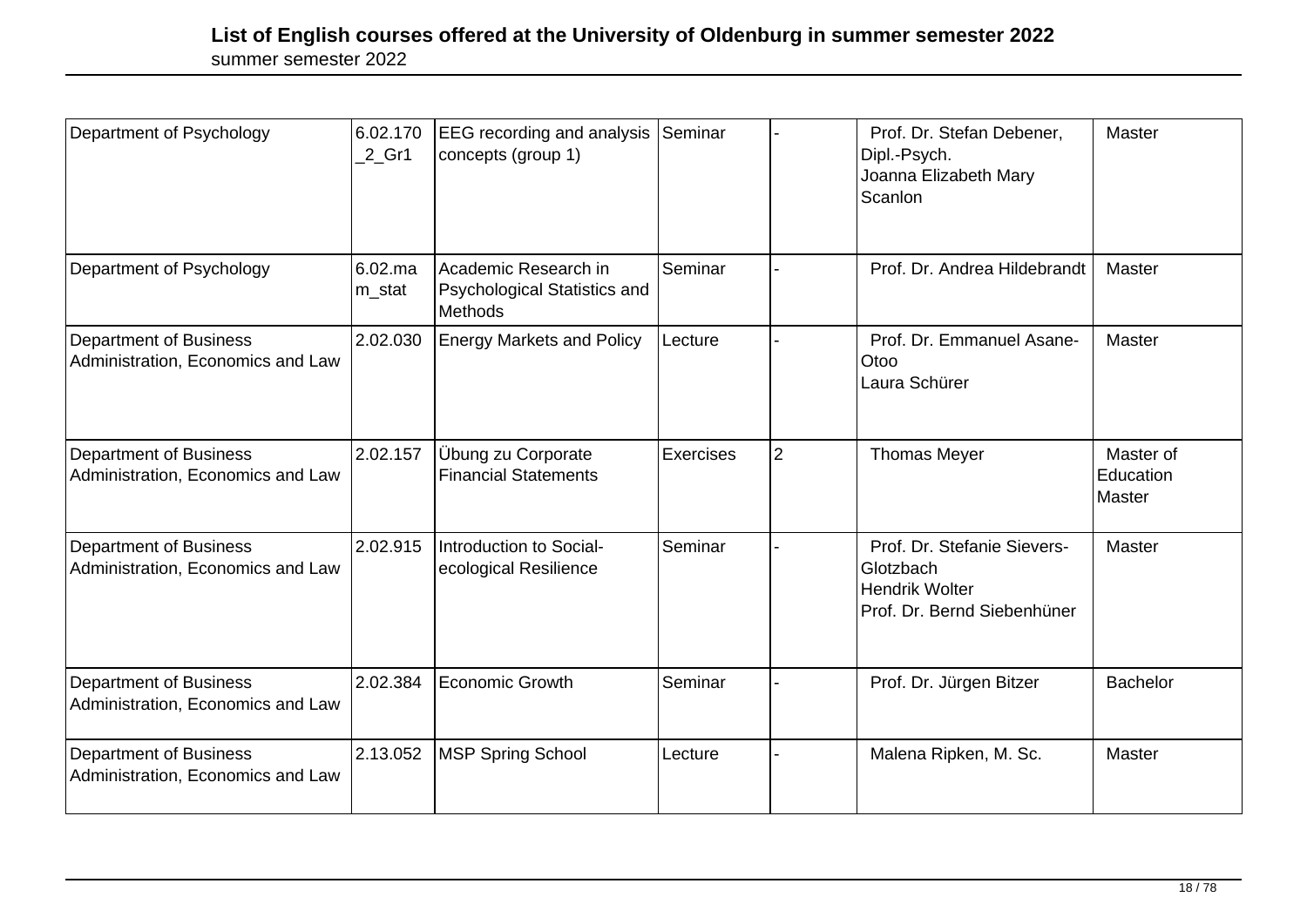| <b>Department of Business</b><br>Administration, Economics and Law | 2.02.383      | Economic Growth                                                     | Lecture    |                | Prof. Dr. Jürgen Bitzer                          | <b>Bachelor</b> |
|--------------------------------------------------------------------|---------------|---------------------------------------------------------------------|------------|----------------|--------------------------------------------------|-----------------|
| <b>Department of Business</b><br>Administration, Economics and Law | 2.02.920      | <b>Corporate Social</b><br><b>Responsibility (CSR)</b><br>Vorlesung | Lecture    |                | Prof. Dr. Jörn Hoppmann                          | Master          |
| Department of Business<br>Administration, Economics and Law        | 2.02.831      | <b>EU Medical Law</b>                                               | Seminar    | $\overline{2}$ | Dr.Jur. Victoria Chege,<br>LL.M.Eur.             | Master          |
| <b>Department of Business</b><br>Administration, Economics and Law | 2.02.862      | <b>Development Economics</b>                                        | Seminar    |                | Prof. Dr. Jürgen Bitzer<br>Prof. Dr. Erkan Gören | Master          |
| <b>Department of Business</b><br>Administration, Economics and Law | 2.12.133      | International Environmental<br>Governance                           | Seminar    |                | Prof. Dr. Bernd Siebenhüner                      | Master          |
| <b>Department of Business</b><br>Administration, Economics and Law | 2.13.042      | Field-trip: Bremen and the<br><b>River Weser</b>                    | Study trip |                | Dr. Christian Aden<br>in Bearbeitung             | Master          |
| <b>Department of Business</b><br>Administration, Economics and Law | 2.13.043      | International Virtual Seminar Seminar<br>on Water and Climate       |            |                | Dr. Thomas Klenke                                | Master          |
| <b>Department of Business</b><br>Administration, Economics and Law | 2.02.752<br>b | <b>Transnational Biodiversity</b><br>and Genetic Resources Law      | Seminar    | $\overline{2}$ | Evanson Kamau                                    | Master          |
| <b>Department of Business</b><br>Administration, Economics and Law | 2.02.351      | <b>International Economics</b>                                      | Seminar    |                | Prof. Dr. Hans-Michael<br>Trautwein              | <b>Bachelor</b> |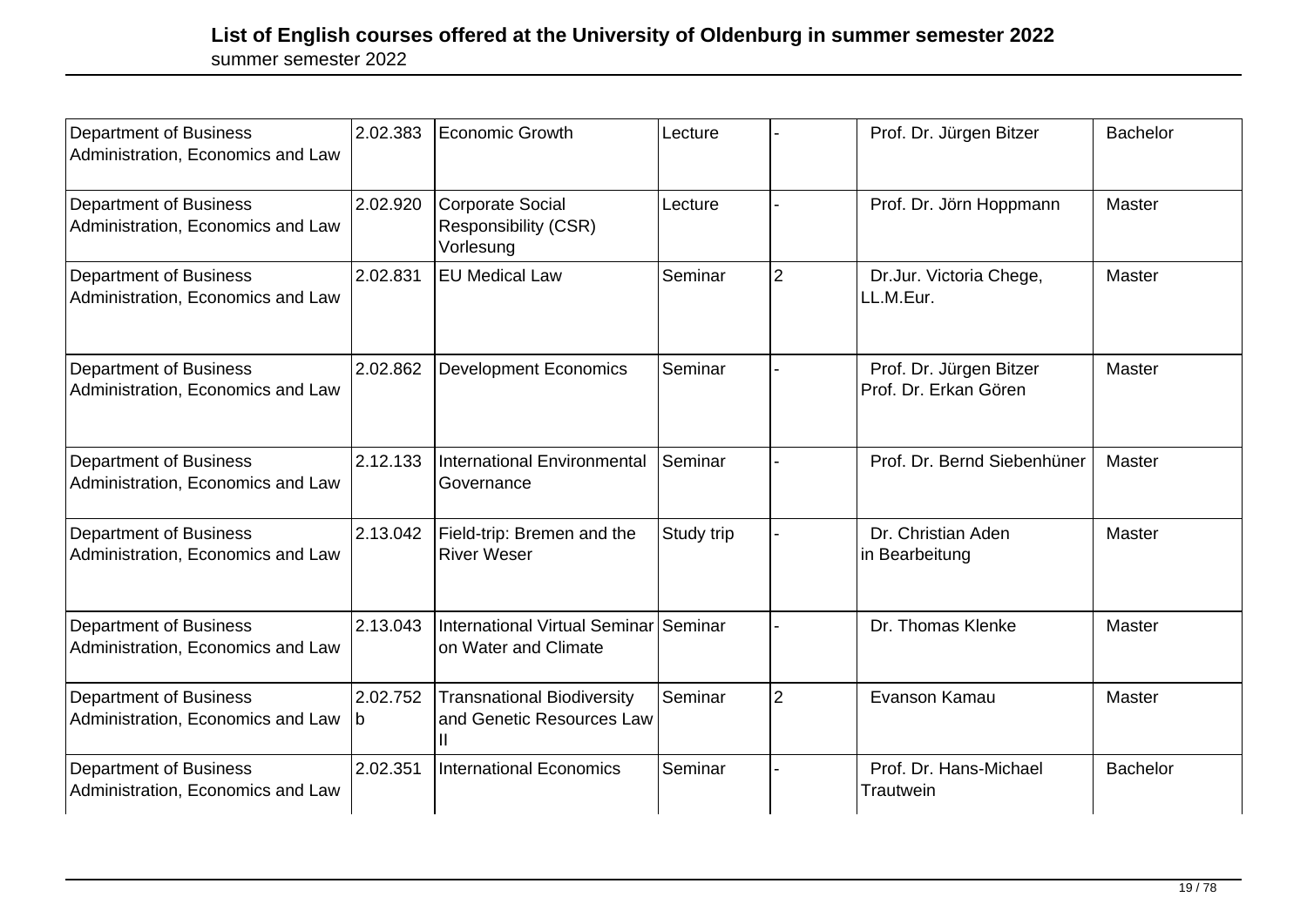|                                                                    |                      |                                                                      |                  |                | <b>Nils Vitu</b>                                        |                                  |
|--------------------------------------------------------------------|----------------------|----------------------------------------------------------------------|------------------|----------------|---------------------------------------------------------|----------------------------------|
| <b>Department of Business</b><br>Administration, Economics and Law | 2.11.024             | <b>Sustainable Mobility</b>                                          | Seminar          |                | Katharina Gärtner                                       | Master                           |
| <b>Department of Business</b><br>Administration, Economics and Law | 2.02.982             | Übung zu Advanced<br><b>Financial Accounting</b>                     | <b>Exercises</b> |                | Inga Elise Meringdal                                    | Master of<br>Education<br>Master |
| <b>Department of Business</b><br>Administration, Economics and Law | 2.02.116<br><u>2</u> | Economy in China                                                     | Seminar          |                | Prof. Dr. Hans-Michael<br>Trautwein                     | Promotion<br>Master              |
| <b>Department of Business</b><br>Administration, Economics and Law | 2.02.156             | Corporate Financial<br><b>Statements</b>                             | Lecture          | $\overline{2}$ | <b>Thomas Meyer</b><br>Inga Elise Meringdal             | Master of<br>Education<br>Master |
| <b>Department of Business</b><br>Administration, Economics and Law | 2.02.005             | MA-Kolloquium VWL/<br><b>Environmental &amp; Energy</b><br>Economics | Colloquium       |                | Prof. Dr. Emmanuel Asane-<br>Otoo                       | Master                           |
| <b>Department of Business</b><br>Administration, Economics and Law | 2.02.822             | Economic Transformation<br>and Integration                           | Seminar          |                | Prof. Dr. Hans-Michael<br>Trautwein<br><b>Nils Vitu</b> | Master                           |
| <b>Department of Business</b><br>Administration, Economics and Law | 2.02.361             | Umweltökonomik/<br><b>Environmental Economics</b>                    | Lecture          | $\overline{2}$ | Prof. Dr. Cristian Huse<br><b>Mirlind Mustafa</b>       | <b>Bachelor</b><br>Master        |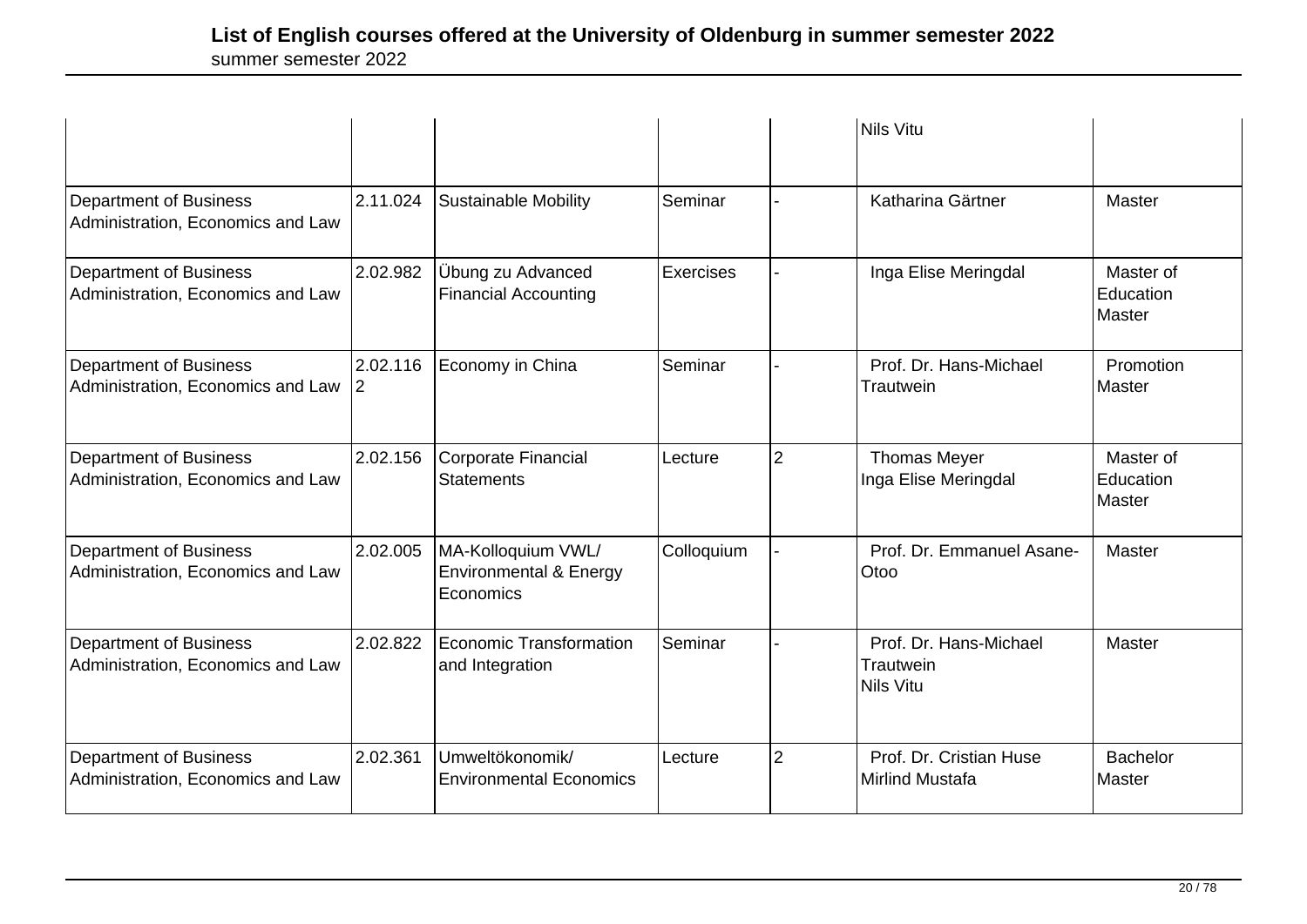| <b>Department of Business</b><br>Administration, Economics and Law | 2.02.100 | Advanced Managerial<br>Accounting                                  | Lecture   | $\overline{2}$ | Prof. Dr. Angélica de<br>Vasconcelos Silva Schröde                      | Master of<br>Education<br>Master |
|--------------------------------------------------------------------|----------|--------------------------------------------------------------------|-----------|----------------|-------------------------------------------------------------------------|----------------------------------|
| <b>Department of Business</b><br>Administration, Economics and Law | 2.13.011 | Case Study II                                                      | Seminar   | $\overline{2}$ | Malena Ripken, M. Sc.                                                   | Master                           |
| <b>Department of Business</b><br>Administration, Economics and Law | 2.03.019 | Übung Judicial Protection<br>and fundamental Freedoms<br>in the EU | Exercises |                | Anne Klemeyer, LL.M.<br>Prof. Dr. Christine Godt                        | <b>Bachelor</b>                  |
| <b>Department of Business</b><br>Administration, Economics and Law | 2.12.042 | <b>Ecological Economics</b>                                        | Seminar   |                | Prof. Dr. Bernd Siebenhüner<br>Prof. Dr. Stefanie Sievers-<br>Glotzbach | Master                           |
| <b>Department of Business</b><br>Administration, Economics and Law | 2.12.282 | <b>Computational Economics</b>                                     | Lecture   |                | Prof. Dr. Christoph<br>Böhringer<br>Lukas Riesenbeck<br>Laura Schürer   | Master                           |
| <b>Department of Business</b><br>Administration, Economics and Law | 2.02.981 | <b>Advanced Financial</b><br>Accounting                            | Lecture   |                | Prof. Dr. Angélica de<br>Vasconcelos Silva Schröde                      | Master of<br>Education<br>Master |
| <b>Department of Business</b><br>Administration, Economics and Law | 2.03.010 | <b>Competition Law and</b><br><b>Intellectual Property II</b>      | Seminar   | $\overline{2}$ | Prof. Dr. Christine Godt                                                | Master                           |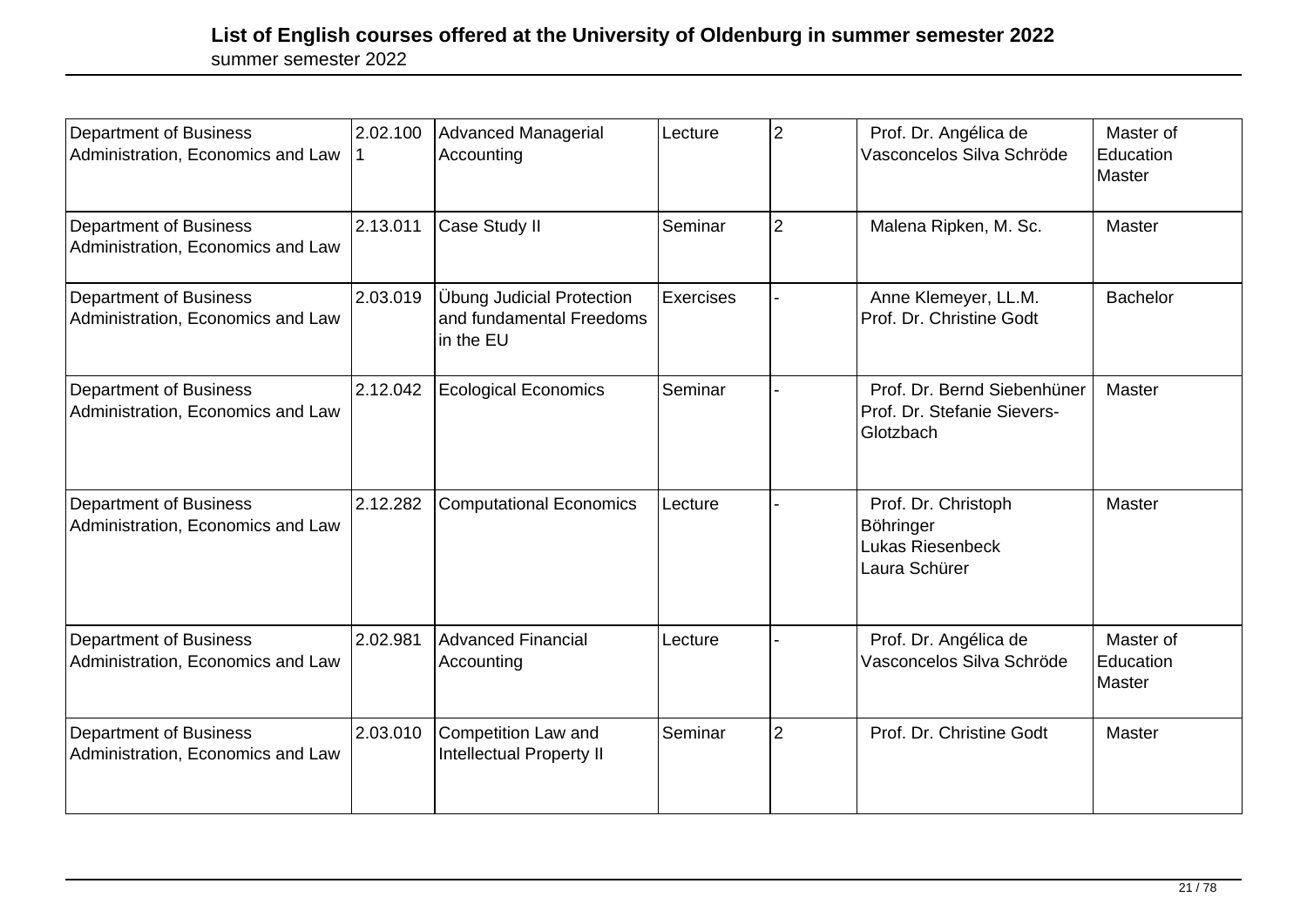| <b>Department of Business</b><br>Administration, Economics and Law | 2.02.365       | <b>Applied Environmental</b><br>Economics                                | Lecture |                | <b>Mirlind Mustafa</b><br>Prof. Dr. Cristian Huse     | Master          |
|--------------------------------------------------------------------|----------------|--------------------------------------------------------------------------|---------|----------------|-------------------------------------------------------|-----------------|
| <b>Department of Business</b><br>Administration, Economics and Law | 2.02.993       | <b>Financial Risk Management</b>                                         | Lecture |                | Dandan Wang<br>Prof. Dr. Jörg Prokop                  | Master          |
| <b>Department of Business</b><br>Administration, Economics and Law | 2.02.832       | <b>Maritime Law</b>                                                      | Seminar |                | Angeline Asangire Oprong                              | Master          |
| Department of Business<br>Administration, Economics and Law        | 2.02.350       | <b>International Economics</b>                                           | Lecture | $\overline{2}$ | Prof. Dr. Hans-Michael<br>Trautwein                   | <b>Bachelor</b> |
| <b>Department of Business</b><br>Administration, Economics and Law | 2.13.051       | <b>IVS-WAC: International</b><br>Virtual Seminar on Water<br>and Climate | Seminar |                | Malena Ripken, M. Sc.<br>Dr. rer. nat. Tanja Behrendt | Master          |
| <b>Department of Business</b><br>Administration, Economics and Law | 2.02.821       | International Trade and<br><b>Transnational Production</b>               | Lecture | $\overline{2}$ | Prof. Dr. Hans-Michael<br>Trautwein                   | Master          |
| <b>Department of Business</b><br>Administration, Economics and Law | 2.02.752<br>la | <b>Transnational Biodiversity</b><br>and Genetic Resources Law           | Seminar | $\overline{2}$ | Evanson Kamau                                         | Master          |
| Department of Business<br>Administration, Economics and Law        | 2.03.022       | <b>Comparative Tort Law</b>                                              | Lecture |                | <b>Tobias Pinkel</b>                                  | <b>Bachelor</b> |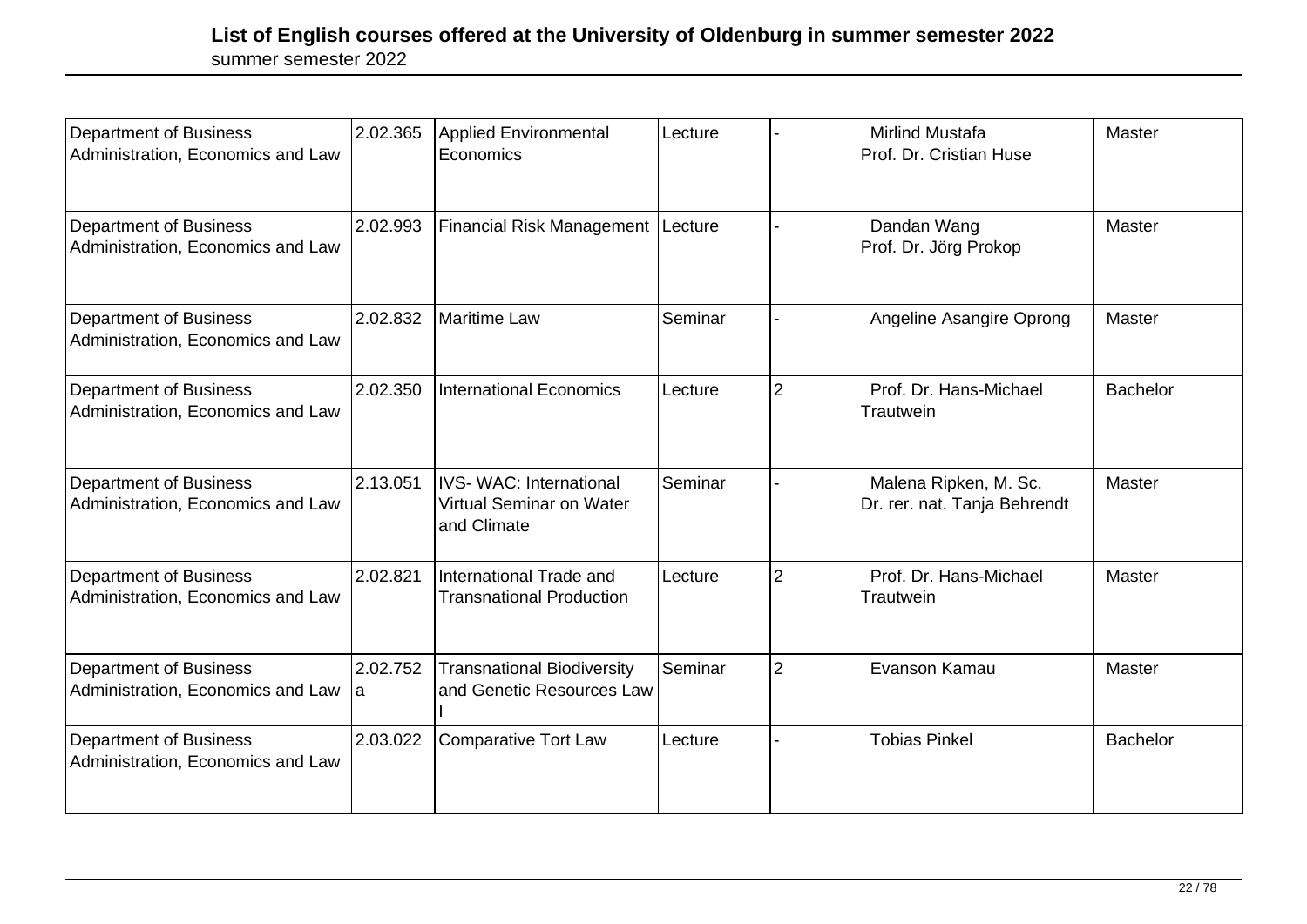| Department of Business<br>Administration, Economics and Law        | 2.02.647       | MA-Kolloquium VWL/<br>Angewandte Mikroökonomik                                       | Colloquium       |                | Prof. Dr. Cristian Huse                          | Master                           |
|--------------------------------------------------------------------|----------------|--------------------------------------------------------------------------------------|------------------|----------------|--------------------------------------------------|----------------------------------|
| <b>Department of Business</b><br>Administration, Economics and Law | 2.02.861       | <b>Development Economics</b>                                                         | Lecture          |                | Prof. Dr. Jürgen Bitzer<br>Prof. Dr. Erkan Gören | Master                           |
| <b>Department of Business</b><br>Administration, Economics and Law | 2.02.100<br> 2 | Übung zu Advanced<br><b>Managerial Accounting</b>                                    | <b>Exercises</b> | $\overline{2}$ | Jonas Wessel                                     | Master of<br>Education<br>Master |
| <b>Department of Business</b><br>Administration, Economics and Law | 2.02.921       | <b>Corporate Social</b><br>Responsibility (CSR)<br>Seminar                           | Seminar          |                | Prof. Dr. Jörn Hoppmann                          | Master                           |
| <b>Department of Business</b><br>Administration, Economics and Law | 2.03.009       | <b>Competition Law and</b><br><b>Intellectual Property I</b>                         | Lecture          | $\overline{2}$ | Prof. Dr. Christine Godt                         | Master                           |
| <b>Department of Business</b><br>Administration, Economics and Law | 2.02.918       | <b>Environmental Impact</b><br><b>Assessment Using Life</b><br><b>Cycle Analysis</b> | Seminar          | $\overline{2}$ | Satwant Dahiya                                   | Master                           |
| <b>Department of Business</b><br>Administration, Economics and Law | 2.03.021       | <b>European and Comparative</b><br><b>Contract Law</b>                               | Lecture          |                | Prof. Dr. Peter Rott                             | <b>Bachelor</b>                  |
| <b>Department of Business</b><br>Administration, Economics and Law | 2.02.855<br>a  | Applied Industrial<br>Organization                                                   | Lecture          |                | Prof. Dr. Cristian Huse                          | <b>Bachelor</b>                  |
| <b>Department of Business</b><br>Administration, Economics and Law | 2.02.855<br>b  | Applied Industrial<br>Organization                                                   | Seminar          |                | Prof. Dr. Cristian Huse                          | <b>Bachelor</b>                  |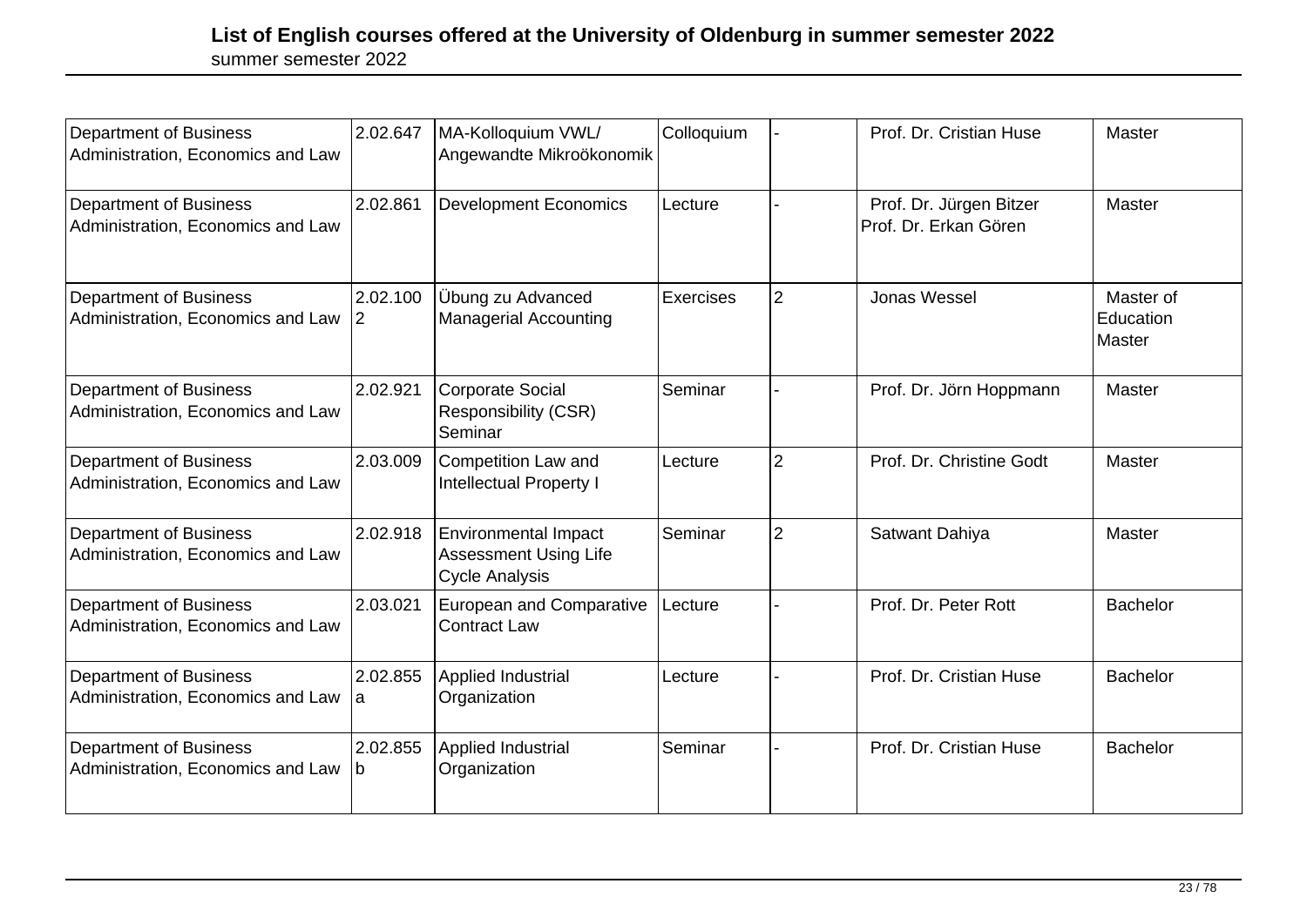| <b>Department of Business</b><br>Administration, Economics and Law | 2.03.018        | <b>Judicial Protection and</b><br>fundamental Freedoms in<br>the EU    | Lecture   |                | Prof. Dr. Christine Godt                                                              | <b>Bachelor</b>                                     |
|--------------------------------------------------------------------|-----------------|------------------------------------------------------------------------|-----------|----------------|---------------------------------------------------------------------------------------|-----------------------------------------------------|
| <b>Department of Business</b><br>Administration, Economics and Law | 2.02.362        | Umweltpolitik/Environmental Seminar<br>Policy                          |           |                | <b>Mirlind Mustafa</b><br>Prof. Dr. Cristian Huse                                     | <b>Bachelor</b><br>Master                           |
| <b>Department of Business</b><br>Administration, Economics and Law | 2.02.232<br>Ih. | Corporate Finance - Online<br><b>Exercise Course</b>                   | Exercises |                | Dandan Wang                                                                           | <b>Bachelor</b><br>Master of<br>Education<br>Master |
| <b>Department of Business</b><br>Administration, Economics and Law | 2.13.050        | International Virtual Seminar Lecture<br>on Water and Climate          |           |                | Dr. rer. nat. Leena Karrasch<br>Malena Ripken, M. Sc.<br>Dr. rer. nat. Tanja Behrendt | Master                                              |
| <b>Department of Business</b><br>Administration, Economics and Law | 2.11.023        | <b>Digital Transformation:</b><br><b>Strategies and Sustainability</b> | Seminar   |                | Prof. Dr. Jörn Hoppmann<br>Swantje Freund                                             | Master                                              |
| <b>Department of Business</b><br>Administration, Economics and Law | 2.02.834        | International Regime of<br><b>Health Policy</b>                        | Seminar   | $\overline{2}$ | Dr.Jur. Victoria Chege,<br>LL.M.Eur.                                                  | Master                                              |
| <b>Department of Business</b><br>Administration, Economics and Law | 2.02.833        | Marine Law                                                             | Seminar   |                | Angeline Asangire Oprong                                                              | Master                                              |
| <b>Department of Business</b>                                      | 2.12.073        | Sustainable Supply Chain                                               | Seminar   |                | Prof. Dr. Christian Busse                                                             | Master                                              |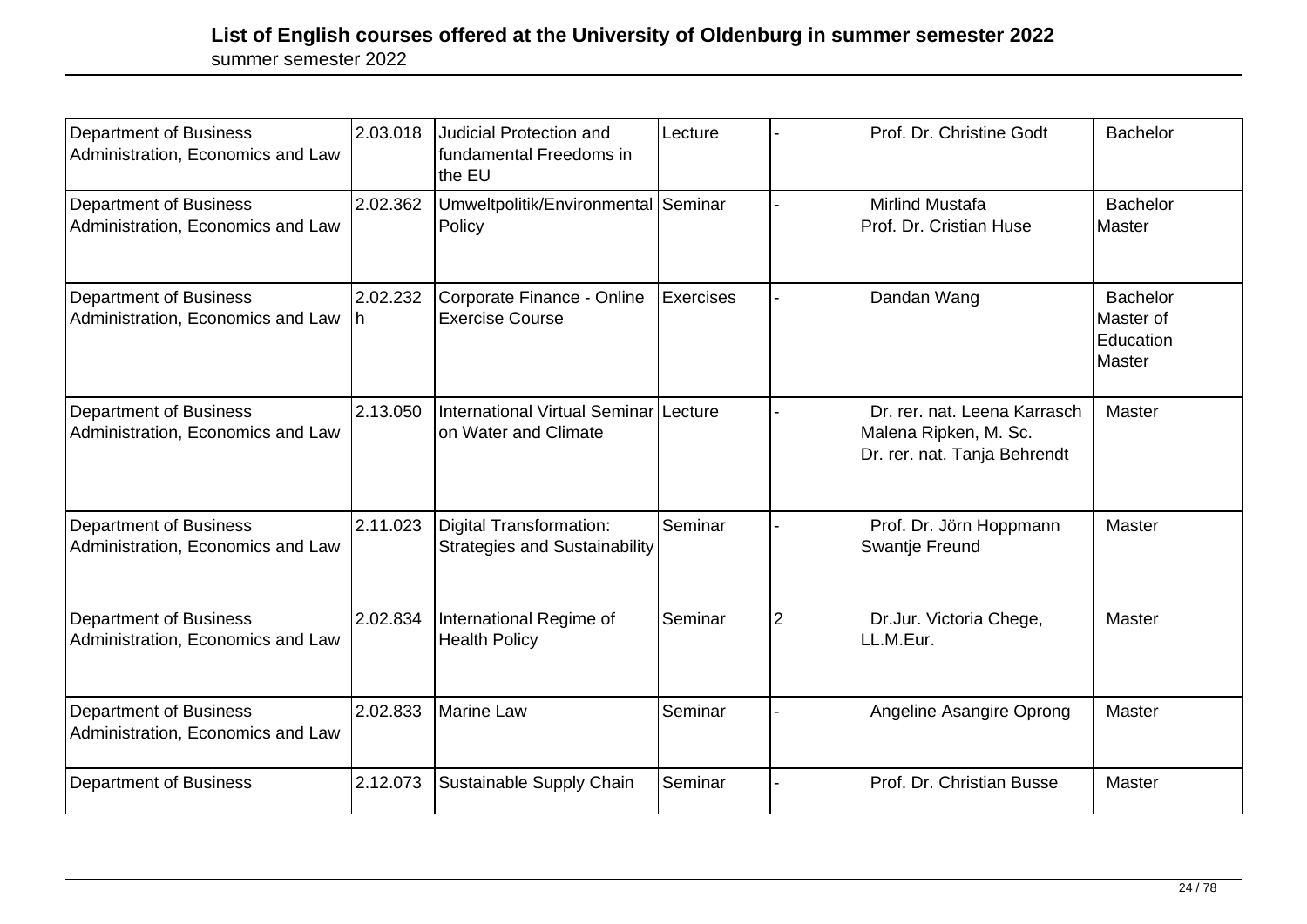| Administration, Economics and Law                                  |                 | Management                                                         |            |                | Satwant Dahiya                                       |                                                            |
|--------------------------------------------------------------------|-----------------|--------------------------------------------------------------------|------------|----------------|------------------------------------------------------|------------------------------------------------------------|
| <b>Department of Business</b><br>Administration, Economics and Law | 2.02.601<br>la. | Bachelorkolloquium                                                 | Colloquium |                | Katharina Hombach<br><b>Jonas Wessel</b><br>Keno Buß | <b>Bachelor</b>                                            |
| <b>Department of Business</b><br>Administration, Economics and Law | 2.12.071        | Sustainable Supply Chain<br>Management                             | Lecture    |                | Prof. Dr. Christian Busse<br>Satwant Dahiya          | Master                                                     |
| <b>Department of Business</b><br>Administration, Economics and Law | 2.02.856        | Advanced Econometrics                                              | Lecture    | 4              | <b>Mirlind Mustafa</b><br>Prof. Dr. Cristian Huse    | Master                                                     |
| <b>Department of Business</b><br>Administration, Economics and Law | 2.13.061        | <b>GIS for WCM II</b>                                              | Seminar    |                | Dr. Christian Aden                                   | Master                                                     |
| <b>Department of Business</b><br>Administration, Economics and Law | 2.03.004        | <b>Internal Market Law</b><br>Harmonisation and<br>Competition     | Seminar    |                | Prof. Dr. Christine Godt                             | <b>Bachelor</b>                                            |
| <b>Department of Business</b><br>Administration, Economics and Law | 2.02.232        | Corporate Finance                                                  | Lecture    | $\overline{2}$ | Prof. Dr. Jörg Prokop                                | <b>Bachelor</b><br>Master of<br>Education<br><b>Master</b> |
| Fakultät 6 Dekanat                                                 | 6.01.562<br>09j | Forschungskolloquium:<br>Humangenetik der<br>neurosensorischen und | Colloquium |                | Prof. Dr. John Neidhardt                             | Master<br>Staatsexamen                                     |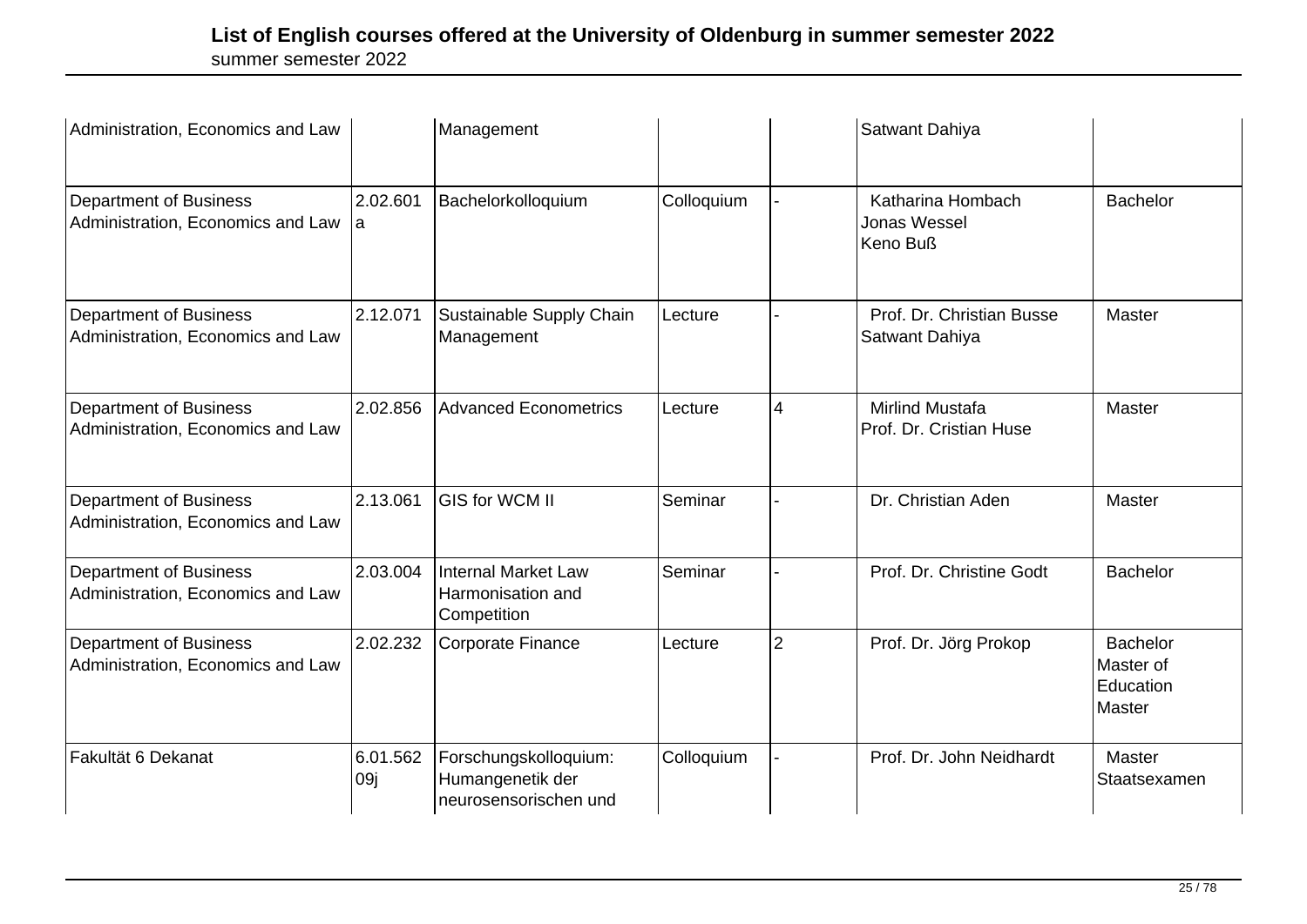|                                                              |          | neuronalen Erkrankungen                                                                                                                                  |                    |                                                                                                                                        |           |
|--------------------------------------------------------------|----------|----------------------------------------------------------------------------------------------------------------------------------------------------------|--------------------|----------------------------------------------------------------------------------------------------------------------------------------|-----------|
| Graduate School Science, Medicine<br>and Technology (Oltech) |          | Paper Writing Academy -<br><b>Scientific Publishing</b>                                                                                                  | Workshop           | in Bearbeitung                                                                                                                         | Promotion |
| Graduate School Science, Medicine<br>and Technology (Oltech) |          | C Oltech - Welcome<br>Workshop                                                                                                                           | miscellaneou<br>s  | Dr. rer. nat. Ferdinand<br>Esser, MBA<br>Dr. Mark Pottek<br>Christine Steinseifer-Jeske,<br>M.A.<br>M.A. Karine von Bochmann           | Promotion |
| Graduate School Science, Medicine<br>and Technology (Oltech) |          | SFB 1330 PhD students'<br>Retreat                                                                                                                        | miscellaneou<br>ls | Prof. Birger Kollmeier                                                                                                                 | Promotion |
| Graduate School Science, Medicine<br>and Technology (Oltech) |          | Coding in R for<br><b>Environmental Scientists</b>                                                                                                       | Seminar            | Dr. rer. nat. Leon Dlugosch<br>Sarah Bercovici<br>Dr. Daniele de Corte<br>Melina Knoke<br>Dr. rer. nat. Ferdinand Esser,<br><b>MBA</b> |           |
| Graduate School Science, Medicine<br>and Technology (Oltech) |          | <b>Career Workshop</b><br>"Fundamentals on Leading<br>People, Handling Conflicts,<br>and Interview Skills" as part<br>of the OLTECH Mentoring<br>program | Seminar            | Dr. rer. nat. Ferdinand<br>Esser, MBA<br><b>Christine Steinseifer-Jeske,</b><br>M.A.                                                   |           |
| Graduate School Science, Medicine                            | 57.01.21 | Advanced presentation                                                                                                                                    | Seminar            | Prof. Dr. Henrik Mouritsen                                                                                                             | Promotion |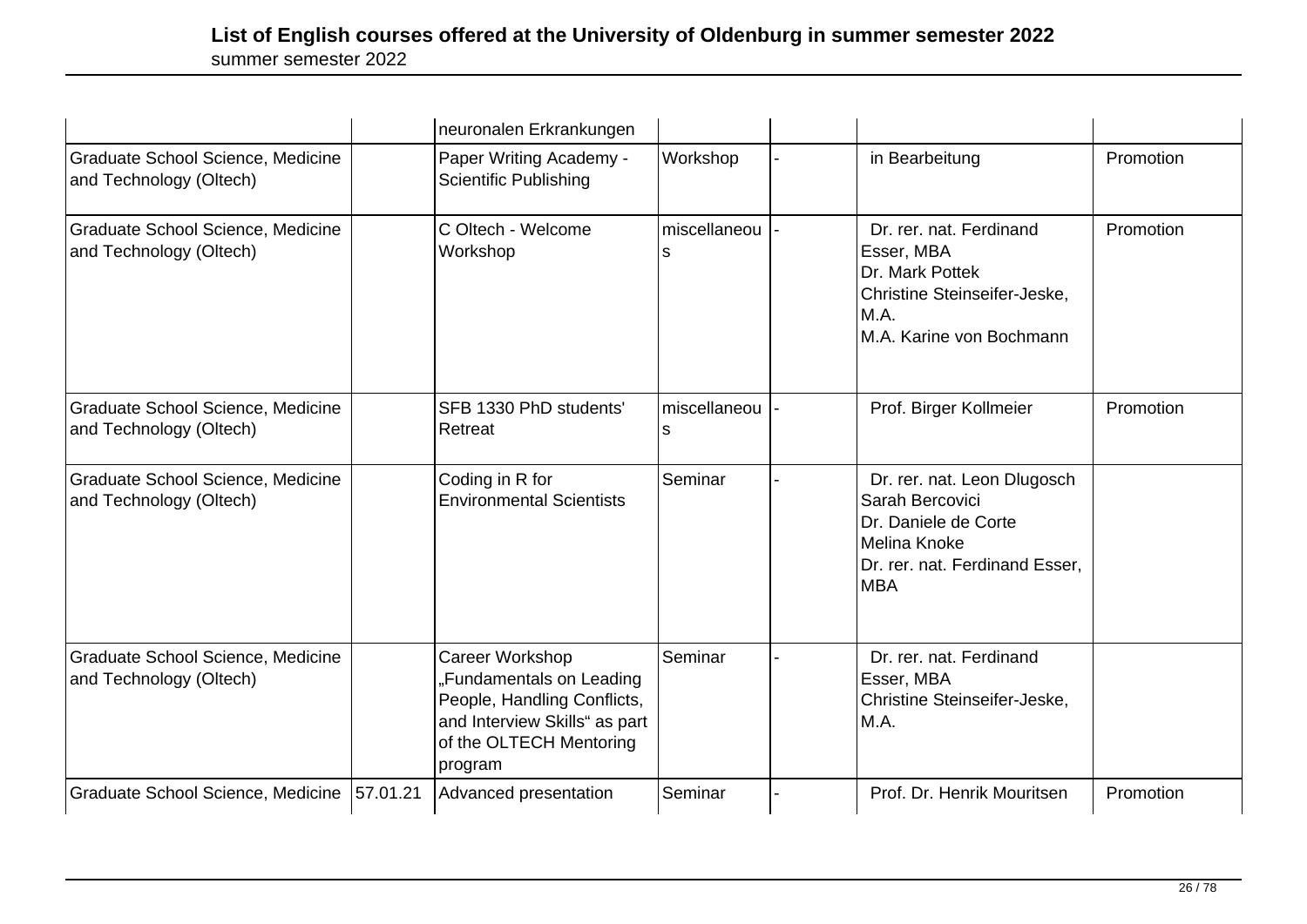| and Technology (Oltech)                                      | $ 0_1$                     | techniques -<br>Fortgeschrittene<br>Präsentationstechniken                          |           |                |                                 |           |
|--------------------------------------------------------------|----------------------------|-------------------------------------------------------------------------------------|-----------|----------------|---------------------------------|-----------|
| Graduate School Science, Medicine<br>and Technology (Oltech) | 57.01.21<br>0 <sub>2</sub> | Advanced presentation<br>techniques -<br>Fortgeschrittene<br>Präsentationstechniken | Seminar   |                | Prof. Dr. Heiko<br>Schmaljohann | Promotion |
| Graduiertenakademie                                          | GA_4.7                     | <b>Scientific Talks &amp;</b><br><b>Conference Posters</b>                          | Workshop  |                | Eric Ahlberg, M.A.              | Promotion |
| Graduiertenakademie                                          | GA_4.9                     | English+ "Open Seminars"                                                            | Exercises |                | Eric Ahlberg, M.A.              | Promotion |
| Graduiertenakademie                                          | $GA_4.8$                   | <b>Practice Presenting</b>                                                          | Exercises |                | Eric Ahlberg, M.A.              | Promotion |
| Graduiertenakademie                                          | GA_2.5                     | <b>Basics of Project</b><br>Management                                              | Workshop  |                | <b>Gast Dozent</b>              | Promotion |
| Graduiertenakademie                                          | GA_4.6                     | Communicating your<br>research to non-expert<br>audiences                           | Exercises |                | Eric Ahlberg, M.A.              | Promotion |
| Graduiertenakademie                                          | GA_4.5                     | Writing science for non-<br>expert audiences                                        | Exercises |                | Eric Ahlberg, M.A.              | Promotion |
| Graduiertenakademie                                          | GA_0.2                     | Getting it done! - How to<br>complete your dissertation.<br>Methods and motivation  | Workshop  |                | <b>Gast Dozent</b>              | Promotion |
| Institute of English and American                            | 3.02.114                   | Ü Written English: College                                                          | Exercises | $\overline{2}$ | Johanna Hasanen                 | Bachelor  |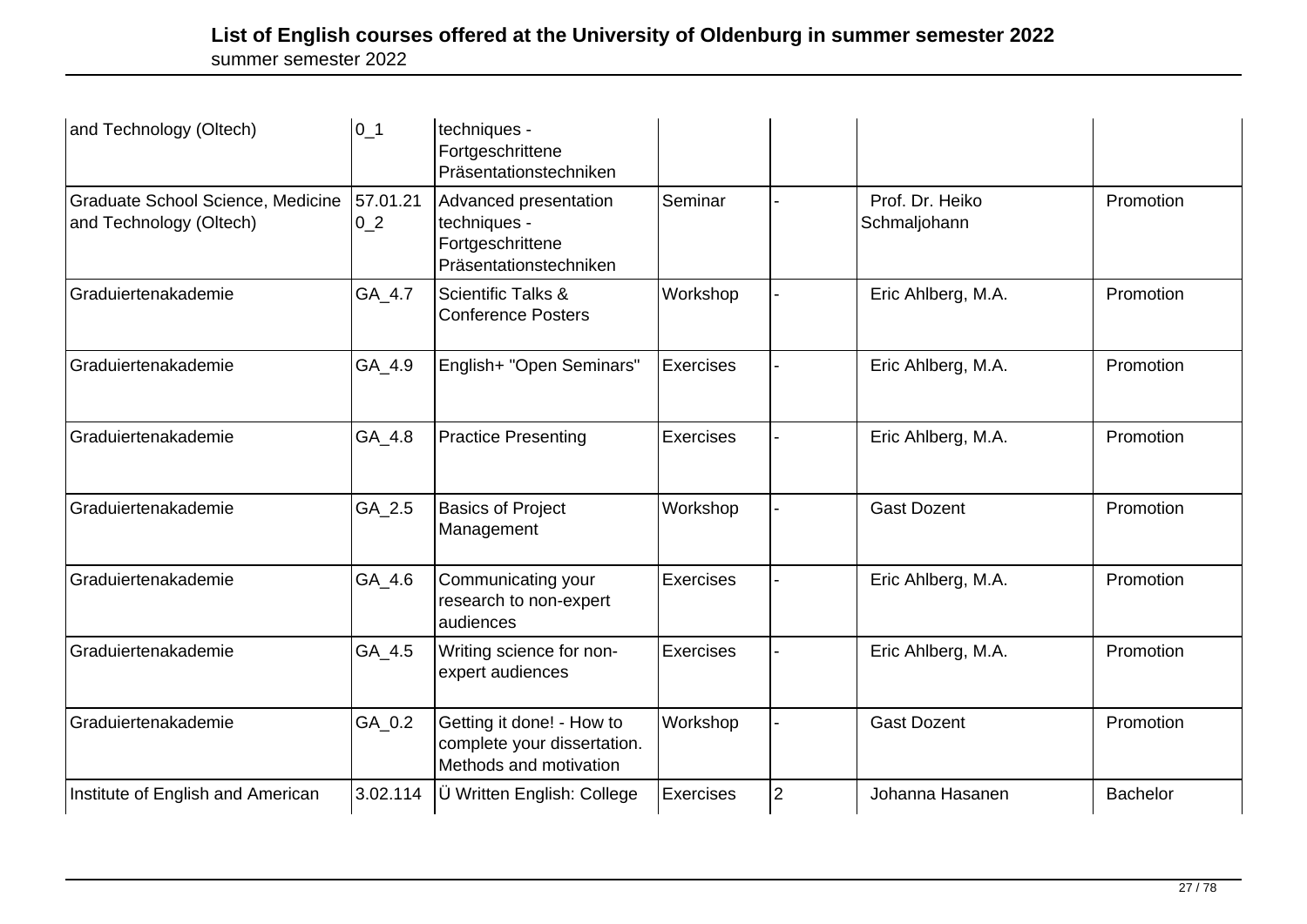| Studies                                             |          | <b>Commencement Speeches</b><br>[online]                                             |                  |                |                         | Master of<br>Education                    |
|-----------------------------------------------------|----------|--------------------------------------------------------------------------------------|------------------|----------------|-------------------------|-------------------------------------------|
| Institute of English and American<br><b>Studies</b> | 3.02.103 | Ü Spoken English: Higher<br><b>Education in North America</b><br>[online]            | Exercises        | $\overline{2}$ | Johanna Hasanen         | <b>Bachelor</b><br>Master of<br>Education |
| Institute of English and American<br><b>Studies</b> | 3.02.170 | S Interlanguage Pragmatics:<br>Investigating Variation in<br>Learners' Language Use  | Seminar          | $\overline{2}$ | Dr. Ilka Flöck, she/her | <b>Bachelor</b><br>Master of<br>Education |
| Institute of English and American<br><b>Studies</b> | 3.02.002 | Review: Principles of<br>Language Teaching and<br>Learning Part 2                    | Exercises        | $\overline{2}$ | Christian Kramer, M.A.  | <b>Bachelor</b>                           |
| Institute of English and American<br><b>Studies</b> | 3.02.111 | Ü Written English: Writing<br>about Film Noir                                        | Exercises        | $\overline{2}$ | Dr. Rachel Ramsay       | <b>Bachelor</b><br>Master of<br>Education |
| Institute of English and American<br><b>Studies</b> | 3.02.022 | U Introduction to Linguistics<br>and the English Language<br>Part 2                  | <b>Exercises</b> | $\overline{2}$ | Dr. Ilka Flöck, she/her | <b>Bachelor</b>                           |
| Institute of English and American<br><b>Studies</b> | 3.02.104 | Ü Spoken English: Higher<br><b>Education in North America</b><br>[online]            | Exercises        | $\overline{2}$ | Johanna Hasanen         | <b>Bachelor</b><br>Master of<br>Education |
| Institute of English and American<br><b>Studies</b> | 3.02.402 | Ü English for Educational<br>Purposes: Working with<br><b>Grammar and Vocabulary</b> | Exercises        | $\overline{2}$ | Lauren Freede           | Master of<br>Education<br>Master          |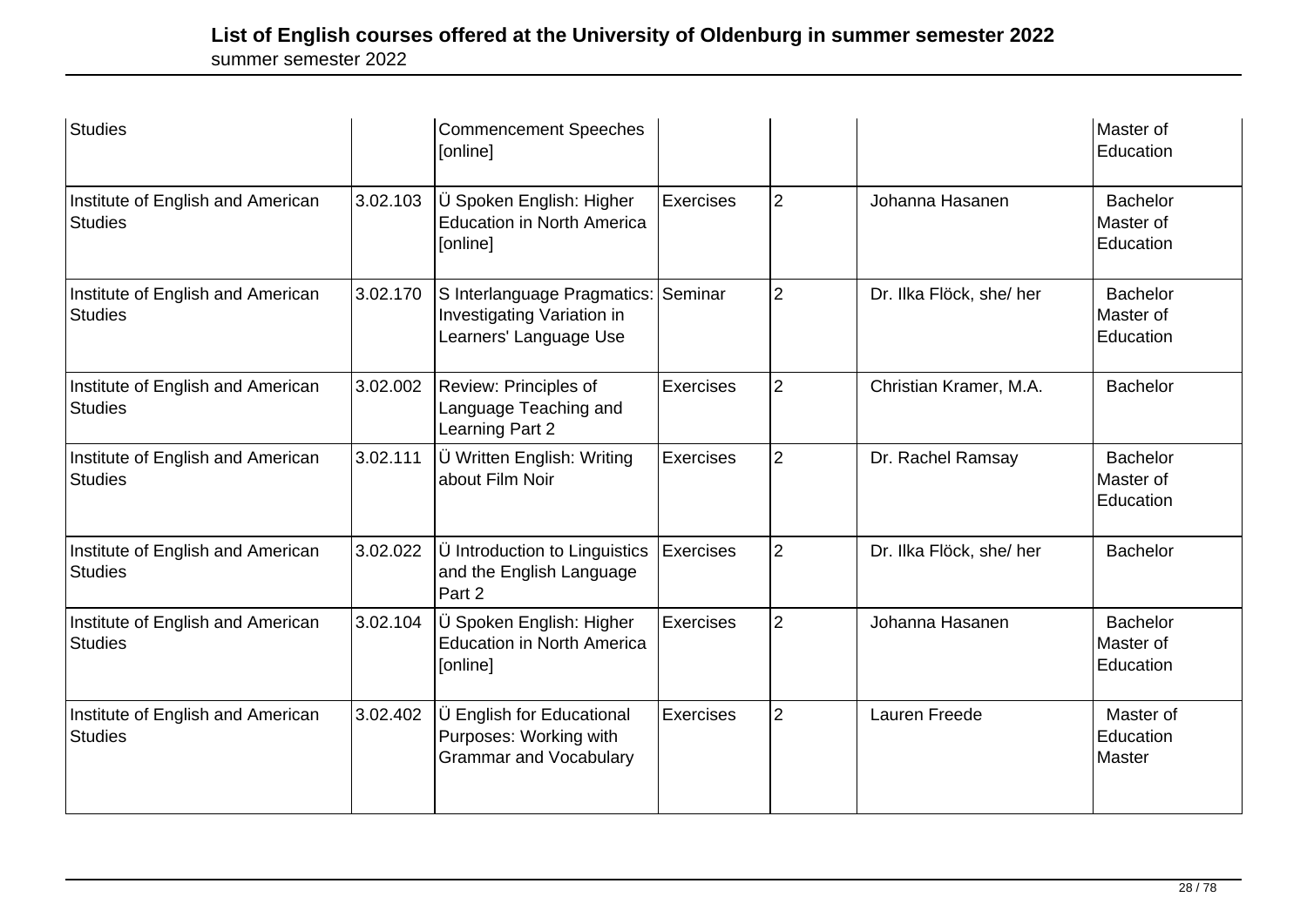| Institute of English and American<br><b>Studies</b> | 3.02.315 | KO Doing Research in<br>Didactics/Begleitung und<br>Nachbereitung Projektband<br>(GHR300) im Fach Englisch        | Colloquium       | $\overline{2}$ | Christian Kramer, M.A.                                              | <b>Bachelor</b><br>Master of<br>Education           |
|-----------------------------------------------------|----------|-------------------------------------------------------------------------------------------------------------------|------------------|----------------|---------------------------------------------------------------------|-----------------------------------------------------|
| Institute of English and American<br><b>Studies</b> | 3.02.140 | S Communicating Science -<br>Engaging (with) Nature:<br>Film & Television<br>Documentaries and the<br>Environment | Seminar          | 2              | Dr. Michael Fuchs                                                   | <b>Bachelor</b><br>Master of<br>Education           |
| Institute of English and American<br><b>Studies</b> | 3.02.120 | S Shakespeare and Politics                                                                                        | Seminar          |                | Dr. Galena Hashhozheva                                              | <b>Bachelor</b><br>Master of<br><b>Education</b>    |
| Institute of English and American<br><b>Studies</b> | 3.02.520 | Ü Begleitung und<br>Nachbereitung der<br>Praxisphase GHR 300 im<br>Unterrichtsfach Englisch                       | <b>Exercises</b> |                | Elisabeth Lücken<br><b>Kerstin Weerts</b><br>Christian Kramer, M.A. | Master of<br>Education                              |
| Institute of English and American<br><b>Studies</b> | 3.02.070 | Ü Academic Speaking and<br><b>Writing Skills: Lands Down</b><br>Under                                             | <b>Exercises</b> | $\overline{2}$ | Lauren Freede                                                       | <b>Bachelor</b>                                     |
| Institute of English and American<br><b>Studies</b> | 3.02.306 | <b>KO New Research in British</b><br>and Anglophone Literary<br>and Cultural Studies                              | Colloquium       | $\overline{2}$ | Dr. Christian Lassen                                                | <b>Bachelor</b><br>Master of<br>Education<br>Master |
| Institute of English and American<br><b>Studies</b> | 3.02.024 | <b>Ü</b> Introduction to Linguistics<br>and the English Language<br>Part 2                                        | <b>Exercises</b> |                | Nils Rademacher                                                     | <b>Bachelor</b>                                     |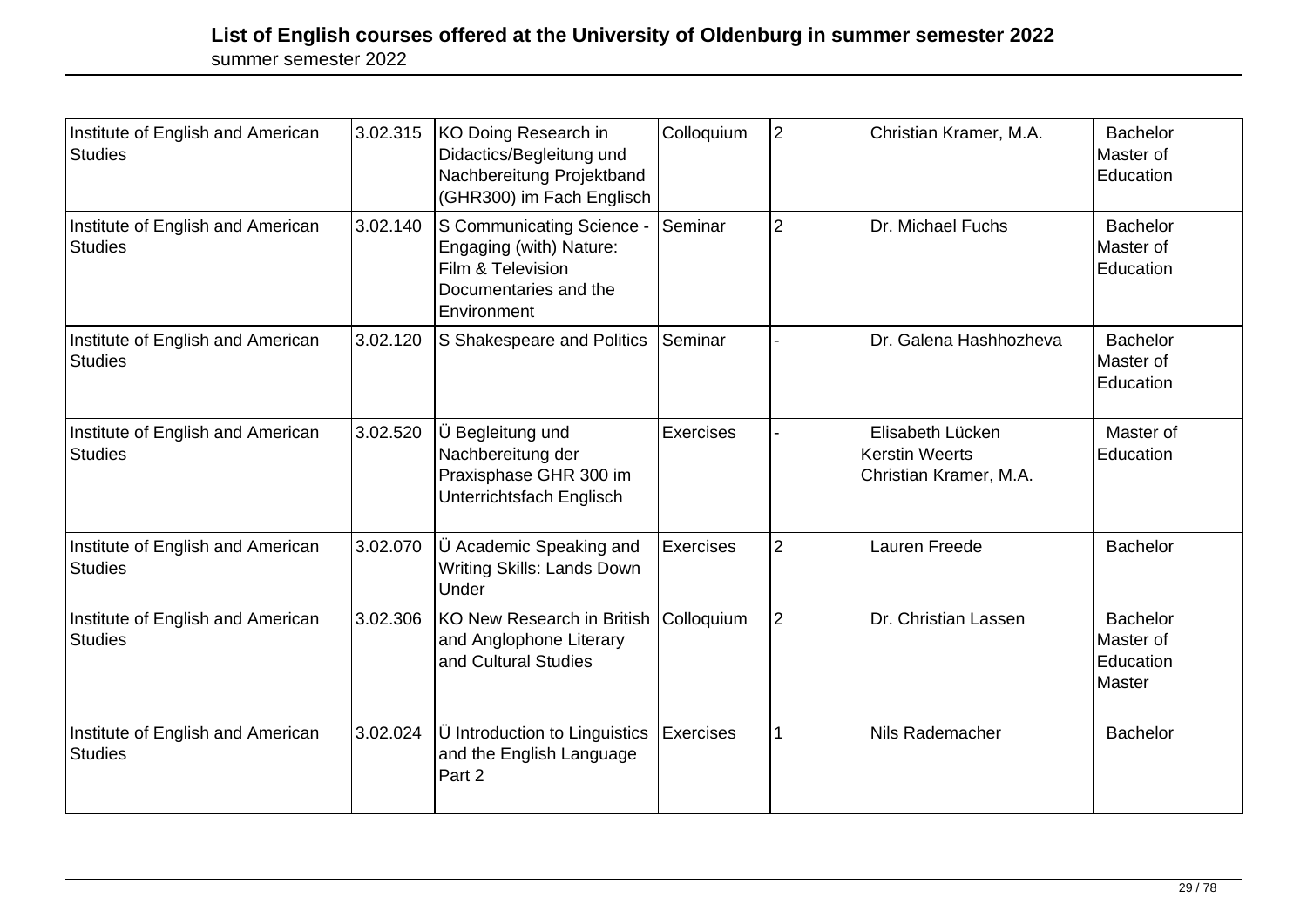| Institute of English and American<br><b>Studies</b> | 3.02.161 | S Phonetics and Phonology: Seminar<br>Theory, Acquisition,<br>Processing                                  |                 |                | Prof. Dr. Marcel<br>Schlechtweg | <b>Bachelor</b><br>Master of<br>Education |
|-----------------------------------------------------|----------|-----------------------------------------------------------------------------------------------------------|-----------------|----------------|---------------------------------|-------------------------------------------|
| Institute of English and American<br><b>Studies</b> | 3.02.483 | S Teaching Literature in the<br><b>EFL Classroom</b>                                                      | Seminar         | $\overline{2}$ | Dr. Sylke Bakker                | Master of<br>Education                    |
| Institute of English and American<br><b>Studies</b> | 3.02.200 | S Media Literacy in ELT                                                                                   | Seminar         | $\overline{2}$ | Dr. Birte Sause                 | <b>Bachelor</b><br>Master of<br>Education |
| Institute of English and American<br>Studies        | 3.02.035 | <b>TUT Introduction to</b><br>Linguistics and the English<br>Language Part 2                              | <b>Tutorial</b> | $\overline{2}$ | Edda Hagemann                   | <b>Bachelor</b>                           |
| Institute of English and American<br><b>Studies</b> | 3.02.073 | U Academic Speaking and<br>Writing Skills: British and<br>Irish Culture, History and<br>Politics [online] | Exercises       | $\overline{2}$ | Dr. Rachel Ramsay               | <b>Bachelor</b>                           |
| Institute of English and American<br><b>Studies</b> | 3.02.404 | Ü English for Educational<br>Purposes: Content and<br>Language Integrated<br>Learning                     | Exercises       | $\overline{2}$ | Dr. Rachel Ramsay               | Master of<br>Education<br>Master          |
| Institute of English and American<br><b>Studies</b> | 3.02.510 | U Betreuung des<br>Praxisblocks vor Ort (HR)<br>im Unterrichtsfach Englisch                               | Exercises       |                | Dr. Sylke Bakker                | Master of<br>Education                    |
| Institute of English and American<br><b>Studies</b> | 3.02.059 | <b>TUT Key Concepts in</b><br><b>Cultural Studies</b>                                                     | <b>Tutorial</b> |                | <b>Matthias Himstedt</b>        | <b>Bachelor</b>                           |
| Institute of English and American                   | 3.02.600 | Ü Begleitveranstaltung für                                                                                | miscellaneou    | $\overline{2}$ | Dr. Christian Lassen            | <b>Bachelor</b>                           |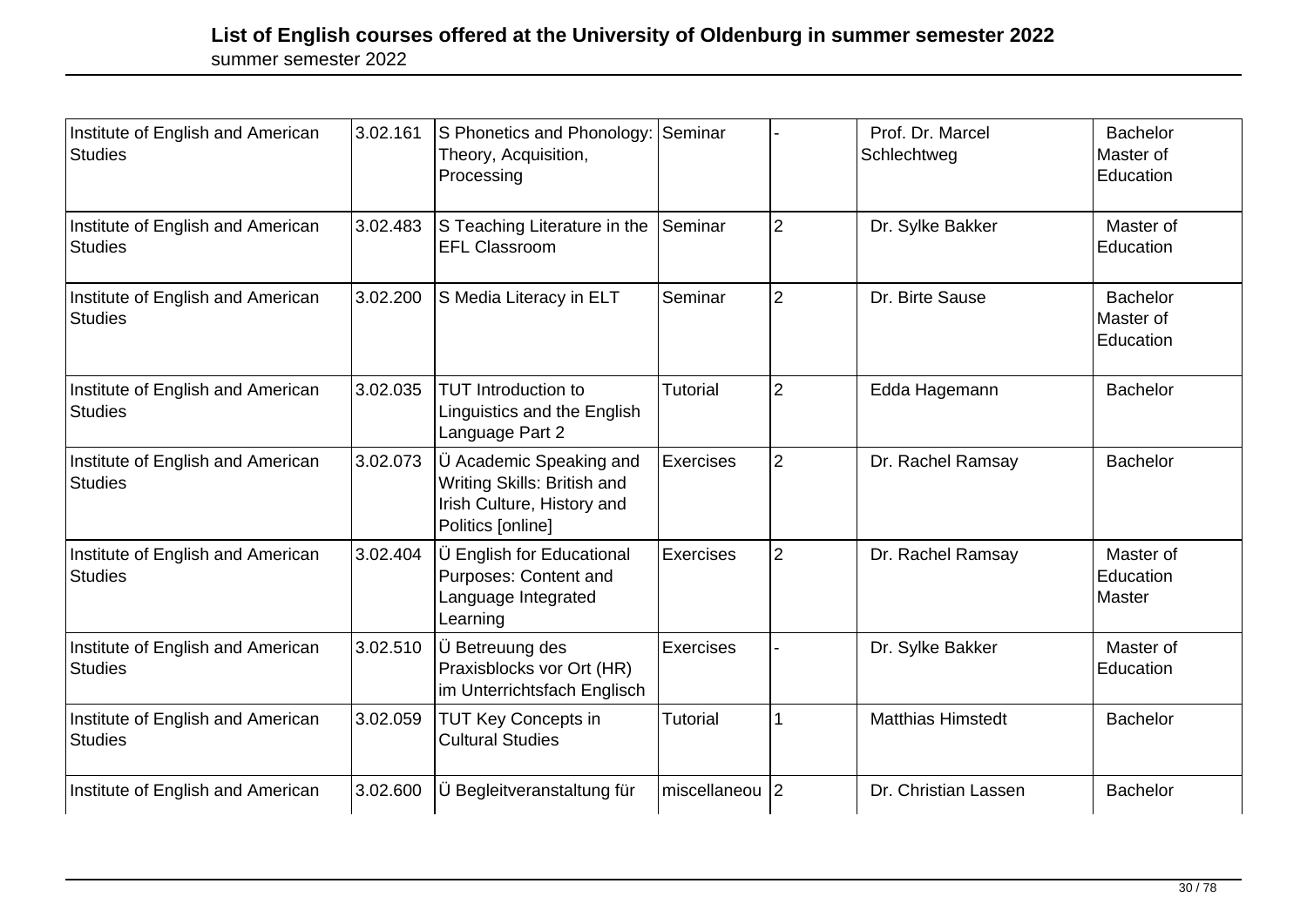| Studies                                             |          | Tutor_innen der Anglistik/<br>Amerikanistik:<br>Literatur/Kultur                                        | ls               |                |                                       | Master                                    |
|-----------------------------------------------------|----------|---------------------------------------------------------------------------------------------------------|------------------|----------------|---------------------------------------|-------------------------------------------|
| Institute of English and American<br><b>Studies</b> | 3.02.101 | Ü Spoken English: Germany Exercises<br>Through an Anglophone<br>Lens                                    |                  | $\overline{2}$ | Dr. Rachel Ramsay                     | <b>Bachelor</b><br>Master of<br>Education |
| Institute of English and American<br><b>Studies</b> | 3.02.074 | Ü Academic Speaking and<br>Writing Skills: British and<br>Irish Culture, History and<br><b>Politics</b> | <b>Exercises</b> | $\overline{2}$ | Dr. Rachel Ramsay                     | <b>Bachelor</b>                           |
| Institute of English and American<br><b>Studies</b> | 3.02.482 | S Teaching Advanced EFL<br><b>Students</b>                                                              | Seminar          | $\overline{2}$ | Dr. Sylke Bakker                      | Master of<br>Education                    |
| Institute of English and American<br><b>Studies</b> | 3.02.055 | Repetitorium: Key Concepts   Exercises<br>in Cultural Studies                                           |                  | $\overline{2}$ | Dr. Anna Auguscik                     | <b>Bachelor</b>                           |
| Institute of English and American<br>Studies        | 3.02.005 | <b>TUT Principles of Language</b><br><b>Teaching and Learning Part</b>                                  | Tutorial         | $\overline{2}$ | <b>Kim Ahrens</b>                     | <b>Bachelor</b><br>Master of<br>Education |
| Institute of English and American<br><b>Studies</b> | 3.02.025 | Ü Introduction to Linguistics<br>and the English Language<br>Part 2                                     | <b>Exercises</b> |                | Nils Rademacher<br><b>Robert Sowa</b> | <b>Bachelor</b>                           |
| Institute of English and American<br>Studies        | 3.02.112 | Ü Written English:<br><b>Exploration and Expeditions</b>                                                | <b>Exercises</b> | $\overline{2}$ | Lauren Freede                         | <b>Bachelor</b><br>Master of<br>Education |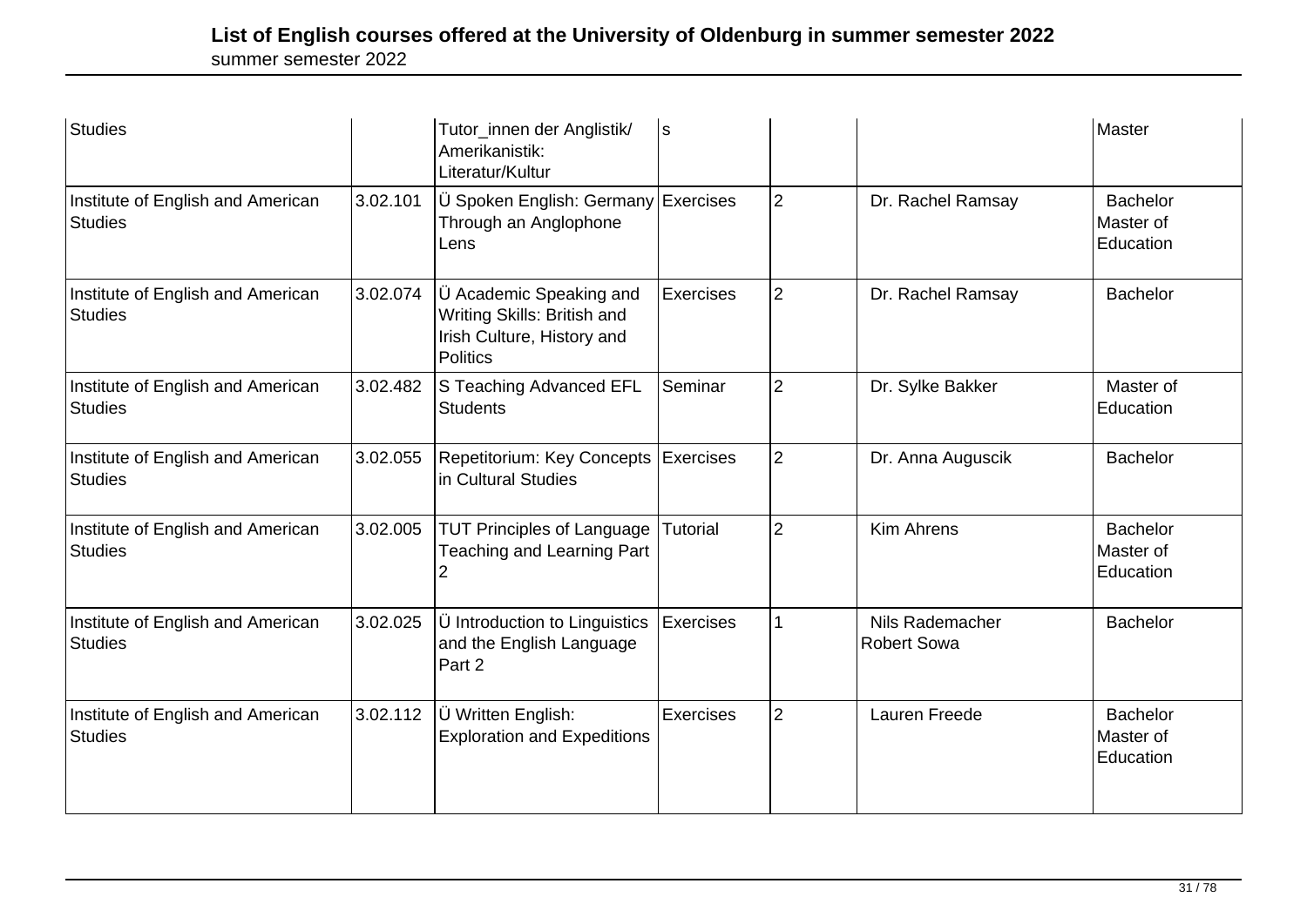| Institute of English and American<br><b>Studies</b> | 3.02.307 | KO New Research on<br><b>English Literatures and</b><br><b>Cultures</b>                                   | Colloquium      | $\overline{2}$ | Prof. Dr. Anton Kirchhofer<br>Dr. Anna Auguscik                        | <b>Bachelor</b><br>Master of<br>Education<br>Master |
|-----------------------------------------------------|----------|-----------------------------------------------------------------------------------------------------------|-----------------|----------------|------------------------------------------------------------------------|-----------------------------------------------------|
| Institute of English and American<br><b>Studies</b> | 3.02.220 | S Blank Pages:<br>Representation of Europe in<br>Poetry                                                   | Seminar         | $\overline{2}$ | <b>Michal Musialowski</b>                                              | <b>Bachelor</b><br>Master of<br>Education           |
| Institute of English and American<br><b>Studies</b> | 3.02.045 | U Key Concepts in Cultural<br><b>Studies</b>                                                              | Exercises       | $\overline{2}$ | PD Dr. Michaela Keck                                                   | <b>Bachelor</b>                                     |
| Institute of English and American<br><b>Studies</b> | 3.02.076 | U Academic Speaking and<br>Writing Skills: British and<br>Irish Culture, History and<br>Politics [online] | Exercises       | $\overline{2}$ | Dr. Rachel Ramsay                                                      | <b>Bachelor</b>                                     |
| Institute of English and American<br><b>Studies</b> | 3.02.521 | Ü Begleitung und<br>Nachbereitung der<br>Praxisphase GHR 300 im<br>Unterrichtsfach Englisch               | Exercises       |                | <b>Edeltraud Breiter</b><br>Alexandra Köhler<br>Christian Kramer, M.A. | Master of<br>Education                              |
| Institute of English and American<br><b>Studies</b> | 3.02.058 | <b>TUT Key Concepts in</b><br><b>Cultural Studies</b>                                                     | <b>Tutorial</b> | 1              | <b>Matthias Himstedt</b>                                               | <b>Bachelor</b>                                     |
| Institute of English and American<br>Studies        | 3.02.481 | S Methodology in ELT                                                                                      | Seminar         | $\overline{2}$ | Prof. Dr. Wolfgang Gehring                                             | Master of<br>Education                              |
| Institute of English and American<br><b>Studies</b> | 3.02.003 | Review: Principles of<br>Language Teaching and                                                            | Exercises       | $\overline{2}$ | Dr. Sylke Bakker                                                       | <b>Bachelor</b>                                     |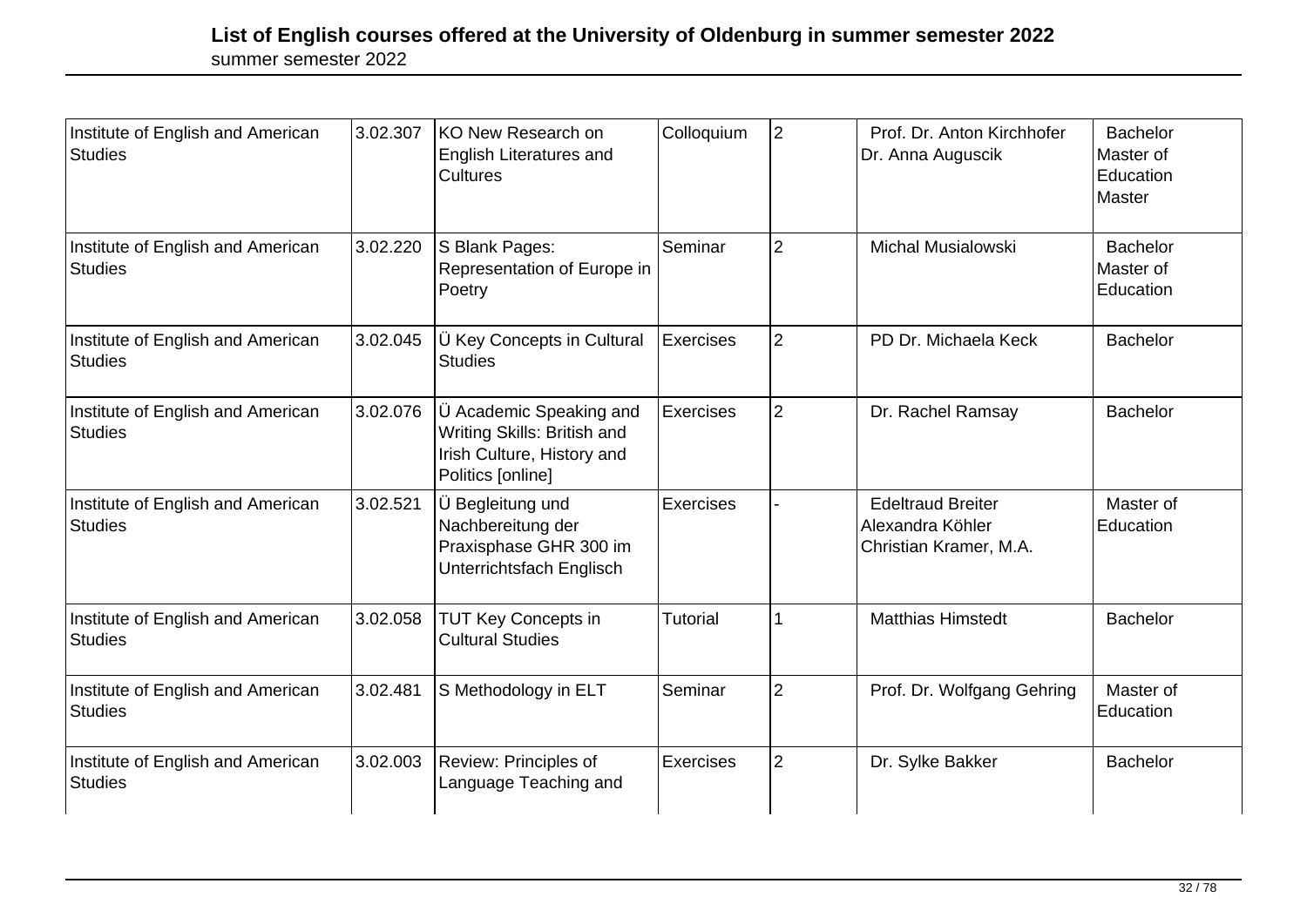|                                                     |          | Learning Part 2                                                                      |                    |                |                            |                                                     |
|-----------------------------------------------------|----------|--------------------------------------------------------------------------------------|--------------------|----------------|----------------------------|-----------------------------------------------------|
| Institute of English and American<br><b>Studies</b> | 3.02.028 | Ü Introduction to Linguistics<br>and the English Language<br>Part 2                  | <b>Exercises</b>   |                | Nils Rademacher            | <b>Bachelor</b>                                     |
| Institute of English and American<br><b>Studies</b> | 3.02.046 | U Key Concepts in Cultural<br>Studies                                                | <b>Exercises</b>   | $\overline{2}$ | PD Dr. Michaela Keck       | <b>Bachelor</b>                                     |
| Institute of English and American<br><b>Studies</b> | 3.02.973 | S Anthropocene Fictions                                                              | Seminar            |                | Karsten Levihn-Kutzler     | Master of<br>Education<br>Master                    |
| Institute of English and American<br><b>Studies</b> | 3.02.030 | Ü Repetitorium: Introduction<br>to Linguistics and the<br>English Language Part 2    | Exercises          | $\overline{2}$ | Dr. Ilka Flöck, she/her    | <b>Bachelor</b>                                     |
| Institute of English and American<br><b>Studies</b> | 3.02.150 | IS Science and the<br><b>Eighteenth Century Novel</b>                                | Seminar            |                | Prof. Dr. Anton Kirchhofer | <b>Bachelor</b><br>Master of<br>Education           |
| Institute of English and American<br><b>Studies</b> | 3.02.312 | KO Postcolonial Studies:<br>Theories, Literatures and<br>Media                       | Colloquium         | $\overline{2}$ | Prof. Dr. Julia Wurr       | <b>Bachelor</b><br>Master of<br>Education<br>Master |
| Institute of English and American<br><b>Studies</b> | 3.02.026 | $\ddot{\bm{\cup}}$ Introduction to Linguistics<br>and the English Language<br>Part 2 | <b>Exercises</b>   |                | Nils Rademacher            | <b>Bachelor</b>                                     |
| Institute of English and American<br><b>Studies</b> | 3.02.999 | <b>Titel folgt</b>                                                                   | miscellaneou<br>ls |                | Dr. Jaspreet Singh         | Bachelor<br>Master                                  |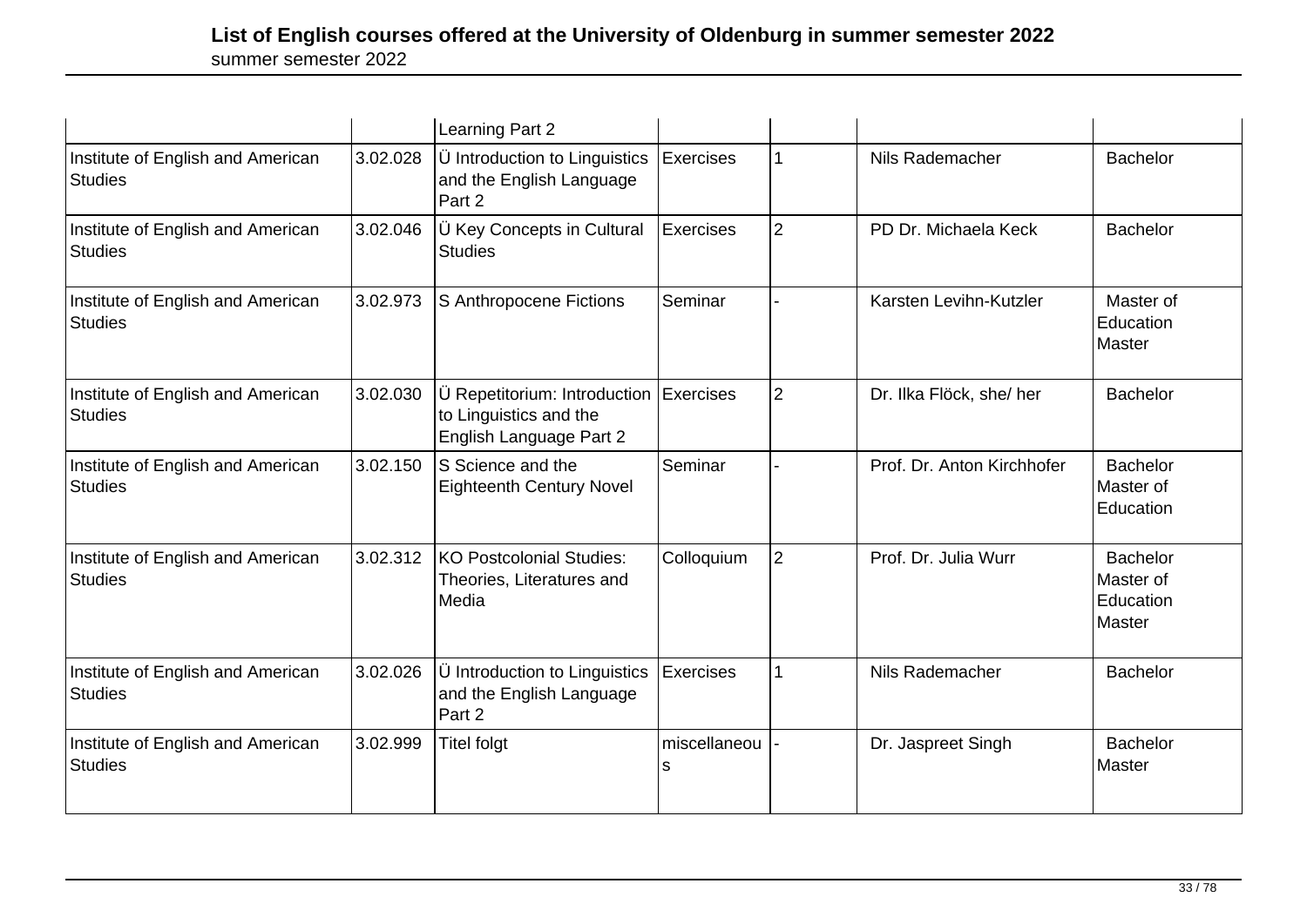| Institute of English and American<br><b>Studies</b> | 3.02.006 | <b>TUT Principles of Language</b><br><b>Teaching and Learning Part</b>                     | Tutorial           | $\overline{2}$ | <b>Tobias Rohling</b>    | <b>Bachelor</b><br>Master of<br>Education |
|-----------------------------------------------------|----------|--------------------------------------------------------------------------------------------|--------------------|----------------|--------------------------|-------------------------------------------|
| Institute of English and American<br><b>Studies</b> | 3.02.078 | U Academic Speaking and<br><b>Writing Skills: Discovering</b><br>Canadian Culture [online] | Exercises          | $\overline{2}$ | Johanna Hasanen          | <b>Bachelor</b>                           |
| Institute of English and American<br><b>Studies</b> | 3.02.951 | S Language Acquisition in<br><b>Different Circumstances</b>                                | Seminar            | $\overline{2}$ | Cornelia Hamann          | Master of<br>Education<br>Master          |
| Institute of English and American<br>Studies        | 3.02.175 | V Research Methods in<br>Linguistics                                                       | Lecture            |                | Dr. Ilka Flöck, she/her  | <b>Bachelor</b><br>Master of<br>Education |
| Institute of English and American<br><b>Studies</b> | 3.02.602 | Ü Begleitveranstaltung für<br>TutorInnen der Anglistik/<br>Amerikanistik: Fachdidaktik     | miscellaneou<br>ls |                | Christian Kramer, M.A.   | <b>Bachelor</b><br>Master                 |
| Institute of English and American<br><b>Studies</b> | 3.02.997 | ∣Ü English Language Help<br>Centre                                                         | <b>Exercises</b>   | $\overline{2}$ | Johanna Hasanen          | <b>Bachelor</b>                           |
| Institute of English and American<br><b>Studies</b> | 3.02.056 | <b>TUT Key Concepts in</b><br><b>Cultural Studies</b>                                      | <b>Tutorial</b>    |                | Lea Christina Behrens    | <b>Bachelor</b>                           |
| Institute of English and American<br>Studies        | 3.02.313 | <b>DS Directed Studies</b>                                                                 | miscellaneou<br>s  |                | Dr. Galena Hashhozheva   | <b>Bachelor</b>                           |
| Institute of English and American<br>Studies        | 3.02.601 | Ü Begleitveranstaltung für<br>TutorInnen der Anglistik/                                    | miscellaneou<br>ls |                | Dr. Ilka Flöck, she/ her | <b>Bachelor</b><br>Master                 |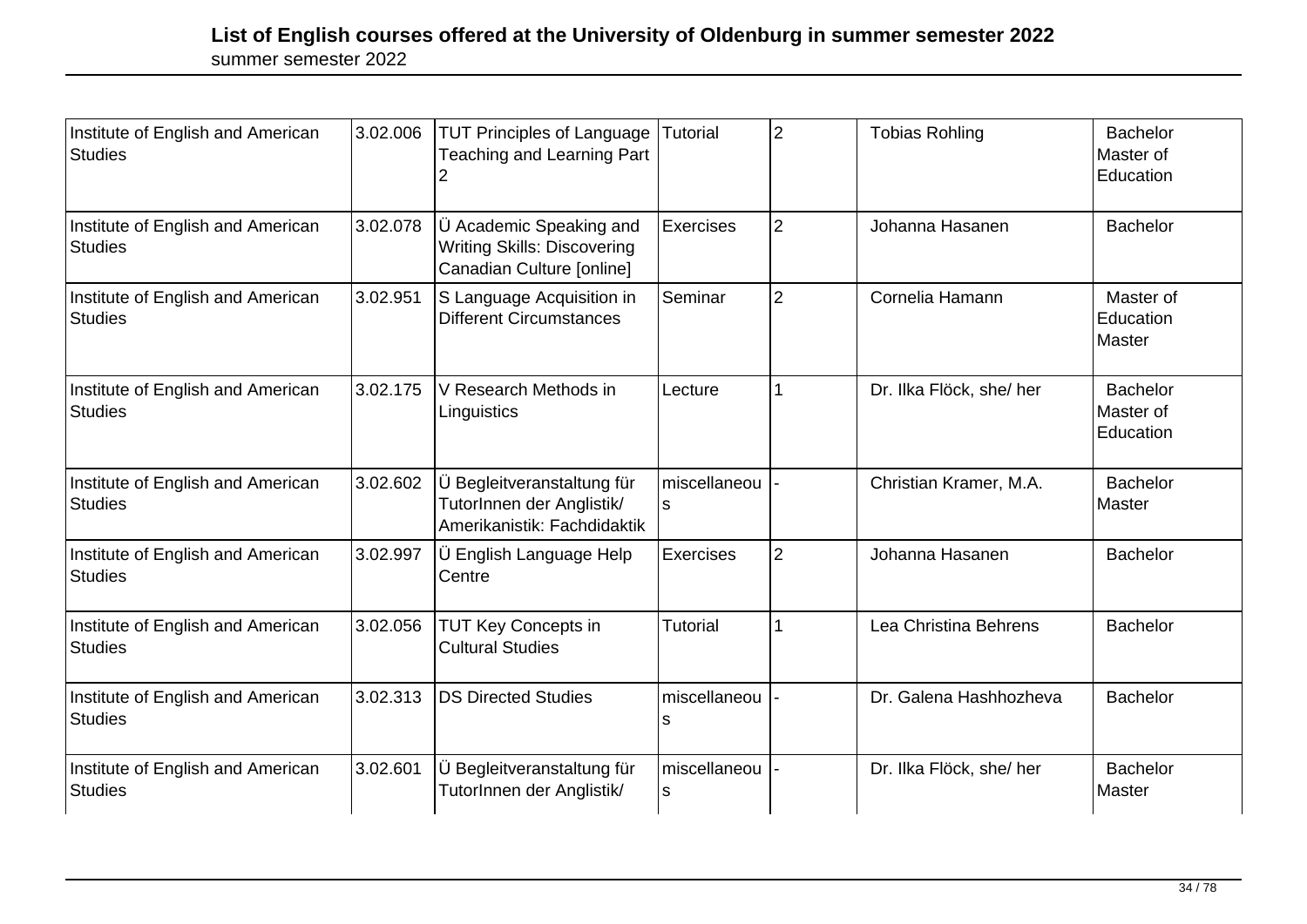|                                                     |          | Amerikanistik: Linguistik/<br>Sprachwissenschaft                   |                  |                |                                                                               |                                                     |
|-----------------------------------------------------|----------|--------------------------------------------------------------------|------------------|----------------|-------------------------------------------------------------------------------|-----------------------------------------------------|
| Institute of English and American<br><b>Studies</b> | 3.02.044 | Ü Key Concepts in Cultural<br><b>Studies</b>                       | <b>Exercises</b> | $\overline{2}$ | PD Dr. Michaela Keck                                                          | <b>Bachelor</b>                                     |
| Institute of English and American<br>Studies        | 3.02.311 | KO Doing Research in<br><b>Didactics</b>                           | Colloquium       | $\overline{2}$ | Dr. Sylke Bakker                                                              | <b>Bachelor</b><br>Master of<br>Education           |
| Institute of English and American<br><b>Studies</b> | 3.02.309 | KO Research Colloquium in<br>Language Use, Variation<br>and Change | Colloquium       | $\overline{2}$ | Dr. Ilka Flöck, she/ her                                                      | <b>Bachelor</b><br>Master of<br>Education<br>Master |
| Institute of English and American<br><b>Studies</b> | 3.02.047 | Ü Key Concepts in Cultural<br><b>Studies</b>                       | <b>Exercises</b> | $\overline{2}$ | Dr. Christian Lassen                                                          | <b>Bachelor</b>                                     |
| Institute of English and American<br><b>Studies</b> | 3.02.201 | S Multiculturalism and<br>Literature                               | Seminar          | $\overline{2}$ | Dr. Sylke Bakker                                                              | <b>Bachelor</b><br>Master of<br>Education           |
| Institute of English and American<br><b>Studies</b> | 3.02.403 | Ü English for Educational<br><b>Purposes: Error Correction</b>     | <b>Exercises</b> |                | <b>Lauren Freede</b>                                                          | Master of<br>Education<br>Master                    |
| Institute of English and American<br>Studies        | 3.02.040 | V Historical Backgrounds<br>and Critical Concepts                  | Lecture          | $\overline{2}$ | Prof. Dr. Martin Butler<br>Prof. Dr. Anton Kirchhofer<br>Prof. Dr. Julia Wurr | <b>Bachelor</b>                                     |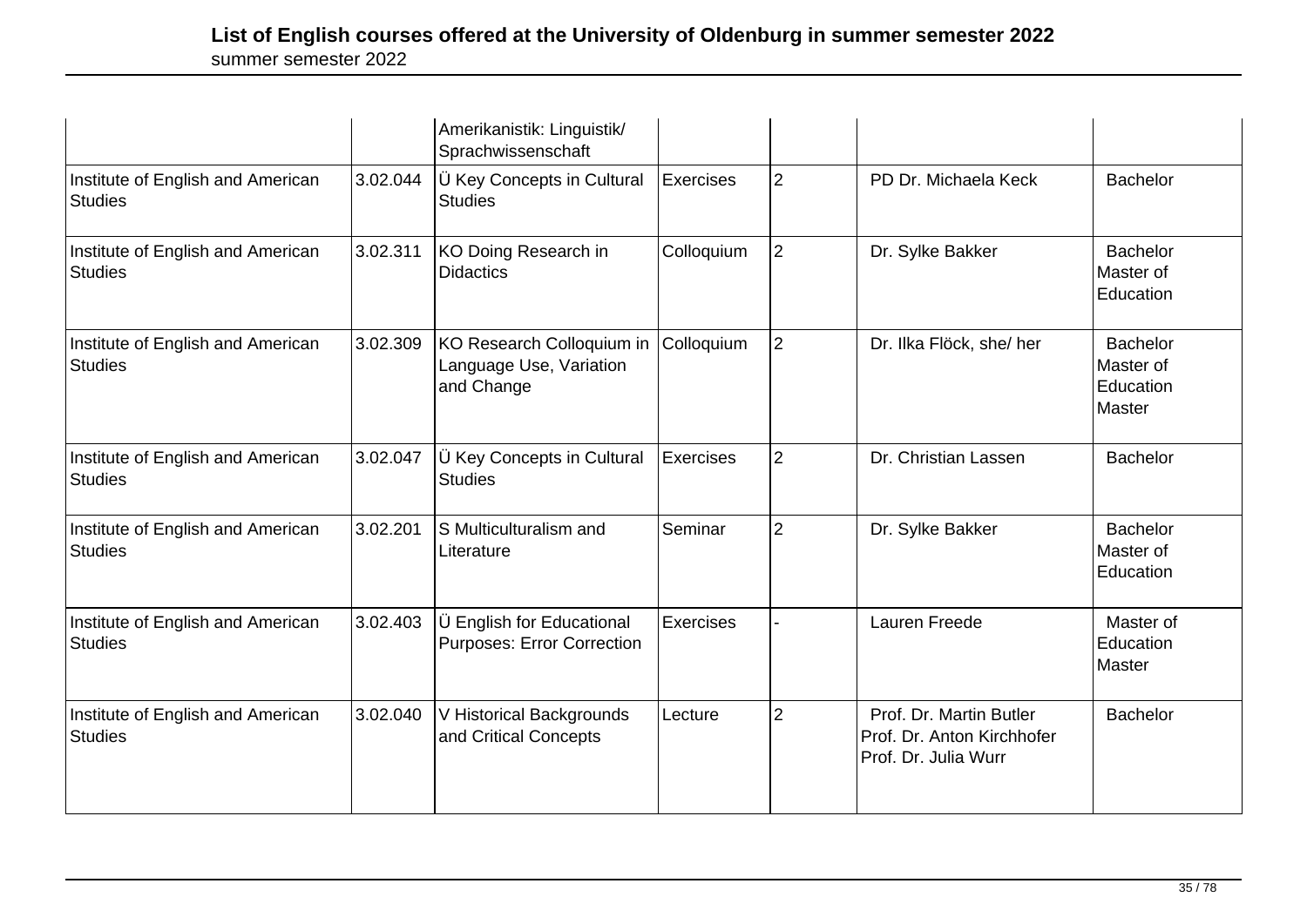| Institute of English and American<br><b>Studies</b> | 3.02.171 | S From Semantics to<br><b>Pragmatics: Putting</b><br>Meaning into Context | Seminar           | $\overline{2}$ | <b>Robert Sowa</b>              | <b>Bachelor</b><br>Master of<br>Education           |
|-----------------------------------------------------|----------|---------------------------------------------------------------------------|-------------------|----------------|---------------------------------|-----------------------------------------------------|
| Institute of English and American<br><b>Studies</b> | 3.02.060 | <b>TUT Key Concepts in</b><br><b>Cultural Studies</b>                     | <b>Tutorial</b>   |                | <b>Tabea Hirsch</b>             | <b>Bachelor</b>                                     |
| Institute of English and American<br><b>Studies</b> | 3.02.303 | <b>DS Directed Studies</b>                                                | miscellaneou<br>s |                | Prof. Dr. Marcel<br>Schlechtweg | <b>Bachelor</b><br>Master of<br>Education<br>Master |
| Institute of English and American<br><b>Studies</b> | 3.02.930 | S World Englishes                                                         | Seminar           | 3              | Prof. Dr. Ronald Geluykens      | Master of<br>Education<br>Master                    |
| Institute of English and American<br><b>Studies</b> | 3.02.314 | <b>DS Directed Studies</b>                                                | miscellaneou<br>s |                | Dr. Michael Fuchs               | <b>Bachelor</b>                                     |
| Institute of English and American<br><b>Studies</b> | 3.02.931 | <b>S Lexical Semantics</b>                                                | Seminar           | 3              | Prof. Dr. Ronald Geluykens      | Master of<br>Education<br>Master                    |
| Institute of English and American<br><b>Studies</b> | 3.02.172 | S History of the English<br>Language                                      | Seminar           | $\overline{2}$ | Nils Rademacher                 | <b>Bachelor</b><br>Master of<br>Education           |
| Institute of English and American<br><b>Studies</b> | 3.02.301 | KO Abschlusskolloquium:<br>BA, MEd, Projektband GHR                       | Colloquium        | $\overline{2}$ | Prof. Dr. Wolfgang Gehring      | <b>Bachelor</b><br>Master of                        |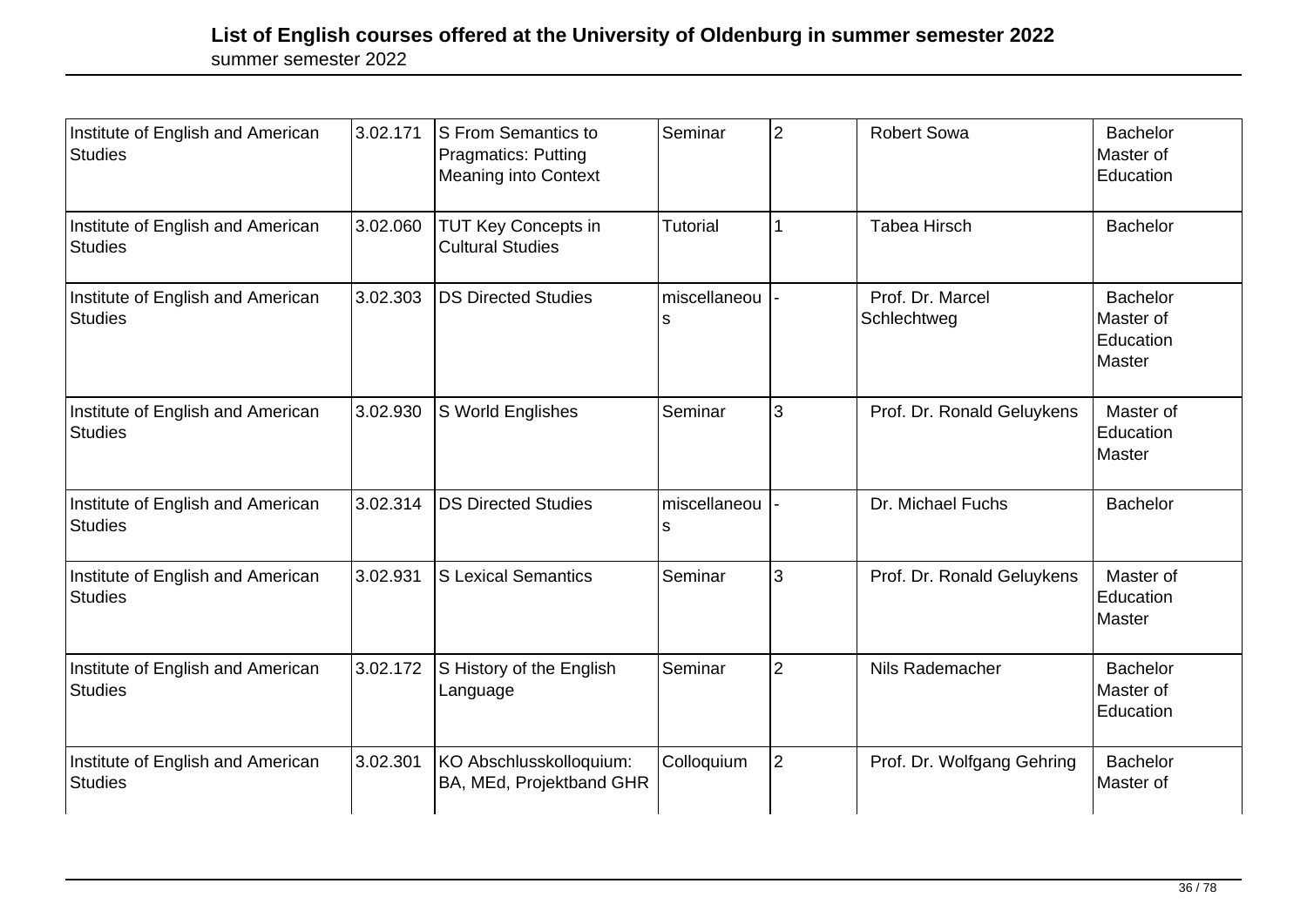|                                                     |          | 300, DoktorandInnen                                                                           |                 |                |                                 | Education                                           |
|-----------------------------------------------------|----------|-----------------------------------------------------------------------------------------------|-----------------|----------------|---------------------------------|-----------------------------------------------------|
| Institute of English and American<br><b>Studies</b> | 3.02.308 | KO Anglistisches-<br>Amerikanistisches<br>Forschungskolloquium                                | Colloquium      |                | Prof. Dr. Anton Kirchhofer      | Master                                              |
| Institute of English and American<br><b>Studies</b> | 3.02.160 | S Morphology: Theory,<br>Acquisition, Processing                                              | Seminar         | $\overline{2}$ | Prof. Dr. Marcel<br>Schlechtweg | <b>Bachelor</b><br>Master of<br>Education           |
| Institute of English and American<br><b>Studies</b> | 3.02.950 | S Complex Expressions:<br>Syntactic, Morphological,<br>and Psycholinguistic<br>Considerations | Seminar         | $\overline{2}$ | Prof. Dr. Marcel<br>Schlechtweg | Master of<br>Education<br>Master                    |
| Institute of English and American<br><b>Studies</b> | 3.02.305 | <b>KO New Research in</b><br>American Literary and<br><b>Cultural Studies</b>                 | Colloquium      | $\overline{2}$ | PD Dr. Michaela Keck            | <b>Bachelor</b><br>Master of<br>Education<br>Master |
| Institute of English and American<br><b>Studies</b> | 3.02.972 | S Surrogacy and the<br>Postcolonial                                                           | Seminar         | $\overline{2}$ | Prof. Dr. Julia Wurr            | <b>Bachelor</b><br>Master of<br>Education<br>Master |
| Institute of English and American<br><b>Studies</b> | 3.02.036 | <b>TUT Introduction to</b><br>Linguistics and the English<br>Language Part 2                  | <b>Tutorial</b> | $\overline{2}$ | <b>Patrick Therkorn</b>         | <b>Bachelor</b>                                     |
| Institute of English and American<br><b>Studies</b> | 3.02.027 | Ü Introduction to Linguistics<br>and the English Language<br>Part 2                           | Exercises       |                | Nils Rademacher                 | <b>Bachelor</b>                                     |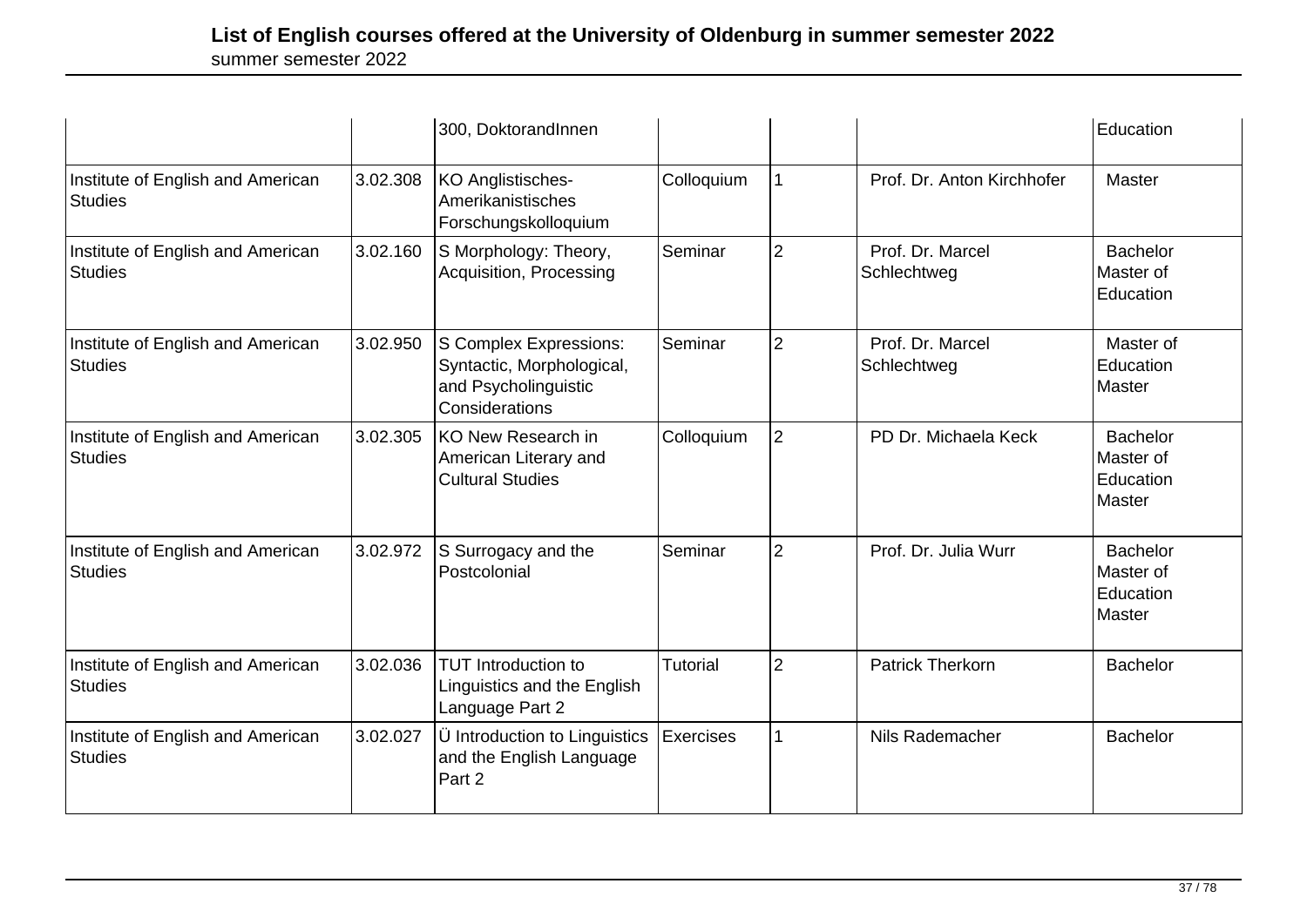| Institute of English and American<br><b>Studies</b> | 3.02.061 | <b>TUT Key Concepts in</b><br><b>Cultural Studies</b>                                | Tutorial  |                | <b>Tabea Hirsch</b>                                                                       | <b>Bachelor</b>                           |
|-----------------------------------------------------|----------|--------------------------------------------------------------------------------------|-----------|----------------|-------------------------------------------------------------------------------------------|-------------------------------------------|
| Institute of English and American<br><b>Studies</b> | 3.02.100 | Ü Spoken English: Food,<br>glorious food                                             | Exercises | $\overline{2}$ | Lauren Freede                                                                             | <b>Bachelor</b><br>Master of<br>Education |
| Institute of English and American<br>Studies        | 3.02.130 | S Pacific Dreams: Colonial<br>Encounters, Culture and<br>Sexuality in the South Seas | Seminar   | $\overline{2}$ | Dr. Anna Auguscik                                                                         | <b>Bachelor</b><br>Master of<br>Education |
| Institute of English and American<br><b>Studies</b> | 3.02.191 | S Dimensions of Diversity                                                            | Seminar   | $\overline{2}$ | Dr. Sylke Bakker                                                                          | <b>Bachelor</b><br>Master of<br>Education |
| Institute of English and American<br><b>Studies</b> | 3.02.031 | Ü Repetitorium: Introduction<br>to Linguistics and the<br>English Language Part 2    | Exercises | $\overline{2}$ | Dr. Ilka Flöck, she/ her                                                                  | <b>Bachelor</b>                           |
| Institute of English and American<br><b>Studies</b> | 3.90.115 | <b>EMMIR "Navigating</b><br>EMMIR"                                                   | Seminar   |                | Prof. Dr. Martin Butler<br>Dr. Lydia Potts<br>in Bearbeitung<br><b>Michal Musialowski</b> |                                           |
| Institute of English and American<br><b>Studies</b> | 3.02.037 | <b>TUT Introduction to</b><br>Linguistics and the English<br>Language Part 2         | Tutorial  | $\overline{2}$ | Sarah Kaltofen                                                                            | <b>Bachelor</b>                           |
| Institute of English and American<br><b>Studies</b> | 3.02.008 | <b>TUT Principles of Language</b><br><b>Teaching and Learning Part</b>               | Tutorial  | $\overline{2}$ | Malte Björn Peick                                                                         | <b>Bachelor</b><br>Master of              |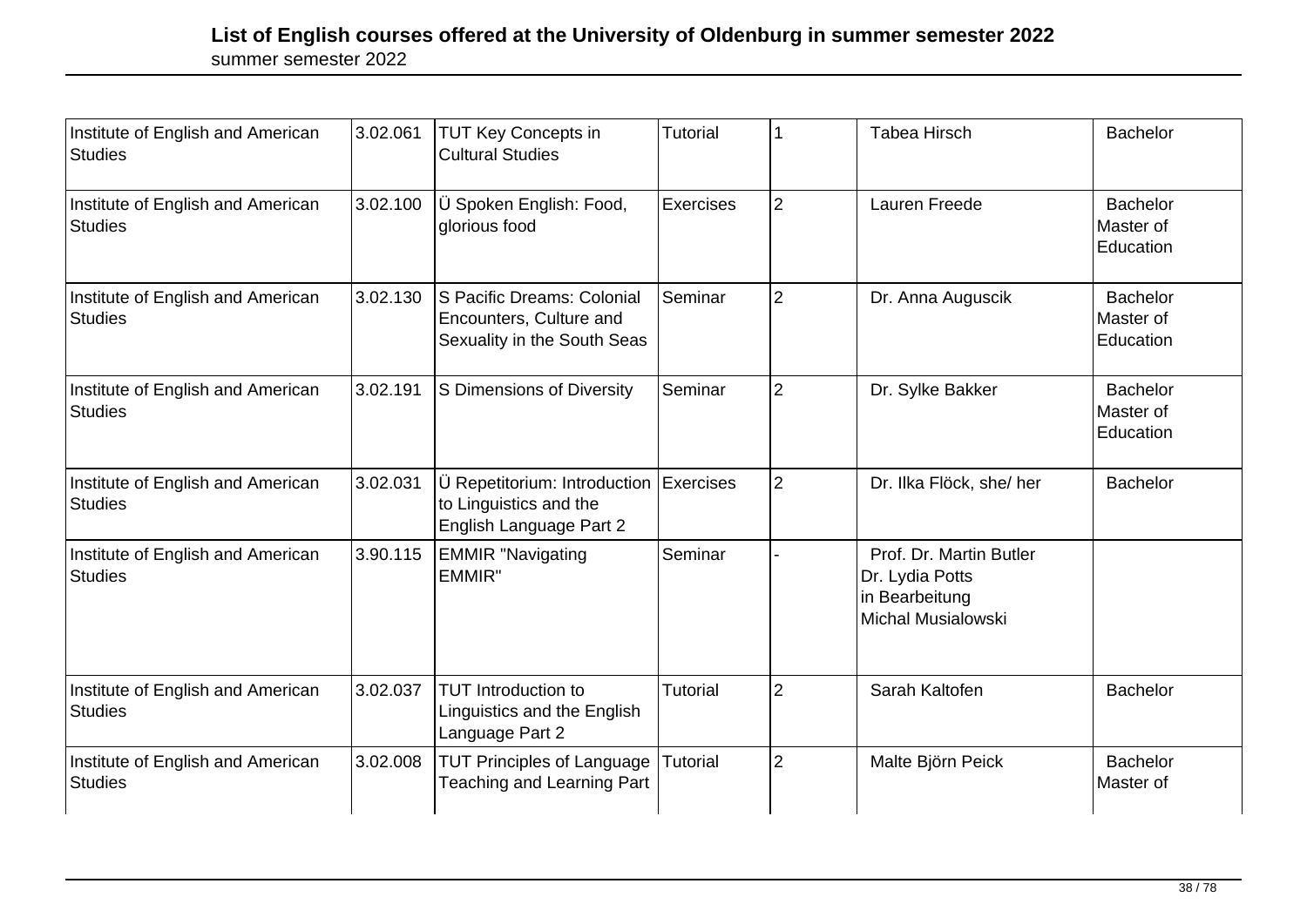|                                                     |          | $\overline{2}$                                                                                  |                  |                |                                                                          | Education                                 |
|-----------------------------------------------------|----------|-------------------------------------------------------------------------------------------------|------------------|----------------|--------------------------------------------------------------------------|-------------------------------------------|
| Institute of English and American<br><b>Studies</b> | 3.02.043 | Ü Key Concepts in Cultural<br><b>Studies</b>                                                    | <b>Exercises</b> | $\overline{2}$ | Rebecca Käpernick, M.A.                                                  | <b>Bachelor</b>                           |
| Institute of English and American<br><b>Studies</b> | 3.02.221 | S Screening Europe:<br><b>Representations of Europe</b><br>in US-American Film and<br><b>TV</b> | Seminar          |                | Lea Brenningmeyer                                                        | <b>Bachelor</b><br>Master of<br>Education |
| Institute of English and American<br><b>Studies</b> | 3.02.102 | Ü Spoken English: Germany Exercises<br>Through an Anglophone<br>Lens                            |                  | $\overline{2}$ | Dr. Rachel Ramsay                                                        | <b>Bachelor</b><br>Master of<br>Education |
| Institute of English and American<br><b>Studies</b> | 3.02.121 | S Kazuo Ishiguro: Memory,<br>Identity, and Unreliability in<br><b>Fictional Self-Narratives</b> | Seminar          | $\overline{2}$ | Dr. Christian Lassen                                                     | <b>Bachelor</b><br>Master of<br>Education |
| Institute of English and American<br><b>Studies</b> | 3.02.410 | Ü Academic Discourse:<br><b>Practical Translation - Great</b><br><b>Cities</b>                  | Exercises        | $\overline{2}$ | Dr. Rachel Ramsay                                                        | Master of<br>Education<br>Master          |
| Institute of English and American<br><b>Studies</b> | 3.02.113 | Ü Written English: College<br><b>Commencement Speeches</b><br>[online]                          | Exercises        | $\overline{2}$ | Johanna Hasanen                                                          | <b>Bachelor</b><br>Master of<br>Education |
| Institute of English and American<br><b>Studies</b> | 3.02.001 | V Principles of Language<br><b>Teaching and Learning Part</b><br>2                              | Lecture          | $\overline{2}$ | Prof. Dr. Wolfgang Gehring<br>Dr. Sylke Bakker<br>Christian Kramer, M.A. | <b>Bachelor</b><br>Master of<br>Education |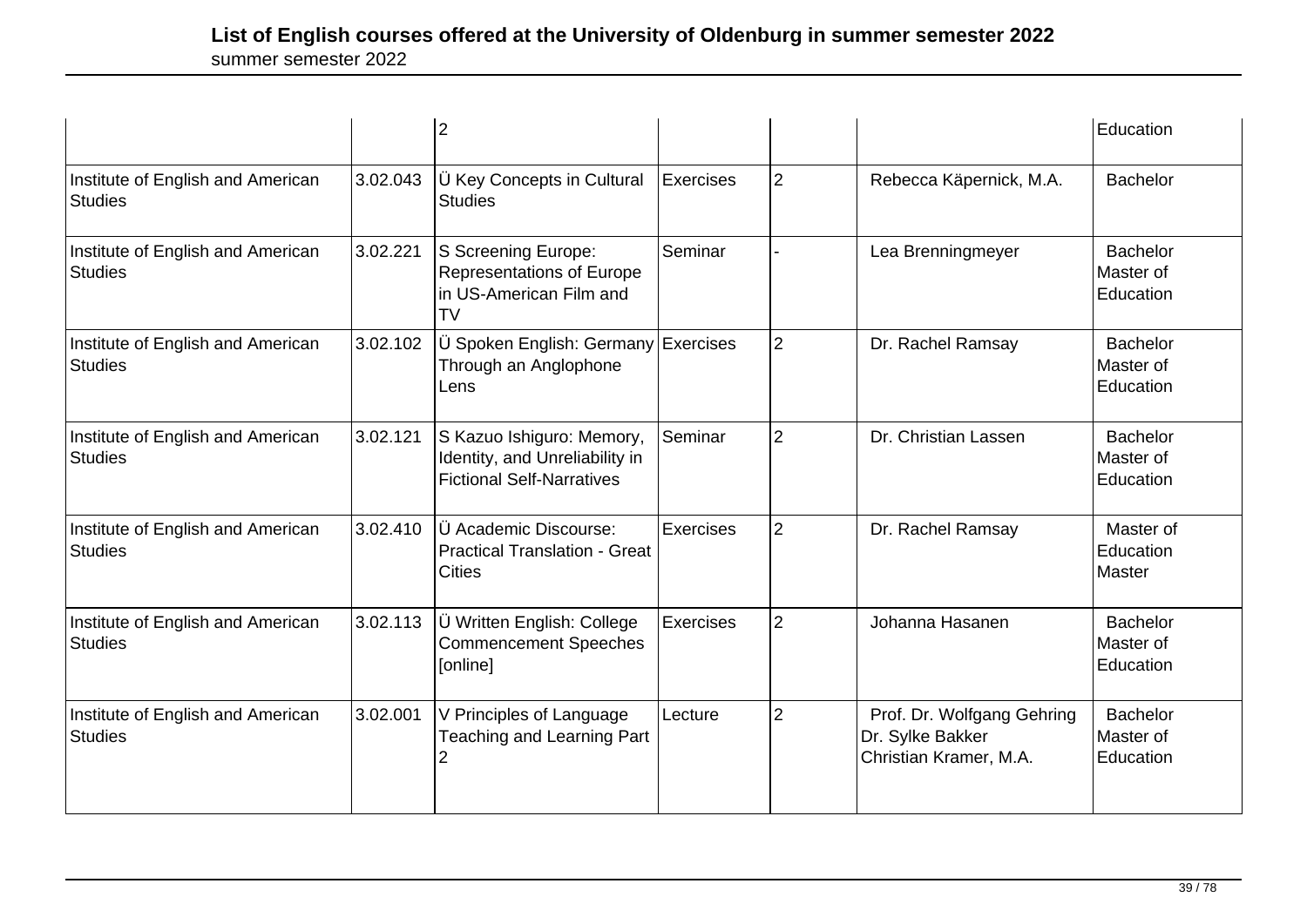| Institute of English and American<br><b>Studies</b> | 3.02.995 | S Literary Theory for MA<br><b>Students</b>                                                                | Seminar          | 1              | Prof. Dr. Anton Kirchhofer                                                                                 | Master                                    |
|-----------------------------------------------------|----------|------------------------------------------------------------------------------------------------------------|------------------|----------------|------------------------------------------------------------------------------------------------------------|-------------------------------------------|
| Institute of English and American<br><b>Studies</b> | 3.90.110 | <b>EMMIR MM11 Introduction</b><br>to Migration Studies                                                     | Seminar          |                | in Bearbeitung<br>Dr. Lydia Potts<br>Prof. Dr. Martin Butler<br>Michal Musialowski<br>Prof. Dr. Julia Wurr |                                           |
| Institute of English and American<br><b>Studies</b> | 3.02.048 | Ü Key Concepts in Cultural<br><b>Studies</b>                                                               | <b>Exercises</b> |                | Dr. Christian Lassen                                                                                       | <b>Bachelor</b>                           |
| Institute of English and American<br><b>Studies</b> | 3.02.202 | S Why literature (still)<br>matters: Finding, adapting<br>and using literary texts in<br>the EFL Classroom | Seminar          | $\overline{2}$ | Dr. Sylke Bakker                                                                                           | <b>Bachelor</b><br>Master of<br>Education |
| Institute of English and American<br><b>Studies</b> | 3.02.029 | Ü Introduction to Linguistics<br>and the English Language<br>Part 2                                        | Exercises        | $\mathbf{1}$   | Nils Rademacher                                                                                            | <b>Bachelor</b>                           |
| Institute of English and American<br><b>Studies</b> | 3.02.042 | Ü Key Concepts in Cultural<br><b>Studies</b>                                                               | <b>Exercises</b> | $\overline{2}$ | Dr. Anna Auguscik                                                                                          | <b>Bachelor</b>                           |
| Institute of English and American<br><b>Studies</b> | 3.02.970 | S Narrative and the<br>Management of Life in<br><b>Recent Anglophone Fiction</b>                           | Seminar          |                | Prof. Dr. Anton Kirchhofer                                                                                 | Master of<br>Education<br>Master          |
| Institute of English and American<br><b>Studies</b> | 3.02.998 | S Multiple Imaginations:<br>Germany's Pasts and                                                            | Seminar          |                | Sunday Omwenyeke<br>Lea Brenningmeyer                                                                      | Master                                    |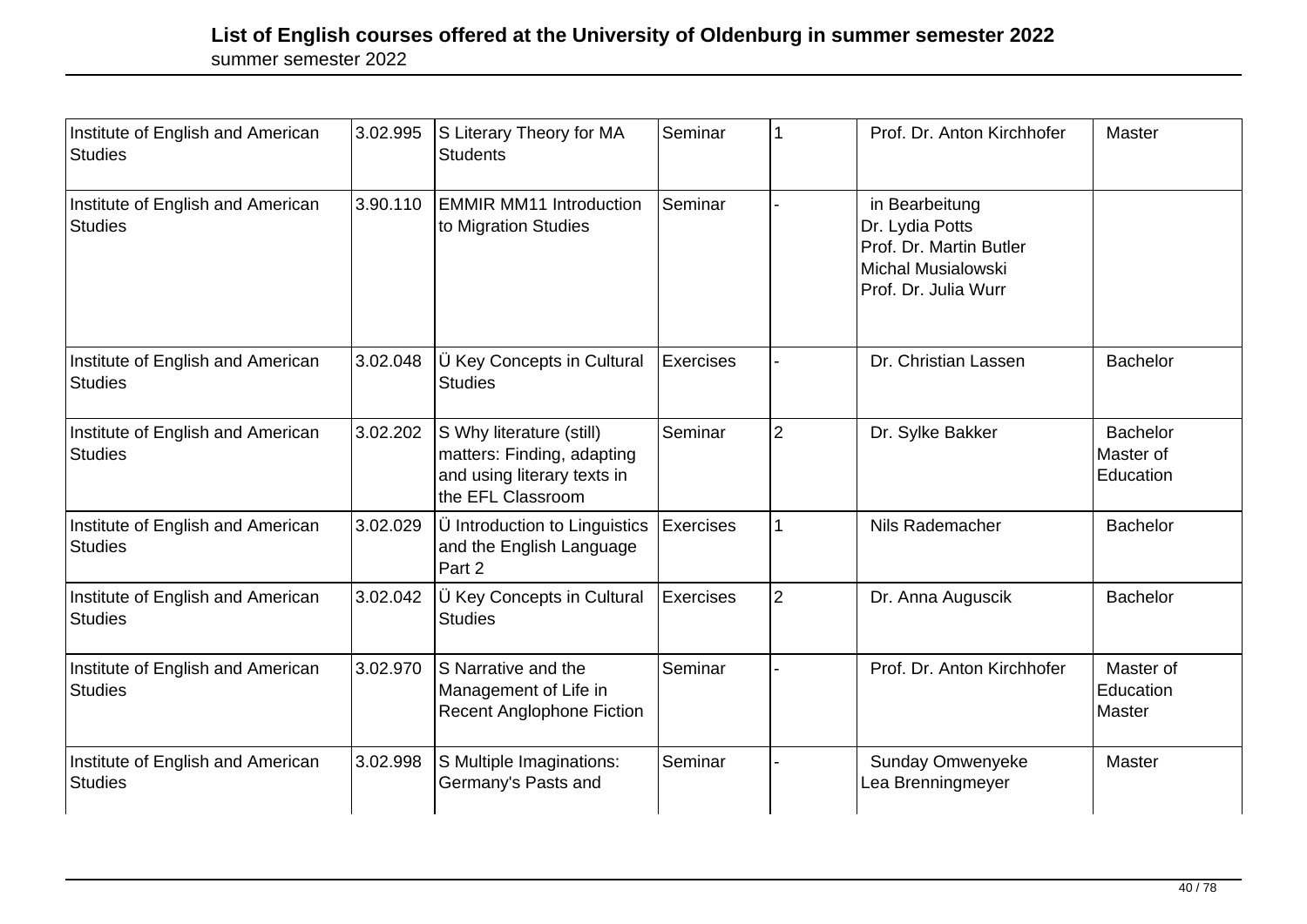|                                                     |          | Presents                                                                                                         |                  |                |                            |                                                      |
|-----------------------------------------------------|----------|------------------------------------------------------------------------------------------------------------------|------------------|----------------|----------------------------|------------------------------------------------------|
| Institute of English and American<br><b>Studies</b> | 3.02.190 | S Beginning Language<br>Learners                                                                                 | Seminar          | $\overline{2}$ | Prof. Dr. Wolfgang Gehring | <b>Bachelor</b><br>Master of<br>Education            |
| Institute of English and American<br><b>Studies</b> | 3.02.990 | S Quentin Tarantino's Neo-<br>Westerns as Cinematic<br>Metafiction: Django<br>Unchained and The Hateful<br>Eight | Seminar          | $\overline{2}$ | PD Dr. Michaela Keck       | <b>Bachelor</b><br>Master of<br>Education<br>lMaster |
| Institute of English and American<br><b>Studies</b> | 3.02.004 | Review: Principles of<br>Language Teaching and<br>Learning Part 2                                                | <b>Exercises</b> | $\overline{2}$ | Dr. Sylke Bakker           | <b>Bachelor</b>                                      |
| Institute of English and American<br><b>Studies</b> | 3.02.020 | V Introduction to Linguistics<br>and the English Language<br>Part 2                                              | Lecture          | $\overline{2}$ | Dr. Ilka Flöck, she/ her   | <b>Bachelor</b>                                      |
| Institute of English and American<br>Studies        | 3.02.980 | S Queer Autobiographical<br>Writing                                                                              | Seminar          | $\overline{2}$ | Dr. Christian Lassen       | <b>Bachelor</b><br>Master of<br>Education<br>Master  |
| Institute of English and American<br><b>Studies</b> | 3.02.023 | Ü Introduction to Linguistics<br>and the English Language<br>Part 2                                              | Exercises        | $\overline{2}$ | Dr. Ilka Flöck, she/ her   | <b>Bachelor</b>                                      |
| Institute of English and American<br><b>Studies</b> | 3.02.480 | S Current Issues in ELT                                                                                          | Seminar          | $\overline{2}$ | Prof. Dr. Wolfgang Gehring | Master of<br>Education                               |
| Institute of English and American                   | 3.02.075 | Ü Academic Speaking and                                                                                          | Exercises        | $\overline{2}$ | Dr. Rachel Ramsay          | <b>Bachelor</b>                                      |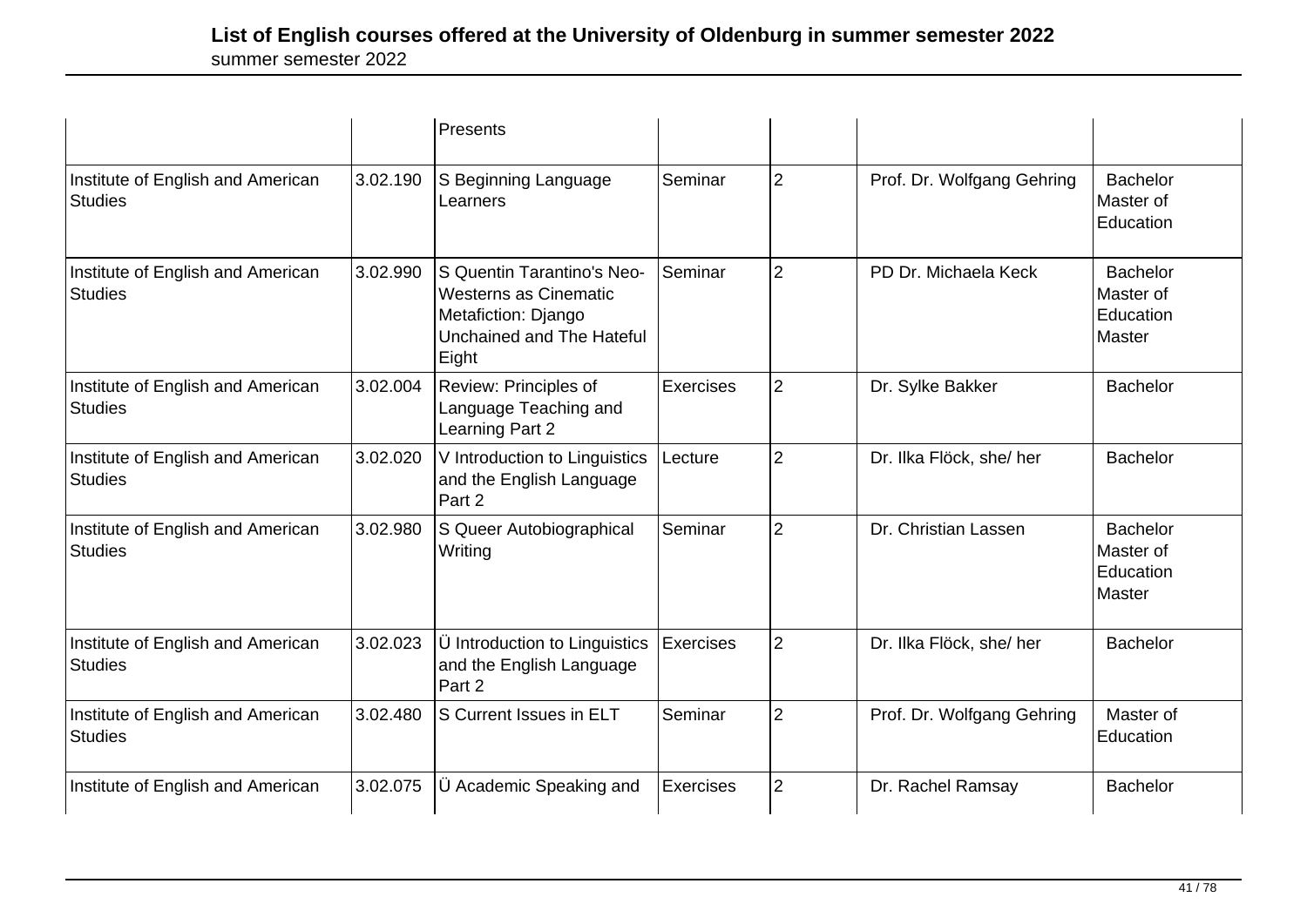| Studies                                             |          | Writing Skills: British and<br>Irish Culture, History and<br><b>Politics</b>                                                |                  |                |                          |                                  |
|-----------------------------------------------------|----------|-----------------------------------------------------------------------------------------------------------------------------|------------------|----------------|--------------------------|----------------------------------|
| Institute of English and American<br><b>Studies</b> | 3.02.049 | Ü Key Concepts in Cultural<br><b>Studies</b>                                                                                | <b>Exercises</b> | $\overline{2}$ | Dr. Alena Cicholewski    | <b>Bachelor</b>                  |
| Institute of English and American<br><b>Studies</b> | 3.02.484 | S Plurilingual and<br><b>Pluricultural Education in</b><br>Foreign Language Teaching<br>- Seminar with Conference<br>Tie-in | Seminar          |                | Christian Kramer, M.A.   | Master of<br>Education           |
| Institute of English and American<br><b>Studies</b> | 3.02.400 | <b>Ü</b> English for Educational<br>Purposes: Teacher Talk in<br><b>ELT</b>                                                 | <b>Exercises</b> | $\overline{2}$ | Johanna Hasanen          | Master of<br>Education<br>Master |
| Institute of English and American<br><b>Studies</b> | 3.02.077 | Ü Academic Speaking and<br><b>Writing Skills: Discovering</b><br>Canadian Culture [online]                                  | <b>Exercises</b> | $\overline{2}$ | Johanna Hasanen          | <b>Bachelor</b>                  |
| Institute of English and American<br><b>Studies</b> | 3.02.511 | Ü Betreuung des<br>Praxisblocks vor Ort (GHR)<br>im Unterrichtsfach Englisch                                                | <b>Exercises</b> |                | <b>Edeltraud Breiter</b> | Master of<br>Education           |
| Institute of English and American<br><b>Studies</b> | 3.02.021 | <b>Ü</b> Introduction to Linguistics<br>and the English Language<br>Part 2                                                  | <b>Exercises</b> | $\overline{2}$ | Dr. Ilka Flöck, she/ her | <b>Bachelor</b>                  |
| Institute of English and American<br><b>Studies</b> | 3.02.401 | Ü English for Educational<br><b>Purposes: Designing</b><br><b>Reading Materials</b>                                         | Exercises        | $\overline{2}$ | Johanna Hasanen          | Master of<br>Education<br>Master |
| Institute of English and American                   | 3.02.110 | Ü Written English:                                                                                                          | <b>Exercises</b> | $\overline{2}$ | Lauren Freede            | <b>Bachelor</b>                  |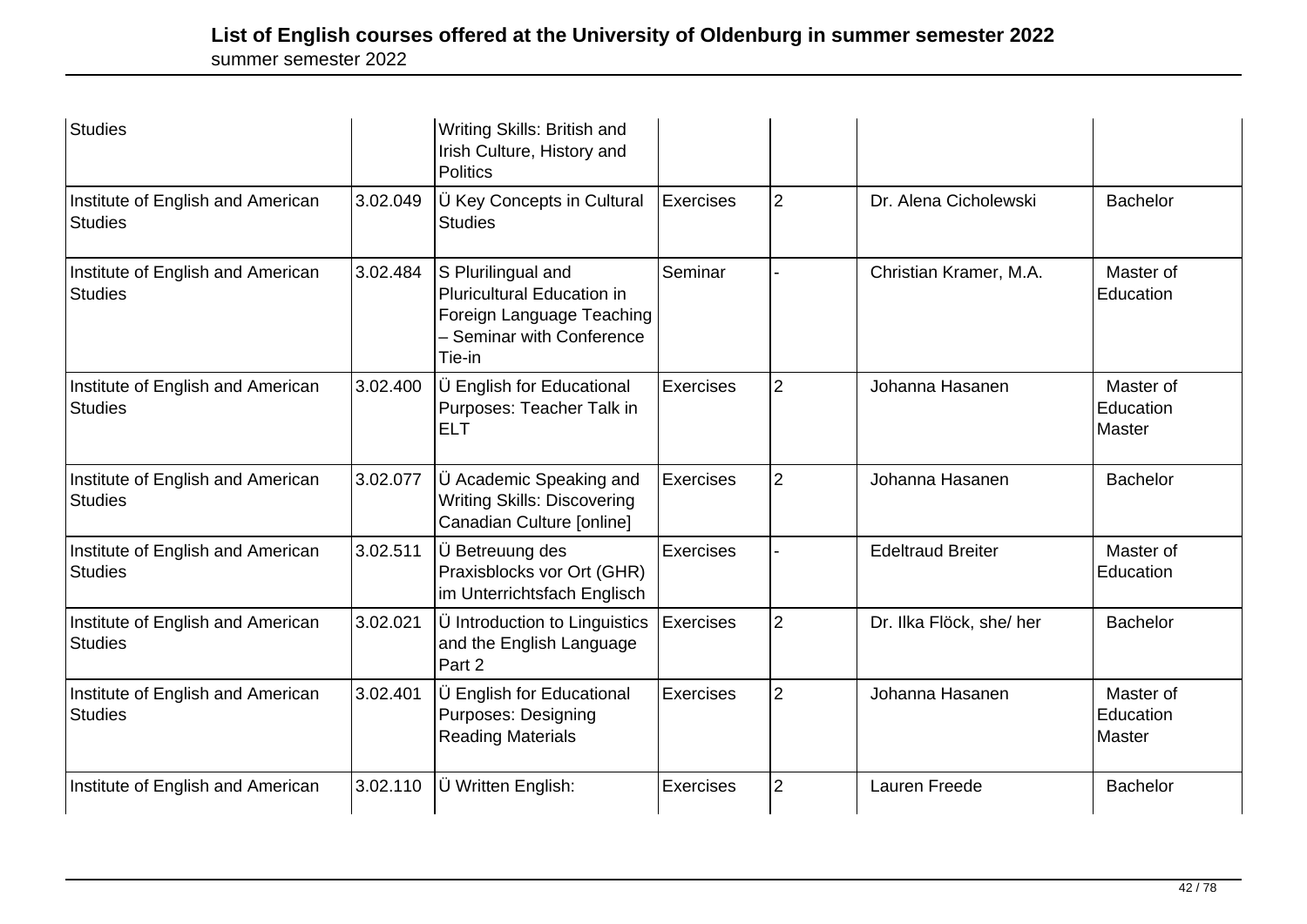| Studies                                             |          | <b>Exploration and Expeditions</b>                                          |                   |                |                            | Master of<br>Education                                     |
|-----------------------------------------------------|----------|-----------------------------------------------------------------------------|-------------------|----------------|----------------------------|------------------------------------------------------------|
| Institute of English and American<br><b>Studies</b> | 3.02.041 | Ü Key Concepts in Cultural<br><b>Studies</b>                                | <b>Exercises</b>  | $\overline{2}$ | Dr. Alena Cicholewski      | <b>Bachelor</b>                                            |
| Institute of English and American<br><b>Studies</b> | 3.02.310 | <b>DS Directed Studies</b>                                                  | miscellaneou<br>S |                | Dr. Anna Auguscik          | <b>Bachelor</b><br>Master of<br>Education<br><b>Master</b> |
| Institute of English and American<br><b>Studies</b> | 3.02.151 | S The Post-Apocalyptic<br><b>American City</b>                              | Seminar           | $\overline{2}$ | Dr. Michael Fuchs          | <b>Bachelor</b><br>Master of<br>Education                  |
| Institute of English and American<br><b>Studies</b> | 3.02.302 | KO Research Colloquium in<br>Language Use, Variation<br>and Change          | Colloquium        | $\overline{2}$ | Prof. Dr. Ronald Geluykens | <b>Bachelor</b><br>Master of<br>Education<br><b>Master</b> |
| Institute of English and American<br><b>Studies</b> | 3.02.072 | Ü Academic Speaking and<br>Writing Skills: Lands Down<br>Under              | <b>Exercises</b>  | $\overline{2}$ | Lauren Freede              | <b>Bachelor</b>                                            |
| Institute of English and American<br><b>Studies</b> | 3.02.007 | <b>TUT Principles of Language</b><br><b>Teaching and Learning Part</b><br>2 | Tutorial          | $\overline{2}$ | Sarah Kaltofen             | <b>Bachelor</b><br>Master of<br>Education                  |
| Institute of English and American<br><b>Studies</b> | 3.02.057 | <b>TUT Key Concepts in</b><br><b>Cultural Studies</b>                       | <b>Tutorial</b>   |                | Lea Christina Behrens      | <b>Bachelor</b>                                            |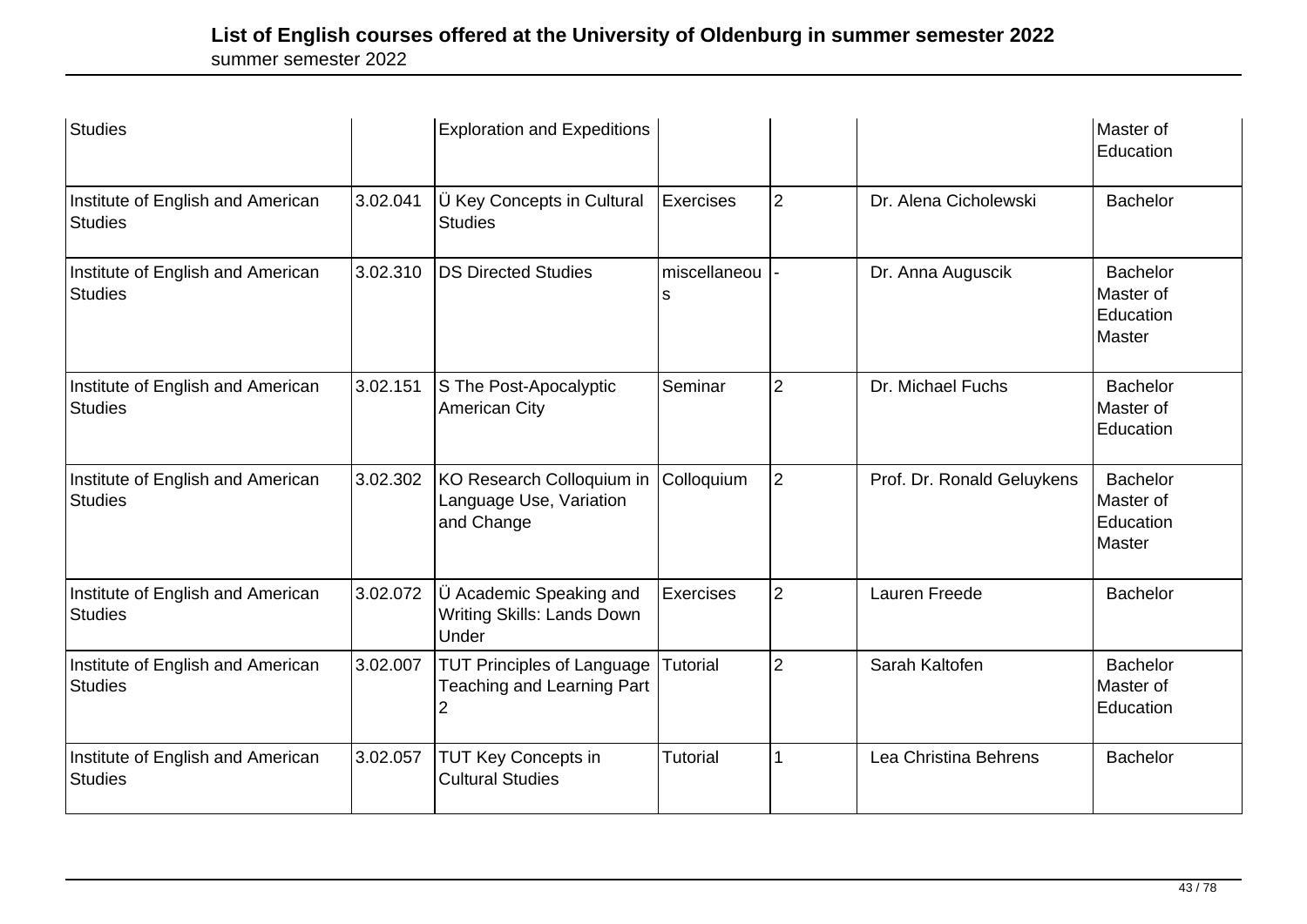| Institute of English and American<br><b>Studies</b>        | 3.02.304      | KO New Research in<br>American Literary and<br><b>Cultural Studies</b>                         | Colloquium | $\overline{2}$ | Prof. Dr. Martin Butler                                                                   | <b>Bachelor</b><br>Master of<br>Education<br>Master |
|------------------------------------------------------------|---------------|------------------------------------------------------------------------------------------------|------------|----------------|-------------------------------------------------------------------------------------------|-----------------------------------------------------|
| Institute of English and American<br><b>Studies</b>        | 3.02.071      | U Academic Speaking and<br><b>Writing Skills: Lands Down</b><br>Under                          | Exercises  | $\overline{2}$ | Lauren Freede                                                                             | <b>Bachelor</b>                                     |
| Institute for Biology and<br><b>Environmental Sciences</b> | 5.02.911<br>B | Neuere Arbeiten der<br>experimentellen Ökologie                                                | Seminar    |                | Prof. Dr. Gerhard Zotz                                                                    | <b>Master</b>                                       |
| Institute for Biology and<br><b>Environmental Sciences</b> | 5.02.951      | Funktionelle Ökologie der<br>Pflanzen - vom Organ zum<br>Ökosystem                             | Seminar    |                | Prof. Dr. Gerhard Zotz                                                                    | Master                                              |
| Institute for Biology and<br><b>Environmental Sciences</b> | 5.02.956      | <b>Ecological Genomics -</b><br>Genomic and<br>Transcriptomic Data<br>Analysis                 | Seminar    |                | Prof. Dr. Arne Nolte<br>Dr. Stefan Dennenmoser                                            | Master                                              |
| Institute for Biology and<br><b>Environmental Sciences</b> | 5.02.019      | <b>AG Seminar Funktionelle</b><br>Ökologie                                                     | Seminar    |                | Prof. Dr. Gerhard Zotz<br>Dr. rer. nat. Maria Will                                        | <b>Bachelor</b><br>Master                           |
| Institute for Biology and<br><b>Environmental Sciences</b> | 5.02.952      | Biodiversität und Evolution<br>der Pflanzen - Forschung im<br>Botanischen Garten und<br>Herbar | Seminar    |                | Prof. Dr. Dirk Carl Albach<br>Dr. Klaus Bernhard von<br>Hagen<br>Dr. rer. nat. Maria Will | Master                                              |
| Institute for Biology and                                  | 5.03.222      | Interdisciplinary analysis of                                                                  | Seminar    |                | Prof. Dr. Gudrun Massmann                                                                 | Master                                              |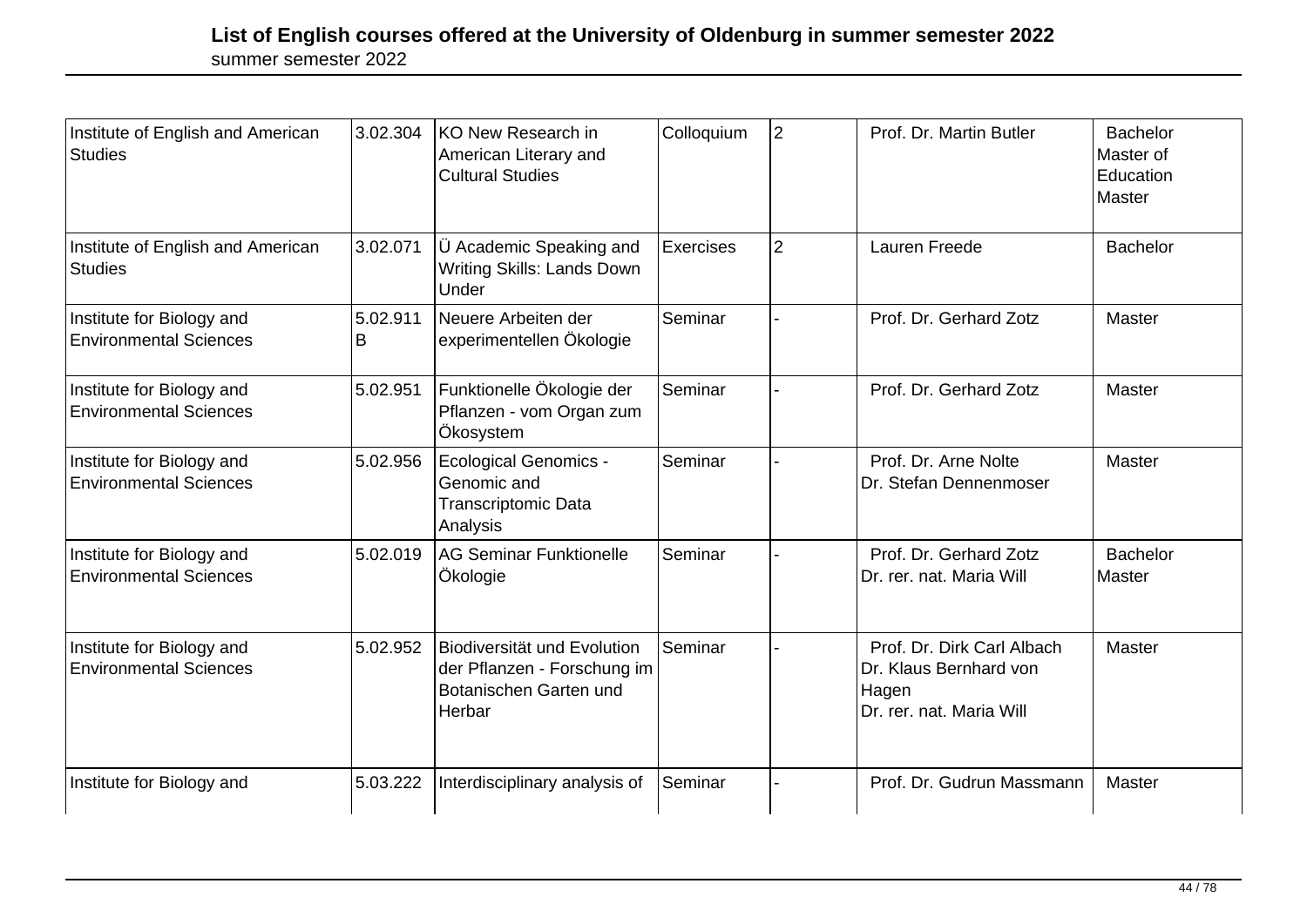| <b>Environmental Sciences</b>                              |               | ecosystem processes and<br>water and nutrient transport<br>in landscapes |           |                | Dr. Cord Peppler-Lisbach<br>Dr. Thomas Pollmann<br>Dr. rer. nat. Nele<br>Grünenbaum           |                           |
|------------------------------------------------------------|---------------|--------------------------------------------------------------------------|-----------|----------------|-----------------------------------------------------------------------------------------------|---------------------------|
| Institute for Biology and<br><b>Environmental Sciences</b> | 5.02.023      | Journal Club: Evolutionäre<br>Genetik der Pflanzen                       | Seminar   | $\overline{2}$ | Sascha Laubinger<br>Shruti Pande<br>Joachim Weber<br>Dr. rer. nat. Tamara<br>Schneider        |                           |
| Institute for Biology and<br><b>Environmental Sciences</b> | 5.02.023      | Arbeitsgruppenseminar:<br>Evolutionäre Genetik der<br>Pflanzen           | Seminar   | $\overline{2}$ | Sascha Laubinger<br><b>Shruti Pande</b><br>Dr. rer. nat. Tamara<br>Schneider<br>Joachim Weber | <b>Bachelor</b><br>Master |
| Institute for Biology and<br><b>Environmental Sciences</b> | 5.02.945      | Navigation mechanismen in<br>nocturnal bird migration                    | Seminar   |                | Dr. Dominik Heyers<br>Prof. Dr. Henrik Mouritsen                                              | Master                    |
| Institute for Biology and<br><b>Environmental Sciences</b> | 5.03.235      | <b>Field Experiments</b>                                                 | Lecture   |                | Prof. Dr. Ellen Kiel                                                                          | Master                    |
| Institute for Biology and<br><b>Environmental Sciences</b> | 5.02.911<br>С | Projektarbeit                                                            | Exercises |                | Prof. Dr. Gerhard Zotz<br>Dr. Helena Einzmann                                                 | Master                    |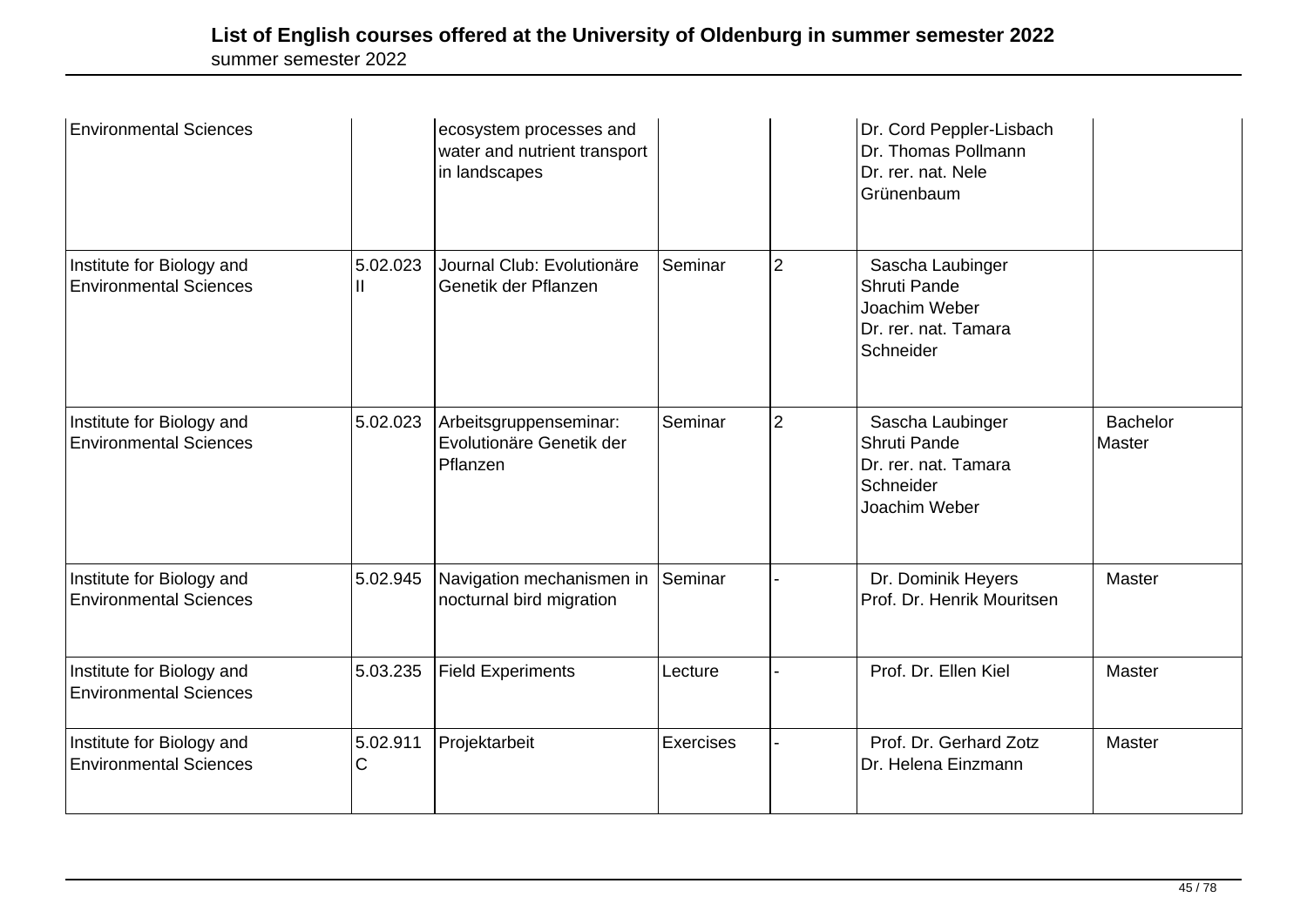| Institute for Biology and<br><b>Environmental Sciences</b> | 5.03.213 | Protected areas and<br>regional development                                    | Seminar   | Prof. Dr. Ingo Mose                                                                                              | Master |
|------------------------------------------------------------|----------|--------------------------------------------------------------------------------|-----------|------------------------------------------------------------------------------------------------------------------|--------|
| Institute for Biology and<br><b>Environmental Sciences</b> | 5.03.224 | <b>Ecology of Peatlands</b>                                                    | Seminar   | Prof. Dr. Gudrun Massmann<br>Dr. Cord Peppler-Lisbach<br>Dr. Thomas Pollmann                                     | Master |
| Institute for Biology and<br><b>Environmental Sciences</b> | 5.02.009 | Arbeitsgruppenseminar:<br>Ökologische Genomik                                  | Seminar   | Prof. Dr. Arne Nolte<br>Dr. Stefan Dennenmoser                                                                   |        |
| Institute for Biology and<br><b>Environmental Sciences</b> | 5.02.954 | Biodiversität und Evolution<br>der Pflanzen - Artbildung<br>und Genomik        | Seminar   | Prof. Dr. Dirk Carl Albach                                                                                       | Master |
| Institute for Biology and<br><b>Environmental Sciences</b> | 5.03.234 | Bioassessment in streams<br>and rivers                                         | Exercises | Prof. Dr. Ellen Kiel                                                                                             | Master |
| Institute for Biology and<br><b>Environmental Sciences</b> | 5.03.233 | Bioassessment in streams<br>and rivers                                         | Lecture   | Prof. Dr. Ellen Kiel                                                                                             | Master |
| Institute for Biology and<br><b>Environmental Sciences</b> | 5.02.977 | Biodiveristät und Evolution<br>der Pflanzen - Bestäubung<br>und Hybridisierung | Seminar   | Prof. Dr. Dirk Carl Albach                                                                                       | Master |
| Institute for Biology and<br><b>Environmental Sciences</b> | 5.03.221 | Field and laboratory work<br>soil-water-plant system                           | Exercises | Prof. Dr. Gudrun Massmann<br>Dr. Cord Peppler-Lisbach<br>Dr. Thomas Pollmann<br>Dr. rer. nat. Nele<br>Grünenbaum | Master |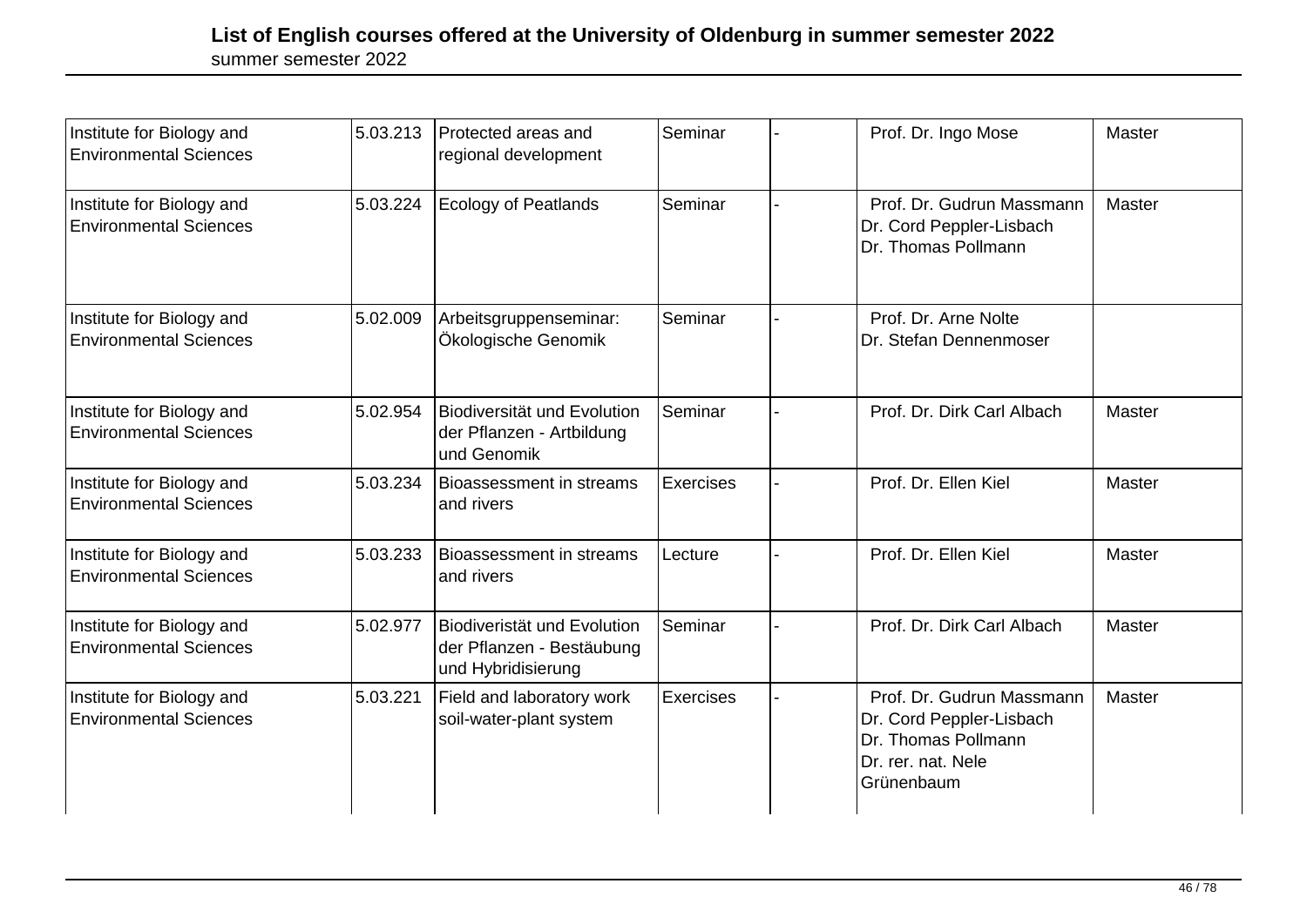| Institute for Biology and<br><b>Environmental Sciences</b> | 5.02.001<br>III | Journal Club: Biologie der<br><b>Tiere</b>                            | Seminar          |                | Dr. rer. nat. Anja Günther                                                                                                                                                                                                                                                                   |                        |
|------------------------------------------------------------|-----------------|-----------------------------------------------------------------------|------------------|----------------|----------------------------------------------------------------------------------------------------------------------------------------------------------------------------------------------------------------------------------------------------------------------------------------------|------------------------|
| Institute for Biology and<br><b>Environmental Sciences</b> | 5.02.811        | <b>External Research Project</b>                                      | Seminar          |                | Prof. Dr. Gerhard Zotz                                                                                                                                                                                                                                                                       | Master                 |
| Institute for Biology and<br><b>Environmental Sciences</b> | 5.02.920        | Evolutionary genetics of<br>plants - RNA-dependent<br>gene regulation | Seminar          |                | Sascha Laubinger<br>Shruti Pande<br>Joachim Weber                                                                                                                                                                                                                                            | Master                 |
| Institute for Biology and<br><b>Environmental Sciences</b> | 5.02.495        | Experimentelle Methoden in Exercises<br>der Biologie                  |                  |                | Prof. Dr. Gerhard Zotz<br>Sascha Laubinger<br>Dr. Rolf Niedringhaus<br>Dr. Christian Puller<br>Prof. Dr. Arne Nolte<br>Dr. Alexander Scholten<br>Dr. rer. nat. Ulrike Sienknecht<br>Prof. Dr. Michael Winklhofer<br>Prof. Dr. Christine Köppl<br>Dr. Helena Einzmann<br>Yonatan Aguilar Cruz | Master of<br>Education |
| Institute for Biology and<br><b>Environmental Sciences</b> | 5.02.911<br>A   | "Scaling": Physiological<br>Ecology from single organ<br>to ecosystem | Lecture          | $\overline{2}$ | Prof. Dr. Gerhard Zotz                                                                                                                                                                                                                                                                       | Master                 |
| Institute for Biology and                                  | 5.03.236        | <b>Field Experiments</b>                                              | <b>Exercises</b> |                | Prof. Dr. Ellen Kiel                                                                                                                                                                                                                                                                         | Master                 |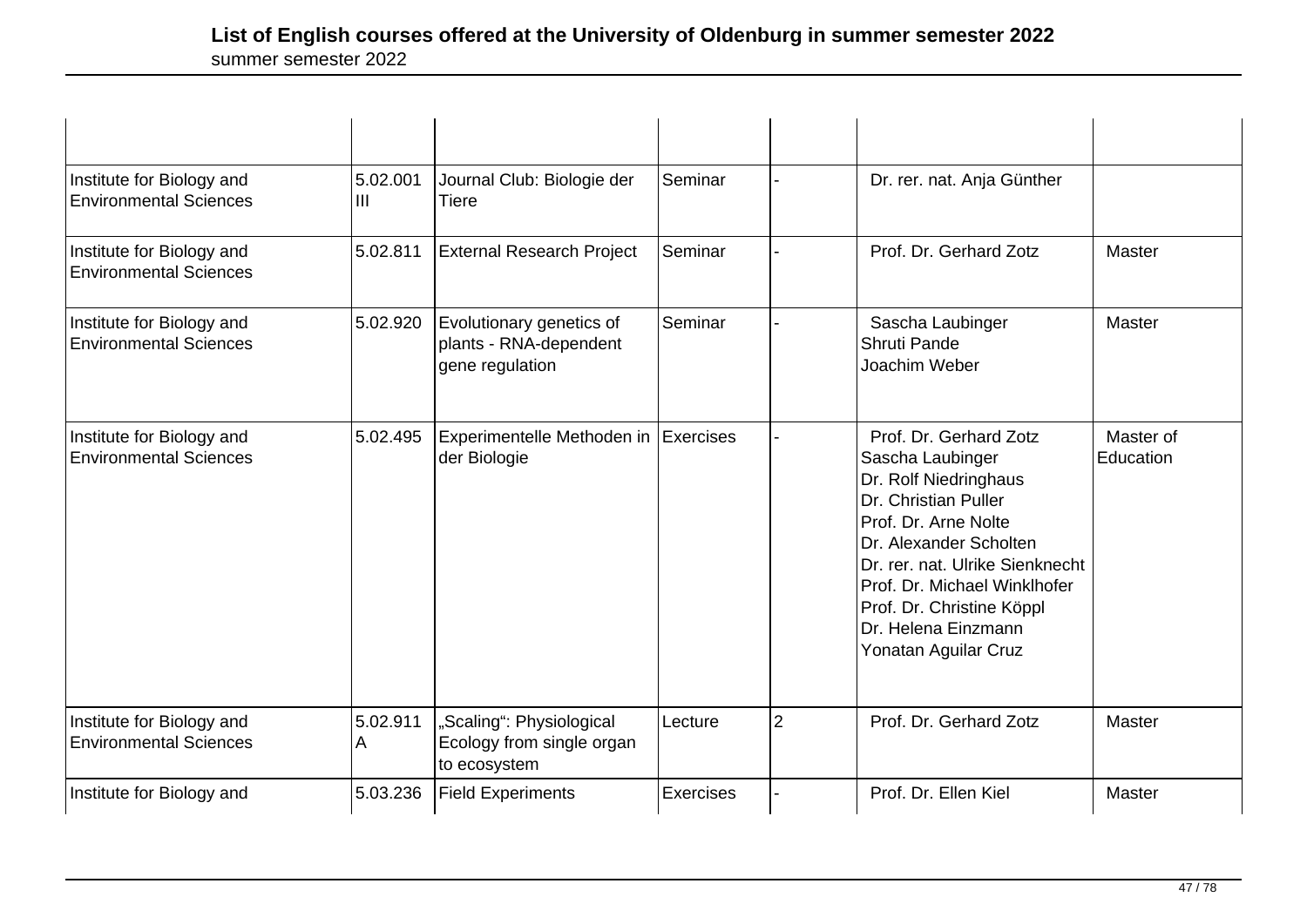| <b>Environmental Sciences</b>                              |          |                                                                                                                                    |                       |                                                                                                                                                                                                                  |                        |
|------------------------------------------------------------|----------|------------------------------------------------------------------------------------------------------------------------------------|-----------------------|------------------------------------------------------------------------------------------------------------------------------------------------------------------------------------------------------------------|------------------------|
| Institute for Biology and<br><b>Environmental Sciences</b> | 5.02.958 | Landschaftsökologie -<br>Arthropoden als Indikatoren<br>in der ökologischen<br>Forschung und<br>angewandten<br>Landschaftsökologie | Seminar               | Dr. Rolf Niedringhaus                                                                                                                                                                                            | <b>Master</b>          |
| Institute for Biology and<br><b>Environmental Sciences</b> | 5.03.232 | <b>Lowland Waters</b>                                                                                                              | Exercises             | Prof. Dr. Ellen Kiel                                                                                                                                                                                             | Master                 |
| Department of Chemistry                                    | 5.07.754 | Lab course for School<br>Chemistry                                                                                                 | Practical<br>training | Dr. Michael Peetz                                                                                                                                                                                                | Master of<br>Education |
| Department of Chemistry                                    | 5.07.753 | Lab course for School<br>Chemistry                                                                                                 | Practical<br>training | Dr. Michael Peetz                                                                                                                                                                                                | Master of<br>Education |
| Department of Chemistry                                    | 5.07.193 | Grundlagen des naturwisse<br>nschaftlich-technischen<br>Sachunterrichts                                                            | Lecture               | Prof. Dr. Maja Brückmann<br>Marietta Campbell<br>Prof. Dr. Corinna Hößle<br>Prof. Dr. Michael Komorek<br>Prof. Dr. Peter Röben<br>Dr. phil. Mark-Tilo Schmitt<br>Dr. Birgit Weusmann<br>Susan Ulses, Dipl.-Chem. | <b>Bachelor</b>        |
| Department of Chemistry                                    | 5.07.908 | Modern Electrochemistry                                                                                                            | Seminar               | Prof. Dr. Gunther Wittstock                                                                                                                                                                                      | Promotion              |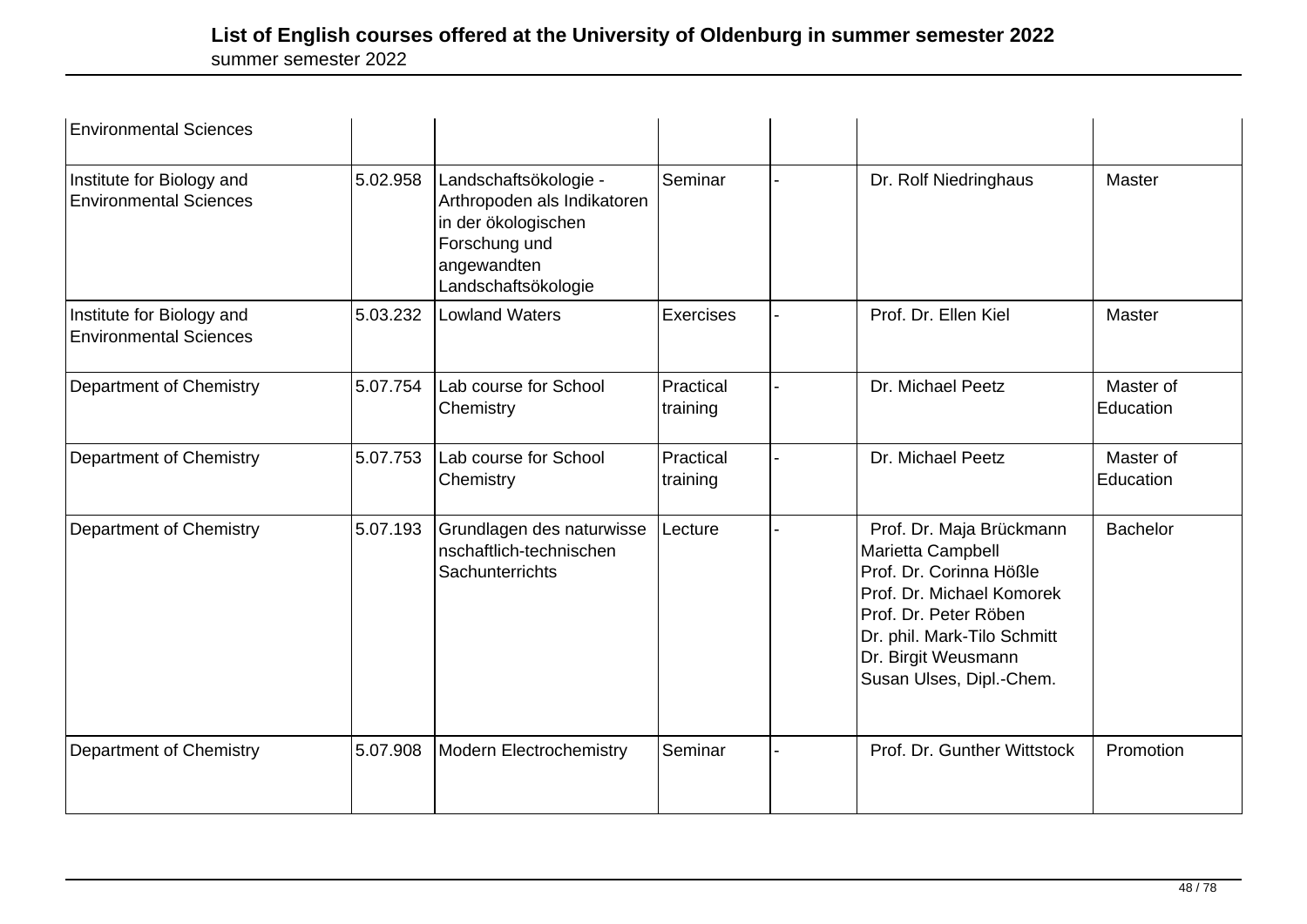| Department of Chemistry                                          | 5.07.411      | Solid-gas interfaces in<br>theory and application -<br>Lecture                             | Lecture               | Prof. Dr. Katharina Al-<br>Shamery                                                                                                                                                                                                                                                     | Promotion<br>Master    |
|------------------------------------------------------------------|---------------|--------------------------------------------------------------------------------------------|-----------------------|----------------------------------------------------------------------------------------------------------------------------------------------------------------------------------------------------------------------------------------------------------------------------------------|------------------------|
| Department of Chemistry                                          | 5.07.410      | Solid-gas interfaces in<br>theory and application -<br><b>Exercises</b>                    | <b>Exercises</b>      | Prof. Dr. Katharina Al-<br>Shamery                                                                                                                                                                                                                                                     | Promotion<br>Master    |
| Department of Chemistry                                          | 5.07.752      | Experimentieren in der<br>Schule                                                           | Seminar               | <b>Rolf Ulses</b><br>Dr. Michael Peetz                                                                                                                                                                                                                                                 | Master of<br>Education |
| <b>Department of Chemistry</b>                                   | 5.07.935      | Method course -<br>Polarization modulated<br>infrared reflexion absorption<br>spectroscopy | Lecture               | Dr. Izabella Brand                                                                                                                                                                                                                                                                     | Promotion<br>Master    |
| Institute for Chemistry and Biology<br>of the Marine Environment | 5.13.581<br>b | Microbial ecology of marine<br>sediments, Kurs B                                           | Practical<br>training | Dr. Marion Pohlner                                                                                                                                                                                                                                                                     | Master                 |
| Institute for Chemistry and Biology<br>of the Marine Environment | 5.13.631      | Research project - Seminar                                                                 | Seminar               | Dr. Sara Billerbeck<br>Apl. Prof. Dr. Thorsten<br><b>Henning Brinkhoff</b><br>PD Dr. Bert Engelen<br>Dr. Helge-Ansgar Giebel<br>Prof. Dr. Martin Könneke<br>Dr. Marion Pohlner<br>Prof. Dr. Ralf Andreas Rabus<br>Dr. Sven Rohde<br>Prof. Dr. Peter Schupp<br>Prof. Dr. Meinhard Simon | Master                 |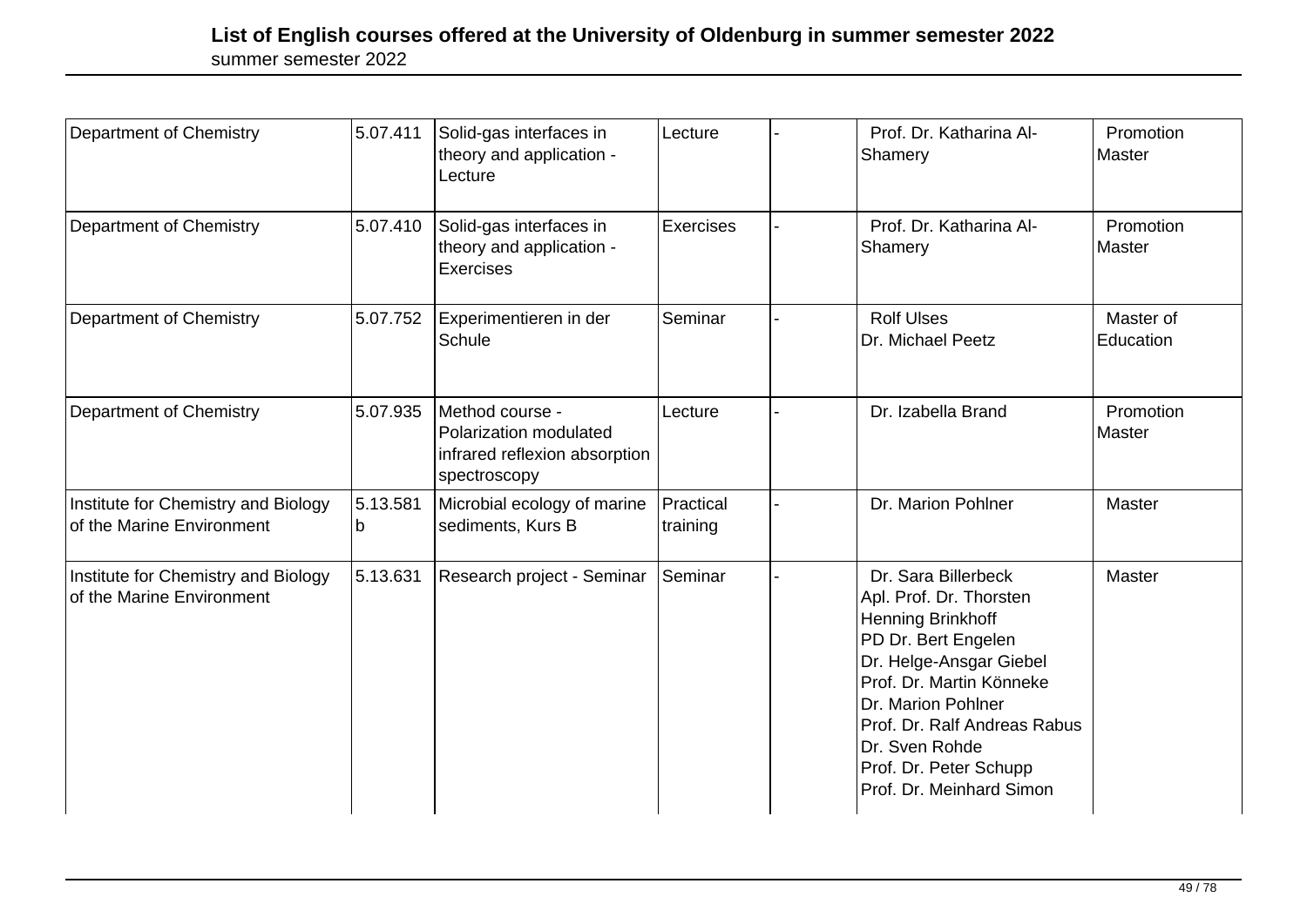|                                                                  |                            |                                                                               |                       | Dr. Lars Wöhlbrand                                                  |                     |
|------------------------------------------------------------------|----------------------------|-------------------------------------------------------------------------------|-----------------------|---------------------------------------------------------------------|---------------------|
| Institute for Chemistry and Biology<br>of the Marine Environment | 50.01.00<br>8              | Important concepts in<br>ecology, evolution and<br>biodiversity               | Seminar               | Prof. Dr. Gerhard Zotz<br>Prof. Dr. Arne Nolte                      | Promotion           |
| Institute for Chemistry and Biology<br>of the Marine Environment | 5.08.435<br>1 <sub>b</sub> | Seminar zum Praktikum<br>Biogeochemie (Teil B)                                | Seminar               | Dr. Sahithya Phani Babu<br>Vemulapalli                              | Promotion<br>Master |
| Institute for Chemistry and Biology<br>of the Marine Environment |                            | 5.13.631c Research project - AG<br>Allgemeine und molekulare<br>Mikrobiologie | Seminar               | Prof. Dr. Ralf Andreas<br>Rabus<br>Dr. Lars Wöhlbrand               | Master              |
| Institute for Chemistry and Biology<br>of the Marine Environment | 5.08.358<br>$\overline{2}$ | Marine Ecology: from<br><b>Problems to Solutions</b>                          | Practical<br>training | Dr. Mar Fernandez-Mendez                                            | Master              |
| Institute for Chemistry and Biology<br>of the Marine Environment | 5.08.032                   | Anleitung zum<br>wissenschaftlichen Arbeiten:<br>Umweltbiochemie              | Seminar               | Dr. Sven Rohde<br>Prof. Dr. Peter Schupp<br>Dr. Matthias Kellermann | <b>Bachelor</b>     |
| Institute for Chemistry and Biology<br>of the Marine Environment | 5.13.801                   | <b>Master Thesis</b>                                                          | Lecture               | Lehrende der Mikrobiologie                                          | <b>Master</b>       |
| Institute for Chemistry and Biology<br>of the Marine Environment | 5.13.513                   | Microbiological Colloquium                                                    | Colloquium            | PD Dr. Bert Engelen<br>Prof. Dr. Meinhard Simon                     | Master              |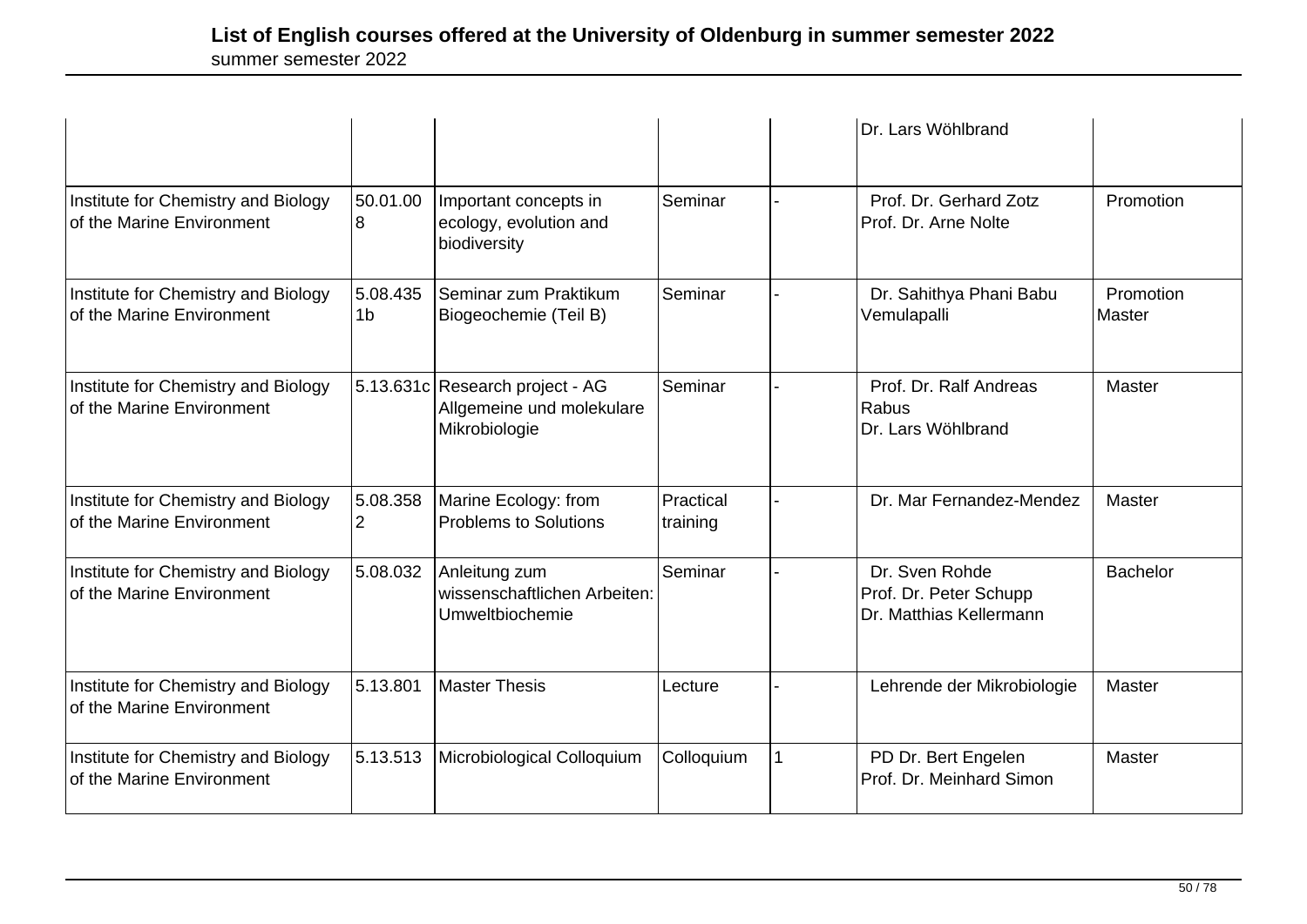| Institute for Chemistry and Biology<br>of the Marine Environment | 5.13.641<br>d              | Research project - AG<br>Umweltbiochemie                              | Seminar               |                | Dr. Sven Rohde<br>Prof. Dr. Peter Schupp                                  | Master              |
|------------------------------------------------------------------|----------------------------|-----------------------------------------------------------------------|-----------------------|----------------|---------------------------------------------------------------------------|---------------------|
| Institute for Chemistry and Biology<br>of the Marine Environment | 5.08.474<br>2              | Current issues in plankton<br>ecology II                              | Seminar               | $\overline{2}$ | Prof. Dr. Helmut Hillebrand<br>Dr. Stefanie Moorthi<br>Dr. Maren Striebel | Master              |
| Institute for Chemistry and Biology<br>of the Marine Environment | 5.08.435<br>2 <sub>b</sub> | Praktikum Biogeochemie<br>(Teil B)                                    | Practical<br>training |                | Dr. Sahithya Phani Babu<br>Vemulapalli                                    | Promotion<br>Master |
| Institute for Chemistry and Biology<br>of the Marine Environment | 5.08.036                   | Anleitung zum<br>wissenschaftlichen Arbeiten:<br>Meeresoberflächen    | Seminar               |                | Prof. Dr. Oliver Wurl<br>Dr. Mariana Ribas Ribas                          | <b>Bachelor</b>     |
| Institute for Chemistry and Biology<br>of the Marine Environment | 5.13.305<br>a              | <b>Isolation</b> and<br>characterisation of<br>microorganisms, Kurs A | Practical<br>training |                | Prof. Dr. Martin Könneke                                                  | Master              |
| Institute for Chemistry and Biology<br>of the Marine Environment | 5.08.476                   | Marine Ecological Genetics                                            | Lecture               |                | Prof. Dr. Oscar Puebla<br>Martin Helmkampf                                | Master              |
| Institute for Chemistry and Biology<br>of the Marine Environment | 5.13.631<br>d              | Research project - AG<br>Umweltbiochemie                              | Seminar               |                | Dr. Sven Rohde<br>Prof. Dr. Peter Schupp                                  | Master              |
| Institute for Chemistry and Biology                              | 5.15.755                   | Networks and Complexity                                               | Lecture               |                | <b>Thilo Gross</b>                                                        | Promotion           |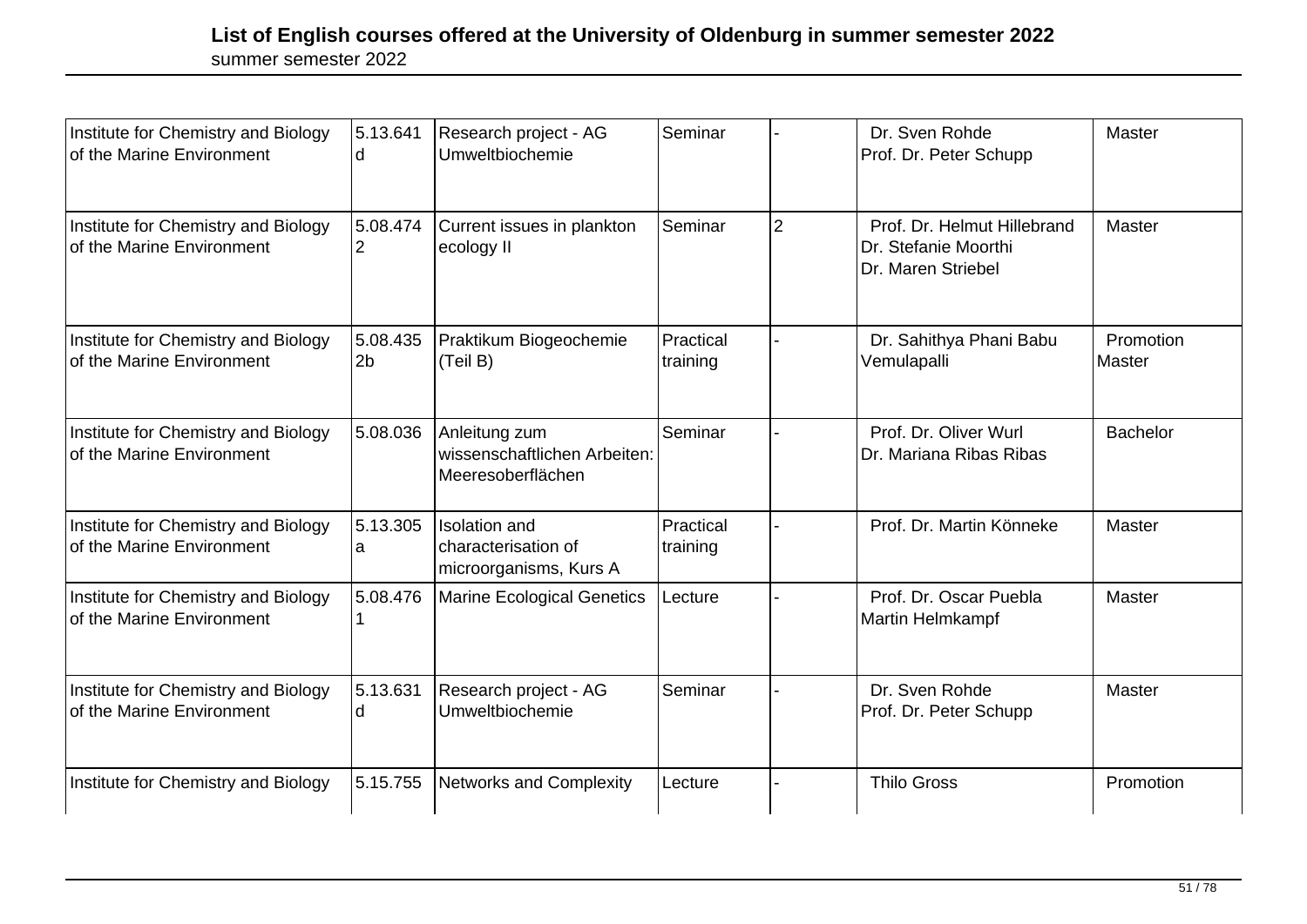| of the Marine Environment                                        |               |                                                                               |                       |                |                                                                                                                                      | Master              |
|------------------------------------------------------------------|---------------|-------------------------------------------------------------------------------|-----------------------|----------------|--------------------------------------------------------------------------------------------------------------------------------------|---------------------|
| Institute for Chemistry and Biology<br>of the Marine Environment | 5.13.502      | Sediment microbiology                                                         | Lecture               |                | PD Dr. Bert Engelen<br>Dr. Marion Pohlner<br>Prof. Dr. Martin Könneke<br>Dr. Michael Seidel<br>Dr. Jack Longman<br>Dr. Jürgen Köster | Promotion<br>Master |
| Institute for Chemistry and Biology<br>of the Marine Environment |               | 5.13.305c Isolation and<br>characterisation of<br>microorganisms, Kurs C      | Practical<br>training |                | Dr. Marion Pohlner                                                                                                                   | Master              |
| Institute for Chemistry and Biology<br>of the Marine Environment | 5.08.036<br>a | Arbeitsgruppenseminar:<br>Meeresoberflächen                                   | Seminar               |                | Prof. Dr. Oliver Wurl<br>Dr. Mariana Ribas Ribas                                                                                     |                     |
| Institute for Chemistry and Biology<br>of the Marine Environment | 5.13.511      | Molecular Microbiology                                                        | Lecture               |                | Prof. Dr. Ralf Andreas<br>Rabus                                                                                                      | Master              |
| Institute for Chemistry and Biology<br>of the Marine Environment |               | 5.13.641c Research project - AG<br>Allgemeine und molekulare<br>Mikrobiologie | Seminar               |                | Prof. Dr. Ralf Andreas<br>Rabus<br>Dr. Lars Wöhlbrand                                                                                | Master              |
| Institute for Chemistry and Biology<br>of the Marine Environment | 5.08.431      | Ozean- und Klimawandel                                                        | Lecture               | $\overline{2}$ | Prof. Dr. Oliver Wurl                                                                                                                | Master              |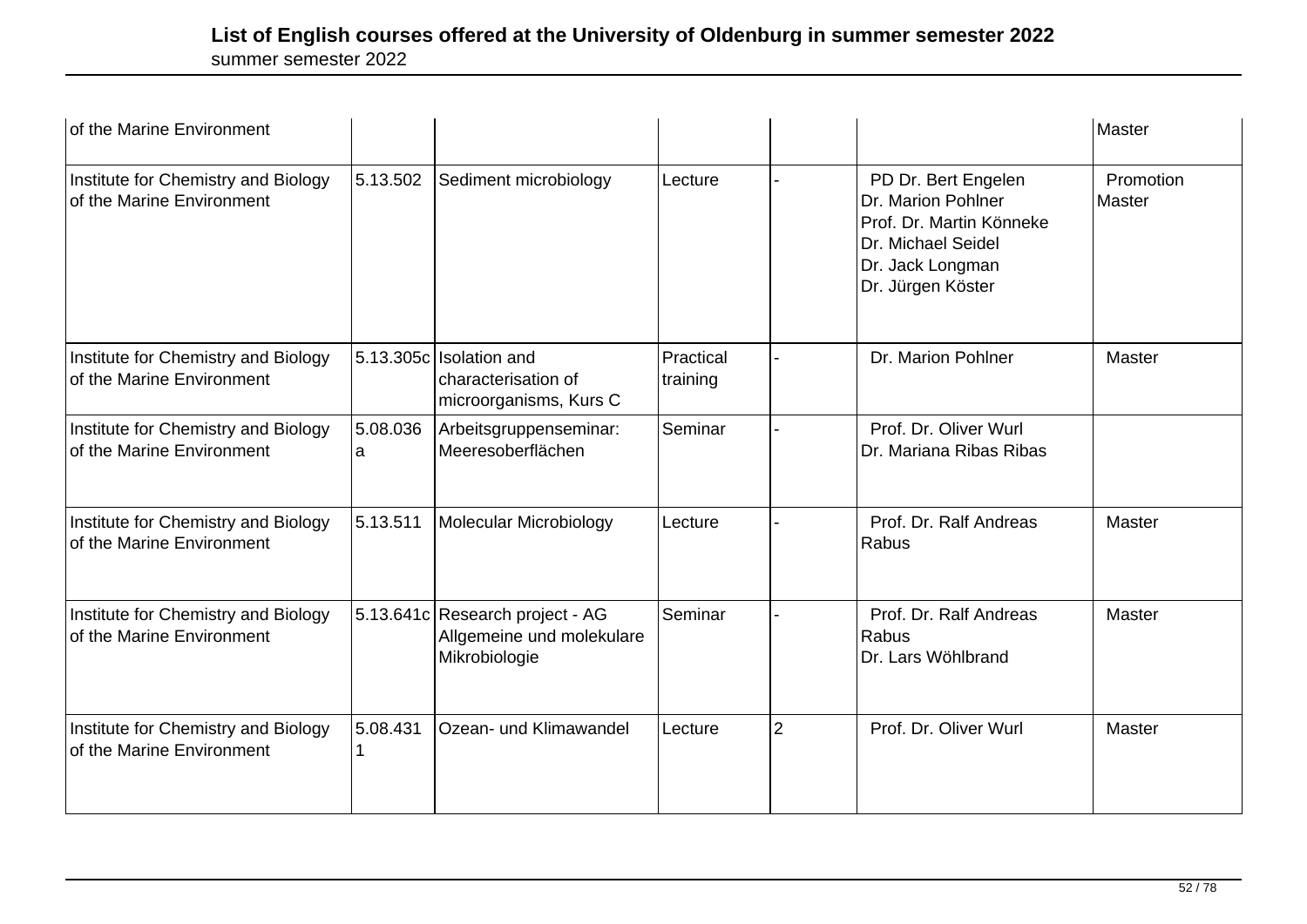| Institute for Chemistry and Biology<br>of the Marine Environment | 5.08.458<br>2              | Biological significance of<br>suspended matter                        | Lecture               | Prof. Dr. Meinhard Simon                                                                                                          | Master        |
|------------------------------------------------------------------|----------------------------|-----------------------------------------------------------------------|-----------------------|-----------------------------------------------------------------------------------------------------------------------------------|---------------|
| Institute for Chemistry and Biology<br>of the Marine Environment | 5.08.459<br>$\overline{2}$ | Dangerous marine animals:<br>Biology, ecology and first<br>aid        | Lecture               | Prof. Dr. Peter Schupp<br>Dr. Sven Rohde                                                                                          | Master        |
| Institute for Chemistry and Biology<br>of the Marine Environment | 5.08.476                   | Marine Ecological Genetics                                            | <b>Exercises</b>      | Prof. Dr. Oscar Puebla<br>Martin Helmkampf                                                                                        | <b>Master</b> |
| Institute for Chemistry and Biology<br>of the Marine Environment | 5.13.641<br>b              | Research project - AG<br>Biologie geologischer<br>Prozesse            | Seminar               | Dr. Sara Billerbeck<br>Apl. Prof. Dr. Thorsten<br><b>Henning Brinkhoff</b><br>Dr. Helge-Ansgar Giebel<br>Prof. Dr. Meinhard Simon | <b>Master</b> |
| Institute for Chemistry and Biology<br>of the Marine Environment | 5.08.477<br>2              | Exercises in Citizen Science Exercises                                |                       | Ph.D. Katherine Genevieve<br>Sammler                                                                                              | <b>Master</b> |
| Institute for Chemistry and Biology<br>of the Marine Environment | 5.13.305<br>b              | <b>Isolation</b> and<br>characterisation of<br>microorganisms, Kurs B | Practical<br>training | PD Dr. Bert Engelen                                                                                                               | <b>Master</b> |
| Institute for Chemistry and Biology<br>of the Marine Environment | 5.13.641<br>а              | Research project - AG<br>Benthische Mikrobiologie                     | Seminar               | PD Dr. Bert Engelen<br>Prof. Dr. Martin Könneke<br>Dr. Marion Pohlner                                                             | <b>Master</b> |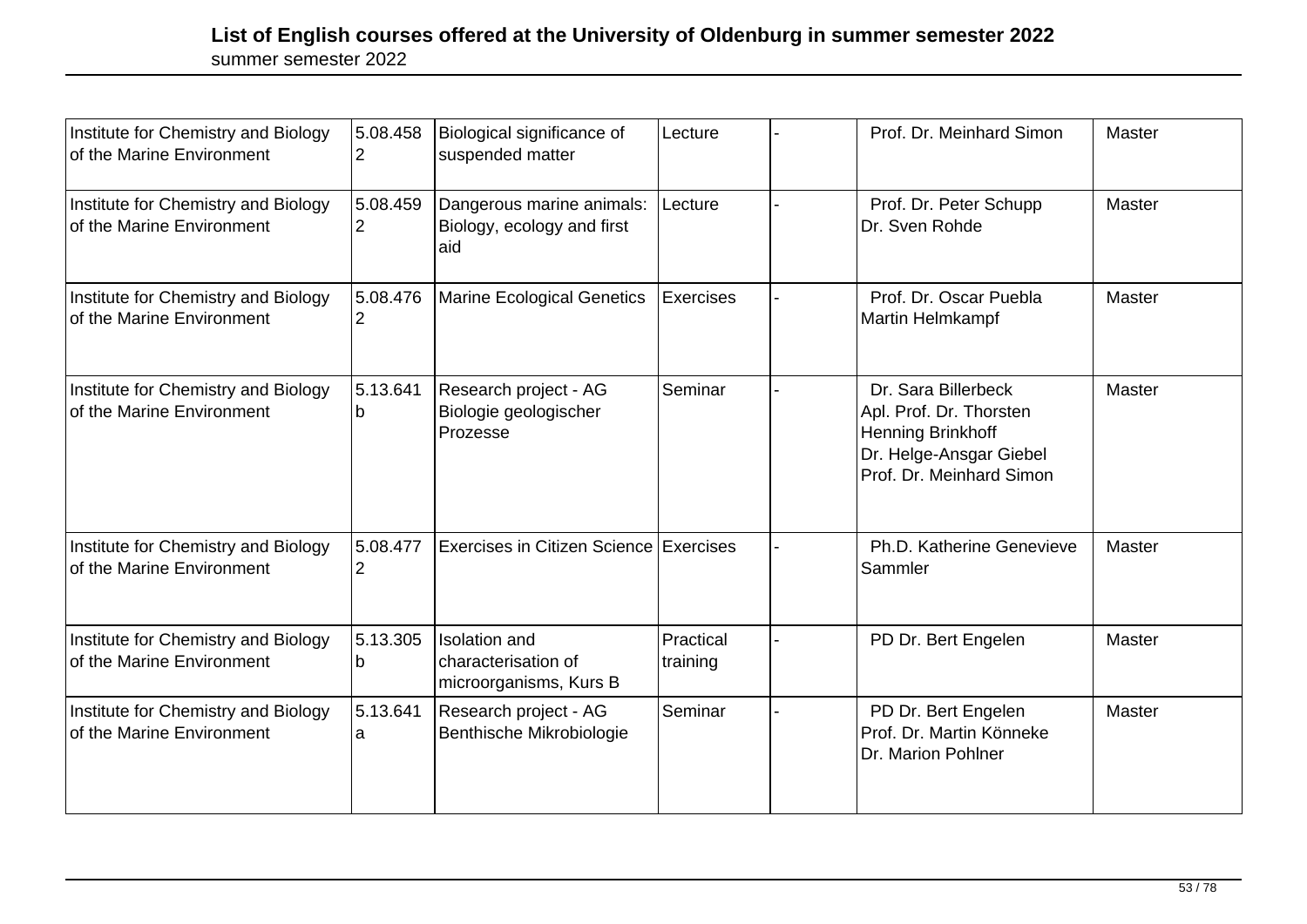| Institute for Chemistry and Biology<br>of the Marine Environment | 5.08.366<br>2 | Machine learning in the<br>environmental sciences,<br>seminar | Seminar               | 2 | Dr. Alexey Ryabov                                                                                                                                                                                                                                                                                     | Promotion<br><b>Master</b> |
|------------------------------------------------------------------|---------------|---------------------------------------------------------------|-----------------------|---|-------------------------------------------------------------------------------------------------------------------------------------------------------------------------------------------------------------------------------------------------------------------------------------------------------|----------------------------|
| Institute for Chemistry and Biology<br>of the Marine Environment | 5.13.305      | <b>Isolation</b> and<br>characterisation of<br>microorganisms | Seminar               |   | Prof. Dr. Martin Könneke<br>PD Dr. Bert Engelen<br>Dr. Marion Pohlner<br>Simone Brick<br>Dennis Alexander Tebbe                                                                                                                                                                                       | <b>Master</b>              |
| Institute for Chemistry and Biology<br>of the Marine Environment |               | 5.13.581c Microbial ecology of marine<br>sediments, Kurs C    | Practical<br>training |   | Prof. Dr. Martin Könneke                                                                                                                                                                                                                                                                              | Master                     |
| Institute for Chemistry and Biology<br>of the Marine Environment | 5.13.514      | Microbiological excursions                                    | Study trip            |   | PD Dr. Bert Engelen<br>Dr. Marion Pohlner                                                                                                                                                                                                                                                             | <b>Master</b>              |
| Institute for Chemistry and Biology<br>of the Marine Environment | 5.13.641      | Research project - Seminar                                    | Seminar               |   | Dr. Sara Billerbeck<br>Apl. Prof. Dr. Thorsten<br>Henning Brinkhoff<br>PD Dr. Bert Engelen<br>Dr. Helge-Ansgar Giebel<br>Prof. Dr. Martin Könneke<br>Dr. Marion Pohlner<br>Prof. Dr. Ralf Andreas Rabus<br>Dr. Sven Rohde<br>Prof. Dr. Peter Schupp<br>Prof. Dr. Meinhard Simon<br>Dr. Lars Wöhlbrand | <b>Master</b>              |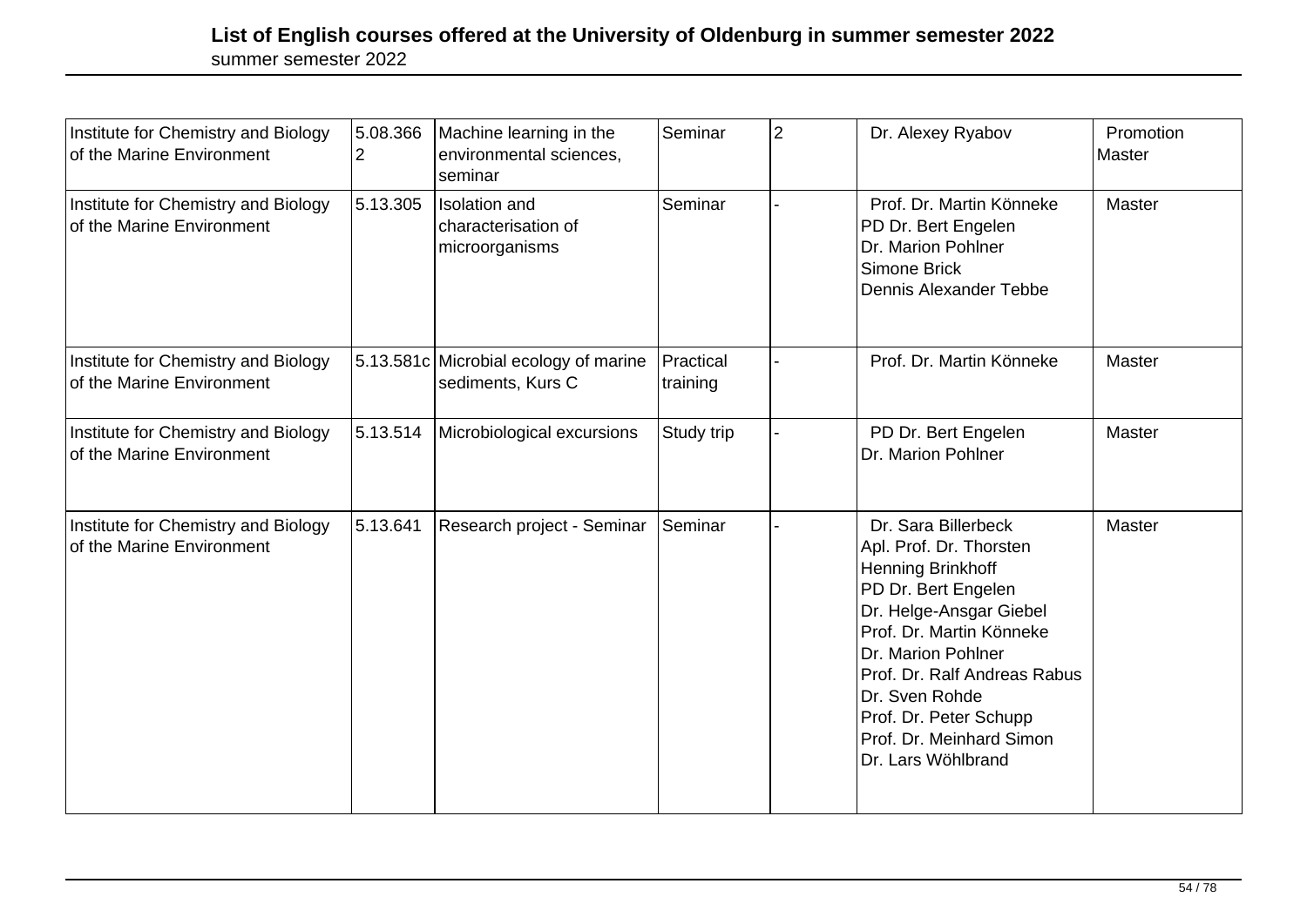| Institute for Chemistry and Biology<br>of the Marine Environment | 5.08.021<br>a | <b>Group Seminar Marine</b><br>Geochemistry                | Seminar | $\overline{2}$ | Prof. Dr. Thorsten Dittmar<br>Dr. Jutta Niggemann                                                                                                            |        |
|------------------------------------------------------------------|---------------|------------------------------------------------------------|---------|----------------|--------------------------------------------------------------------------------------------------------------------------------------------------------------|--------|
| Institute for Chemistry and Biology<br>of the Marine Environment | 5.13.631<br>а | Research project - AG<br>Benthische Mikrobiologie          | Seminar |                | PD Dr. Bert Engelen<br>Prof. Dr. Martin Könneke<br>Dr. Marion Pohlner                                                                                        | Master |
| Institute for Chemistry and Biology<br>of the Marine Environment | 5.13.631<br>b | Research project - AG<br>Biologie geologischer<br>Prozesse | Seminar |                | Dr. Sara Billerbeck<br>Apl. Prof. Dr. Thorsten<br>Henning Brinkhoff<br>Dr. Helge-Ansgar Giebel<br>Prof. Dr. Meinhard Simon                                   | Master |
| Institute for Chemistry and Biology<br>of the Marine Environment | 5.08.472      | Geochemisches Seminar                                      | Seminar |                | Prof. Dr. Heinz Wilkes<br>Prof. Dr. Thorsten Dittmar<br>Dr. Jürgen Köster<br>Dr. Jutta Niggemann<br>Dr. Claudia Ehlert<br>Prof. Dr. Katharina Pahnke-<br>May | Master |
| Institute for Chemistry and Biology<br>of the Marine Environment | 5.13.521      | <b>Functional proteomics</b>                               | Seminar |                | Dr. Lars Wöhlbrand<br>Prof. Dr. Ralf Andreas Rabus<br>Christoph Feenders, Ph.D.                                                                              | Master |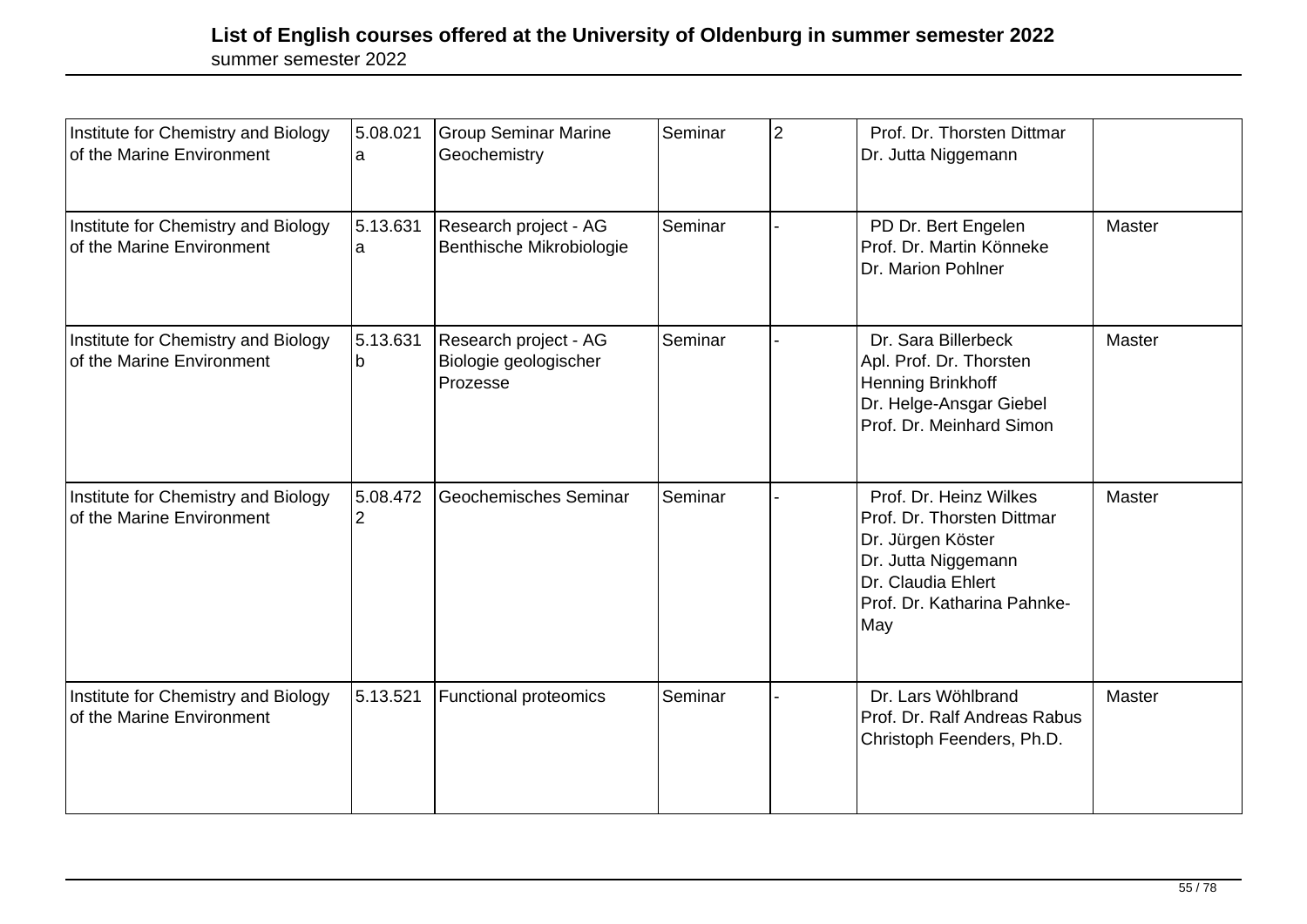| Institute for Chemistry and Biology<br>of the Marine Environment | 5.08.454      | Introduction into sequencing<br>and sequence analysis                 | Practical<br>training |                | Apl. Prof. Dr. Thorsten<br>Henning Brinkhoff<br>Dr. rer. nat. Leon Dlugosch | Master              |
|------------------------------------------------------------------|---------------|-----------------------------------------------------------------------|-----------------------|----------------|-----------------------------------------------------------------------------|---------------------|
| Institute for Chemistry and Biology<br>of the Marine Environment | 5.08.471      | ICBM-Kolloquium                                                       | Colloquium            |                | Prof. Dr. Jörg-Olaf Wolff<br>Lehrende der<br>Meereswissenschaften           | Promotion<br>Master |
| Institute for Chemistry and Biology<br>of the Marine Environment | 5.13.581      | Microbial ecology of marine<br>sediments                              | Seminar               |                | Prof. Dr. Martin Könneke<br>PD Dr. Bert Engelen<br>Dr. Marion Pohlner       | Master              |
| Institute for Chemistry and Biology<br>of the Marine Environment | 5.08.021      | Introduction to scientific<br>work: Marine Geochemistry               | Seminar               | $\overline{2}$ | Prof. Dr. Thorsten Dittmar<br>Dr. Jutta Niggemann                           | <b>Bachelor</b>     |
| Institute for Chemistry and Biology<br>of the Marine Environment | 5.08.431<br>3 | Paläoozeanographie und<br>-klimatologie                               | Lecture               | $\overline{2}$ | Prof. Dr. Katharina Pahnke-<br>May                                          | Master              |
| Institute for Chemistry and Biology<br>of the Marine Environment | 5.13.305<br>d | <b>Isolation</b> and<br>characterisation of<br>microorganisms, Kurs D | Practical<br>training |                | <b>Dennis Alexander Tebbe</b>                                               | Master              |
| Institute for Chemistry and Biology<br>of the Marine Environment | 5.08.366      | Machine learning in the<br>environmental sciences                     | Lecture               | $\overline{2}$ | Dr. Alexey Ryabov                                                           | Promotion<br>Master |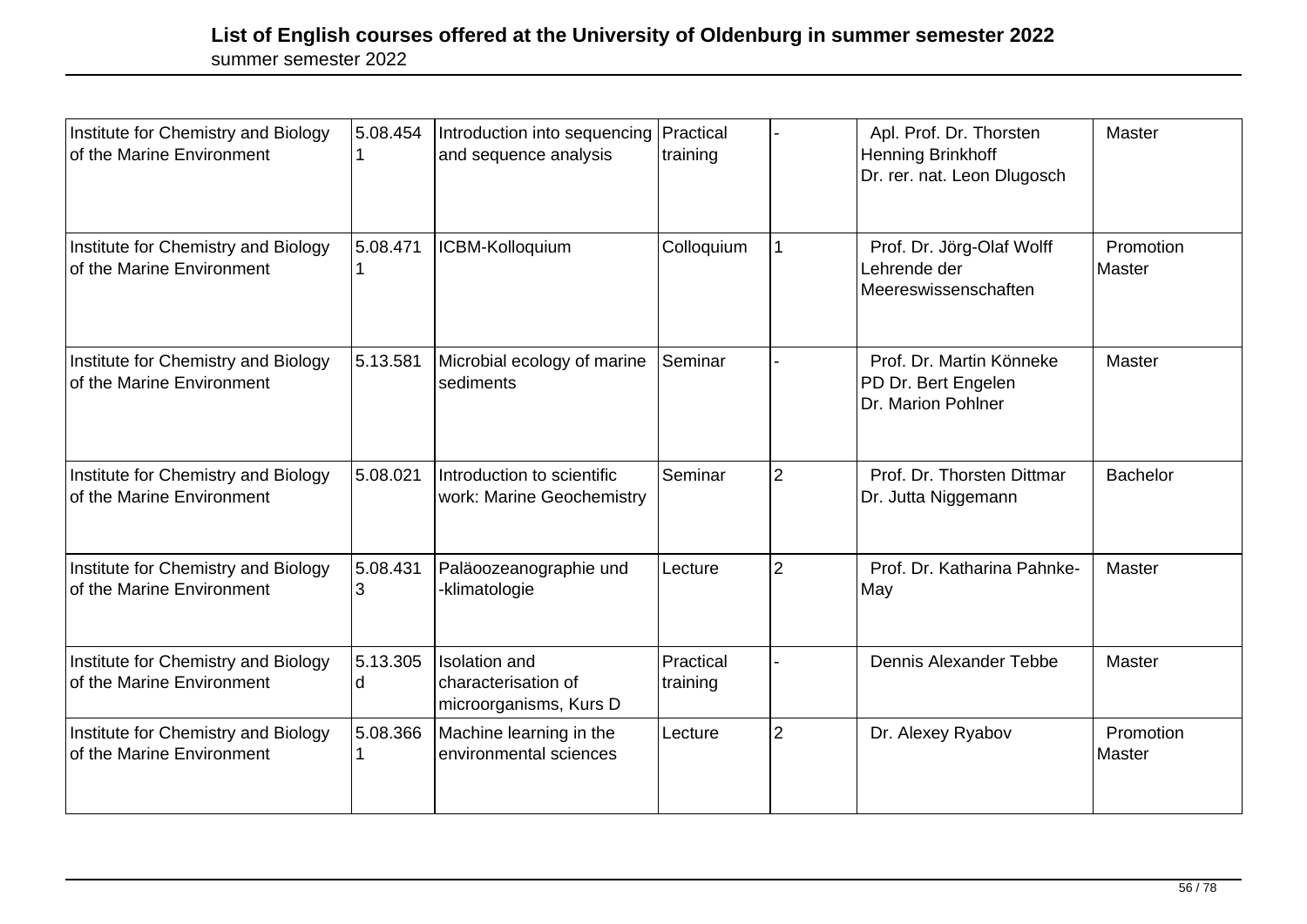| Institute for Chemistry and Biology<br>of the Marine Environment | 5.13.581<br>a   | Microbial ecology of marine<br>sediments, Kurs A                   | Practical<br>training |                | PD Dr. Bert Engelen                                                                             | Master                           |
|------------------------------------------------------------------|-----------------|--------------------------------------------------------------------|-----------------------|----------------|-------------------------------------------------------------------------------------------------|----------------------------------|
| Institute for Chemistry and Biology<br>of the Marine Environment | 5.13.512        | Microbial ecology                                                  | Lecture               |                | Prof. Dr. Peter Schupp<br>PD Dr. Bert Engelen<br>Dr. Marion Pohlner<br>Prof. Dr. Martin Könneke | Master                           |
| Institute of Dutch Studies                                       | 3.03.312        | Sentence processing in L2                                          | Seminar               |                | Prof. Dr. Esther Ruigendijk                                                                     | Master of<br>Education<br>Master |
| Institute of Physics                                             | 5.04.488        | Many-body perturbation<br>theory                                   | Seminar               |                | Prof. Dr. Caterina Cocchi                                                                       | Master                           |
| Institute of Physics                                             | 5.04.468<br>5   | Light-Matter Coupling of<br>Semiconductor<br><b>Nanostructures</b> | Lecture               |                | Prof. Dr. Christian Schneider<br>Dr. rer. nat. Martin Esmann                                    | Master                           |
| Institute of Physics                                             | 5.04.402        | Sprachverarbeitung                                                 | Lecture               | $\overline{2}$ | Prof. Dr. Bernd Meyer                                                                           | Master                           |
| Institute of Physics                                             | 5.06.M20<br>7 Ü | Übung zu Photovoltaic<br>Systems                                   | <b>Exercises</b>      | $\overline{2}$ | Hans-Gerhard Holtorf, PhD<br><b>Martin Knipper</b>                                              | Master                           |
| Institute of Physics                                             | 5.04.465<br>2   | Stochastic Processes in<br>Experiments                             | Seminar               | $\overline{2}$ | Dr. Matthias Wächter,<br>Dipl.-Phys.                                                            | Master                           |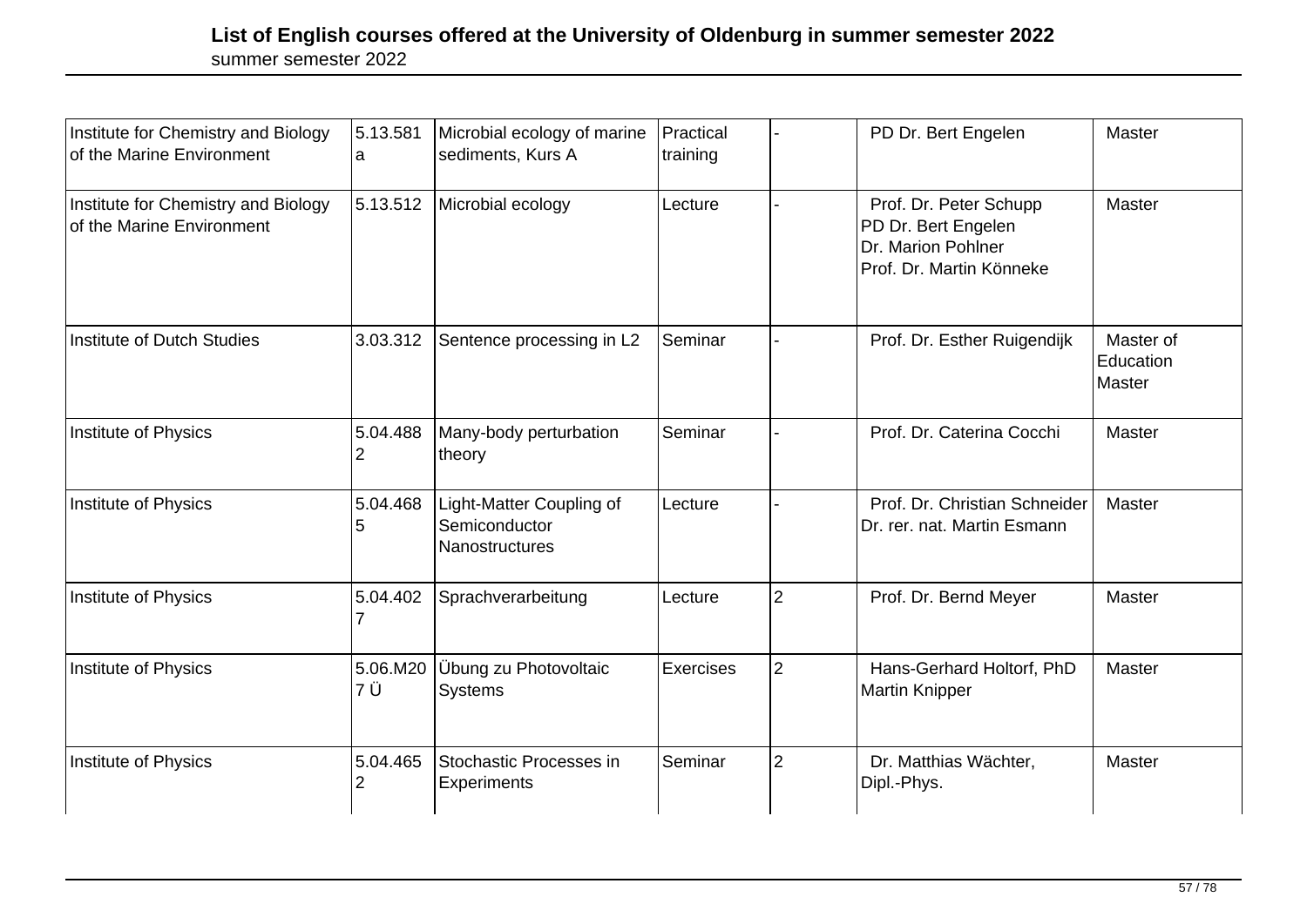| Institute of Physics | 5.04.202<br>b Ü1 | Übungen zur<br>Experimentalphysik IV:<br>Struktur der Materie (für<br>2FB) | Exercises        | $\overline{2}$ | Lukas Lackner<br>Prof. Dr. Christian Schneider                      | <b>Bachelor</b><br>Master of<br>Education |
|----------------------|------------------|----------------------------------------------------------------------------|------------------|----------------|---------------------------------------------------------------------|-------------------------------------------|
| Institute of Physics | 5.04.466         | <b>Biophotonics and</b><br>Spectroscopy                                    | Lecture          |                | Prof. Dr. Walter Neu,<br>Dipl.-Phys.                                | Master                                    |
| Institute of Physics | 5.06.M21<br>5    | <b>Future Power Supply</b><br>(Lecture)                                    | Lecture          | $\overline{2}$ | Prof. Dr. Carsten Agert<br><b>Babak Ravanbach</b>                   | Master                                    |
| Institute of Physics | 5.04.464         | Adaptive systems for<br>speech signal processing                           | Lecture          |                | Prof. Dr. Gerald Enzner                                             | Master                                    |
| Institute of Physics | 5.04.201<br>a    | Experimentalphysik IV:<br>Thermodynamics and<br><b>Statistics</b>          | Lecture          | $\overline{4}$ | Prof. Dr. Niklas Nilius                                             | <b>Bachelor</b>                           |
| Institute of Physics | 5.04.407<br>2 Ü1 | <b>Exercises to Computational</b><br><b>Fluid Dynamics I</b>               | <b>Exercises</b> |                | Gabriele Centurelli<br>Arslan Adeel-Ur-Rehman<br><b>Marcel Bock</b> | Master                                    |
| Institute of Physics | 5.06.M21<br>ჩ    | <b>Future Power Supply</b><br>(Seminar)                                    | Seminar          | $\overline{2}$ | Prof. Dr. Carsten Agert<br><b>Babak Ravanbach</b>                   | Master                                    |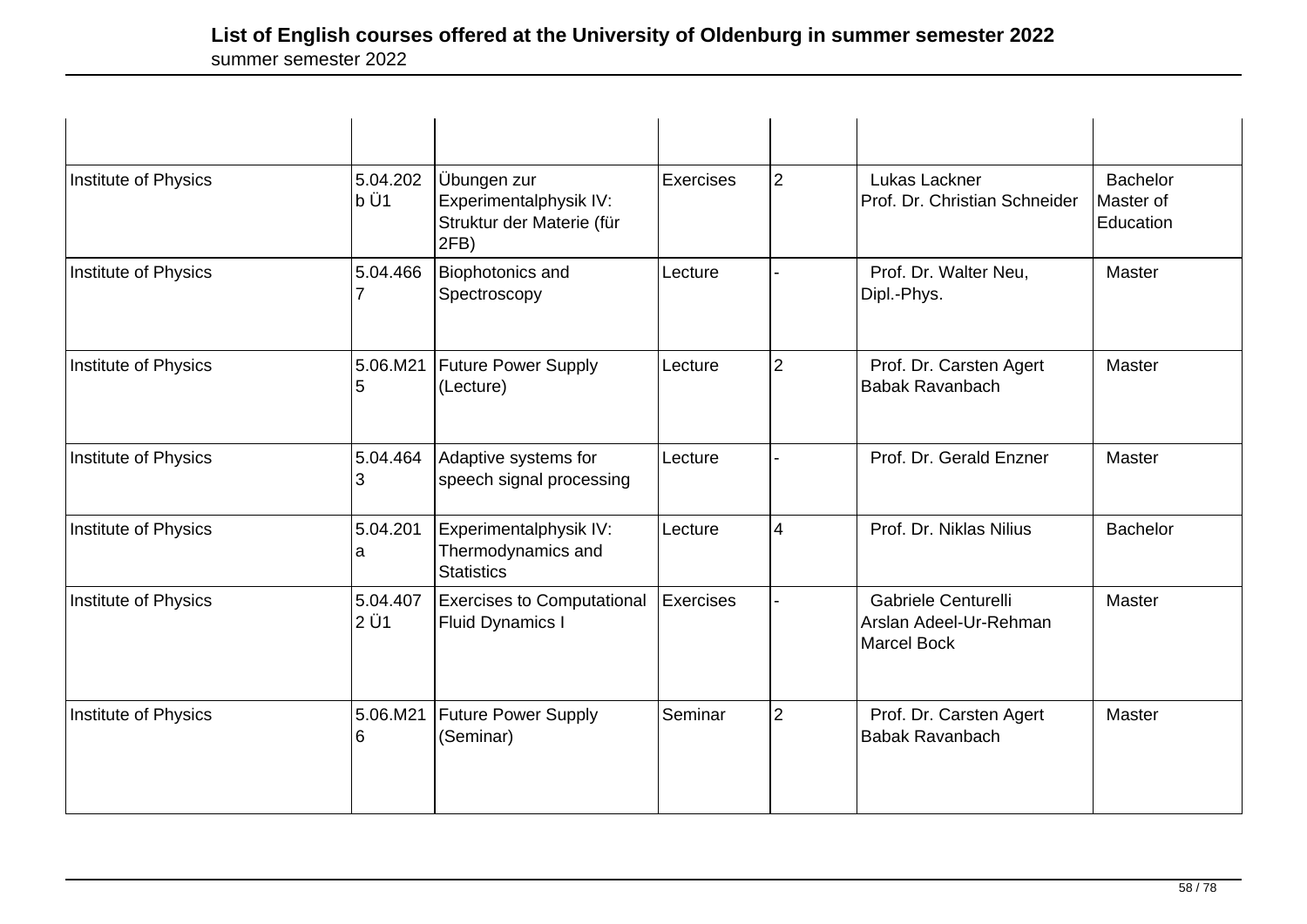| Institute of Physics | 5.04.642                   | Electronics                                                                                  | Lecture               |                | Prof. Dr. Andreas Haja                                                                                                                                                                                                                  | <b>Bachelor</b>        |
|----------------------|----------------------------|----------------------------------------------------------------------------------------------|-----------------------|----------------|-----------------------------------------------------------------------------------------------------------------------------------------------------------------------------------------------------------------------------------------|------------------------|
| Institute of Physics | 5.06.M20<br>3              | Simulation of Renewable<br><b>Energy Systems</b>                                             | Lecture               | $\overline{2}$ | Dr. Herena Torio<br><b>Martin Knipper</b>                                                                                                                                                                                               | Master                 |
| Institute of Physics | 5.04.898                   | <b>Bremen Oldenburg</b><br><b>Relativity Seminar</b>                                         | Seminar               |                | Prof. Dr. Jutta Kunz-<br>Drolshagen<br>Claus Lämmerzahl                                                                                                                                                                                 |                        |
| Institute of Physics | 5.04.762<br>- A -<br>Übung | Physikdidaktische<br>Forschung für die Praxis -<br><b>Master of Education</b><br>(Gymnasium) | Exercises             |                | Dr. Kai Bliesmer<br>Prof. Dr. Michael Komorek                                                                                                                                                                                           | Master of<br>Education |
| Institute of Physics | 5.04.467                   | Tools in Advanced<br>Photonics                                                               | Practical<br>training | $\overline{4}$ | <b>Ulrich Teubner</b><br>Markus Schellenberg<br>Sabine Tiedeken<br><b>Volker Braun</b><br>Stefan Wild<br>Prof. Dr.-Ing. Thomas<br>Schüning<br>Lars Jepsen<br>Prof. Dr.-Ing. Philipp Huke<br>Prof. Dr. Martin Silies<br>Georges Makdissi | Master                 |
| Institute of Physics | 5.06.M21                   | Solar Energy Meteorology                                                                     | Lecture               | $\overline{2}$ | Dr. Jorge Enrique Lezaca                                                                                                                                                                                                                | Master                 |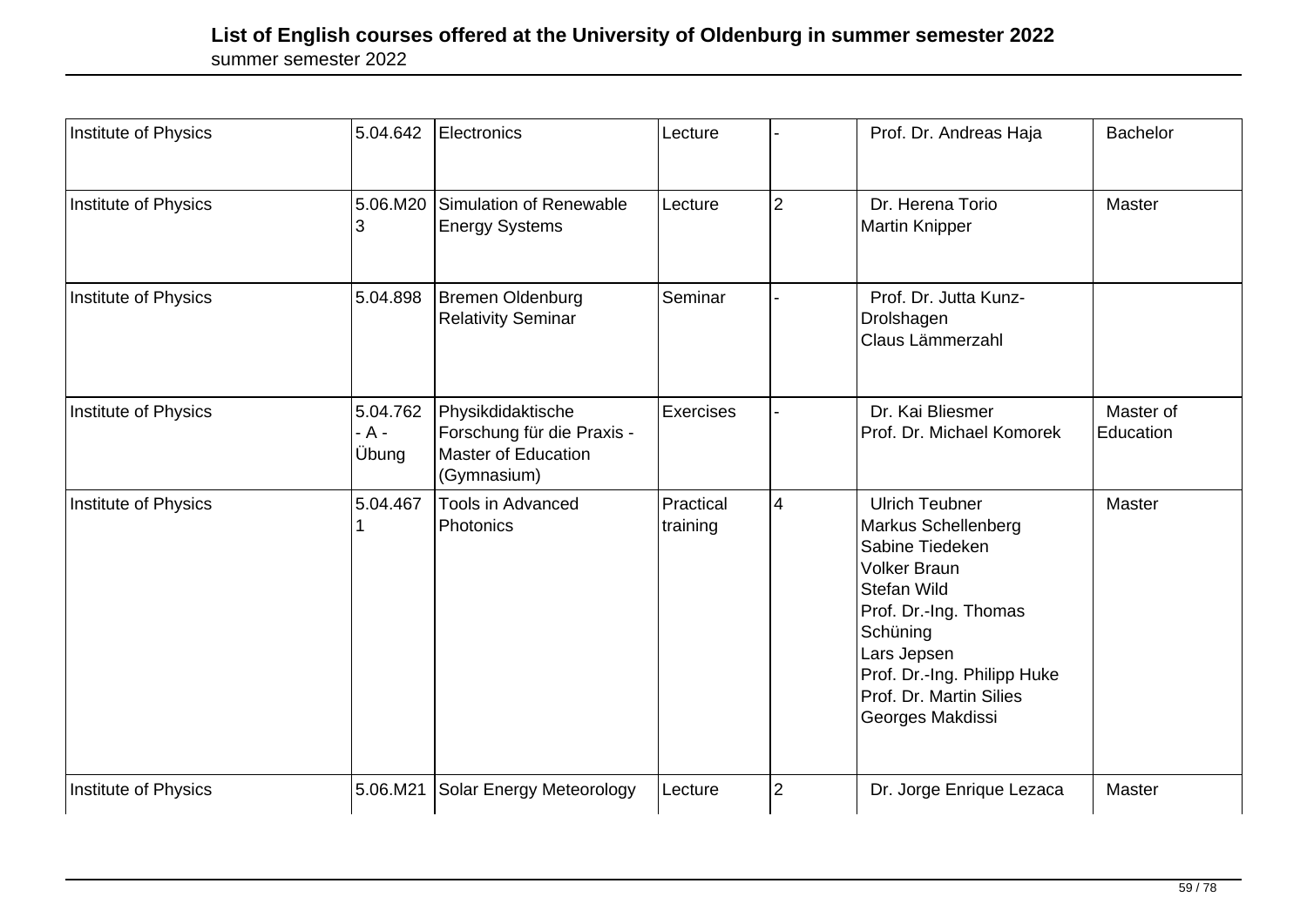|                      |                            | Applications                                                            |                  |                | Galeano                                                                    |                 |
|----------------------|----------------------------|-------------------------------------------------------------------------|------------------|----------------|----------------------------------------------------------------------------|-----------------|
| Institute of Physics | 5.04.466                   | Physics with Intense Laser<br>Pulses                                    | Lecture          | $\overline{4}$ | <b>Ulrich Teubner</b>                                                      | Master          |
| Institute of Physics | 5.04.423                   | Oberseminar "Journal<br>Club" Speech Technology<br>and Hearing Aids     | Seminar          |                | Prof. Dr. Gerald Enzner                                                    | Master          |
| Institute of Physics | 5.04.401<br>3 <sub>b</sub> | Current trends in Gravitation Seminar                                   |                  |                | Prof. Dr. Jutta Kunz-<br>Drolshagen<br>PD Dr. Betti Hartmann               | Master          |
| Institute of Physics | 5.04.425                   | Digital Twin in Wind Turbine   Practical<br><b>Performance Analysis</b> | training         |                | Prof. Dr. Martin Kühn<br>Dipl.-Ing. (TU) Andreas<br><b>Hermann Schmidt</b> | <b>Bachelor</b> |
| Institute of Physics | 5.06.M20<br>ЗÜ             | Simulation of Renewable<br><b>Energy Systems</b>                        | <b>Exercises</b> | $\overline{2}$ | Dr. Herena Torio<br><b>Martin Knipper</b>                                  | Master          |
| Institute of Physics | 5.04.425<br>6              | <b>Control of Wind Turbines</b><br>and Wind Farms                       | Lecture          |                | Dr. Vlaho Petrovic                                                         | Master          |
| Institute of Physics | 5.04.471                   | Quantum Structure of<br>Matter                                          | Lecture          | $\overline{4}$ | Prof. Dr. Caterina Cocchi                                                  | <b>Bachelor</b> |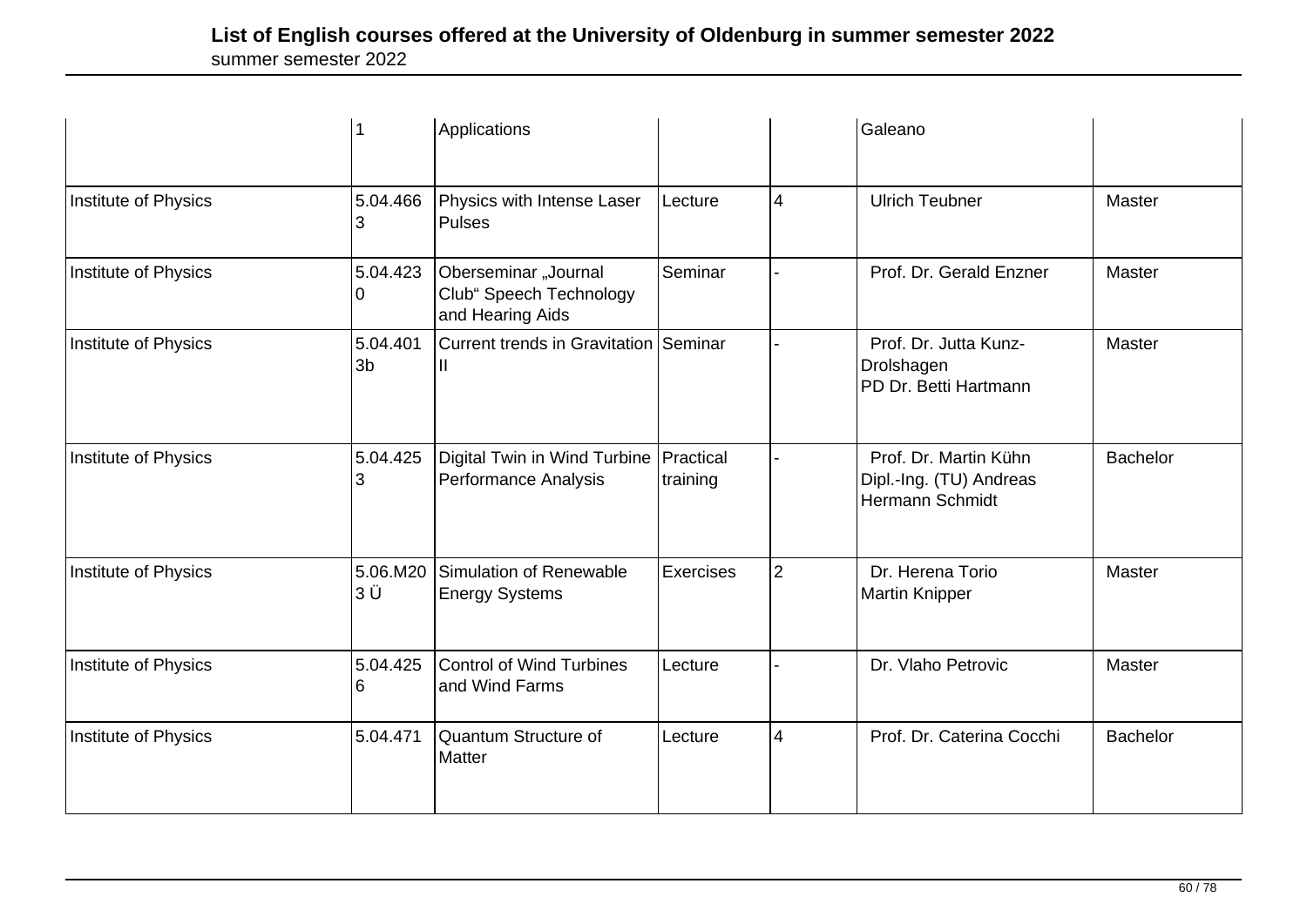| Institute of Physics | 5.04.201<br>lÜ1 | Übungen zu<br>Thermodynamik und<br><b>Statistik</b>                               | Exercises |                | Dr. rer. nat. Michael<br>Sinhuber                                   | <b>Bachelor</b><br>Master of<br>Education |
|----------------------|-----------------|-----------------------------------------------------------------------------------|-----------|----------------|---------------------------------------------------------------------|-------------------------------------------|
| Institute of Physics | 5.04.614        | Electrodynamics and Optics Lecture                                                |           | 4              | Prof. Dr. Steven van de Par                                         | <b>Bachelor</b>                           |
| Institute of Physics | 5.04.471<br>∣Ü3 | <b>Exercises to Quantum</b><br><b>Structure of Matter</b>                         | Exercises | $\overline{2}$ | Dr. Ana Maria Valencia<br>Garcia<br>Prof. Dr. Caterina Cocchi       | Bachelor                                  |
| Institute of Physics | 5.04.616<br>Ü3  | <b>Exercises Mathematical</b><br>Methods for Physics and<br><b>Engineering II</b> | Exercises | $\overline{2}$ | Henri Gode<br>Klaus Brümann<br>Wiebke Middelberg, M. Sc.            | <b>Bachelor</b>                           |
| Institute of Physics | 5.04.241<br>a   | <b>Numerical Methods</b>                                                          | Lecture   |                | Prof. Dr. Volker Hohmann,<br>Dipl.-Phys.                            | Promotion<br><b>Bachelor</b><br>Master    |
| Institute of Physics | 5.04.466<br>2   | <b>Ultrashort Laser Pulses</b>                                                    | Lecture   |                | <b>Ulrich Teubner</b>                                               | Master                                    |
| Institute of Physics | 5.04.648        | <b>Wind Energy Utilisation</b>                                                    | Lecture   |                | Prof. Dr. Martin Kühn<br>Dipl.-Ing. (TU) Andreas<br>Hermann Schmidt | <b>Bachelor</b>                           |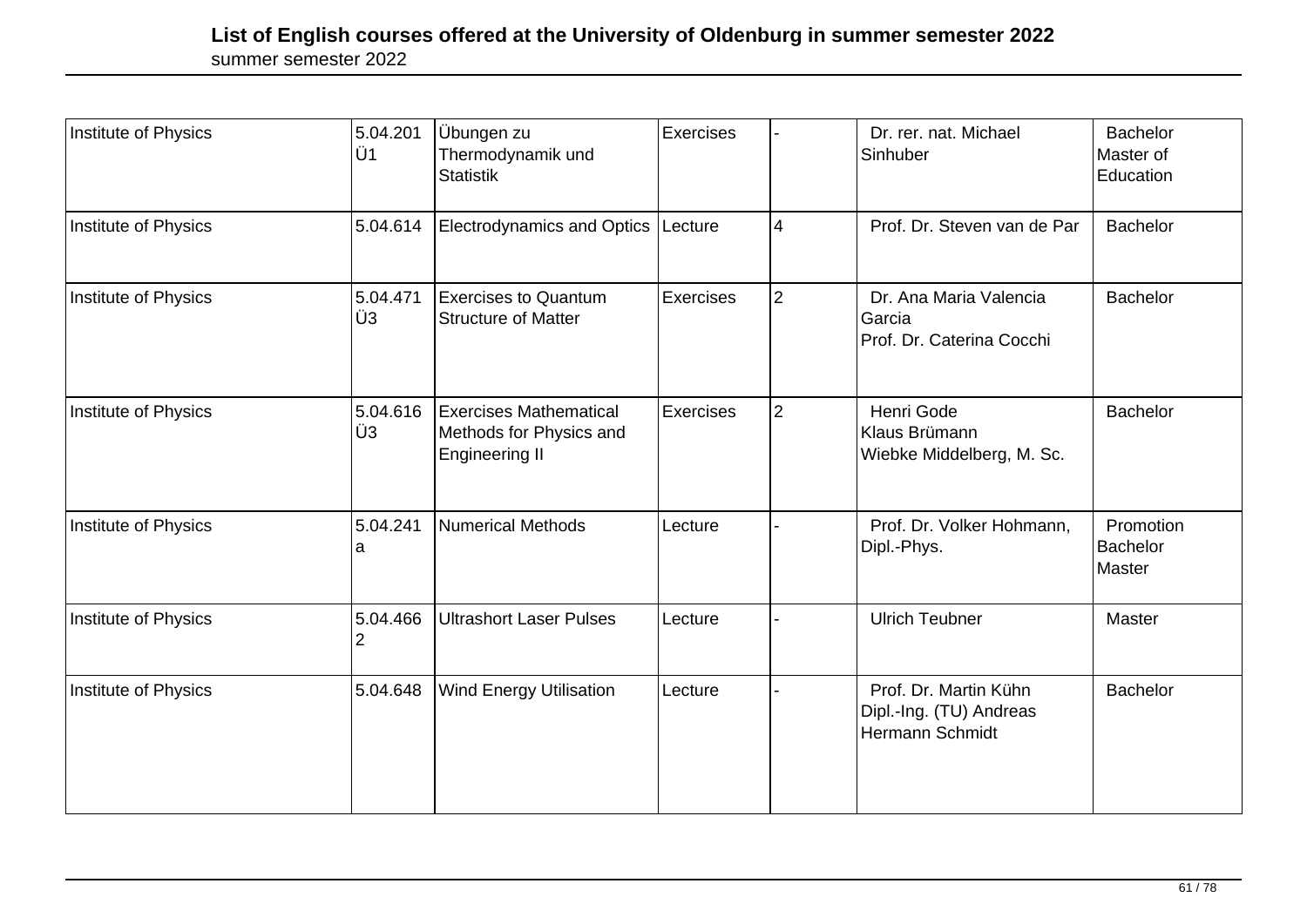| Institute of Physics | 5.04.634<br>Ü1            | <b>Exercises to Applied</b><br>Mechanics                                                                                                  | Exercises             | $\overline{2}$ | Prof. Dr.-Ing. Florian<br>Schmidt                                                                                                                             | <b>Bachelor</b> |
|----------------------|---------------------------|-------------------------------------------------------------------------------------------------------------------------------------------|-----------------------|----------------|---------------------------------------------------------------------------------------------------------------------------------------------------------------|-----------------|
| Institute of Physics | 5.04.421<br>5 Ü1          | <b>Exercises to Machine</b><br>Learning II - Advanced<br>Learning and Inference<br><b>Methods</b>                                         | Exercises             | $\overline{2}$ | Prof. Dr. Jörg Lücke<br>Florian Hirschberger<br>Filippos Panagiotou<br>Seyyed Hamid Mousavi<br>Hashemi                                                        | Master          |
| Institute of Physics | 5.04.458<br>9             | Angewandte Psychophysik<br>II: Anwendungen im Sound<br>Design / Applied<br>Psychophysics II:<br>Applications in sound<br>design           | Lecture               | $\overline{2}$ | Prof. Dr. Steven van de Par<br>Dr. Stephan Töpken                                                                                                             | Master          |
| Institute of Physics | 5.04.410<br>Versuch<br>09 | <b>Block-PR</b><br>Elektronenmikroskopie:<br>Erzeugung von<br>Elektronenstrahl-Vortices -<br>Fortgeschrittenenpraktikum<br>Physik (FPR-M) | Practical<br>training |                | Dr. Vita Solovyeva                                                                                                                                            | Master          |
| Institute of Physics | 5.04.470<br>0             | Anatomie, Physiologie und<br>Pathophysiologie II                                                                                          | Lecture               | $\overline{2}$ | Apl. Prof. Dr. Ulrich Herold-<br><b>Brinck</b><br>Dr. Christian Keine<br>Dr. Esther Christine Maier<br>Prof. Dr. Dr. Ulrich Eysholdt<br>Prof. Dr. Anja Bräuer | <b>Bachelor</b> |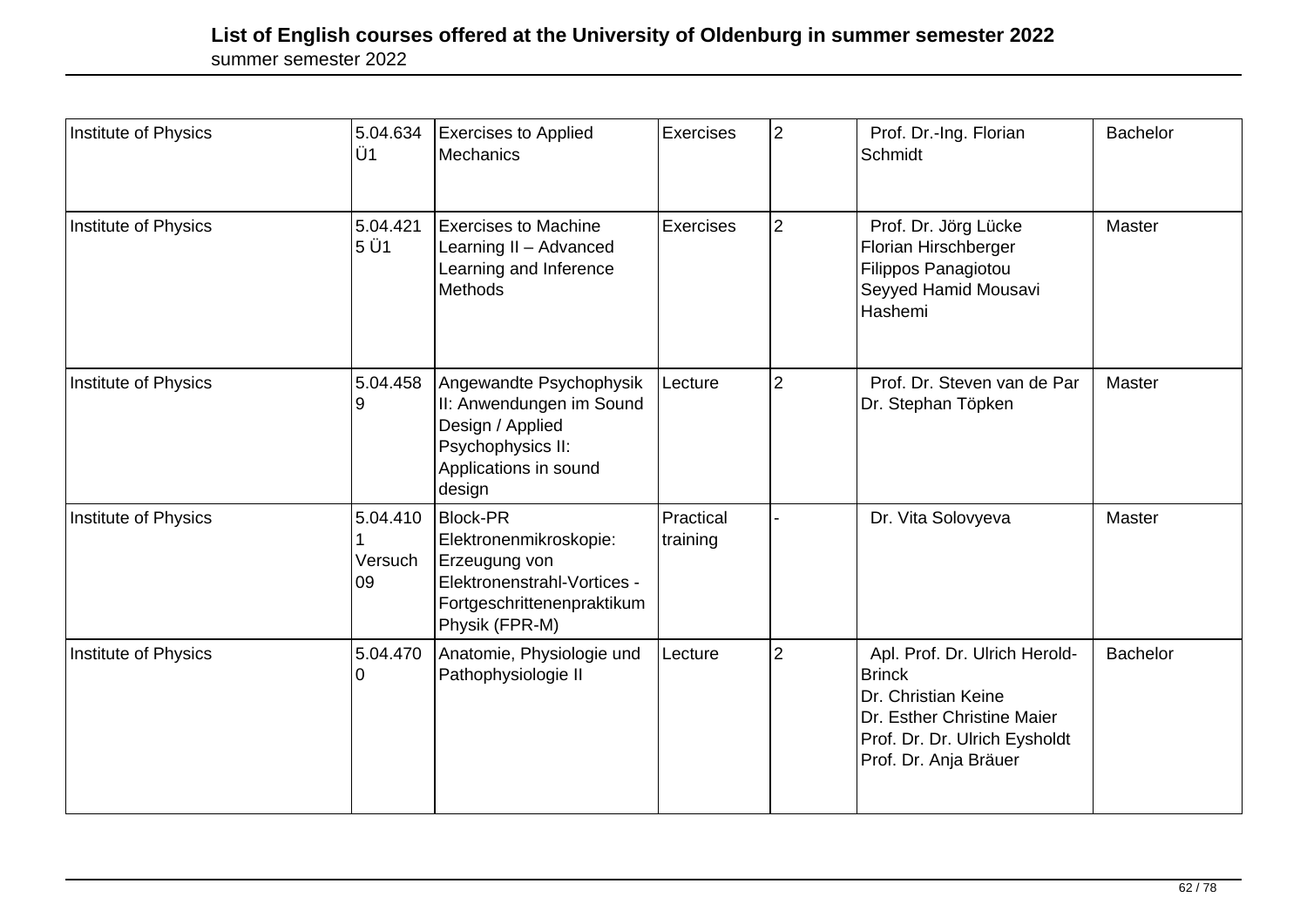| Institute of Physics | 5.06.999          | <b>PPRE</b> - Special<br>appointments                              | miscellaneou<br>s     |                | M. Sc. Eduard Knagge,<br>Dipl.-Ing.<br>Hans-Gerhard Holtorf, PhD<br>Andreas Günther<br>Dr. Herena Torio<br><b>Cuauhtemoc Adrian Jimenez</b><br><b>Martinez</b><br><b>Martin Knipper</b> |                                           |
|----------------------|-------------------|--------------------------------------------------------------------|-----------------------|----------------|-----------------------------------------------------------------------------------------------------------------------------------------------------------------------------------------|-------------------------------------------|
| Institute of Physics | 5.04.201<br>la Ü1 | Exercises to<br>Thermodynamics and<br><b>Statistics</b>            | Exercises             |                | Geervan Gershwin<br>Ramasawmy<br>Prof. Dr. Niklas Nilius                                                                                                                                | <b>Bachelor</b>                           |
| Institute of Physics | 5.04.709          | Berufsfeldbezogenes<br>Praktikum Engineering<br><b>Physics</b>     | Practical<br>course   |                | Dr. rer. nat. Sandra Koch                                                                                                                                                               | <b>Bachelor</b>                           |
| Institute of Physics | 5.04.654          | <b>Hyperloop Systems</b>                                           | Practical<br>training | $\overline{4}$ | Prof. Dr. Walter Neu,<br>Dipl.-Phys.<br>Prof. Dr.-Ing. Thomas<br>Schüning                                                                                                               | Bachelor                                  |
| Institute of Physics | 5.04.643          | Micro Technology                                                   | Lecture               |                | <b>Ulrich Teubner</b>                                                                                                                                                                   | <b>Bachelor</b>                           |
| Institute of Physics | 5.04.202<br>b Ü3  | Übungen zur<br>Experimentalphysik IV:<br>Struktur der Materie (für | Exercises             | $\overline{2}$ | Christoph Bennenhei<br>Prof. Dr. Christian Schneider                                                                                                                                    | <b>Bachelor</b><br>Master of<br>Education |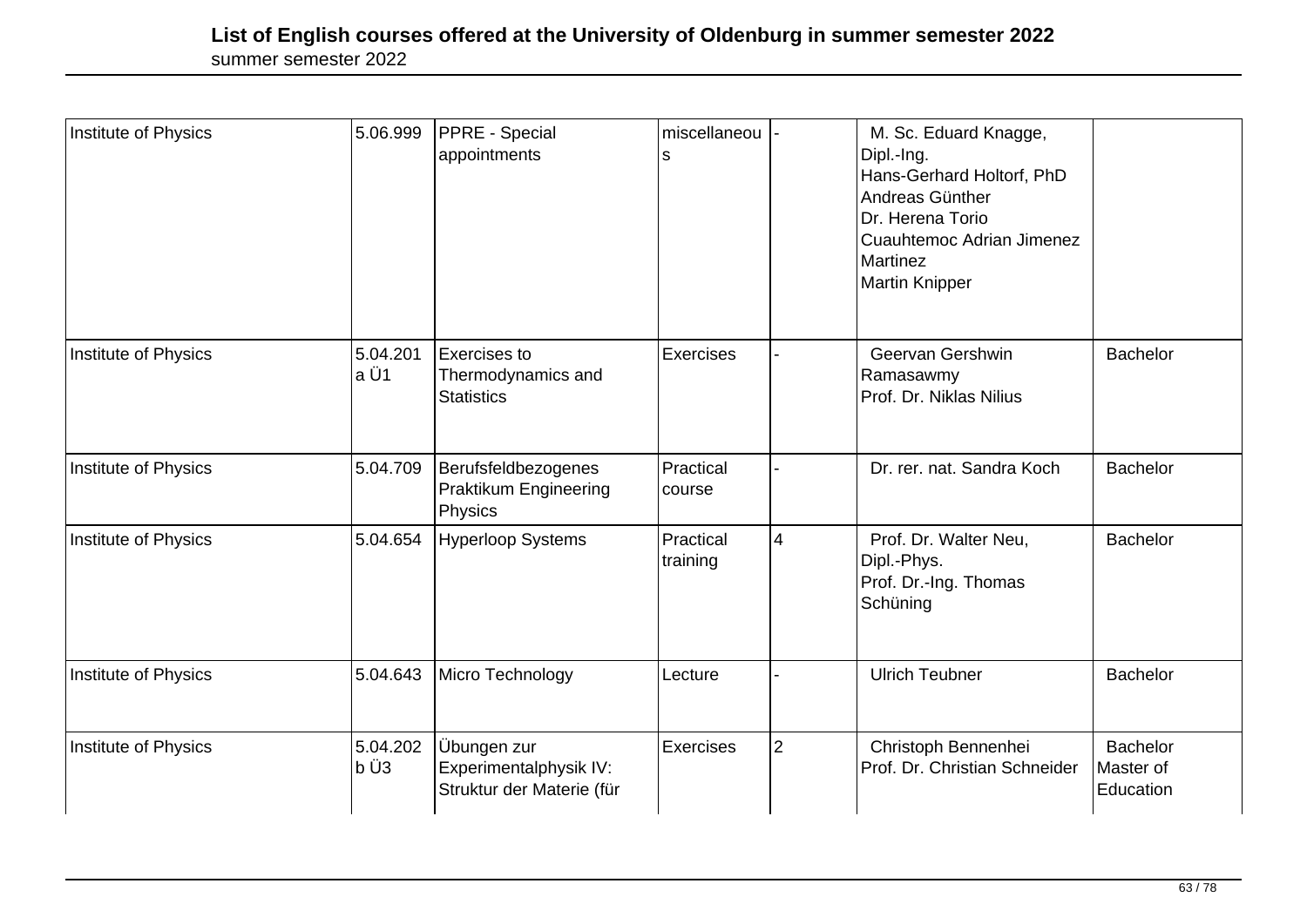|                      |                | 2FB)                                                          |                  |                |                                                                                          |                 |
|----------------------|----------------|---------------------------------------------------------------|------------------|----------------|------------------------------------------------------------------------------------------|-----------------|
| Institute of Physics | 5.04.951<br>Ü2 | Übungen zu Physik für<br>Studierende<br>Umweltwissenschaften  | <b>Exercises</b> |                | Dominik Weis<br>Dr. rer. nat. Lars Englert                                               | <b>Bachelor</b> |
| Institute of Physics | 5.04.424<br>4  | Introduction into Scanning<br><b>Tunneling Microscopy</b>     | Lecture          | $\overline{2}$ | Prof. Dr. Niklas Nilius                                                                  | Master          |
| Institute of Physics | 5.04.661<br>0  | <b>Modern Methods in Optical</b><br>Microscopy                | Seminar          |                | Markus Schellenberg<br>Prof. Dr. Walter Neu,<br>Dipl.-Phys.<br>Dr. rer. nat. Sandra Koch | Master          |
| Institute of Physics | 5.04.471<br>Ü4 | <b>Exercises to Quantum</b><br><b>Structure of Matter</b>     | <b>Exercises</b> | $\overline{2}$ | Dr. Ana Maria Valencia<br>Garcia<br>Prof. Dr. Caterina Cocchi                            | <b>Bachelor</b> |
| Institute of Physics | 5.04.471<br>Ü6 | <b>Exercises to Quantum</b><br><b>Structure of Matter</b>     | <b>Exercises</b> | $\overline{2}$ | Dr. Ana Maria Valencia<br>Garcia<br>Prof. Dr. Caterina Cocchi                            | <b>Bachelor</b> |
| Institute of Physics | 5.04.458<br>7  | Advanced CFD and wind<br>turbine aerodynamics                 | Seminar          | $\overline{2}$ | Dr. Bernhard Stoevesandt                                                                 | Master          |
| Institute of Physics | 5.04.771       | Anleitung zum<br>selbständigen<br>wissenschaftlichen Arbeiten | Seminar          |                | Prof. Dr. Michael Komorek<br>Dr. Kai Bliesmer<br>Dr. Christin Marie Sajons               | <b>Bachelor</b> |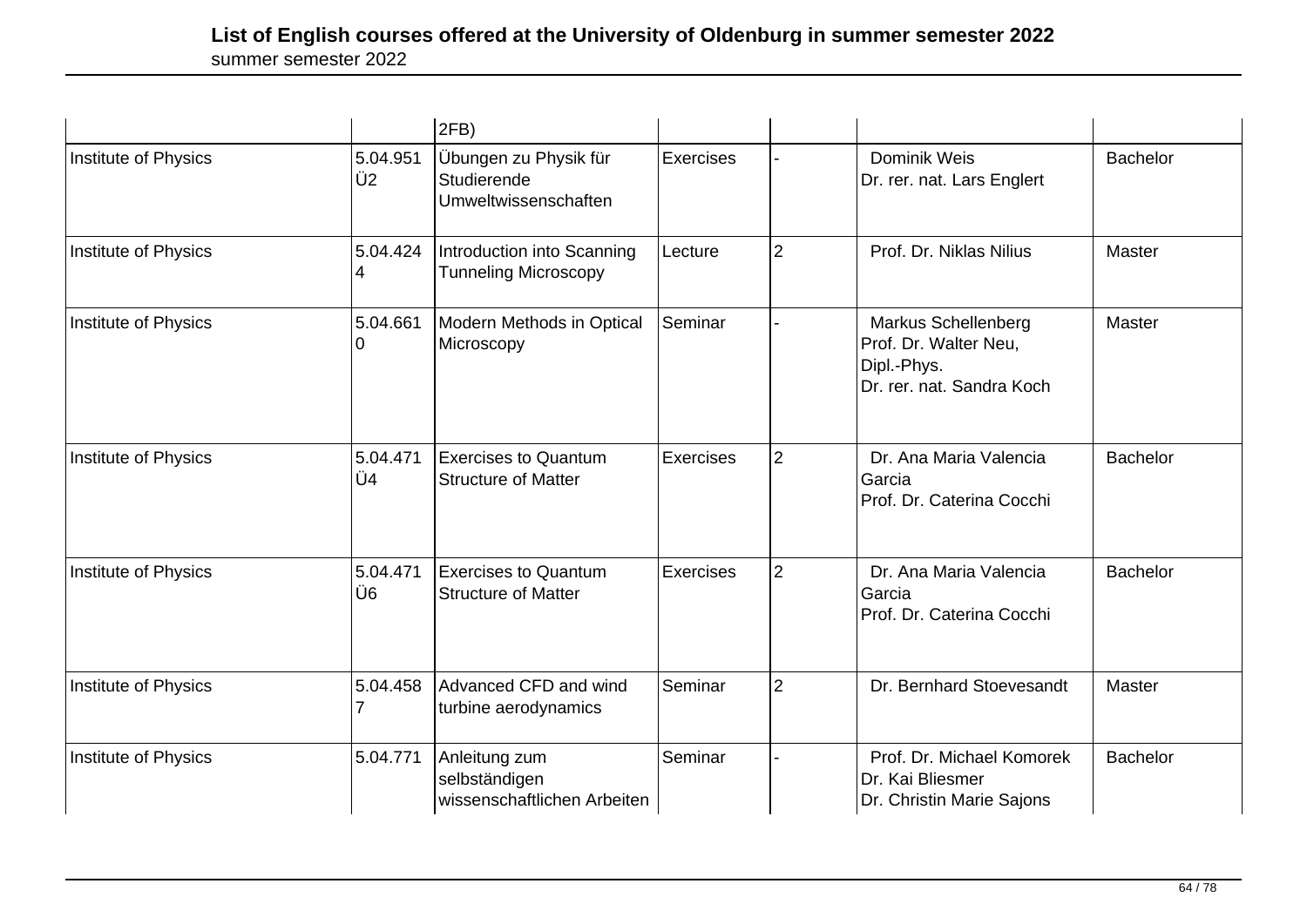|                      |                            | in der Bachelorphase                                                                              |                  |                | Dr. Christiane Richter<br>Rajinder Singh<br>Dr. Falk Rieß, Dipl.-Phys.                                                       |                 |
|----------------------|----------------------------|---------------------------------------------------------------------------------------------------|------------------|----------------|------------------------------------------------------------------------------------------------------------------------------|-----------------|
| Institute of Physics | 5.06.M21<br>3              | <b>Wind Energy Applications -</b><br>from Wind Resource to<br><b>Wind Farm Applications</b>       | Lecture          | $\overline{2}$ | Dr. Hans-Peter Waldl                                                                                                         | Master          |
| Institute of Physics | 5.04.614<br>Ü <sub>2</sub> | Exercises to<br><b>Electrodynamics and Optics</b>                                                 | <b>Exercises</b> | $\overline{2}$ | <b>Mohamed Shehata</b><br>Prof. Dr. Steven van de Par                                                                        | <b>Bachelor</b> |
| Institute of Physics | 5.04.647                   | <b>Design Fundamentals</b>                                                                        | Lecture          |                | Prof. Dr. Olaf Helms                                                                                                         | <b>Bachelor</b> |
| Institute of Physics | 5.04.421<br>5 Ü2           | <b>Exercises to Machine</b><br>Learning II - Advanced<br>Learning and Inference<br><b>Methods</b> | <b>Exercises</b> | $\overline{2}$ | Prof. Dr. Jörg Lücke<br>Filippos Panagiotou<br>Florian Hirschberger<br>Dmytro Velychko<br><b>Jakob Drefs</b>                 | <b>Master</b>   |
| Institute of Physics | 5.06.M20<br>5 Ü            | Übung zu Performance of<br>Renewable Energy                                                       | Exercises        |                | Hans-Gerhard Holtorf, PhD<br>Andreas Günther<br><b>Cuauhtemoc Adrian Jimenez</b><br><b>Martinez</b><br><b>Martin Knipper</b> | Master          |
| Institute of Physics | 5.04.471                   | <b>Exercises to Quantum</b>                                                                       | Exercises        | $\overline{2}$ | Dr. Michele Guerrini                                                                                                         | <b>Bachelor</b> |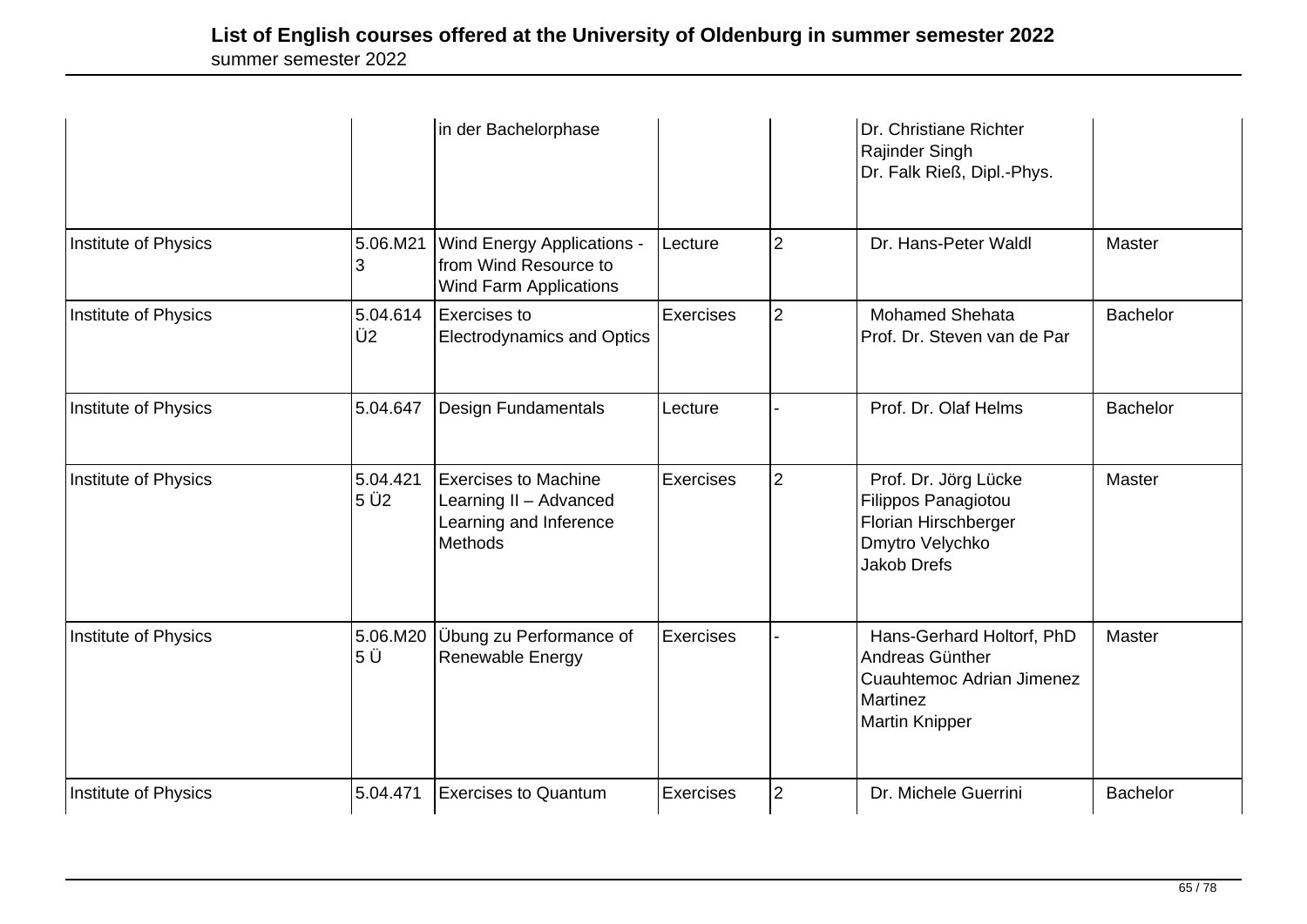|                      | Ü7               | <b>Structure of Matter</b>                                                        |                  |                | Prof. Dr. Caterina Cocchi                                                                |                                           |
|----------------------|------------------|-----------------------------------------------------------------------------------|------------------|----------------|------------------------------------------------------------------------------------------|-------------------------------------------|
| Institute of Physics | 5.04.201<br>Ü2   | Übungen zu<br>Thermodynamik und<br><b>Statistik</b>                               | <b>Exercises</b> |                | Dr. rer. nat. Michael<br>Sinhuber                                                        | <b>Bachelor</b><br>Master of<br>Education |
| Institute of Physics | 5.04.616<br>Ü4   | <b>Exercises Mathematical</b><br>Methods for Physics and<br><b>Engineering II</b> | <b>Exercises</b> | $\overline{2}$ | Henri Gode<br>Wiebke Middelberg, M. Sc.<br>Klaus Brümann                                 | <b>Bachelor</b>                           |
| Institute of Physics | 5.04.656         | Seminar Fortgeschrittene<br>Themen in EP / Advanced<br>Topics in EP               | Seminar          | $\overline{2}$ | Iván Herráez                                                                             | Master                                    |
| Institute of Physics | 5.04.661         | <b>Advanced Optical</b><br>Spectroscopy                                           | Seminar          |                | Dr. rer. nat. Sandra Koch<br>Prof. Dr. Walter Neu,<br>Dipl.-Phys.<br>Markus Schellenberg | <b>Master</b>                             |
| Institute of Physics | 5.04.420<br>8    | Oberseminar Signal- und<br>Sprachverarbeitung                                     | Seminar          |                | Prof. Dr. Simon Doclo                                                                    | <b>Master</b>                             |
| Institute of Physics | 5.04.232<br>a    | Signal Processing                                                                 | Lecture          | $\overline{2}$ | Prof. Dr.-Ing. Philipp Huke                                                              | <b>Bachelor</b>                           |
| Institute of Physics | 5.04.201<br>a Ü2 | Exercises to<br>Thermodynamics and<br><b>Statistics</b>                           | <b>Exercises</b> | $\overline{2}$ | Geervan Gershwin<br>Ramasawmy<br>Prof. Dr. Niklas Nilius                                 | <b>Bachelor</b>                           |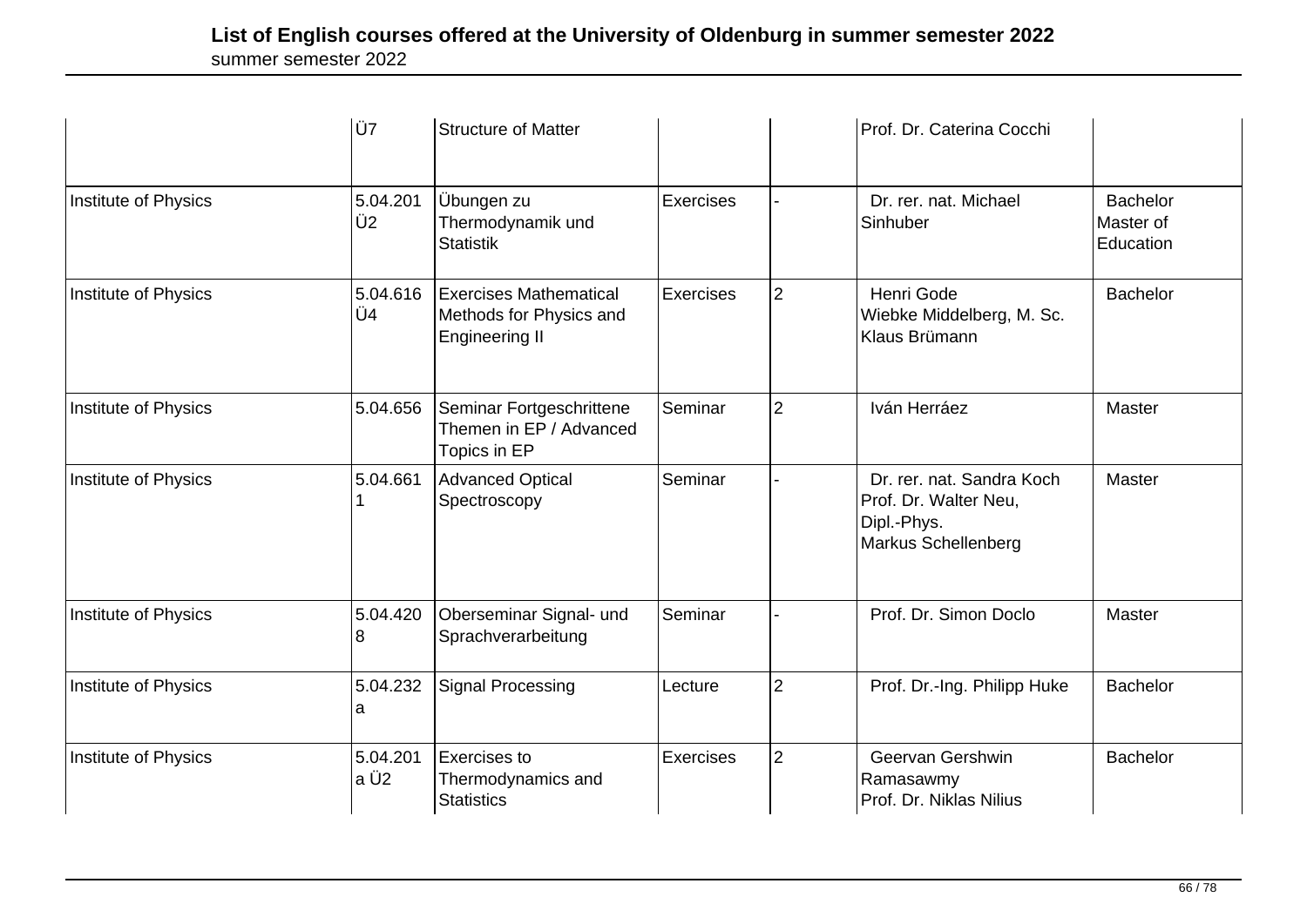| Institute of Physics | 5.04.100                 | Introduction to High-<br><b>Performance Computing</b>                                                   | Lecture | 2 | Dr. Stefan Harfst                                                                                                                                                                                                                                       | Promotion<br>Master       |
|----------------------|--------------------------|---------------------------------------------------------------------------------------------------------|---------|---|---------------------------------------------------------------------------------------------------------------------------------------------------------------------------------------------------------------------------------------------------------|---------------------------|
| Institute of Physics | 5.04.342<br>a            | Astrophysik I                                                                                           | Seminar |   | Prof. Dr. Björn Poppe<br>Prof. Dr. Jutta Kunz-<br>Drolshagen                                                                                                                                                                                            | <b>Bachelor</b>           |
| Institute of Physics | 5.04.475<br><sup>0</sup> | <b>Electron Dynamics in</b><br><b>Nanostructures</b>                                                    | Seminar |   | PD Dr. Svend-Age Biehs<br>Prof. Dr. Caterina Cocchi<br>Prof. Dr. Christoph Lienau<br>Prof. Dr. Niklas Nilius<br>Prof. Dr. Sascha Schäfer<br>Prof. Dr. Christian Schneider<br>Prof. Dr. Ilia Solov'yov<br>Prof. Dr. Matthias<br>Wollenhaupt, Dipl.-Phys. | Master                    |
| Institute of Physics | 5.04.873<br>W            | Anleitung zum<br>selbstständigen<br>wissenschaftlichen Arbeiten<br>der Theoretische<br>Festkörperphysik | Seminar |   | Prof. Dr. Caterina Cocchi                                                                                                                                                                                                                               | <b>Bachelor</b><br>Master |
| Institute of Physics | 5.04.633                 | <b>Optical Systems</b>                                                                                  | Lecture |   | Markus Schellenberg                                                                                                                                                                                                                                     | <b>Bachelor</b>           |
| Institute of Physics | 5.04.468                 | Seminar zur Diskussion                                                                                  | Seminar |   | Prof. Dr. Christian Schneider                                                                                                                                                                                                                           | Master                    |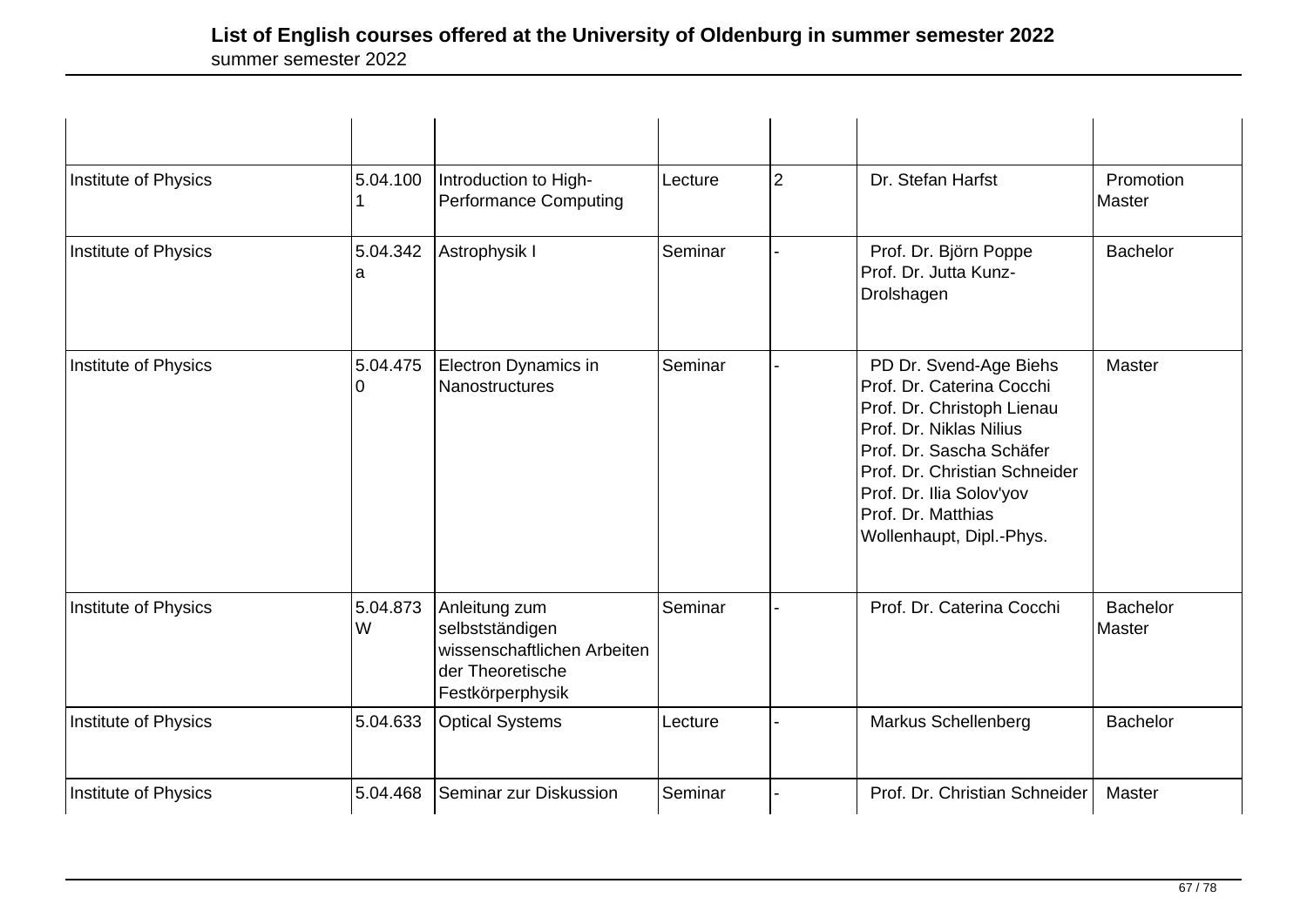|                      |               | aktueller Fragestellungen<br>zur Kopplung von Licht und<br>Materie in optischen<br>Mikrokavitäten |                       |                |                                                                                                                        |                        |
|----------------------|---------------|---------------------------------------------------------------------------------------------------|-----------------------|----------------|------------------------------------------------------------------------------------------------------------------------|------------------------|
| Institute of Physics | 5.04.464<br>2 | Medical Radiation Physics /<br>Medizinische Strahlenphysik                                        | Lecture               | 2              | PD Dr. rer. nat. Hui Khee<br>Looe<br>Prof. Dr. Björn Poppe<br>Karl-Joachim Doerner                                     | Master                 |
| Institute of Physics | 5.04.458<br>6 | <b>Digital Signal Processing</b>                                                                  | Lecture               | 2              | Prof. Dr. Simon Doclo                                                                                                  | Master                 |
| Institute of Physics | 5.06.M20<br>5 | Laboratory: Performance of<br>Renewable Energy                                                    | Practical<br>training |                | Andreas Günther<br>Cuauhtemoc Adrian Jimenez<br>Martinez<br>Dr. Herena Torio<br>Martin Knipper                         | Master                 |
| Institute of Physics | 5.04.233<br>a | <b>Physical Metrology</b>                                                                         | Lecture               | $\overline{2}$ | Prof. Dr.-Ing. Philipp Huke                                                                                            | <b>Bachelor</b>        |
| Institute of Physics | 5.04.771<br>a | Anleitung zum<br>selbstängiden<br>wissenschaftlichen Arbeiten<br>in der Masterphase               | Seminar               | $\overline{2}$ | Prof. Dr. Michael Komorek<br>Dr. Kai Bliesmer<br>Dr. Christin Marie Sajons<br>Dr. Christiane Richter<br>Rajinder Singh | Master of<br>Education |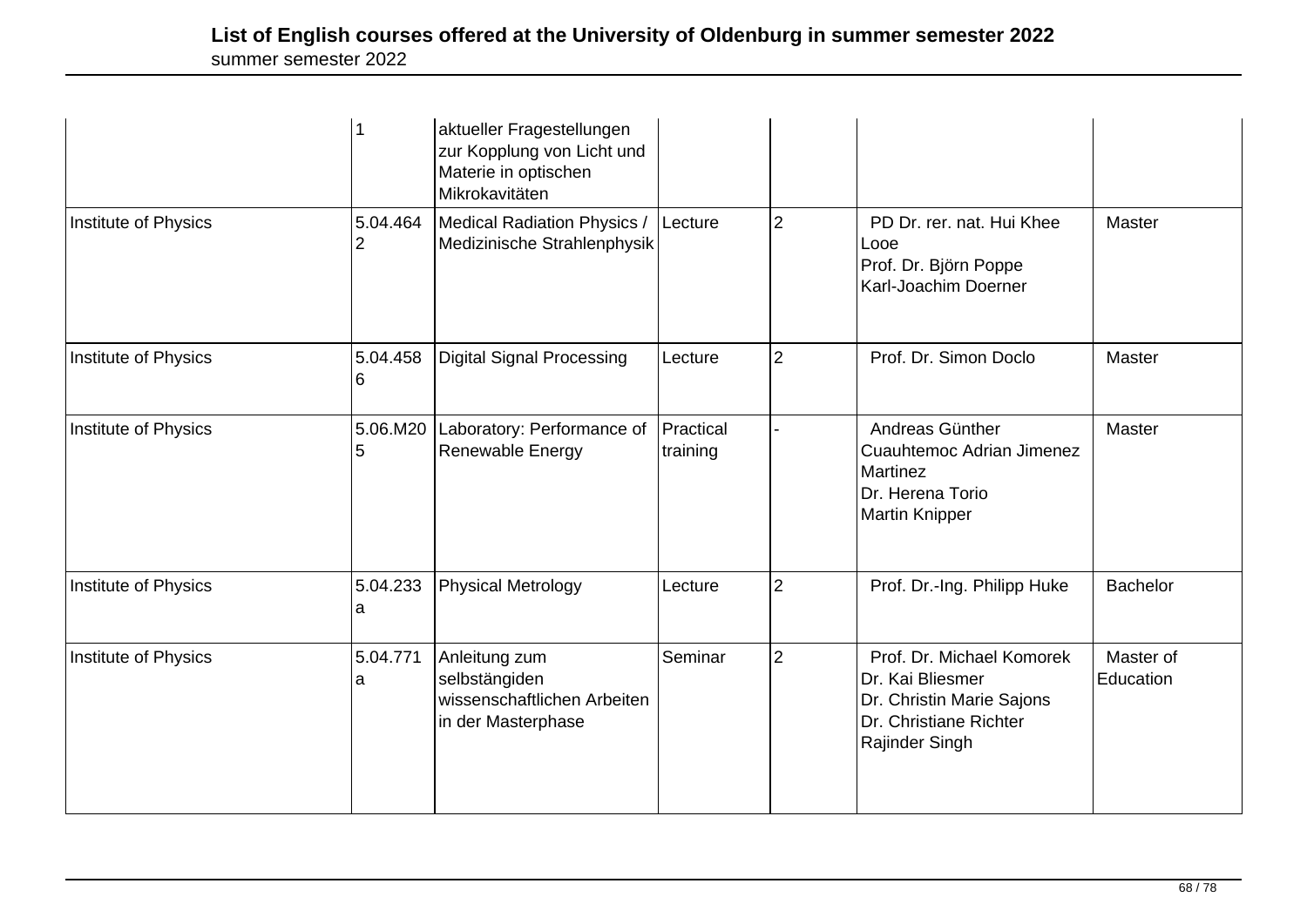| Institute of Physics | 5.04.649                   | Application of Lasers and<br>Optics                                           | Lecture                |                | Prof. Dr. Martin Silies                                                                     | <b>Bachelor</b>        |
|----------------------|----------------------------|-------------------------------------------------------------------------------|------------------------|----------------|---------------------------------------------------------------------------------------------|------------------------|
| Institute of Physics | 5.04.424<br>3 <sub>b</sub> | Python Programming in<br><b>Energy Science</b>                                | Lecture                |                | Dr. Jonas Schmidt<br>Dr. Lukas Vollmer<br>Dr. Hassan Kassem<br>Dr. Martin Dörenkämper       | Master                 |
| Institute of Physics | 5.04.467                   | Advanced Hyperloop<br><b>Studies</b>                                          | Forschungss<br>eminare |                | Prof. Dr. Walter Neu,<br>Dipl.-Phys.<br>Prof. Dr.-Ing. Thomas<br>Schüning<br>Lukas Eschment | Master                 |
| Institute of Physics | 5.04.232<br>a Ü1           | Exercise to Signal<br>Processing                                              | Exercises              |                | Prof. Dr.-Ing. Philipp Huke                                                                 | <b>Bachelor</b>        |
| Institute of Physics | 5.06.M20                   | Photovoltaic Systems                                                          | Lecture                | 4              | Hans-Gerhard Holtorf, PhD<br><b>Martin Knipper</b>                                          | Master                 |
| Institute of Physics | 5.04.406<br>5              | Advanced Wind Energy<br>Meteorology                                           | Lecture                |                | Dr. Gerald Steinfeld,<br>Dipl.-Met.                                                         | Master                 |
| Institute of Physics | 5.04.762<br>- A            | Physikdidaktische<br>Forschung für die Praxis -<br><b>Master of Education</b> | Seminar                | $\overline{2}$ | Dr. Kai Bliesmer<br>Prof. Dr. Michael Komorek                                               | Master of<br>Education |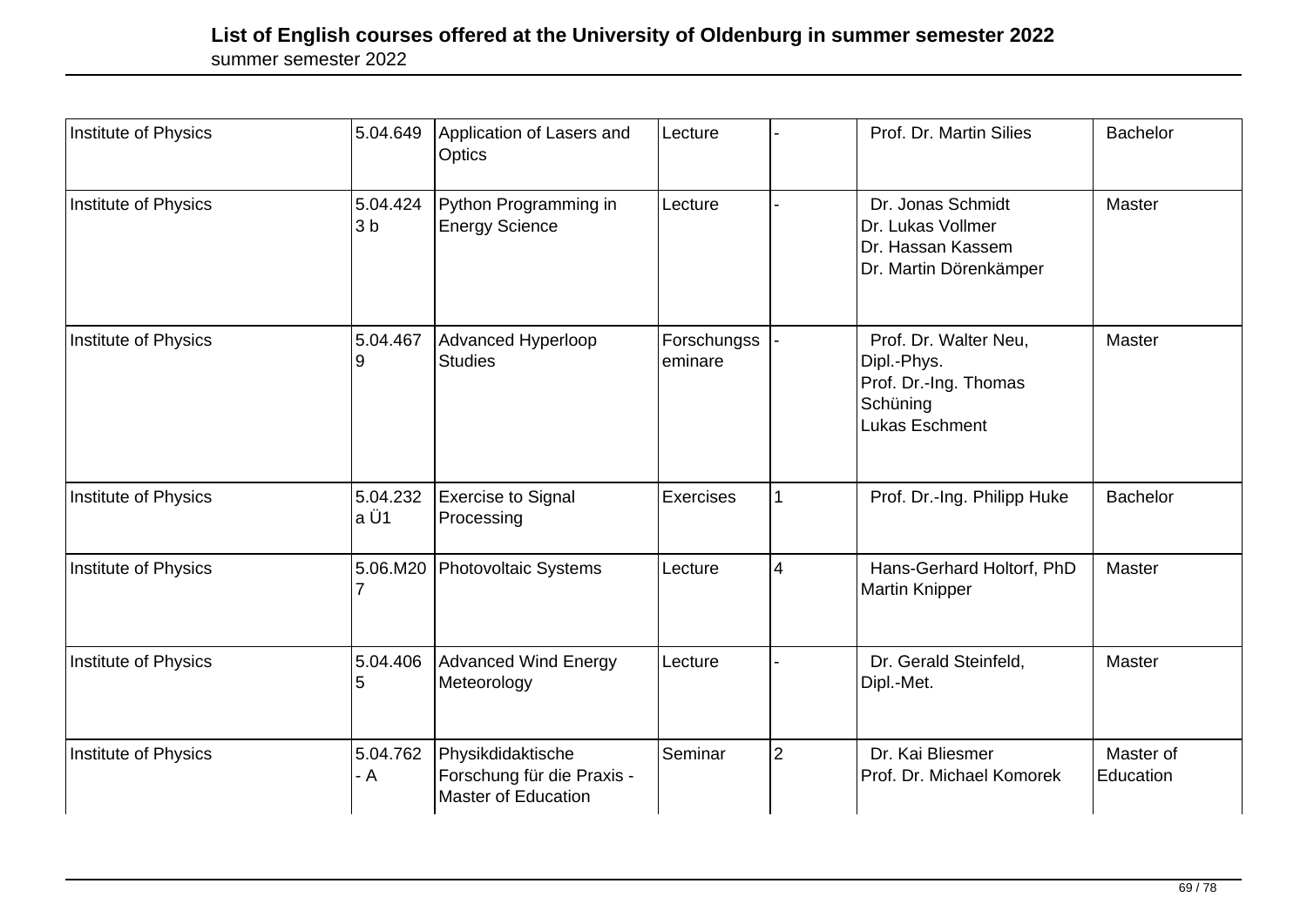|                      |                            | (Gymnasium)                                                                                          |                       |                |                                                                                               |                 |
|----------------------|----------------------------|------------------------------------------------------------------------------------------------------|-----------------------|----------------|-----------------------------------------------------------------------------------------------|-----------------|
| Institute of Physics | 5.04.423<br>5              | Design of Wind Energy<br>Systems                                                                     | Lecture               | $\overline{2}$ | Prof. Dr. Martin Kühn                                                                         | Master          |
| Institute of Physics | 5.04.424<br>2              | Selected Topics on Medical<br><b>Radiation Physics</b>                                               | Seminar               |                | Prof. Dr. Björn Poppe<br>Dr. rer. nat. Daniela Poppinga<br>Dr. rer. nat. Andreas<br>Schönfeld | Master          |
| Institute of Physics | 5.04.420                   | Oberseminar<br>Kommunikationsakustik                                                                 | Seminar               |                | Prof. Dr. Bernd Meyer                                                                         | Master          |
| Institute of Physics | 5.04.471<br>Ü <sub>2</sub> | <b>Exercises to Quantum</b><br><b>Structure of Matter</b>                                            | <b>Exercises</b>      | $\overline{2}$ | Dr. Michele Guerrini<br>Prof. Dr. Caterina Cocchi                                             | <b>Bachelor</b> |
| Institute of Physics | 5.04.952                   | Physikpraktikum im Modul<br>Physik I für Studierende der<br>Umweltwissenschaften<br>(Basispraktikum) | Practical<br>training |                | Priv.-Doz. Dr. Michael<br>Krüger                                                              | <b>Bachelor</b> |
| Institute of Physics | 5.04.951<br>Ü4             | Übungen zu Physik für<br>Studierende<br>Umweltwissenschaften                                         | <b>Exercises</b>      |                | Janika Sophie Korbus<br>Dr. rer. nat. Lars Englert                                            | <b>Bachelor</b> |
| Institute of Physics | 5.04.458<br>l6 Ü1          | <b>Exercises to Digital Signal</b><br>Processing                                                     | <b>Exercises</b>      | $\overline{2}$ | <b>Henri Gode</b><br>Daniel Fejgin                                                            | Master          |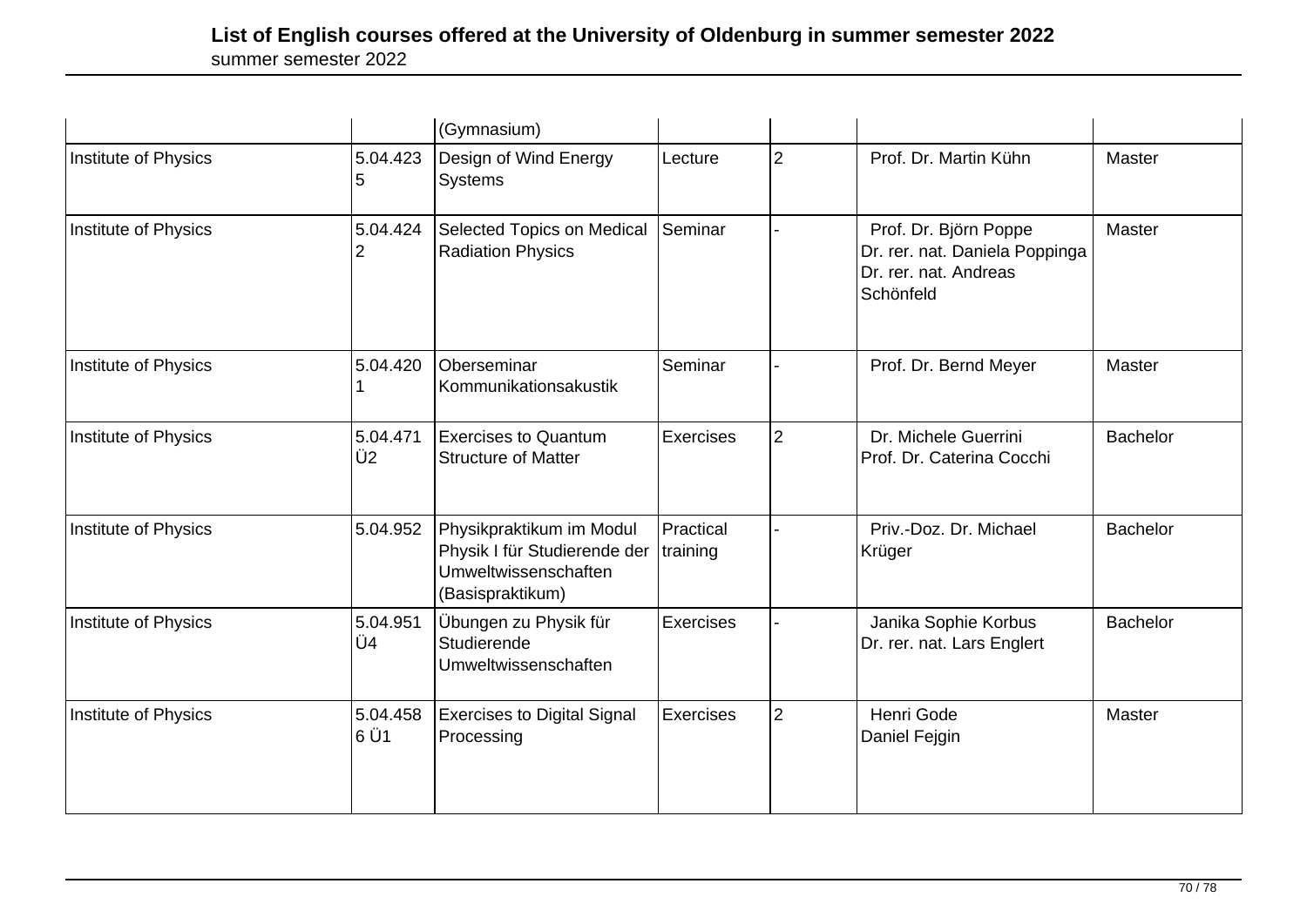| Institute of Physics | 5.04.407          | <b>Computational Fluid</b><br>Dynamics I                                   | Lecture        |                | Prof. Dr. Laura Lukassen                                      | Master                                    |
|----------------------|-------------------|----------------------------------------------------------------------------|----------------|----------------|---------------------------------------------------------------|-------------------------------------------|
| Institute of Physics | 5.04.477          | Optoelectronics                                                            | Lecture        |                | Prof. Dr. Martin Silies                                       | Master                                    |
| Institute of Physics | 5.04.488          | <b>Ultrafast Electron Imaging</b>                                          | Seminar        |                | Prof. Dr. Sascha Schäfer                                      | Master                                    |
| Institute of Physics | 5.04.616          | Mathematical Methods for<br>Physics and Engineering II                     | Lecture        | $\overline{2}$ | Prof. Dr. Simon Doclo                                         | <b>Bachelor</b>                           |
| Institute of Physics | 5.04.202<br>lb Ü2 | Übungen zur<br>Experimentalphysik IV:<br>Struktur der Materie (für<br>2FB) | Exercises      | $\overline{2}$ | <b>Karsten Gerdes</b><br>Prof. Dr. Christian Schneider        | <b>Bachelor</b><br>Master of<br>Education |
| Institute of Physics | 5.06.M20<br>1 Ü   | Sustainability of Renewable<br>Energy                                      | Exercises      | $\overline{2}$ | Dr. Herena Torio                                              | Master                                    |
| Institute of Physics | 5.06.M20          | Sustainability of Renewable<br>Energy                                      | <b>Seminar</b> | $\overline{4}$ | Dr. Herena Torio                                              | Master                                    |
| Institute of Physics | 5.04.666          | Lasers in Medicine I                                                       | Lecture        | $\overline{2}$ | Prof. Dr. Walter Neu,<br>Dipl.-Phys.                          | <b>Bachelor</b>                           |
| Institute of Physics | 5.04.423<br>4     | Wind Physics Measurement<br>Project                                        | Lecture        |                | Prof. Dr. Martin Kühn<br>Dr. Matthias Wächter,<br>Dipl.-Phys. | Master                                    |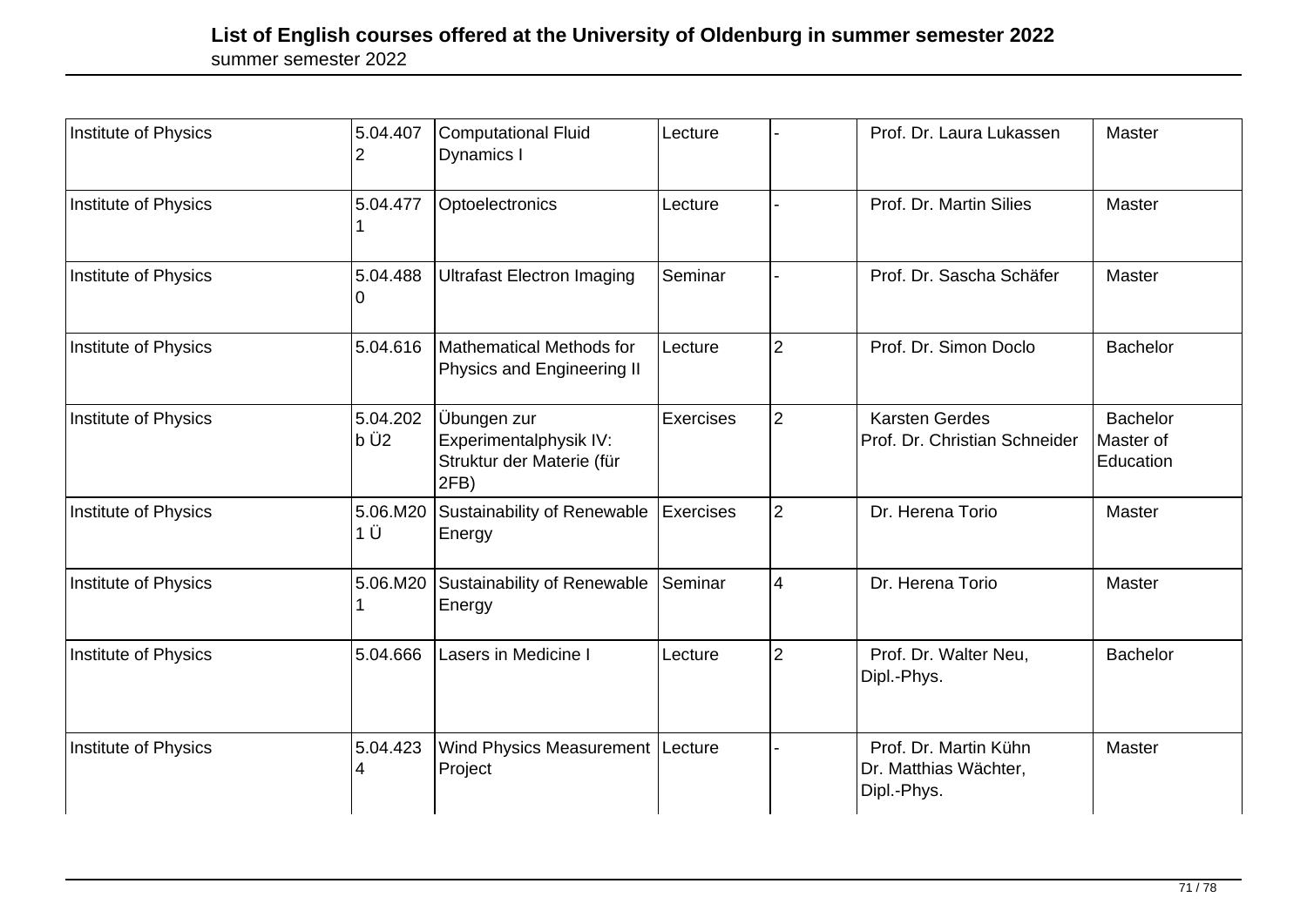| Institute of Physics | 5.04.951<br>Ü3 | Übungen zu Physik für<br>Studierende<br>Umweltwissenschaften                                             | <b>Exercises</b> | $\mathbf{1}$             | Janika Sophie Korbus<br>Dr. rer. nat. Lars Englert       | <b>Bachelor</b>                  |
|----------------------|----------------|----------------------------------------------------------------------------------------------------------|------------------|--------------------------|----------------------------------------------------------|----------------------------------|
| Institute of Physics | 5.04.878<br>W  | Anleitung zum<br>selbstständigen<br>wissenschaftlichen Arbeiten<br>Quantenbiologie und<br>Computerphysik | Seminar          |                          | Prof. Dr. Ilia Solov'yov                                 | <b>Bachelor</b><br><b>Master</b> |
| Institute of Physics | 5.06.M20<br>9  | <b>Photovoltaic Systems</b>                                                                              | Seminar          | $\overline{\mathcal{A}}$ | Hans-Gerhard Holtorf, PhD<br><b>Martin Knipper</b>       | Master                           |
| Institute of Physics | 5.04.616<br>Ü1 | <b>Exercises Mathematical</b><br>Methods for Physics and<br><b>Engineering II</b>                        | <b>Exercises</b> | $\overline{2}$           | Henri Gode<br>Wiebke Middelberg, M. Sc.<br>Klaus Brümann | <b>Bachelor</b>                  |
| Institute of Physics | 5.04.951<br>Ü5 | Übungen zu Physik für<br>Studierende<br>Umweltwissenschaften                                             | Exercises        | 1                        | Tom Szyslo<br>Dr. rer. nat. Lars Englert                 | <b>Bachelor</b>                  |
| Institute of Physics | 5.04.407<br>4  | <b>Computational Fluid</b><br>Dynamics II                                                                | Lecture          | $\overline{2}$           | Dr. Bernhard Stoevesandt                                 | Master                           |
| Institute of Physics | 5.04.467<br>6  | <b>Fourier Methods</b>                                                                                   | Lecture          |                          | Prof. Dr. Martin Silies                                  | Master                           |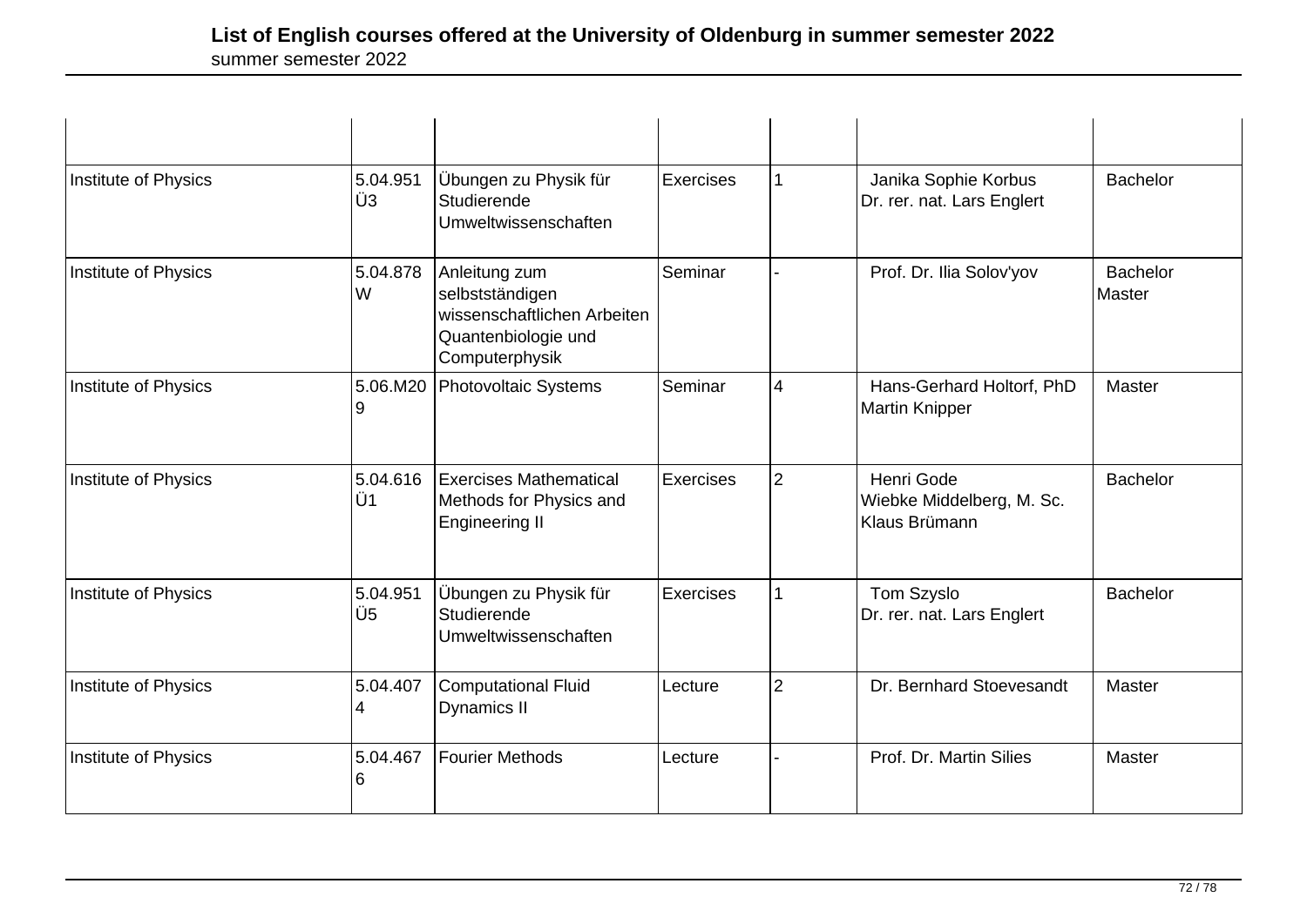| Institute of Physics | 5.04.614<br>Ü1    | <b>Exercises to</b><br><b>Electrodynamics and Optics</b>                   | Exercises             | $\overline{2}$ | Ali Fallah<br>Prof. Dr. Steven van de Par                                                                                            | <b>Bachelor</b> |
|----------------------|-------------------|----------------------------------------------------------------------------|-----------------------|----------------|--------------------------------------------------------------------------------------------------------------------------------------|-----------------|
| Institute of Physics | 5.04.406<br>4     | <b>Advanced Solar Energy</b><br>Meteorology                                | Lecture               | $\overline{2}$ | Dr. Thomas Schmidt                                                                                                                   | Master          |
| Institute of Physics | 5.04.421<br>5     | Machine Learning II -<br>Advanced Learning and<br><b>Inference Methods</b> | Lecture               | $\overline{2}$ | Prof. Dr. Jörg Lücke                                                                                                                 | Master          |
| Institute of Physics | 5.04.421<br>2     | <b>Current Topics in Machine</b><br>Learning and its<br>Applications       | Seminar               | $\overline{2}$ | Prof. Dr. Jörg Lücke                                                                                                                 | Master          |
| Institute of Physics | 5.04.471<br>Ü1    | <b>Exercises to Quantum</b><br><b>Structure of Matter</b>                  | Exercises             | $\overline{2}$ | Dr. Michele Guerrini<br>Prof. Dr. Caterina Cocchi                                                                                    | <b>Bachelor</b> |
| Institute of Physics | 5.04.452<br>8     | <b>Computational Biophysics</b>                                            | Lecture               |                | Prof. Dr. Ilia Solov'yov                                                                                                             | <b>Master</b>   |
| Institute of Physics | 5.04.232<br>la Ü2 | <b>Exercise to Signal</b><br>Processing                                    | <b>Exercises</b>      |                | Prof. Dr.-Ing. Philipp Huke                                                                                                          | <b>Bachelor</b> |
| Institute of Physics | 5.04.632          | <b>Basic Laboratory II</b>                                                 | Practical<br>training |                | Prof. Dr. Martin Silies<br>Dr. rer. nat. Sandra Koch<br>Markus Schellenberg<br>Sabine Tiedeken<br>Lars Jepsen<br><b>Volker Braun</b> | <b>Bachelor</b> |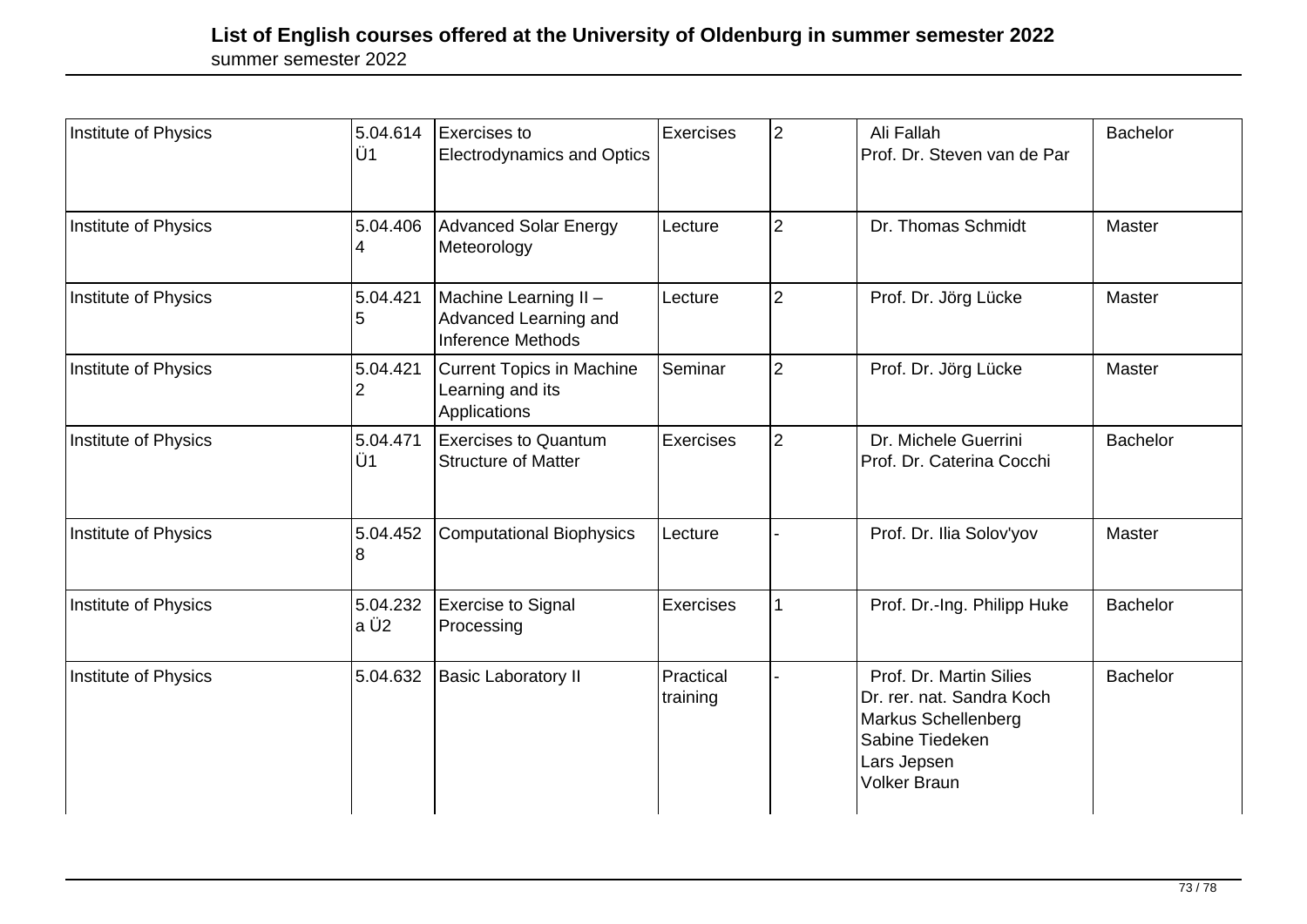|                      |                  |                                                                                   |                  |                | Stefan Wild<br>Georges Makdissi                          |                 |
|----------------------|------------------|-----------------------------------------------------------------------------------|------------------|----------------|----------------------------------------------------------|-----------------|
| Institute of Physics | 5.04.407<br>4 Ü1 | <b>Exercises to Computational</b><br><b>Fluid Dynamics II</b>                     | <b>Exercises</b> | 1              | Gabriele Centurelli<br>Dr. Bernhard Stoevesandt          | Master          |
| Institute of Physics | 5.04.466<br>4    | Laser Design and Beam<br>Guiding                                                  | Lecture          |                | Prof. Dr.-Ing. Philipp Huke                              | Master          |
| Institute of Physics | 5.04.616<br>Ü2   | <b>Exercises Mathematical</b><br>Methods for Physics and<br><b>Engineering II</b> | <b>Exercises</b> | $\overline{2}$ | Henri Gode<br>Wiebke Middelberg, M. Sc.<br>Klaus Brümann | <b>Bachelor</b> |
| Institute of Physics | 5.04.951<br>Ü6   | Übungen zu Physik für<br>Studierende<br>Umweltwissenschaften                      | <b>Exercises</b> |                | Tom Szyslo<br>Dr. rer. nat. Lars Englert                 | <b>Bachelor</b> |
| Institute of Physics | 5.04.467         | <b>Engineering Scientific</b><br>Instrumentation                                  | Lecture          |                | Prof. Dr.-Ing. Philipp Huke                              | Master          |
| Institute of Physics | 5.04.634         | <b>Applied Mechanics</b>                                                          | Lecture          | $\overline{2}$ | Prof. Dr.-Ing. Florian<br>Schmidt                        | <b>Bachelor</b> |
| Institute of Physics | 5.04.330<br>O    | Radiooncology for Medical<br>Physicists                                           | Lecture          |                | Prof. Dr. Björn Poppe<br>Dr. Ping Jiang                  | <b>Master</b>   |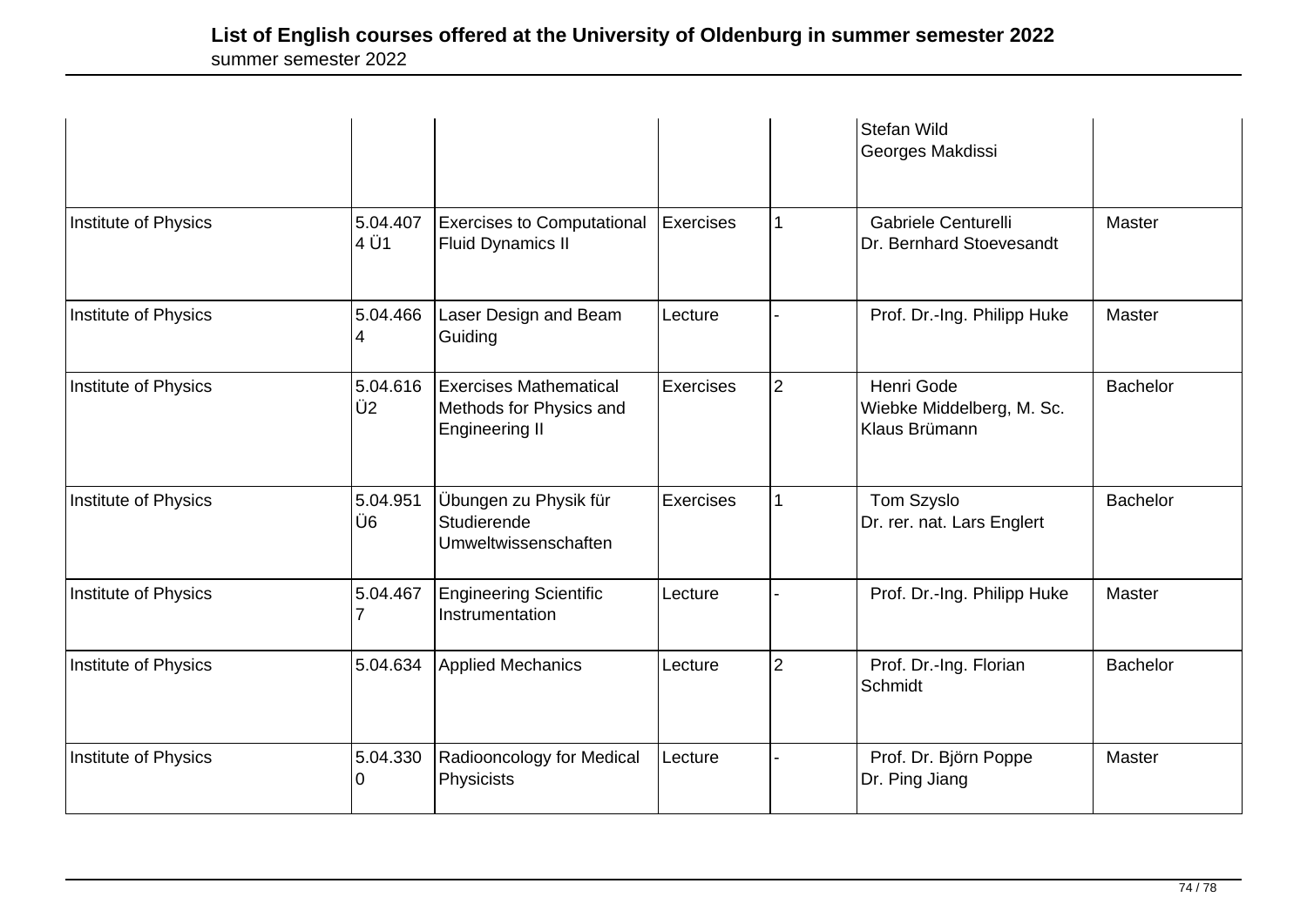| Institute of Physics                                                      | 5.04.477       | Differential Geometry for<br>Physicists II                                                                                   | Lecture          |                | Dr. rer. nat. Manuel<br>Hohmann                                  | Master                                    |
|---------------------------------------------------------------------------|----------------|------------------------------------------------------------------------------------------------------------------------------|------------------|----------------|------------------------------------------------------------------|-------------------------------------------|
| <b>Institute of Physics</b>                                               | 5.04.466<br>6  | <b>Personalized Medicine</b>                                                                                                 | Lecture          |                | Prof. Dr. Thorsten Schmidt                                       | Master                                    |
| Institute of Physics                                                      | 5.04.471<br>Ü5 | <b>Exercises to Quantum</b><br><b>Structure of Matter</b>                                                                    | <b>Exercises</b> | $\overline{2}$ | Dr. phil. Hamed<br>Koochakikelardeh<br>Prof. Dr. Caterina Cocchi | <b>Bachelor</b>                           |
| <b>Department of Special Needs</b><br><b>Education and Rehabilitation</b> | 1.02.179       | Vertiefung/Übung zu den<br>Grundlagen der<br>Kommunikation, Interaktion<br>und Beratung, Schwerpunkt:<br>GfK (auf englisch!) | Seminar          |                | Franziska Heinschke                                              | <b>Bachelor</b>                           |
| <b>Department of Special Needs</b><br><b>Education and Rehabilitation</b> | 1.02.053       | Developmental support and<br>participation. Focus: Mental<br>Development (bilingual)                                         | lSeminar         | <sup>2</sup>   | <b>Karoline Falk</b>                                             | <b>Bachelor</b>                           |
| <b>Department of Special Needs</b><br><b>Education and Rehabilitation</b> | 1.02.060       | Introduction to cross-<br>categorial Special Education                                                                       | Lecture          | 2              | Prof. Dr. Clemens<br>Hillenbrand                                 | <b>Bachelor</b><br>Master of<br>Education |
| <b>Department of Social Sciences</b>                                      | 1.07.092       | Sociology of the European<br>Integration (Lehrsprache<br>Englisch)                                                           | Seminar          | $\overline{2}$ | Dr. Sven Broschinski                                             | <b>Bachelor</b>                           |
| <b>Department of Social Sciences</b>                                      | 1.07.094       | Lebenslaufsoziologie<br>(Lehrsprache Englisch,                                                                               | Seminar          | 2              | Prof. Sebastian Schnettler,<br>Ph.D.                             | <b>Bachelor</b>                           |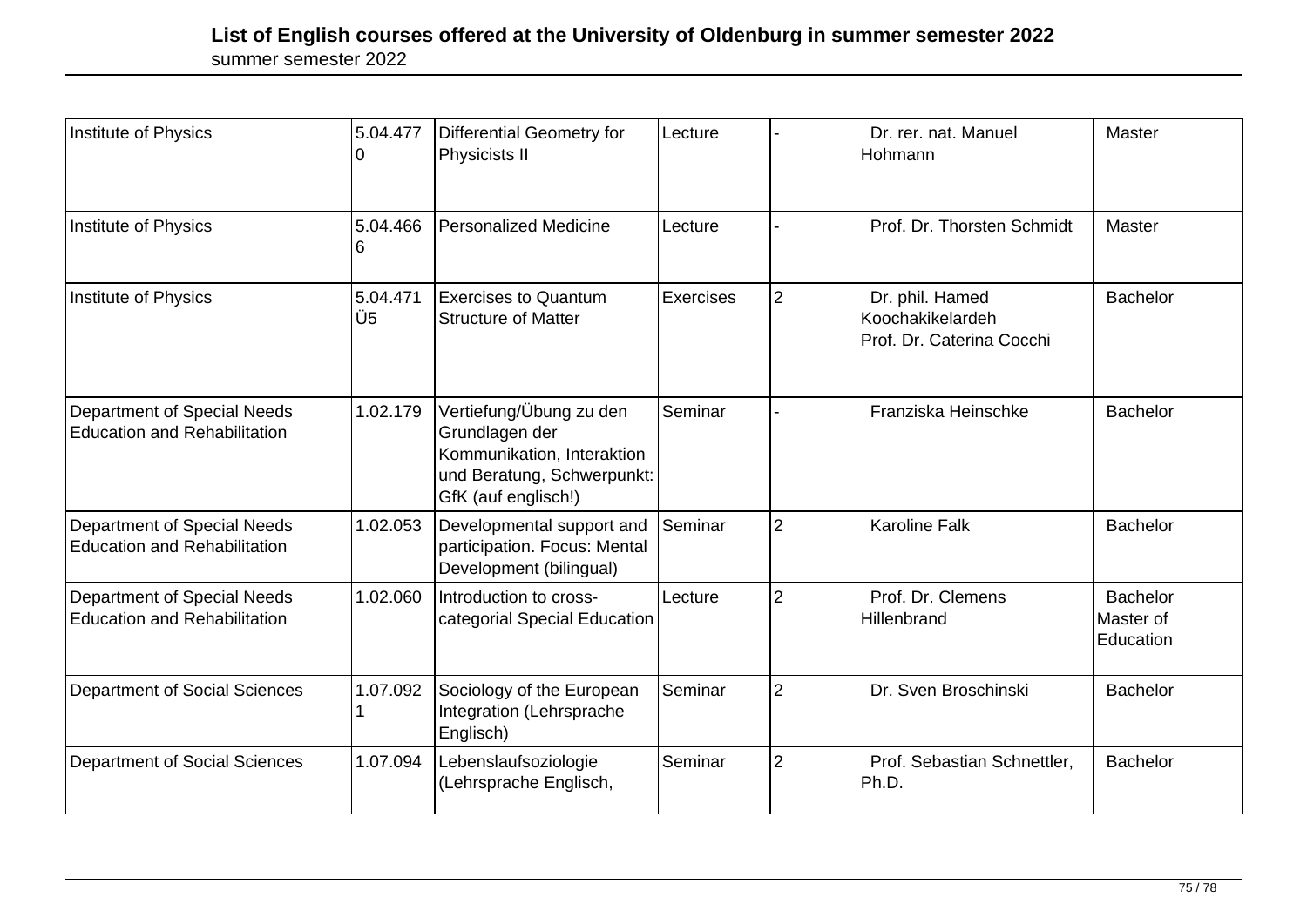|                                      |          | Prüfungsleistung Deutsch<br>oder Englisch)                                                                                                                                 |         |                |                                      |                           |
|--------------------------------------|----------|----------------------------------------------------------------------------------------------------------------------------------------------------------------------------|---------|----------------|--------------------------------------|---------------------------|
| <b>Department of Social Sciences</b> | 1.07.211 | Schwerpunkt Arbeitsmarkt:<br>Income and labour market<br>inequalities in a comparative<br>perspective (Lehrsprache<br>Englisch, Prüfungsleistung<br>Deutsch oder Englisch) | Seminar | $\overline{2}$ | Prof. Dr. Martin Heidenreich         | Master                    |
| Department of Social Sciences        | 1.07.094 | Lebenslaufsoziologie<br>(Lehrsprache Englisch,<br>Prüfungsleistung Deutsch<br>oder Englisch)                                                                               | Seminar | $\overline{2}$ | Prof. Sebastian Schnettler,<br>Ph.D. | <b>Bachelor</b>           |
| <b>Department of Social Sciences</b> | 1.07.098 | Social Geographers and the<br>City: Knowing Urban<br>Spaces (Social Geography,<br>Lehrsprache Englisch)                                                                    | Seminar | $\overline{2}$ | Dr. Jennifer Turner                  | <b>Bachelor</b>           |
| <b>Department of Social Sciences</b> | 1.07.251 | Freiwählbares Modul:<br><b>Computational Social</b><br>Sciences Methods in R<br>(Lehrsprache<br>englisch/Prüfungsleistung<br>deutsch o. englisch)                          | Seminar |                | Dr. Taehee Kim                       | <b>Bachelor</b><br>Master |
| <b>Department of Social Sciences</b> | 1.07.241 | Freiwählbares Modul: The<br>Limits of Democracy: Social<br>Choice Theory and its<br>Critics (Lehrsprache<br>englisch/Prüfungsleistung<br>deutsch o. englisch)              | Seminar | $\overline{2}$ | Prof. Dr. Jan Sauermann              | <b>Bachelor</b><br>Master |
| <b>Department of Social Sciences</b> | 1.07.098 | Social Geographies of<br>Urban Space:                                                                                                                                      | Lecture | $\overline{2}$ | Dr. Jennifer Turner                  | <b>Bachelor</b>           |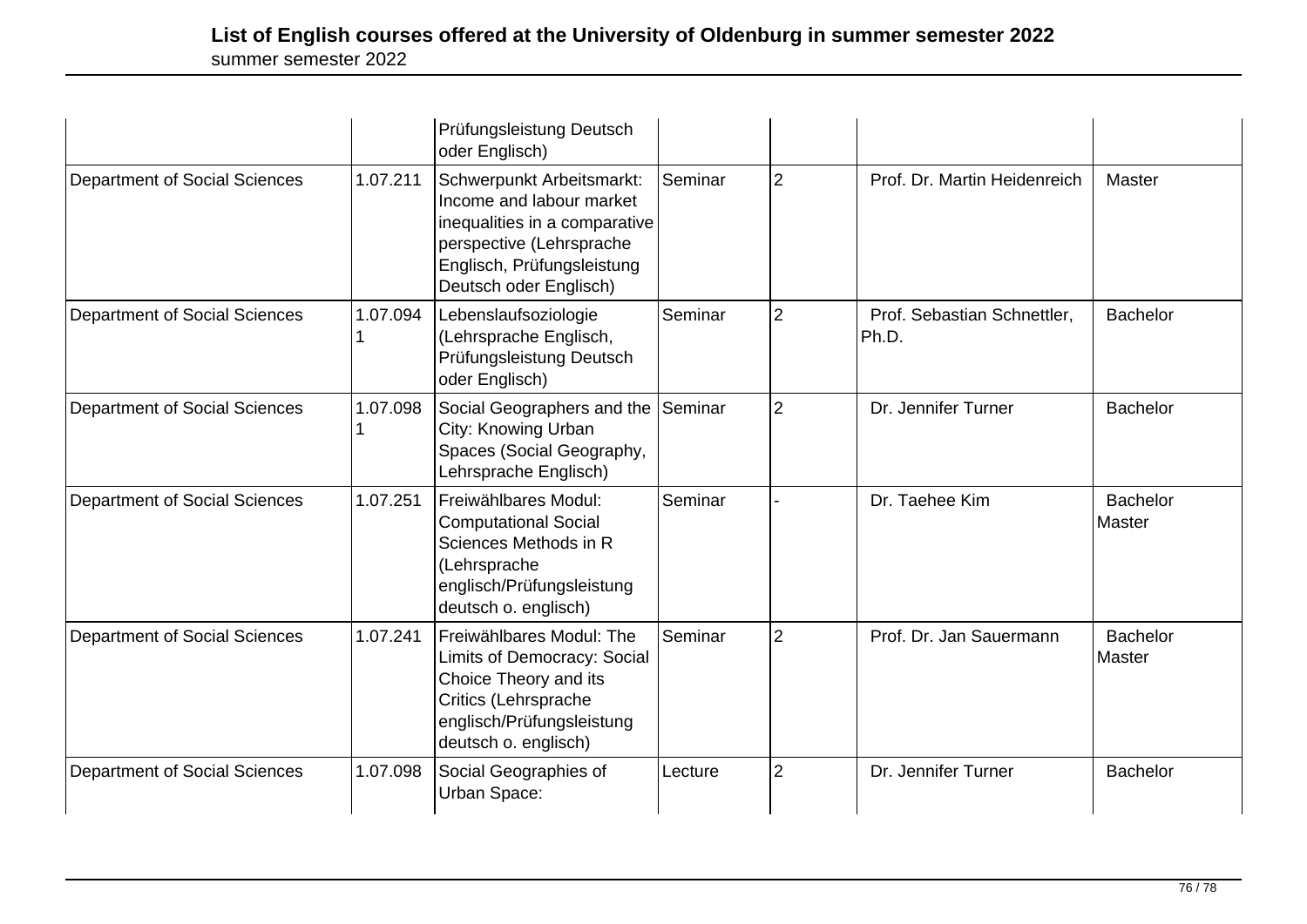|                                      |               | <b>Understanding Cities (Social</b><br>Geography, Lehrsprache<br>Englisch)     |                    |                |                                                                    |                           |
|--------------------------------------|---------------|--------------------------------------------------------------------------------|--------------------|----------------|--------------------------------------------------------------------|---------------------------|
| <b>Department of Social Sciences</b> | 1.07.092      | Sociology of the European<br>Integration (Lehrsprache<br>Englisch)             | Seminar            | $\overline{2}$ | Prof. Dr. Martin Heidenreich                                       | <b>Bachelor</b>           |
| Language Centre                      | 20.01.31      | <b>English for University</b><br>Studies -4- Reading and<br>Speaking           | Language<br>course | $\overline{4}$ | Dr. Maike Engelhardt<br>Lehreinheit Sprachenzentrum                | <b>Bachelor</b><br>Master |
| Language Centre                      | 20.01.31      | <b>English for University</b><br>Studies -5- Academic<br>Reading and Writing 1 | Language<br>course | $\overline{4}$ | Eric Ahlberg, M.A.<br>Lehreinheit Sprachenzentrum   Master         | <b>Bachelor</b>           |
| Language Centre                      | 20.01.31      | <b>English for University</b><br>Studies -4- Listening and<br>Speaking         | Language<br>course | $\overline{4}$ | <b>Wenny Susanto-Berky</b><br>Lehreinheit Sprachenzentrum   Master | <b>Bachelor</b>           |
| Language Centre                      | 20.01.31<br>3 | <b>English for University</b><br>Studies -4- Language<br><b>Functions</b>      | Language<br>course | $\overline{4}$ | Wenny Susanto-Berky<br>Lehreinheit Sprachenzentrum                 | <b>Bachelor</b><br>Master |
| Language Centre                      | 20.01.31      | English Success at Work -5-<br><b>Application Skills</b>                       | Language<br>course | $\overline{2}$ | <b>Richard Dawton</b><br>Lehreinheit Sprachenzentrum               | <b>Bachelor</b>           |
| Language Centre                      | 20.01.31<br>2 | <b>English for University</b><br>Studies -3- Comprehensive<br>Language Skills  | Language<br>course | $\overline{4}$ | <b>Tim Dittmann</b><br>Lehreinheit Sprachenzentrum   Master        | <b>Bachelor</b>           |